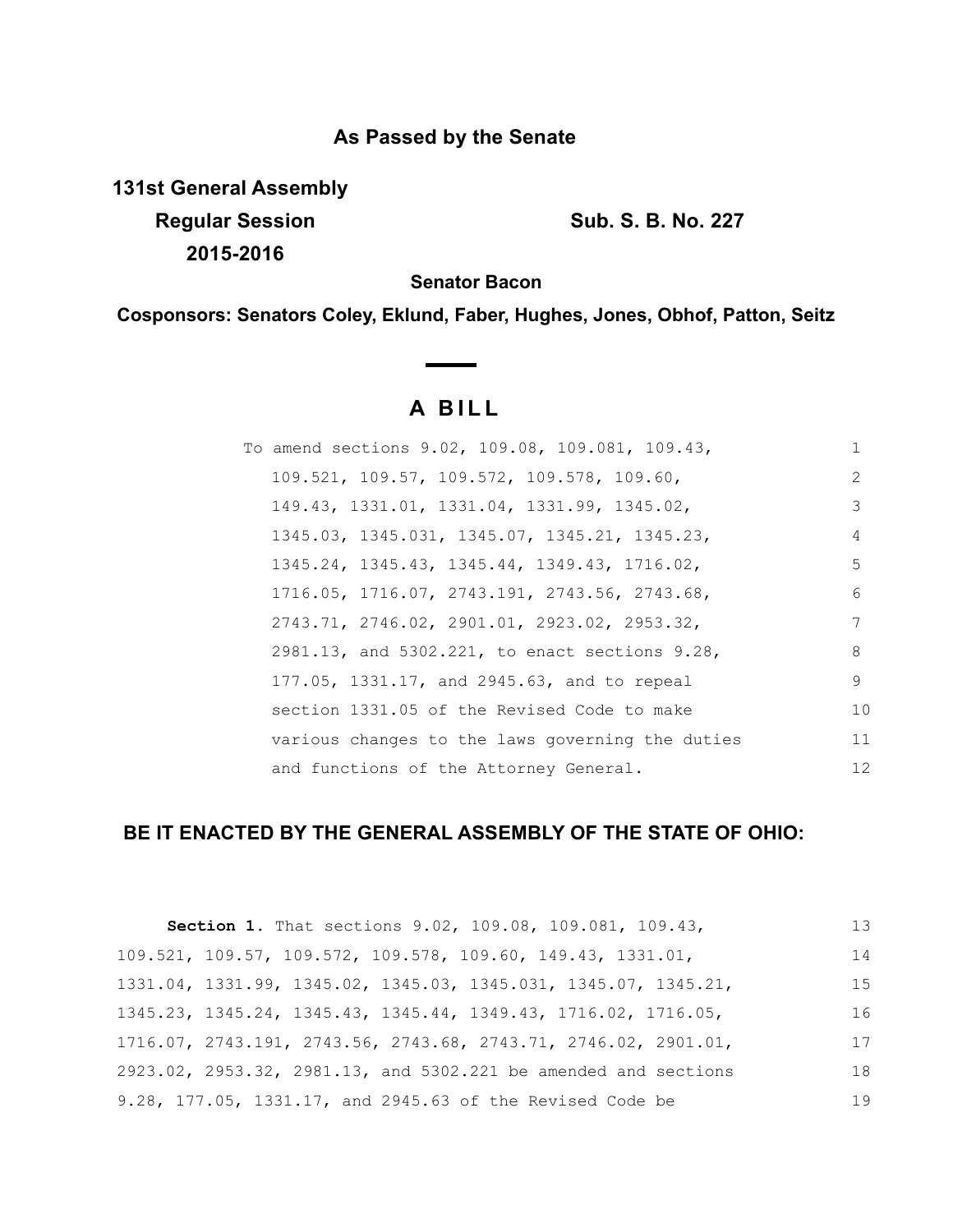| enacted to read as follows:                                      | 20 |
|------------------------------------------------------------------|----|
| Sec. 9.02. (A) As used in this section:                          | 21 |
| (1) "Customer" means any person or authorized                    | 22 |
| representative of that person who has maintained or is           | 23 |
| maintaining an account or deposit of any type, or has utilized   | 24 |
| or is utilizing any service of a financial institution, or for   | 25 |
| whom a financial institution has acted or is acting as a         | 26 |
| fiduciary in relation to an account or deposit maintained in the | 27 |
| person's name.                                                   | 28 |
| (2) "Governmental authority" includes the state, any             | 29 |
| political subdivision, district, or court, and any agency,       | 30 |
| department, officer, or authorized employee of any of those      | 31 |
| entities.                                                        | 32 |
| (3) "Financial institution" means any bank, building and         | 33 |
| loan association, trust company, credit union, licensee as       | 34 |
| defined in section 1321.01, or registrant as defined in section  | 35 |
| 1321.51 of the Revised Code.                                     | 36 |
| (4) "Financial record" means any record, including               | 37 |
| statements or receipts, and checks, drafts, or similar           | 38 |
| instruments, or information derived from such record, that is    | 39 |
| maintained by a financial institution and that pertains to a     | 40 |
| deposit or account of a customer, a service of the financial     | 41 |
| institution utilized by a customer, or any other relationship    | 42 |
| between a customer and the financial institution.                | 43 |
| (5) "Supervisory review" means any examination of or other       | 44 |
| supervisory action with respect to a financial institution,      | 45 |
| where such examination or action is conducted or taken pursuant  | 46 |

to authority granted under the Revised Code, or rules promulgated pursuant thereto by the agency having regulatory 47 48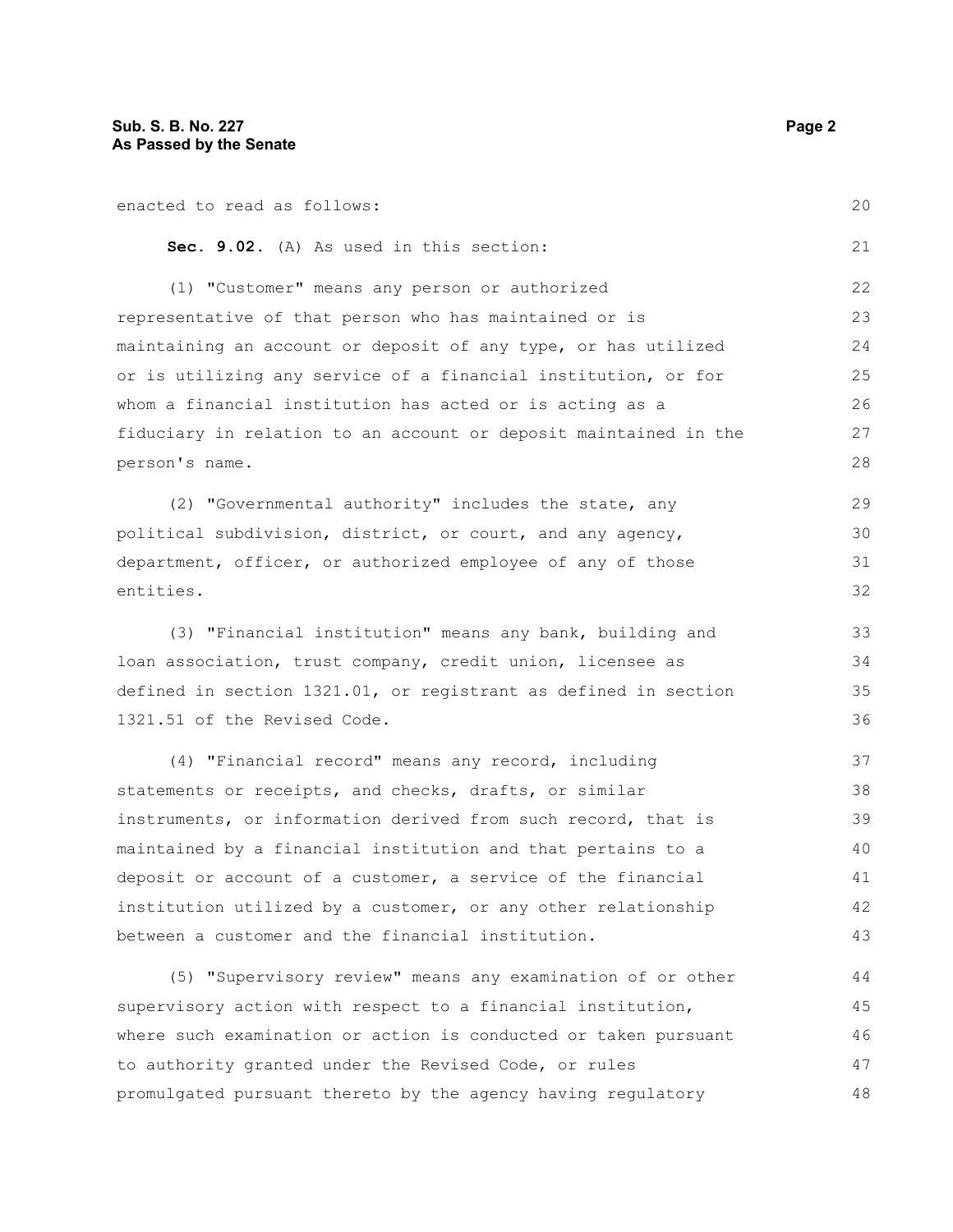jurisdiction over such institution.

(B) Any party, including a governmental authority, that requires or requests a financial institution to assemble or provide a customer's financial records in connection with any investigation, action, or proceeding shall pay the financial institution for all actual and necessary costs directly incurred in searching for, reproducing, or transporting these records, if the financial institution is not a party to the investigation, action, or proceeding, is not a subject of supervisory review in the investigation, action, or proceeding, or is a party to the investigation, action, or proceeding solely by reason of its holding of assets of another party defendant, with no cause of action alleged against the financial institution. This payment shall be made to the financial institution promptly, whether or not the financial records are entered into evidence. If the records are produced pursuant to a court order or subpoena duces tecum, the party requesting the order or subpoena is responsible for making the payment. With respect to any judicial or administrative proceeding for which the records are requested, payment of these costs shall be in addition to any witness fees. 50 51 52 53 54 55 56 57 58 59 60 61 62 63 64 65 66 67 68

(C) The rates and conditions for making payments required by division (B) of this section shall be established by rule by the superintendent of financial institutions. To the extent that they are applicable, such respective rules shall be substantially like those adopted by the board of governors of the federal reserve system to regulate similar fees required by the "Right to Financial Privacy Act of 1978," 92 Stat. 3708, 12 U.S.C.A. 3415.

(D)(1) This section is not intended to expand, limit, or otherwise affect any authority granted under federal law or the 77 78

49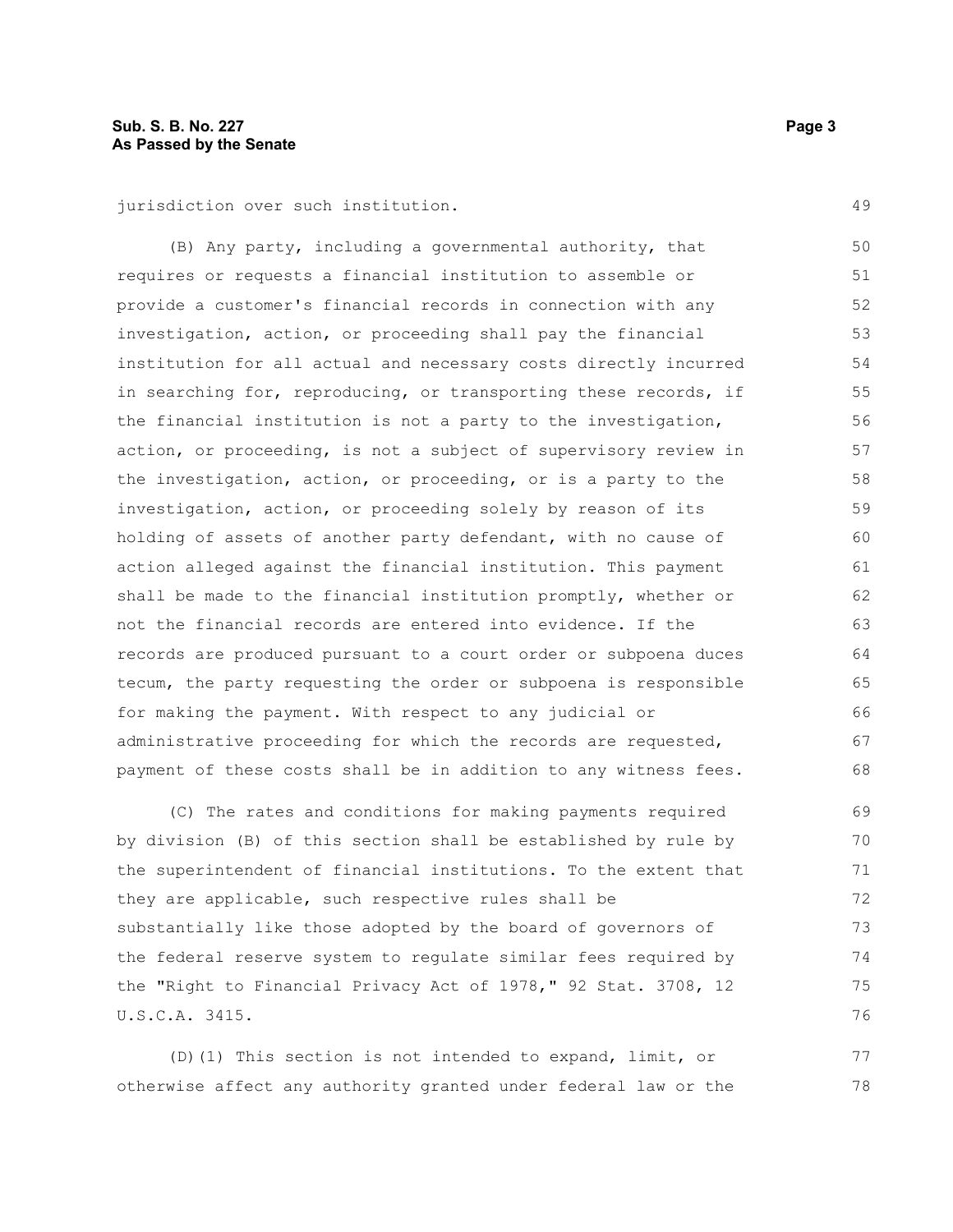#### **Sub. S. B. No. 227 Page 4 As Passed by the Senate**

law of this state to any party, including a governmental authority, to procure, request, or require a customer's financial records. This section does not apply to investigations or examinations conducted under authority granted by Chapter 169., 1707., 3737., or 4735. of the Revised Code. 79 80 81 82 83

(2) Division (B) of this section does not apply to financial records required to be assembled or provided pursuant to a subpoena, demand for production, request for records, or demand for inspection issued by or on motion of the attorney general or the organized crime investigations commission, to a subpoena issued by or on motion of a prosecuting attorney who has probable cause to believe that a crime has been committed, or to a subpoena issued by a grand jury, if all of the following apply:

(a) The financial records or copies of the financial records are subpoenaed for purposes of a criminal investigation or prosecution; 93 94 95

(b) The subpoena is delivered to the financial institution at least ten days before the records are to be provided;

(c) The subpoena identifies individual items to be provided or is for statements of the customer's account for a specified period of time but only as is relevant to the possible crime being investigated. 98 99 100 101

If any financial record assembled or provided by a financial institution pursuant to such a subpoena or any information derived from the financial record is introduced as evidence in any criminal trial and if any nonindigent defendant is convicted of an offense at that trial, the trial court shall charge against the defendant, as a cost of prosecution, all 102 103 104 105 106 107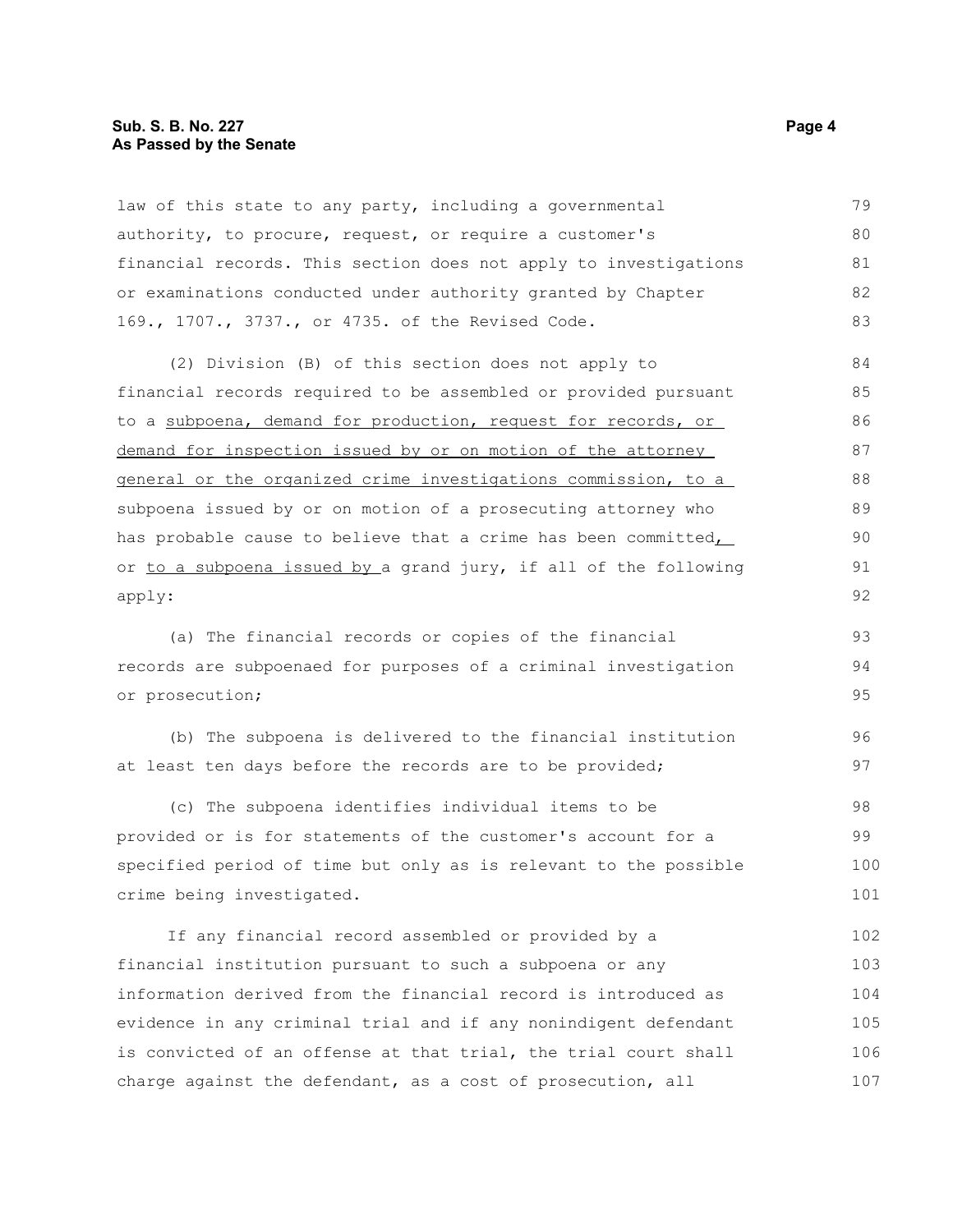#### **Sub. S. B. No. 227 Page 5 As Passed by the Senate**

actual and necessary costs directly incurred by the financial institution in searching for, reproducing, or transporting the financial records provided the financial institution is not a defendant at the trial. A defendant against whom costs are charged pursuant to this division shall pay the costs to the court which shall forward the payment to the financial institution. For purposes of this division, the trial court shall determine whether a defendant is indigent. The rates of payment established by rule pursuant to division (C) of this section shall be used by the trial court in charging costs under this division. 108 109 110 111 112 113 114 115 116 117 118

(E) Notwithstanding division (D) of this section, in any proceeding, action, or investigation that involves an alleged violation of section 2921.02, 2921.41, 2921.42, or 2921.43 of the Revised Code, that either involves a property interest of the state or occurred within the scope of state employment or during the performance of a state public official's or state public servant's duties, and in which a financial institution is required or requested to assemble or provide financial records, the financial institution has a right of reimbursement from the state treasury for all actual and necessary costs incurred in searching for, reproducing, or transporting the financial records, at the rates established by rule under division (C) of this section. The reimbursement shall be made only if the financial institution is not a party to, or subject of the investigation, action, or proceeding, or is a party to the investigation, action, or proceeding solely by reason of its holding assets of another party defendant, with no cause of action alleged against the financial institution, and only if the financial institution has not acted negligently in the management of the deposit, account, service, or other 119 120 121 122 123 124 125 126 127 128 129 130 131 132 133 134 135 136 137 138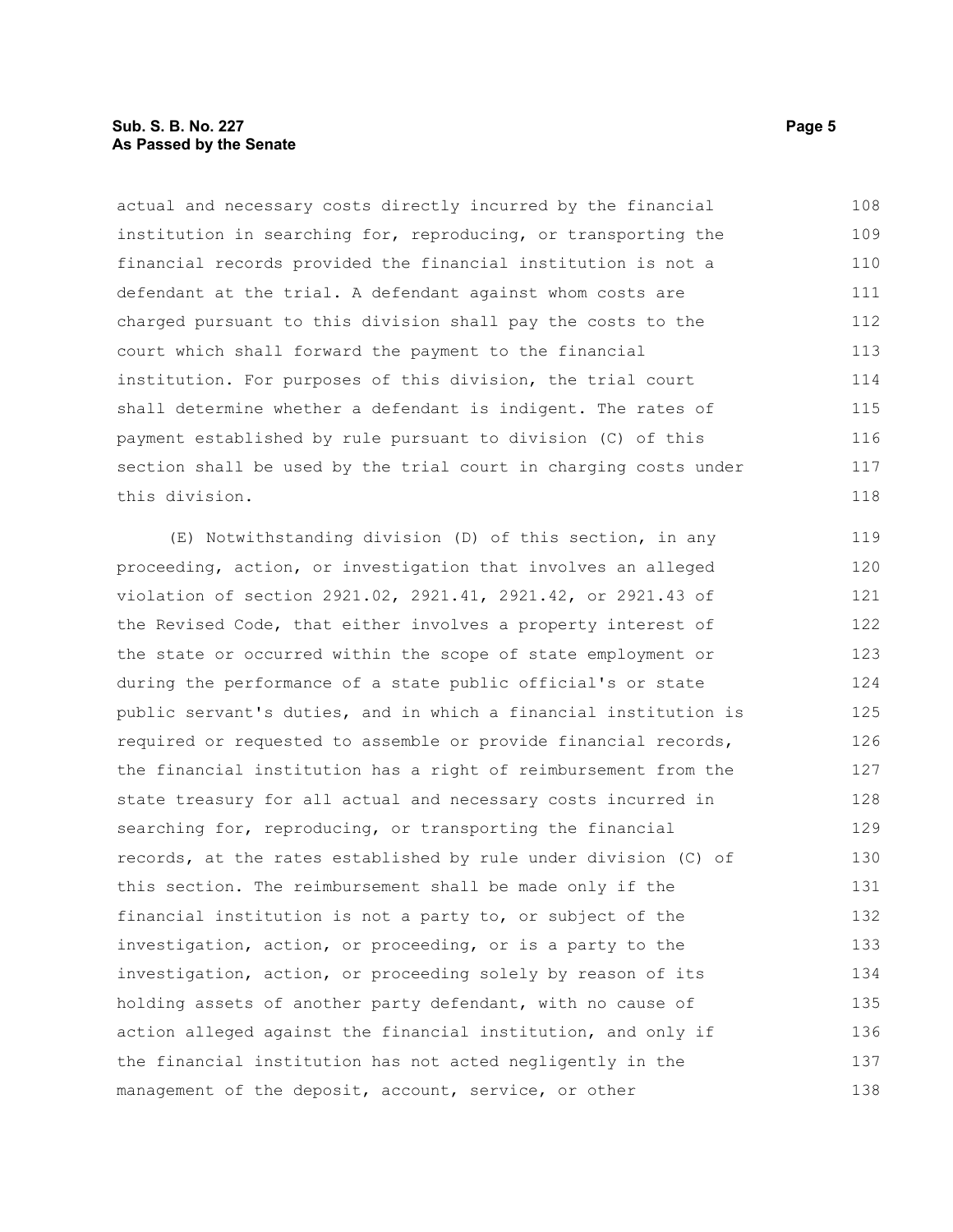| relationship to which those financial records pertain. The       | 139 |
|------------------------------------------------------------------|-----|
| reimbursement shall be made promptly, whether or not the         | 140 |
| financial records are entered into evidence. As used in this     | 141 |
| division, "state" means only the state of Ohio and does not      | 142 |
| include any political subdivision.                               | 143 |
| Sec. 9.28. (A) As used in this section:                          | 144 |
| (1) "Competitive solicitation" means a request for               | 145 |
| proposal or any other solicitation or announcement by a public   | 146 |
| office requiring bids or proposals for the provision of goods or | 147 |
| services to that office.                                         | 148 |
| (2) "Public office" includes any state agency, public            | 149 |
| institution, political subdivision, or other organized body,     | 150 |
| office, agency, institution, or entity established by the laws   | 151 |
| of this state for the exercise of any function of government.    | 152 |
| "Public office" does not include the nonprofit corporation       | 153 |
| formed under section 187.01 of the Revised Code.                 | 154 |
| (3) "State agency" includes every department, bureau,            | 155 |
| board, commission, office, or other organized body established   | 156 |
| by the constitution and laws of this state for the exercise of   | 157 |
| any function of state government, including any state-supported  | 158 |
| institution of higher education, the general assembly, any       | 159 |
| legislative agency, any court or judicial agency, or any         | 160 |
| political subdivision or agency of a political subdivision.      | 161 |
| "State agency" does not include the nonprofit corporation formed | 162 |
| under section 187.01 of the Revised Code.                        | 163 |
| (B) Except as provided in division (C) of this section,          | 164 |
| materials submitted to a public office in response to a          | 165 |
| competitive solicitation shall not be considered public records  | 166 |
| for purposes of section 149.43 of the Revised Code until the     | 167 |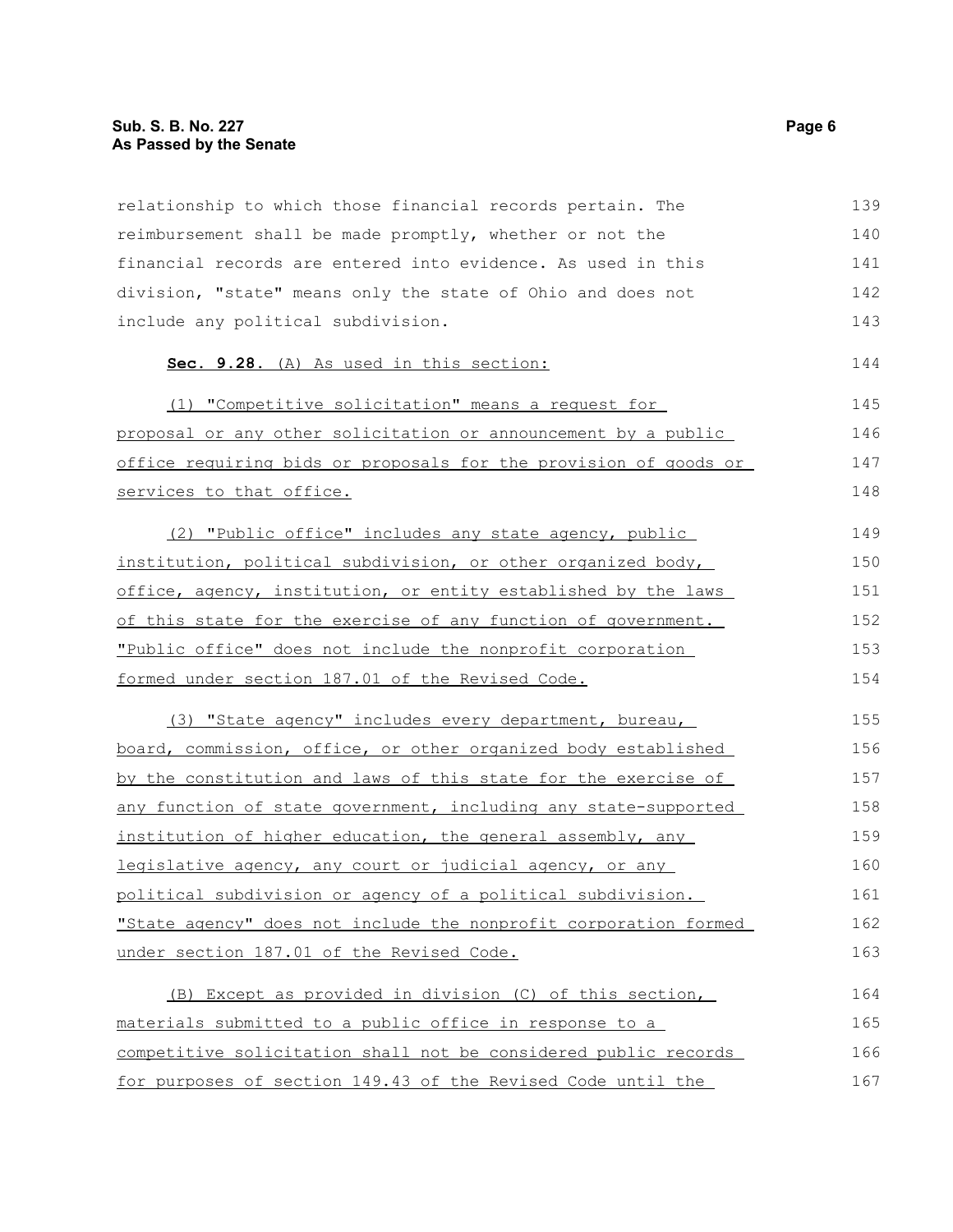| date the public office announces the award of a contract based   | 168 |
|------------------------------------------------------------------|-----|
| on the competitive solicitation or the cancellation of the       | 169 |
| competitive solicitation.                                        | 170 |
| (C) If a public office rejects all bids or proposals             | 171 |
| <u>received in response to a competitive solicitation and,</u>   | 172 |
| concurrently with the announcement of the rejection gives notice | 173 |
| of its intent to reissue the solicitation, the materials         | 174 |
| submitted in response to the original competitive solicitation   | 175 |
| and the materials submitted in response to the reissued          | 176 |
| competitive solicitation shall not be considered public records  | 177 |
| for purposes of section 149.43 of the Revised Code until the     | 178 |
| date the public office announces the award of a contract based   | 179 |
| on the reissued competitive solicitation or the cancellation of  | 180 |
| the reissued competitive solicitation.                           | 181 |
| Sec. 109.08. The attorney general may appoint and                | 182 |
| authorize special counsel to represent the state and any         | 183 |
| political subdivision in connection with all claims of           | 184 |
| whatsoever nature which are certified to the attorney general    | 185 |
| for collection under any law or which the attorney general is    | 186 |
| authorized to collect.                                           | 187 |
| Such special counsel shall be paid for their services from       | 188 |
| funds collected by them in an amount approved by the attorney    | 189 |
| general. In addition to the amount certified, the amounts paid   | 190 |
| to special counsel may be assessed as collection costs           | 191 |
| consistent with section 131.02 of the Revised Code and shall be  | 192 |
| fully recoverable from the party indebted. The amounts assessed  | 193 |
| as collection costs under this section are in addition to any    | 194 |
| amounts authorized under section 109.081 of the Revised Code.    | 195 |
| The attorney general shall-is authorized to provide to the       | 196 |
| special counsel appointed to represent the state in connection-  | 197 |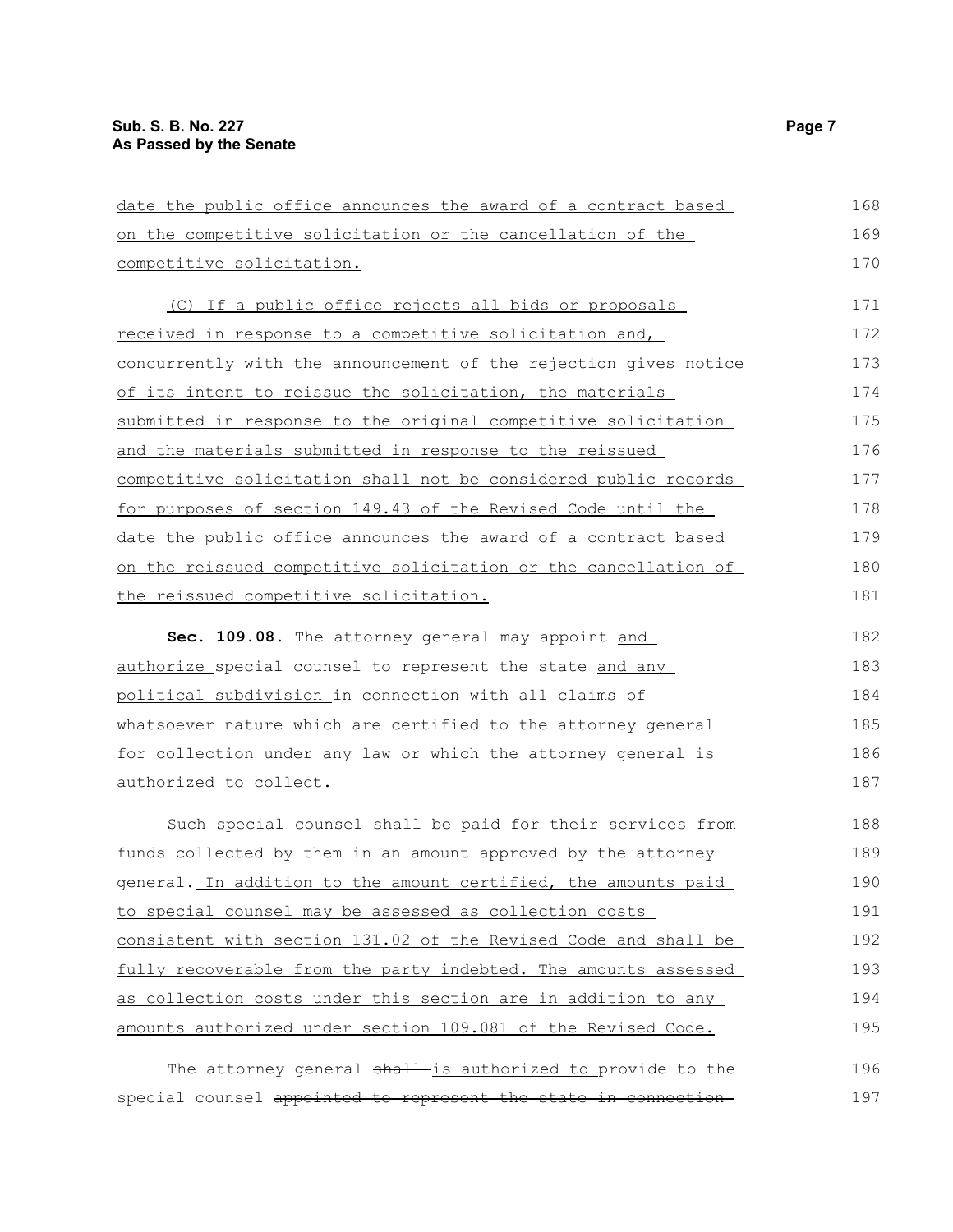### **Sub. S. B. No. 227 Page 8 As Passed by the Senate**

| with claims arising out of Chapters 5733., 5739., 5741., and-    | 198 |
|------------------------------------------------------------------|-----|
| 5747. of the Revised Code-the official letterhead stationery of  | 199 |
| the attorney general. The attorney general may authorize the     | 200 |
| special counsel shall-to use the letterhead stationery, but only | 201 |
| in connection with the collection of such claims arising out of  | 202 |
| those taxes_amounts certified by the state and political         | 203 |
| subdivisions.                                                    | 204 |
| Sec. 109.081. Up to eleven per cent of all amounts               | 205 |
| collected by the attorney general, whether by employees or       | 206 |
| agents of the attorney general or by special counsel pursuant to | 207 |
| section 109.08 of the Revised Code, on claims due the state      | 208 |
| certified in accordance with section 131.02 of the Revised Code, | 209 |
| shall be paid into the state treasury to the credit of the       | 210 |
| attorney general claims fund, which is hereby created. The       | 211 |
| attorney general, after consultation with the director of budget | 212 |
| and management, shall determine the exact percentage of those    | 213 |
| collected amounts that shall be paid into the state treasury to  | 214 |
| the credit of the fund. In addition to the amount certified, the | 215 |
| amount shall be assessed as a collection cost consistent with    | 216 |
| section 131.02 of the Revised Code, and is fully recoverable     | 217 |
| from the party indebted. The amounts assessed as collection      | 218 |
| costs under this section are in addition to any amounts          | 219 |
| authorized under section 109.08 of the Revised Code. The         | 220 |
| attorney general claims fund shall be used for the payment of    | 221 |
| expenses incurred by the office of the attorney general.         | 222 |
| Sec. 109.43. (A) As used in this section:                        | 223 |

(1) "Designee" means a designee of the elected official in the public office if that elected official is the only elected official in the public office involved or a designee of all of the elected officials in the public office if the public office 224 225 226 227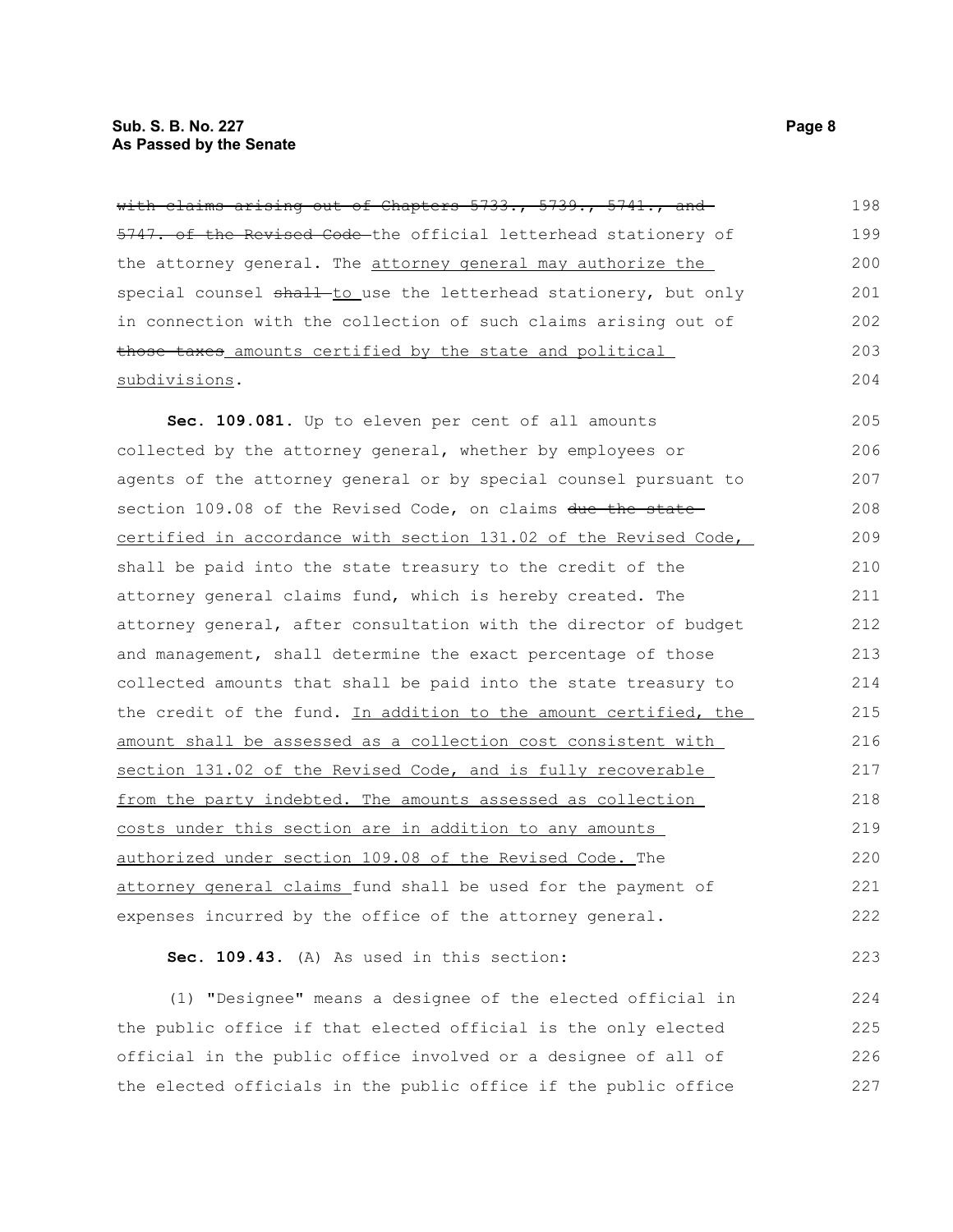involved includes more than one elected official.

(2) "Elected official" means an official elected to a local or statewide office. "Elected official" does not include the chief justice or a justice of the supreme court, a judge of a court of appeals, court of common pleas, municipal court, or county court, or a clerk of any of those courts. 229 230 231 232 233

(3) "Public office" has the same meaning as in section 149.011 of the Revised Code.

(4) "Public record" has the same meaning as in section 149.43 of the Revised Code.

(B) The attorney general shall develop, provide, and certify training programs and seminars for all elected officials or their appropriate designees in order to enhance the officials' knowledge of the duty to provide access to public records as required by section 149.43 of the Revised Code and to enhance their knowledge of the open meetings laws set forth in section 121.22 of the Revised Code. The training shall be three hours for every term of office for which the elected official was appointed or elected to the public office involved. The training shall provide elected officials or their appropriate designees with guidance in developing and updating their offices' policies as required under section 149.43 of the Revised Code. The successful completion by an elected official or by an elected official's appropriate designee of the training requirements established by the attorney general under this section shall satisfy the education requirements imposed on elected officials or their appropriate designees under division (E) of section 149.43 of the Revised Code. Prior to providing the training programs and seminars under this section to satisfythe education requirements imposed on elected officials or their 238 239 240 241 242 243 244 245 246 247 248 249 250 251 252 253 254 255 256 257

228

234 235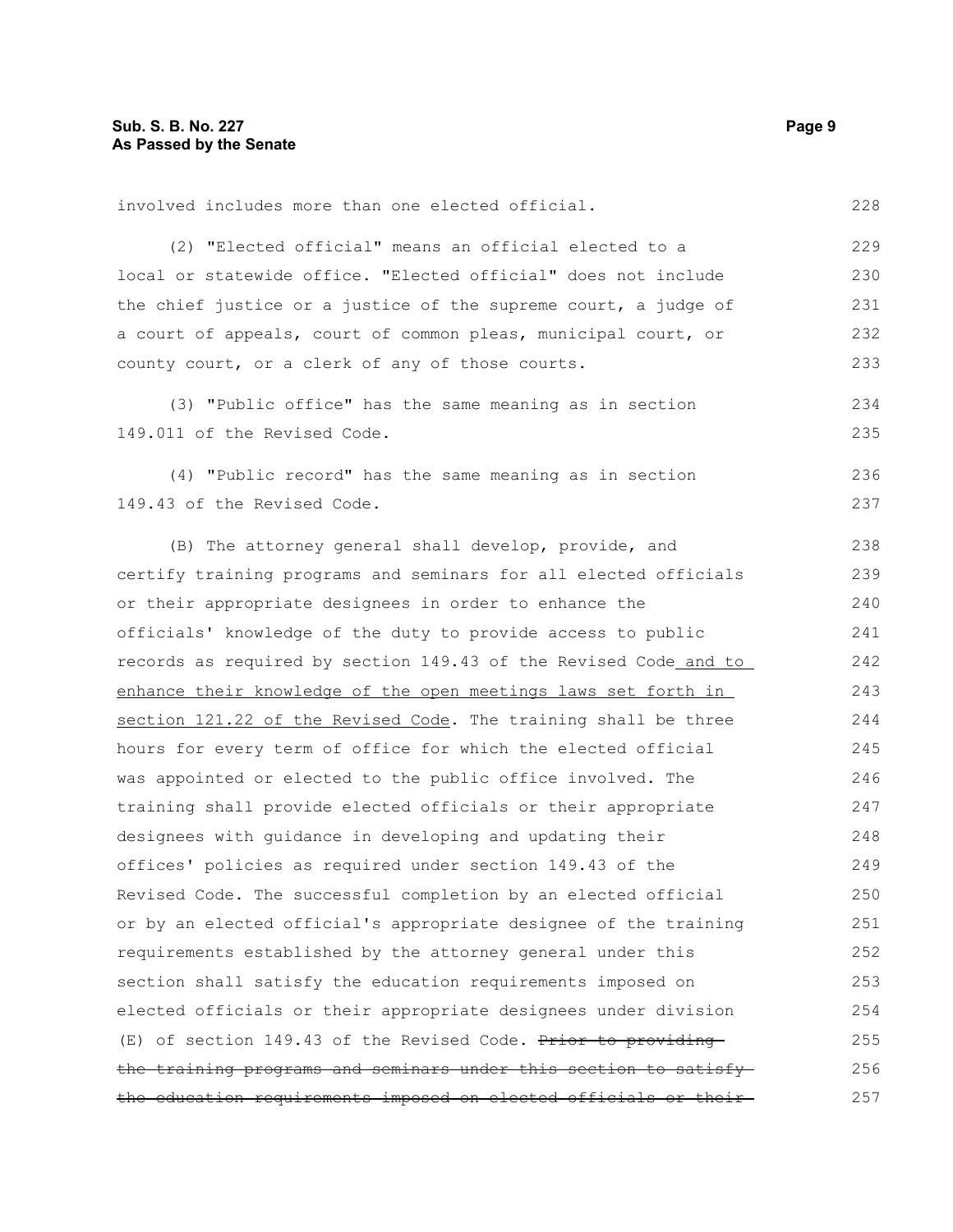#### **Sub. S. B. No. 227 Page 10 As Passed by the Senate**

appropriate designees under division (E) of section 149.43 of the Revised Code, the attorney general shall ensure that the training programs and seminars are accredited by the commission on continuing legal education established by the supreme court. 258 259 260 261

(C) The attorney general shall not charge any elected official or the appropriate designee of any elected official any fee for attending the training programs and seminars that the attorney general conducts under this section. The attorney general may allow the attendance of any other interested persons at any of the training programs or seminars that the attorney general conducts under this section and shall not charge the person any fee for attending the training program or seminar. 262 263 264 265 266 267 268 269

(D) In addition to developing, providing, and certifying training programs and seminars as required under division (B) of this section, the attorney general may contract with one or more other state agencies, political subdivisions, or other public or private entities to conduct the training programs and seminars for elected officials or their appropriate designees under this section. The contract may provide for the attendance of any other interested persons at any of the training programs or seminars conducted by the contracting state agency, political subdivision, or other public or private entity. The contracting state agency, political subdivision, or other public or private entity may charge an elected official, an elected official's appropriate designee, or an interested person a registration fee for attending the training program or seminar conducted by that contracting agency, political subdivision, or entity pursuant to a contract entered into under this division. The attorney general shall determine a reasonable amount for the registration fee based on the actual and necessary expenses associated with the training programs and seminars. If the contracting state 270 271 272 273 274 275 276 277 278 279 280 281 282 283 284 285 286 287 288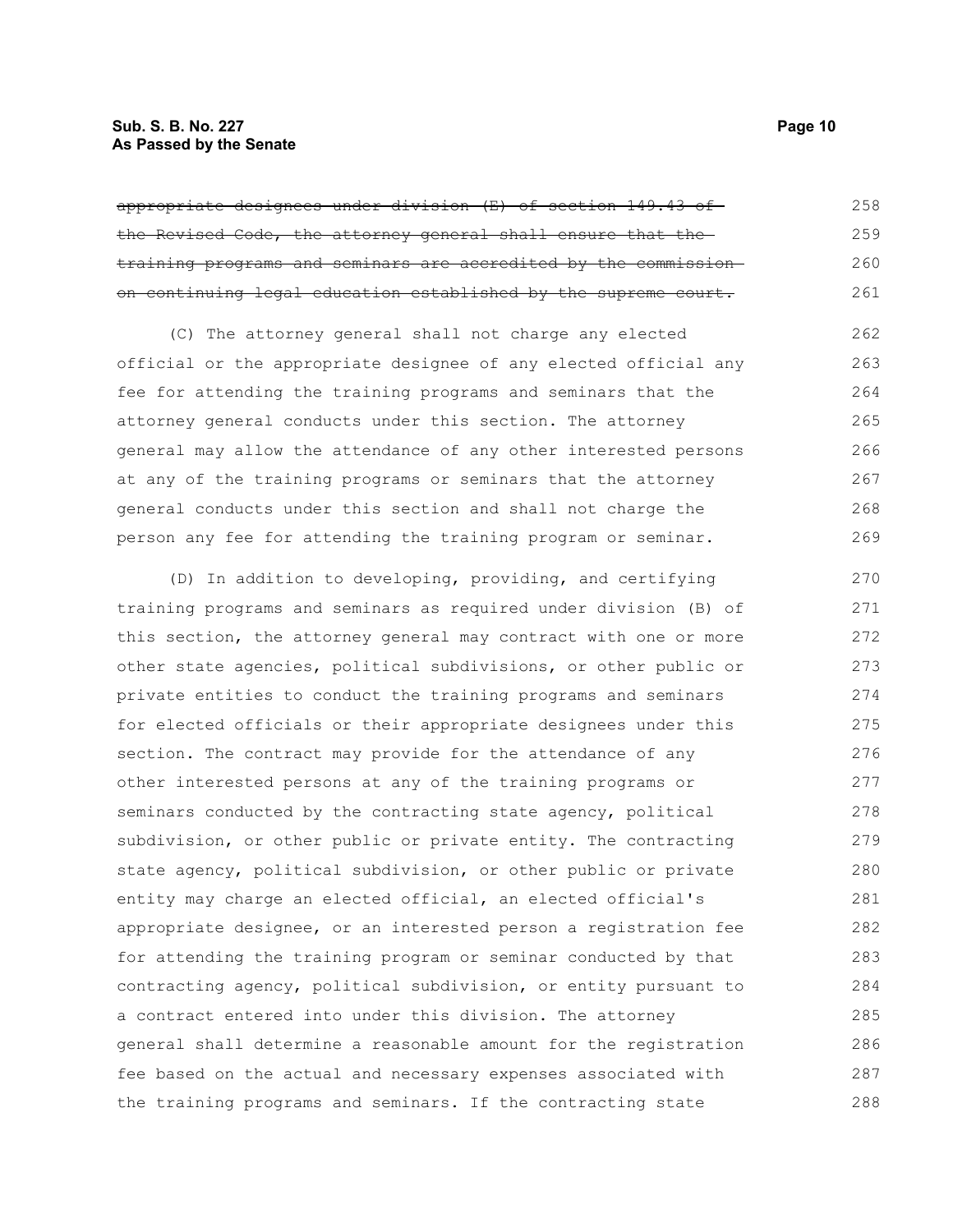#### **Sub. S. B. No. 227 Page 11 As Passed by the Senate**

agency, political subdivision, or other public or private entity charges an elected official or an elected official's appropriate designee a registration fee for attending the training program or seminar conducted pursuant to a contract entered into under this division by that contracting agency, political subdivision, or entity, the public office for which the elected official was appointed or elected to represent may use the public office's own funds to pay for the cost of the registration fee. 289 290 291 292 293 294 295 296

(E) The attorney general shall develop and provide to all public offices a model public records policy for responding to public records requests in compliance with section 149.43 of the Revised Code in order to provide guidance to public offices in developing their own public record policies for responding to public records requests in compliance with that section. 297 298 299 300 301 302

(F) The attorney general may provide any other appropriate training or educational programs about Ohio's "Sunshine Laws," sections 121.22, 149.38, 149.381, and 149.43 of the Revised Code, as may be developed and offered by the attorney general or by the attorney general in collaboration with one or more other state agencies, political subdivisions, or other public or private entities. 303 304 305 306 307 308 309

(G) The auditor of state, in the course of an annual or biennial audit of a public office pursuant to Chapter 117. of the Revised Code, shall audit the public office for compliance with this section and division (E) of section 149.43 of the Revised Code. 310 311 312 313 314

**Sec. 109.521.** There is hereby created in the state treasury the bureau of criminal identification and investigation asset forfeiture and cost reimbursement fund. All amounts awarded to the bureau of criminal identification and 315 316 317 318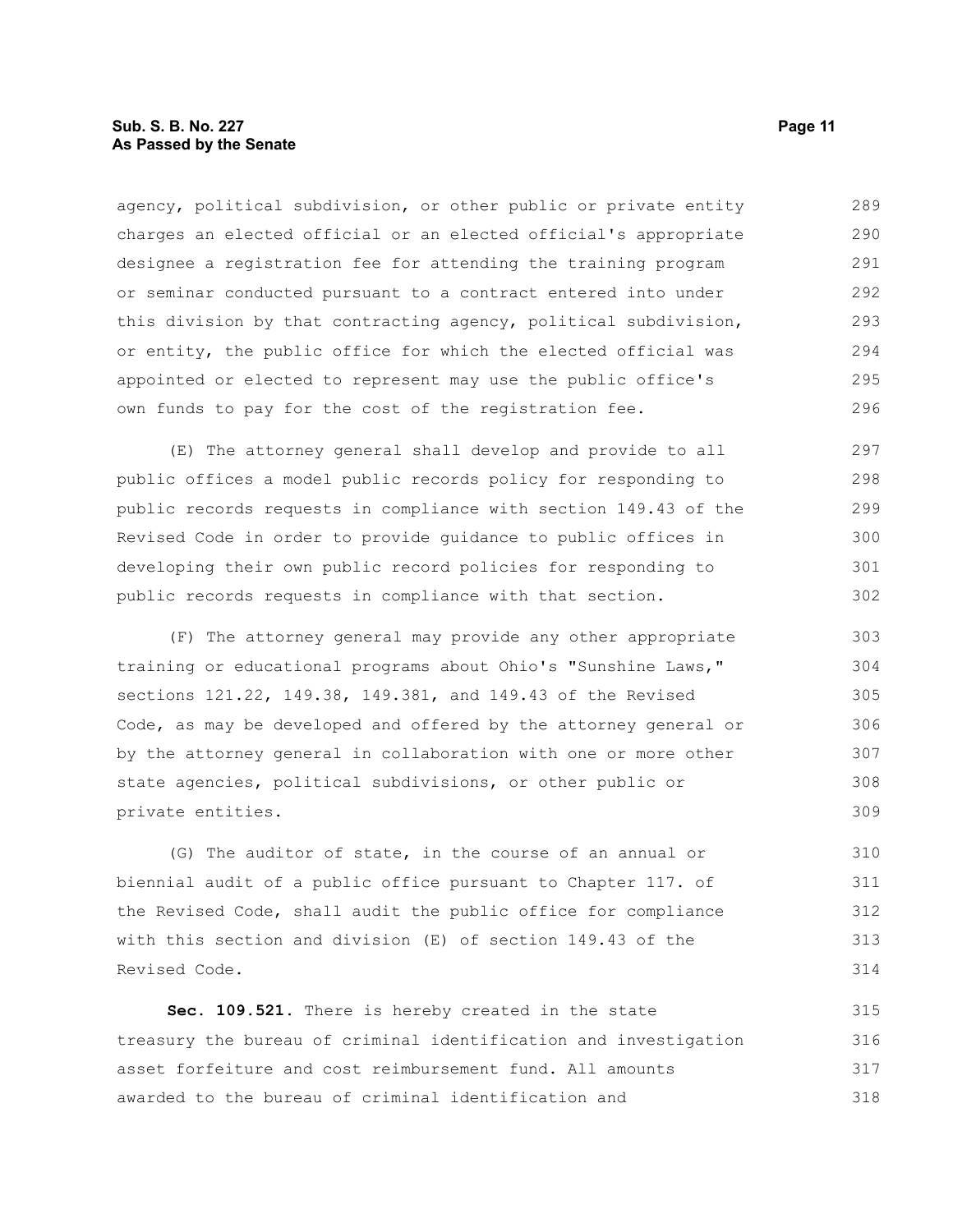investigation as a result of shared federal and state asset forfeiture and state and local moneys designated as restitution for reimbursement of the costs of investigations and all amounts received by the bureau under section 2981.13 of the Revised Code shall be deposited into this fund. The moneys in this fund shall be used in accordance with federal and state asset forfeiture rules, regulations, and laws. Interest earned on the money in this fund shall be credited to the fund. **Sec. 109.57.** (A) (1) The superintendent of the bureau of criminal identification and investigation shall procure from wherever procurable and file for record photographs, pictures, descriptions, fingerprints, measurements, and other information that may be pertinent of all persons who have been convicted of committing within this state a felony, any crime constituting a misdemeanor on the first offense and a felony on subsequent offenses, or any misdemeanor described in division  $(A)$   $(1)$   $(a)$ , (A)(5)(a), or (A)(7)(a) of section  $109.572$  of the Revised Code, of all children under eighteen years of age who have been adjudicated delinquent children for committing within this state an act that would be a felony or an offense of violence if committed by an adult or who have been convicted of or pleaded guilty to committing within this state a felony or an offense of violence, and of all well-known and habitual criminals. The person in charge of any county, multicounty, municipal, municipal-county, or multicounty-municipal jail or workhouse, community-based correctional facility, halfway house, alternative residential facility, or state correctional institution and the person in charge of any state institution having custody of a person suspected of having committed a 319 320 321 322 323 324 325 326 327 328 329 330 331 332 333 334 335 336 337 338 339 340 341 342 343 344 345 346 347

felony, any crime constituting a misdemeanor on the first offense and a felony on subsequent offenses, or any misdemeanor 349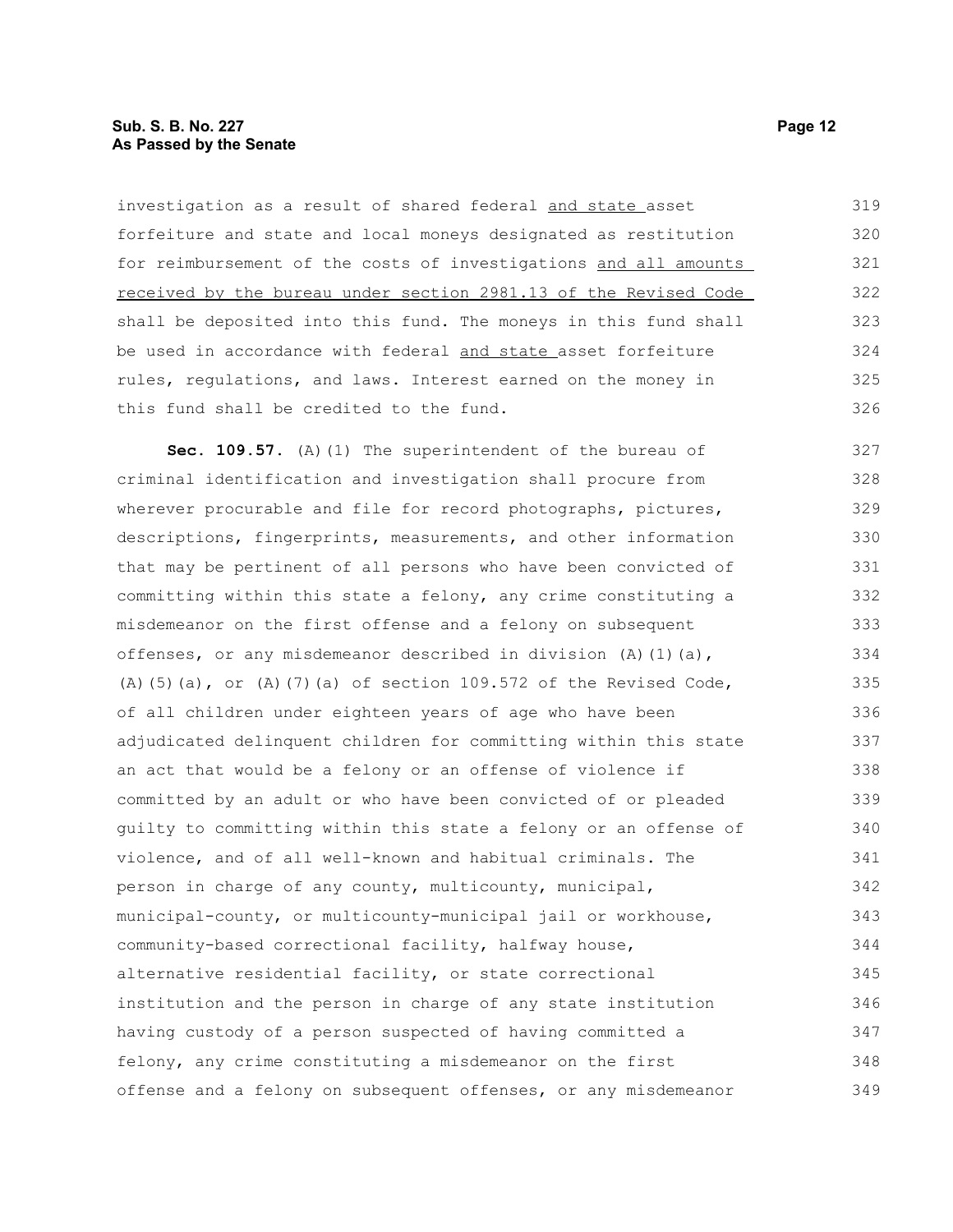#### **Sub. S. B. No. 227 Page 13 As Passed by the Senate**

described in division (A)(1)(a), (A)(5)(a), or (A)(7)(a) of section 109.572 of the Revised Code or having custody of a child under eighteen years of age with respect to whom there is probable cause to believe that the child may have committed an act that would be a felony or an offense of violence if committed by an adult shall furnish such material to the superintendent of the bureau. Fingerprints, photographs, or other descriptive information of a child who is under eighteen years of age, has not been arrested or otherwise taken into custody for committing an act that would be a felony or an offense of violence who is not in any other category of child specified in this division, if committed by an adult, has not been adjudicated a delinquent child for committing an act that would be a felony or an offense of violence if committed by an adult, has not been convicted of or pleaded guilty to committing a felony or an offense of violence, and is not a child with respect to whom there is probable cause to believe that the child may have committed an act that would be a felony or an offense of violence if committed by an adult shall not be procured by the superintendent or furnished by any person in charge of any county, multicounty, municipal, municipal-county, or multicounty-municipal jail or workhouse, community-based correctional facility, halfway house, alternative residential facility, or state correctional institution, except as authorized in section 2151.313 of the Revised Code. 350 351 352 353 354 355 356 357 358 359 360 361 362 363 364 365 366 367 368 369 370 371 372 373 374

(2) Every clerk of a court of record in this state, other than the supreme court or a court of appeals, shall send to the superintendent of the bureau a weekly report containing a summary of each case involving a felony, involving any crime constituting a misdemeanor on the first offense and a felony on subsequent offenses, involving a misdemeanor described in 375 376 377 378 379 380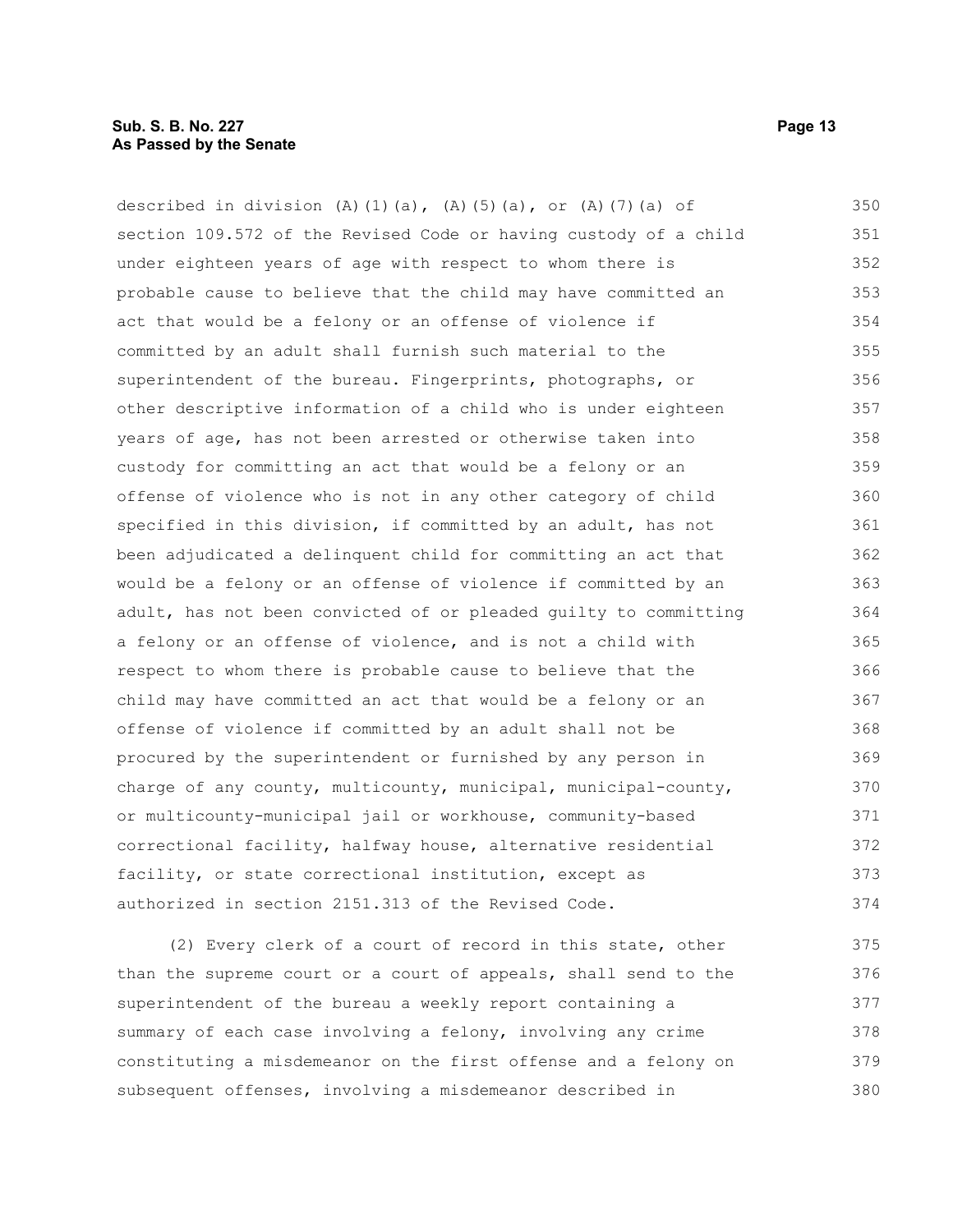#### **Sub. S. B. No. 227 Page 14 As Passed by the Senate**

division (A)(1)(a), (A)(5)(a), or (A)(7)(a) of section  $109.572$ of the Revised Code, or involving an adjudication in a case in which a child under eighteen years of age was alleged to be a delinquent child for committing an act that would be a felony or an offense of violence if committed by an adult. The clerk of the court of common pleas shall include in the report and summary the clerk sends under this division all information described in divisions (A)(2)(a) to (f) of this section regarding a case before the court of appeals that is served by that clerk. The summary shall be written on the standard forms furnished by the superintendent pursuant to division (B) of this section and shall include the following information: 381 382 383 384 385 386 387 388 389 390 391 392

(a) The incident tracking number contained on the standard forms furnished by the superintendent pursuant to division (B) of this section;

(b) The style and number of the case;

(c) The date of arrest, offense, summons, or arraignment; 397

(d) The date that the person was convicted of or pleaded guilty to the offense, adjudicated a delinquent child for committing the act that would be a felony or an offense of violence if committed by an adult, found not guilty of the offense, or found not to be a delinquent child for committing an act that would be a felony or an offense of violence if committed by an adult, the date of an entry dismissing the charge, an entry declaring a mistrial of the offense in which the person is discharged, an entry finding that the person or child is not competent to stand trial, or an entry of a nolle prosequi, or the date of any other determination that constitutes final resolution of the case; 398 399 400 401 402 403 404 405 406 407 408 409

393 394 395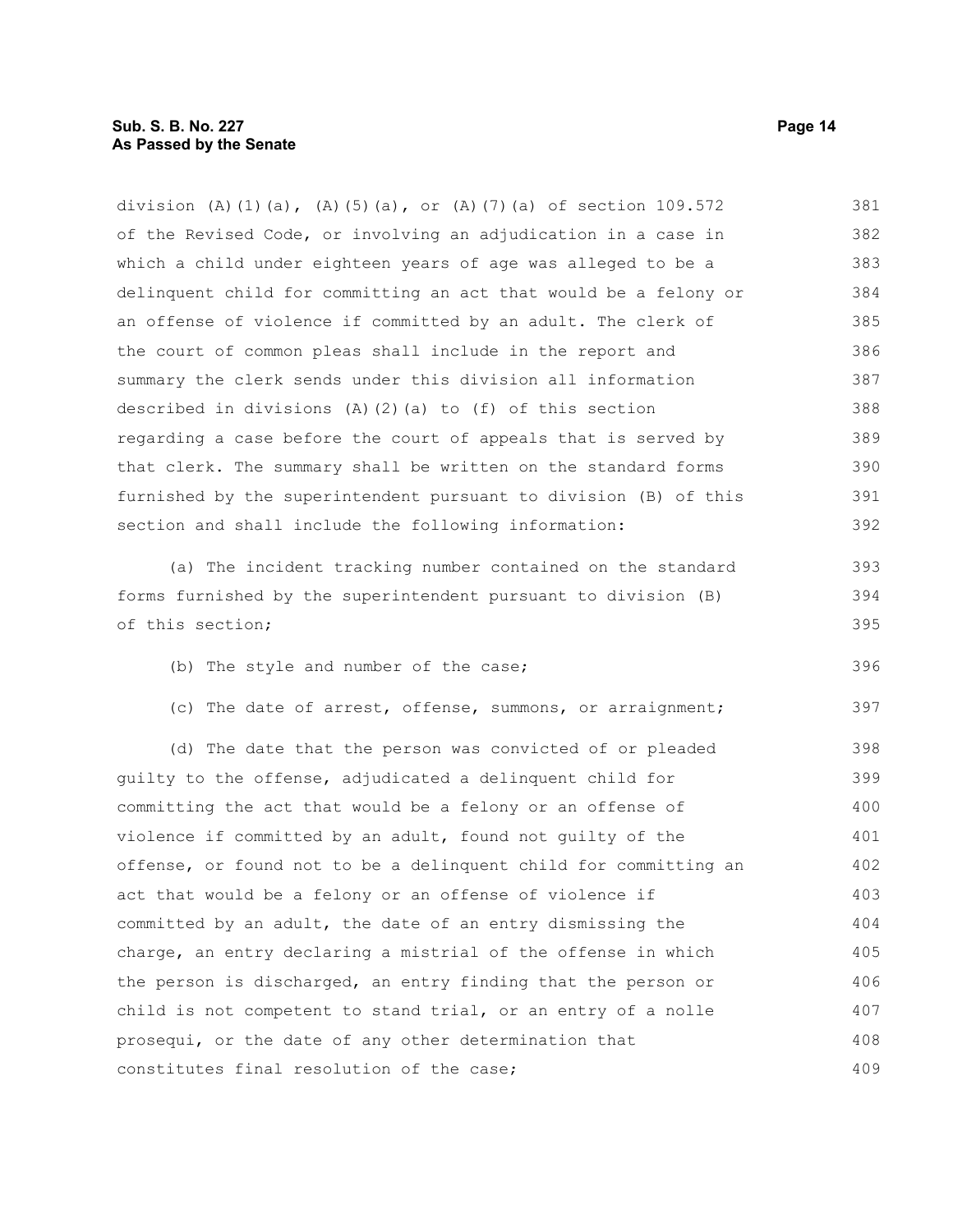#### **Sub. S. B. No. 227 Page 15 As Passed by the Senate**

(e) A statement of the original charge with the section of the Revised Code that was alleged to be violated; (f) If the person or child was convicted, pleaded guilty, or was adjudicated a delinquent child, the sentence or terms of probation imposed or any other disposition of the offender or the delinquent child. If the offense involved the disarming of a law enforcement officer or an attempt to disarm a law enforcement officer, the clerk shall clearly state that fact in the summary, and the superintendent shall ensure that a clear statement of that fact is placed in the bureau's records. (3) The superintendent shall cooperate with and assist sheriffs, chiefs of police, and other law enforcement officers in the establishment of a complete system of criminal identification and in obtaining fingerprints and other means of identification of all persons arrested on a charge of a felony, any crime constituting a misdemeanor on the first offense and a felony on subsequent offenses, or a misdemeanor described in division (A)(1)(a), (A)(5)(a), or (A)(7)(a) of section 109.572 of the Revised Code and of all children under eighteen years of age arrested or otherwise taken into custody for committing an act that would be a felony or an offense of violence if committed by an adult. The superintendent also shall file for record the fingerprint impressions of all persons confined in a county, multicounty, municipal, municipal-county, or multicounty-municipal jail or workhouse, community-based correctional facility, halfway house, alternative residential facility, or state correctional institution for the violation of state laws and of all children under eighteen years of age who 410 411 412 413 414 415 416 417 418 419 420 421 422 423 424 425 426 427 428 429 430 431 432 433 434 435 436 437 438

are confined in a county, multicounty, municipal, municipal-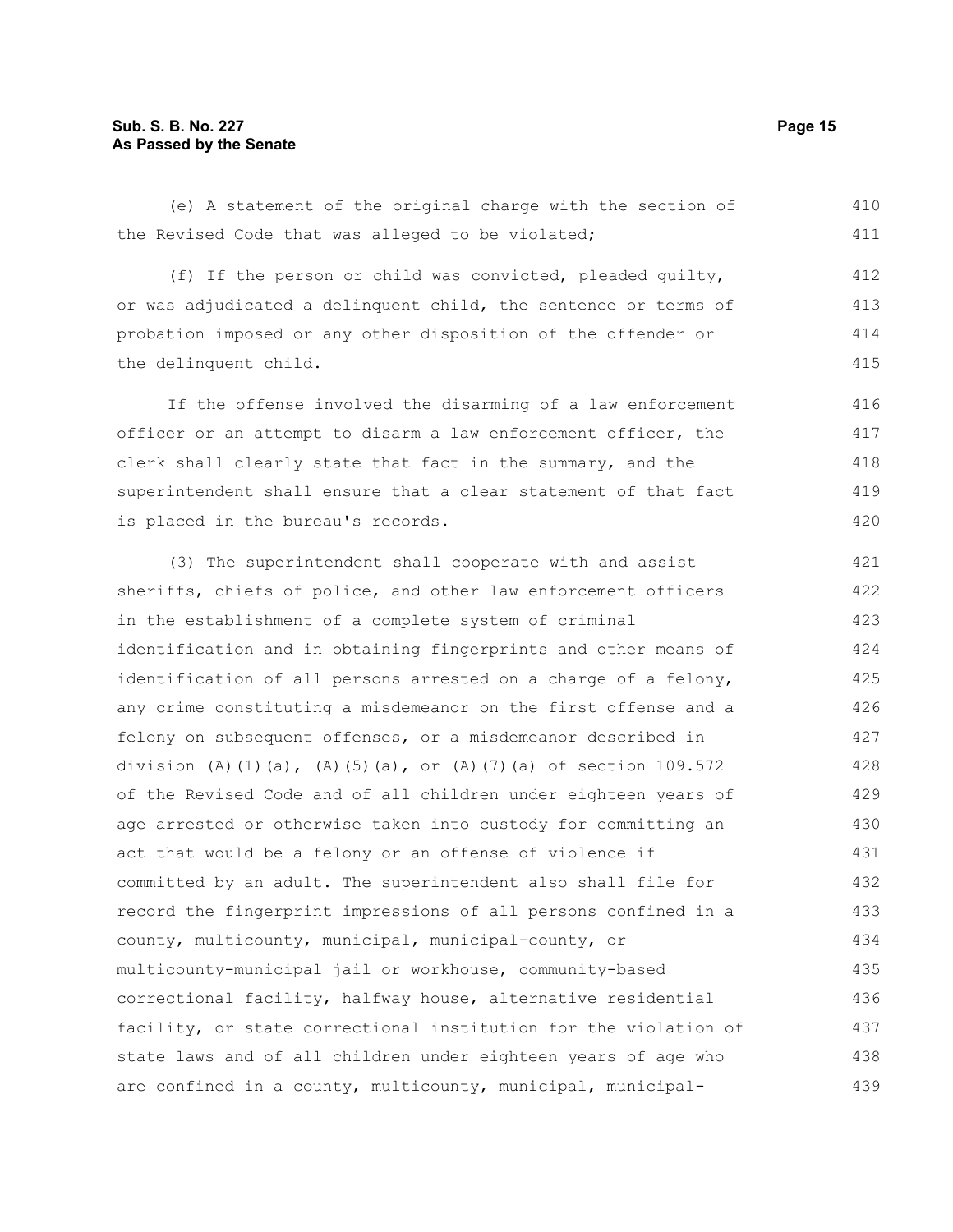#### **Sub. S. B. No. 227 Page 16 As Passed by the Senate**

county, or multicounty-municipal jail or workhouse, communitybased correctional facility, halfway house, alternative residential facility, or state correctional institution or in any facility for delinquent children for committing an act that would be a felony or an offense of violence if committed by an adult, and any other information that the superintendent may receive from law enforcement officials of the state and its political subdivisions. 440 441 442 443 444 445 446 447

(4) The superintendent shall carry out Chapter 2950. of the Revised Code with respect to the registration of persons who are convicted of or plead guilty to a sexually oriented offense or a child-victim oriented offense and with respect to all other duties imposed on the bureau under that chapter. 448 449 450 451

(5) The bureau shall perform centralized recordkeeping functions for criminal history records and services in this state for purposes of the national crime prevention and privacy compact set forth in section 109.571 of the Revised Code and is the criminal history record repository as defined in that section for purposes of that compact. The superintendent or the superintendent's designee is the compact officer for purposes of that compact and shall carry out the responsibilities of the compact officer specified in that compact. 453 454 455 456 457 458 459 460 461

(6) The superintendent shall, upon request, assist a county coroner in the identification of a deceased person through the use of fingerprint impressions obtained pursuant to division (A)(1) of this section or collected pursuant to section 109.572 or 311.41 of the Revised Code. 462 463 464 465 466

(B) The superintendent shall prepare and furnish to every county, multicounty, municipal, municipal-county, or multicounty-municipal jail or workhouse, community-based 467 468 469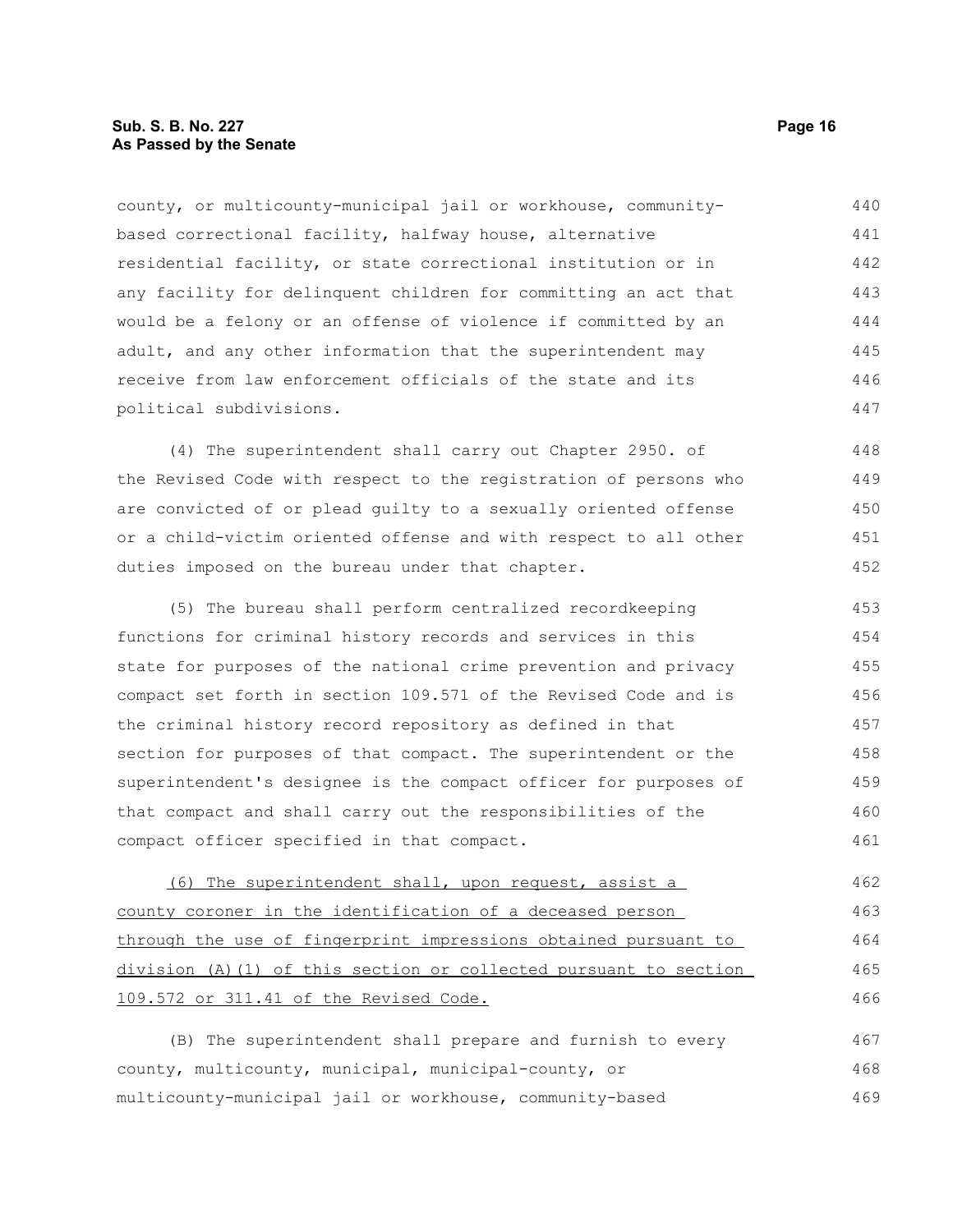correctional facility, halfway house, alternative residential facility, or state correctional institution and to every clerk of a court in this state specified in division (A)(2) of this section standard forms for reporting the information required under division (A) of this section. The standard forms that the superintendent prepares pursuant to this division may be in a tangible format, in an electronic format, or in both tangible formats and electronic formats. 470 471 472 473 474 475 476 477

(C)(1) The superintendent may operate a center for electronic, automated, or other data processing for the storage and retrieval of information, data, and statistics pertaining to criminals and to children under eighteen years of age who are adjudicated delinquent children for committing an act that would be a felony or an offense of violence if committed by an adult, criminal activity, crime prevention, law enforcement, and criminal justice, and may establish and operate a statewide communications network to be known as the Ohio law enforcement gateway to gather and disseminate information, data, and statistics for the use of law enforcement agencies and for other uses specified in this division. The superintendent may gather, store, retrieve, and disseminate information, data, and statistics that pertain to children who are under eighteen years of age and that are gathered pursuant to sections 109.57 to 109.61 of the Revised Code together with information, data, and statistics that pertain to adults and that are gathered pursuant to those sections. 478 479 480 481 482 483 484 485 486 487 488 489 490 491 492 493 494 495

(2) The superintendent or the superintendent's designee shall gather information of the nature described in division (C) (1) of this section that pertains to the offense and delinquency history of a person who has been convicted of, pleaded guilty to, or been adjudicated a delinquent child for committing a 496 497 498 499 500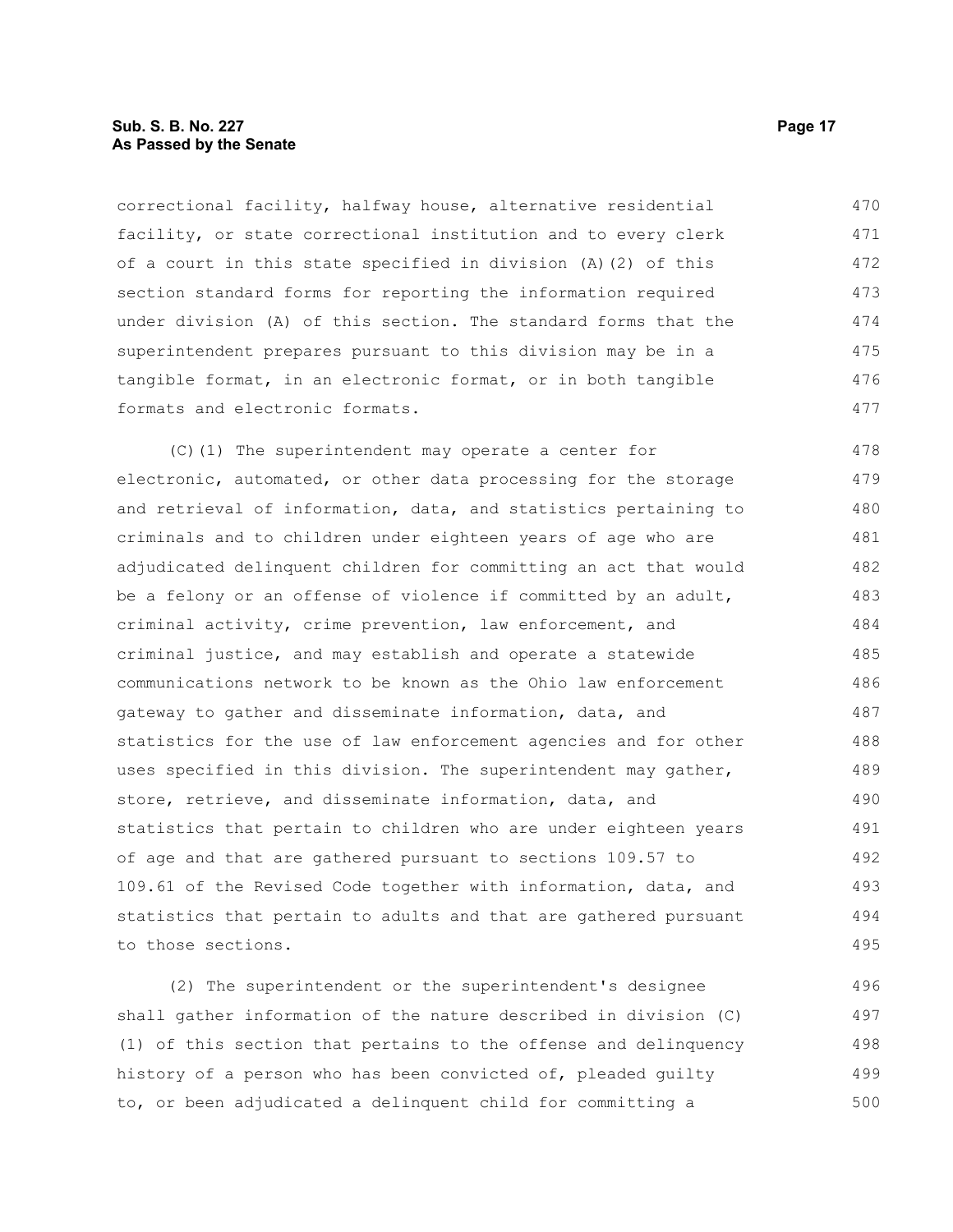#### **Sub. S. B. No. 227 Page 18 As Passed by the Senate**

sexually oriented offense or a child-victim oriented offense for inclusion in the state registry of sex offenders and childvictim offenders maintained pursuant to division (A)(1) of section 2950.13 of the Revised Code and in the internet database operated pursuant to division (A)(13) of that section and for possible inclusion in the internet database operated pursuant to division (A)(11) of that section. 501 502 503 504 505 506 507

(3) In addition to any other authorized use of information, data, and statistics of the nature described in division (C)(1) of this section, the superintendent or the superintendent's designee may provide and exchange the information, data, and statistics pursuant to the national crime prevention and privacy compact as described in division (A)(5) of this section. 508 509 510 511 512 513 514

(4) The attorney general may adopt rules under Chapter 119. of the Revised Code establishing guidelines for the operation of and participation in the Ohio law enforcement gateway. The rules may include criteria for granting and restricting access to information gathered and disseminated through the Ohio law enforcement gateway. The attorney general shall permit the state medical board and board of nursing to access and view, but not alter, information gathered and disseminated through the Ohio law enforcement gateway. 515 516 517 518 519 520 521 522 523

The attorney general may appoint a steering committee to advise the attorney general in the operation of the Ohio law enforcement gateway that is comprised of persons who are representatives of the criminal justice agencies in this state that use the Ohio law enforcement gateway and is chaired by the superintendent or the superintendent's designee. 524 525 526 527 528 529

(D)(1) The following are not public records under section 530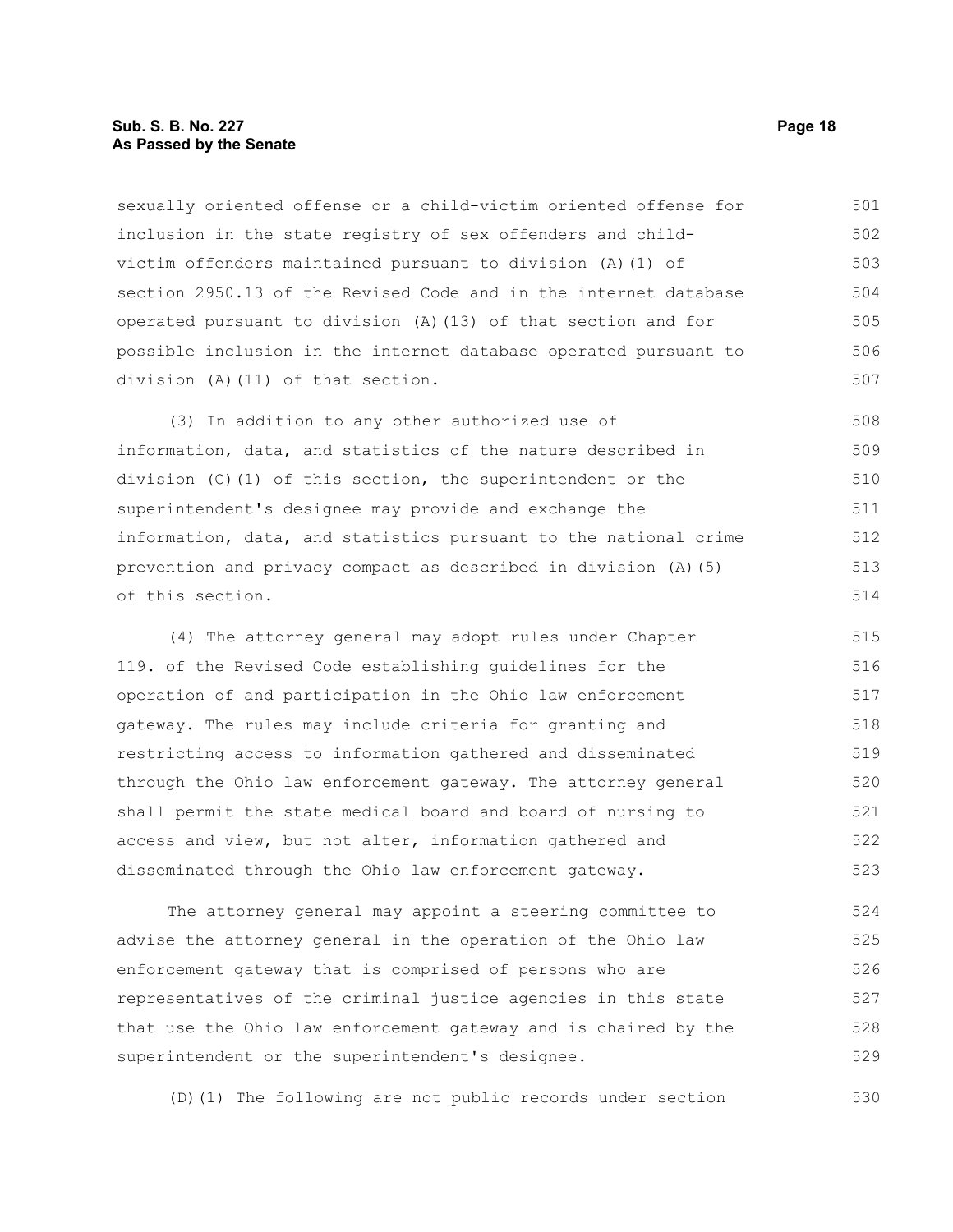149.43 of the Revised Code:

(a) Information and materials furnished to the superintendent pursuant to division (A) of this section; 532 533

(b) Information, data, and statistics gathered or disseminated through the Ohio law enforcement gateway pursuant to division (C)(1) of this section; 534 535 536

(c) Information and materials furnished to any board or person under division (F) or (G) of this section. 537 538

(2) The superintendent or the superintendent's designee shall gather and retain information so furnished under division (A) of this section that pertains to the offense and delinquency history of a person who has been convicted of, pleaded guilty to, or been adjudicated a delinquent child for committing a sexually oriented offense or a child-victim oriented offense for the purposes described in division (C)(2) of this section. 539 540 541 542 543 544 545

(E)(1) The attorney general shall adopt rules, in accordance with Chapter 119. of the Revised Code and subject to division (E)(2) of this section, setting forth the procedure by which a person may receive or release information gathered by the superintendent pursuant to division (A) of this section. A reasonable fee may be charged for this service. If a temporary employment service submits a request for a determination of whether a person the service plans to refer to an employment position has been convicted of or pleaded guilty to an offense listed or described in division  $(A)(1)$ ,  $(2)$ , or  $(3)$  of section 109.572 of the Revised Code, the request shall be treated as a single request and only one fee shall be charged. 546 547 548 549 550 551 552 553 554 555 556 557

(2) Except as otherwise provided in this division or division (E)(3) or (4) of this section, a rule adopted under 558 559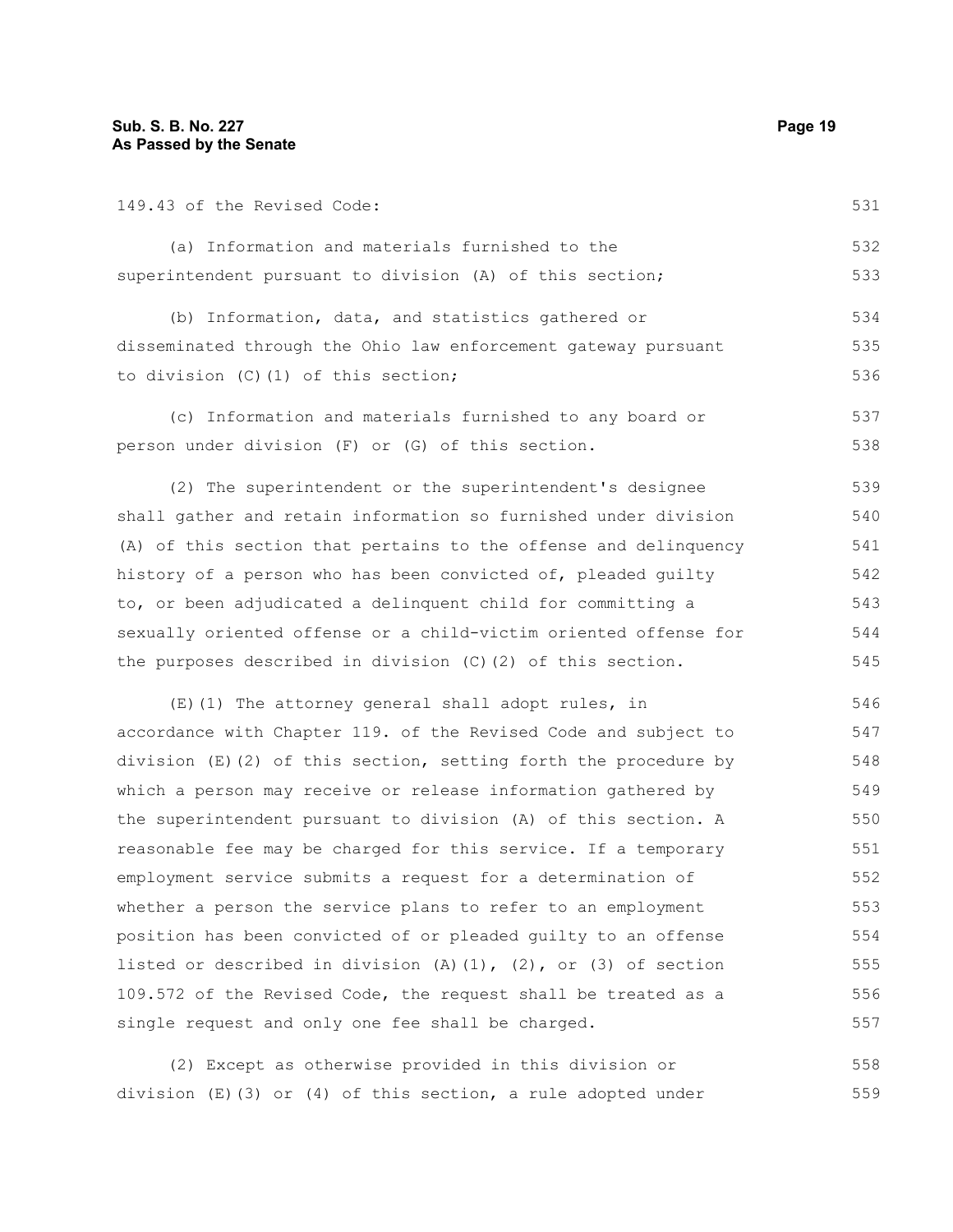#### **Sub. S. B. No. 227 Page 20 As Passed by the Senate**

division (E)(1) of this section may provide only for the release of information gathered pursuant to division (A) of this section that relates to the conviction of a person, or a person's plea of guilty to, a criminal offense or to the arrest of a person as provided in division (E)(3) of this section. The superintendent shall not release, and the attorney general shall not adopt any rule under division (E)(1) of this section that permits the release of, any information gathered pursuant to division (A) of this section that relates to an adjudication of a child as a delinquent child, or that relates to a criminal conviction of a person under eighteen years of age if the person's case was transferred back to a juvenile court under division (B)(2) or (3) of section 2152.121 of the Revised Code and the juvenile court imposed a disposition or serious youthful offender disposition upon the person under either division, unless either of the following applies with respect to the adjudication or conviction: 560 561 562 563 564 565 566 567 568 569 570 571 572 573 574 575 576

(a) The adjudication or conviction was for a violation of section 2903.01 or 2903.02 of the Revised Code. 577 578

(b) The adjudication or conviction was for a sexually oriented offense, the juvenile court was required to classify the child a juvenile offender registrant for that offense under section 2152.82, 2152.83, or 2152.86 of the Revised Code, that classification has not been removed, and the records of the adjudication or conviction have not been sealed or expunged pursuant to sections 2151.355 to 2151.358 or sealed pursuant to section 2952.32 of the Revised Code. 579 580 581 582 583 584 585 586

(3) A rule adopted under division (E)(1) of this section may provide for the release of information gathered pursuant to division (A) of this section that relates to the arrest of a 587 588 589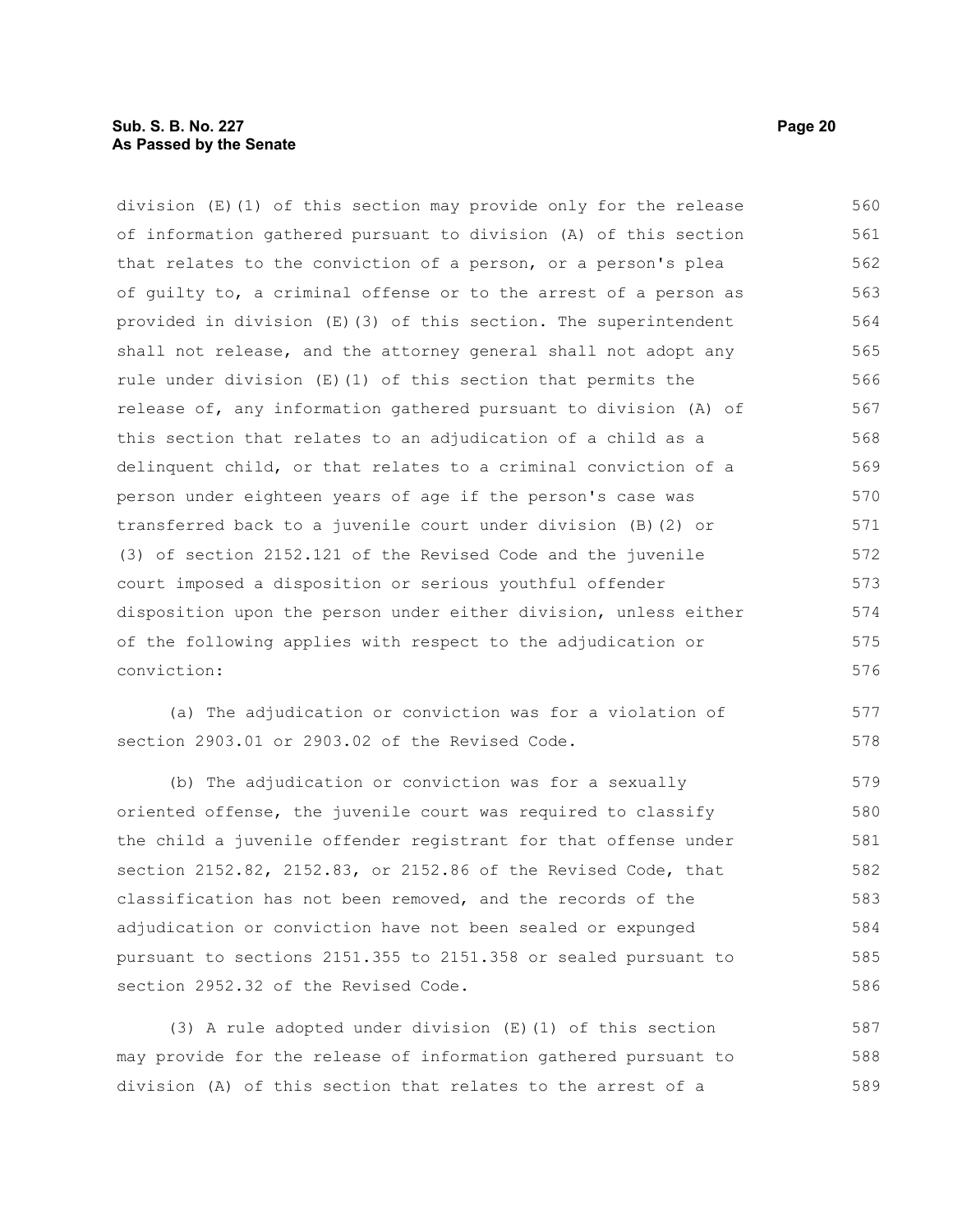person who is eighteen years of age or older when the person has not been convicted as a result of that arrest if any of the following applies: (a) The arrest was made outside of this state. (b) A criminal action resulting from the arrest is pending, and the superintendent confirms that the criminal action has not been resolved at the time the criminal records check is performed. (c) The bureau cannot reasonably determine whether a criminal action resulting from the arrest is pending, and not more than one year has elapsed since the date of the arrest. (4) A rule adopted under division (E)(1) of this section may provide for the release of information gathered pursuant to division (A) of this section that relates to an adjudication of a child as a delinquent child if not more than five years have elapsed since the date of the adjudication, the adjudication was for an act that would have been a felony if committed by an adult, the records of the adjudication have not been sealed or expunged pursuant to sections 2151.355 to 2151.358 of the Revised Code, and the request for information is made under division (F) of this section or under section 109.572 of the Revised Code. In the case of an adjudication for a violation of the terms of community control or supervised release, the fiveyear period shall be calculated from the date of the adjudication to which the community control or supervised release pertains.  $(F)$  (1) As used in division  $(F)$  (2) of this section, "head 590 591 592 593 594 595 596 597 598 599 600 601 602 603 604 605 606 607 608 609 610 611 612 613 614 615 616

start agency" means an entity in this state that has been approved to be an agency for purposes of subchapter II of the 617 618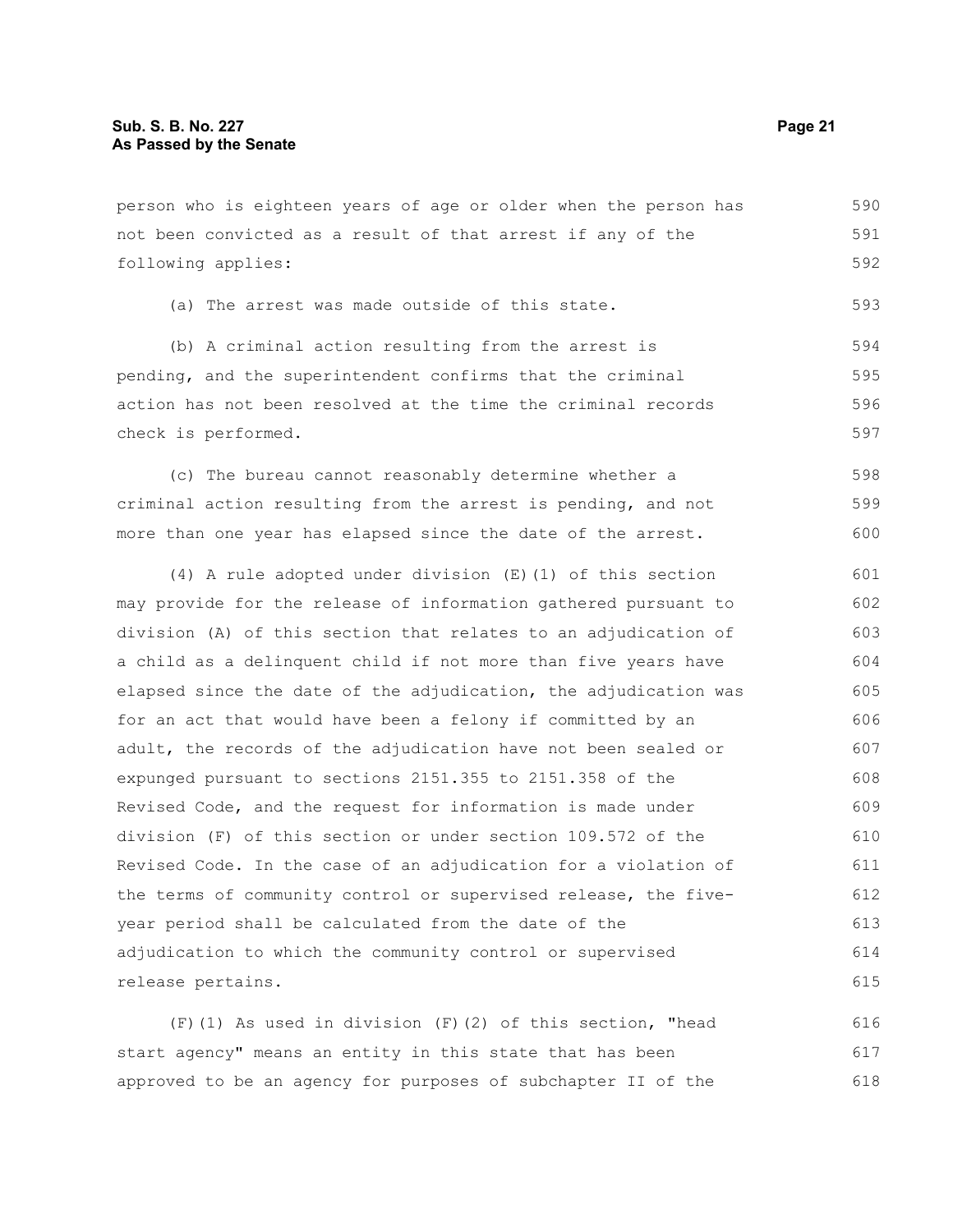| "Community Economic Development Act," 95 Stat. 489 (1981), 42       | 619 |
|---------------------------------------------------------------------|-----|
| U.S.C.A. 9831, as amended.                                          | 620 |
| (2) (a) In addition to or in conjunction with any request           | 621 |
| that is required to be made under section $109.572$ , $2151.86$ ,   | 622 |
| 3301.32, 3301.541, division (C) of section 3310.58, or section      | 623 |
| 3319.39, 3319.391, 3327.10, 3701.881, 5104.013, 5123.081, or        | 624 |
| 5153.111 of the Revised Code or that is made under section          | 625 |
| 3314.41, 3319.392, 3326.25, or 3328.20 of the Revised Code, the     | 626 |
| board of education of any school district; the director of          | 627 |
| developmental disabilities; any county board of developmental       | 628 |
| disabilities; any provider or subcontractor as defined in           | 629 |
| section 5123.081 of the Revised Code; the chief administrator of    | 630 |
| any chartered nonpublic school; the chief administrator of a        | 631 |
| registered private provider that is not also a chartered            | 632 |
| nonpublic school; the chief administrator of any home health        | 633 |
| agency; the chief administrator of or person operating any child    | 634 |
| day-care center, type A family day-care home, or type B family      | 635 |
| day-care home licensed under Chapter 5104. of the Revised Code;     | 636 |
| the chief administrator of any head start agency; the executive     | 637 |
| director of a public children services agency; a private company    | 638 |
| described in section 3314.41, 3319.392, 3326.25, or 3328.20 of      | 639 |
| the Revised Code; or an employer described in division $(J)$ (2) of | 640 |
| section 3327.10 of the Revised Code may request that the            | 641 |
| superintendent of the bureau investigate and determine, with        | 642 |
| respect to any individual who has applied for employment in any     | 643 |
| position after October 2, 1989, or any individual wishing to        | 644 |
| apply for employment with a board of education may request, with    | 645 |
| regard to the individual, whether the bureau has any information    | 646 |
| gathered under division (A) of this section that pertains to        | 647 |
| that individual. On receipt of the request, subject to division     | 648 |
| (E)(2) of this section, the superintendent shall determine          | 649 |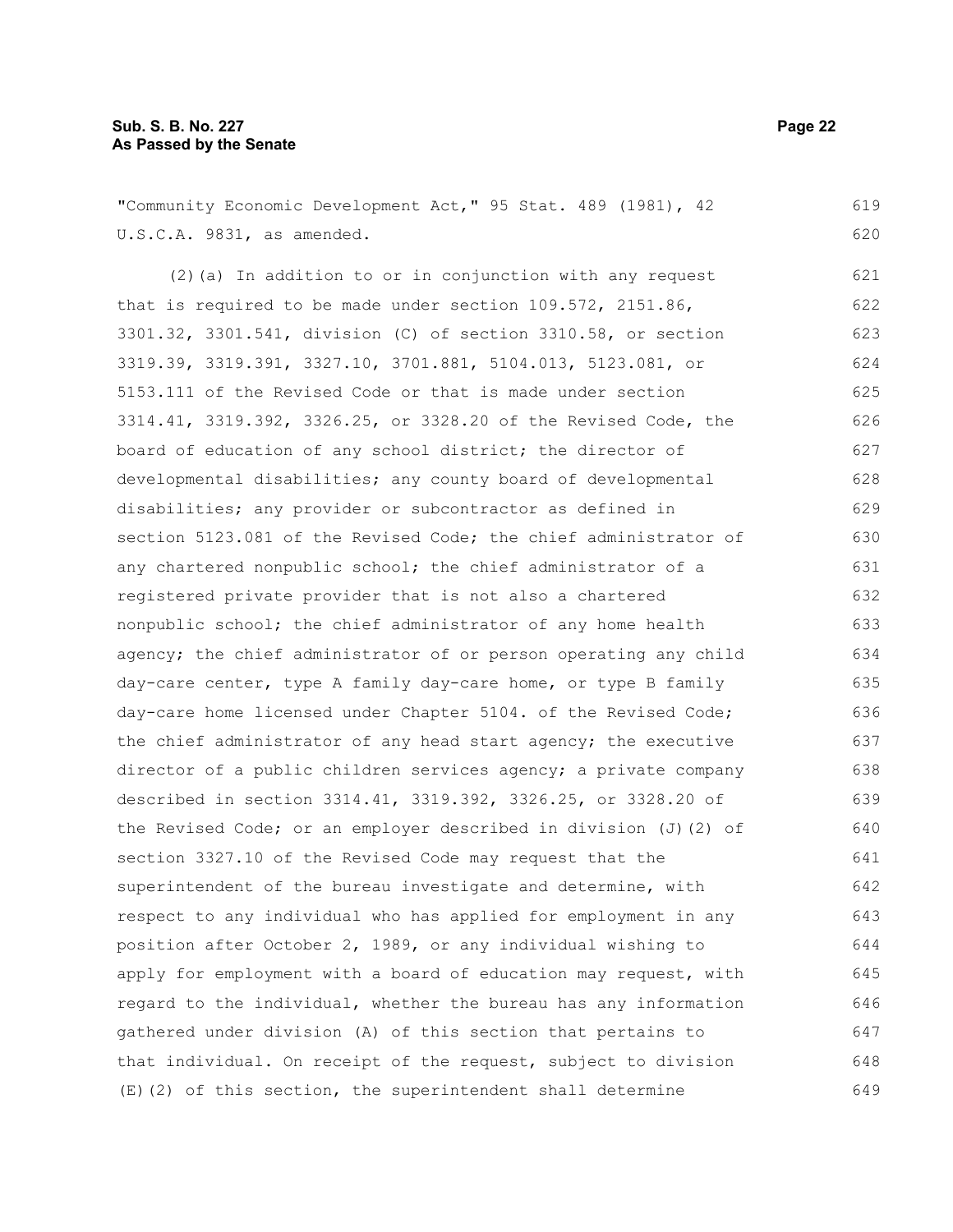#### **Sub. S. B. No. 227 Page 23 As Passed by the Senate**

whether that information exists and, upon request of the person, board, or entity requesting information, also shall request from the federal bureau of investigation any criminal records it has pertaining to that individual. The superintendent or the superintendent's designee also may request criminal history records from other states or the federal government pursuant to the national crime prevention and privacy compact set forth in section 109.571 of the Revised Code. Within thirty days of the date that the superintendent receives a request, subject to division (E)(2) of this section, the superintendent shall send to the board, entity, or person a report of any information that the superintendent determines exists, including information contained in records that have been sealed under section 2953.32 of the Revised Code, and, within thirty days of its receipt, subject to division (E)(2) of this section, shall send the board, entity, or person a report of any information received from the federal bureau of investigation, other than information the dissemination of which is prohibited by federal law. 650 651 652 653 654 655 656 657 658 659 660 661 662 663 664 665 666 667

(b) When a board of education or a registered private provider is required to receive information under this section as a prerequisite to employment of an individual pursuant to division (C) of section 3310.58 or section 3319.39 of the Revised Code, it may accept a certified copy of records that were issued by the bureau of criminal identification and investigation and that are presented by an individual applying for employment with the district in lieu of requesting that information itself. In such a case, the board shall accept the certified copy issued by the bureau in order to make a photocopy of it for that individual's employment application documents and shall return the certified copy to the individual. In a case of that nature, a district or provider only shall accept a 668 669 670 671 672 673 674 675 676 677 678 679 680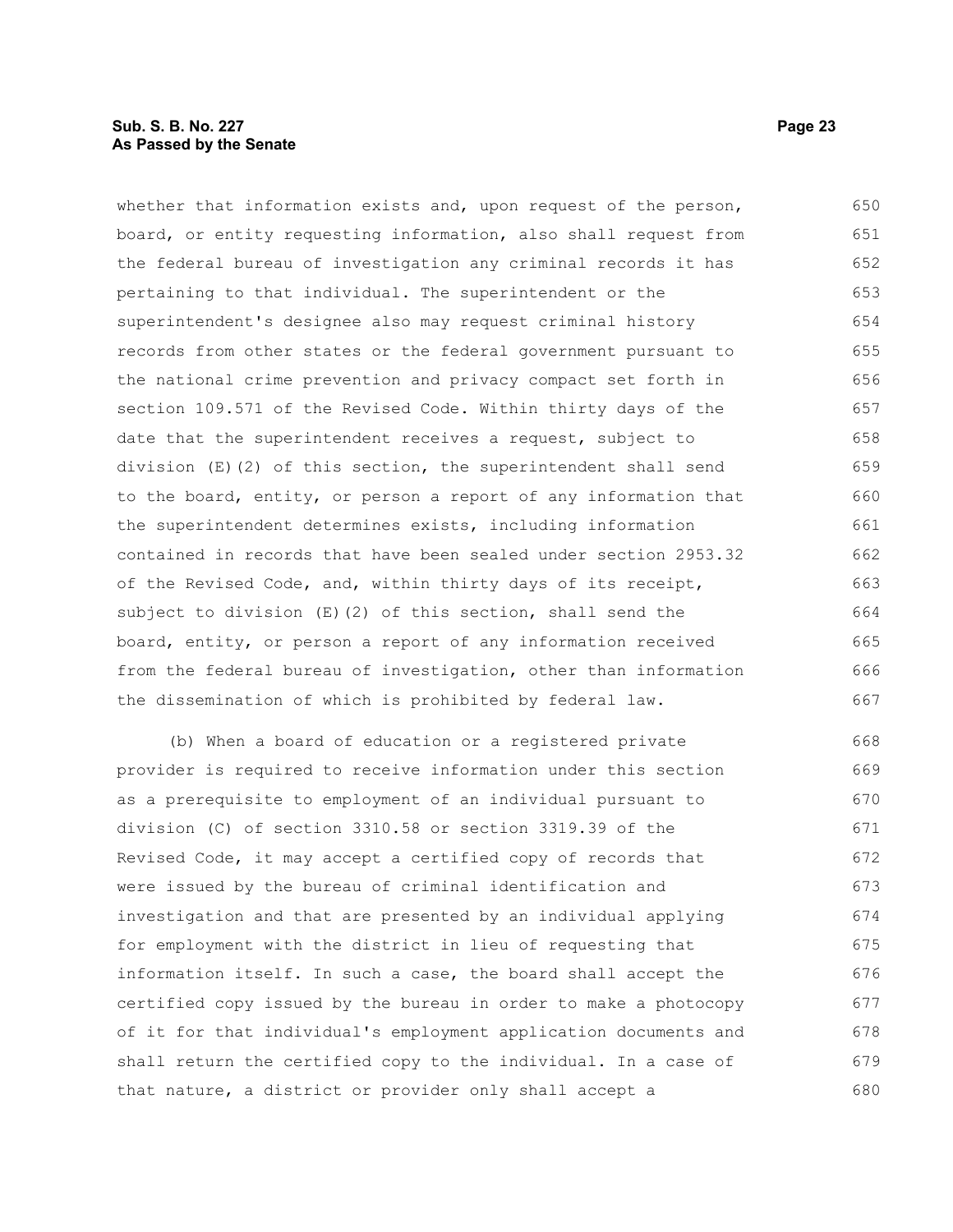certified copy of records of that nature within one year after the date of their issuance by the bureau. (c) Notwithstanding division (F)(2)(a) of this section, in the case of a request under section 3319.39, 3319.391, or 3327.10 of the Revised Code only for criminal records maintained by the federal bureau of investigation, the superintendent shall not determine whether any information gathered under division (A) of this section exists on the person for whom the request is made. (3) The state board of education may request, with respect to any individual who has applied for employment after October 2, 1989, in any position with the state board or the department of education, any information that a school district board of 681 682 683 684 685 686 687 688 689 690 691 692 693

education is authorized to request under division (F)(2) of this section, and the superintendent of the bureau shall proceed as if the request has been received from a school district board of education under division (F)(2) of this section. 694 695 696 697

(4) When the superintendent of the bureau receives a request for information under section 3319.291 of the Revised Code, the superintendent shall proceed as if the request has been received from a school district board of education and shall comply with divisions (F)(2)(a) and (c) of this section. 698 699 700 701 702

(5) When a recipient of a classroom reading improvement grant paid under section 3301.86 of the Revised Code requests, with respect to any individual who applies to participate in providing any program or service funded in whole or in part by the grant, the information that a school district board of education is authorized to request under division (F)(2)(a) of this section, the superintendent of the bureau shall proceed as if the request has been received from a school district board of 703 704 705 706 707 708 709 710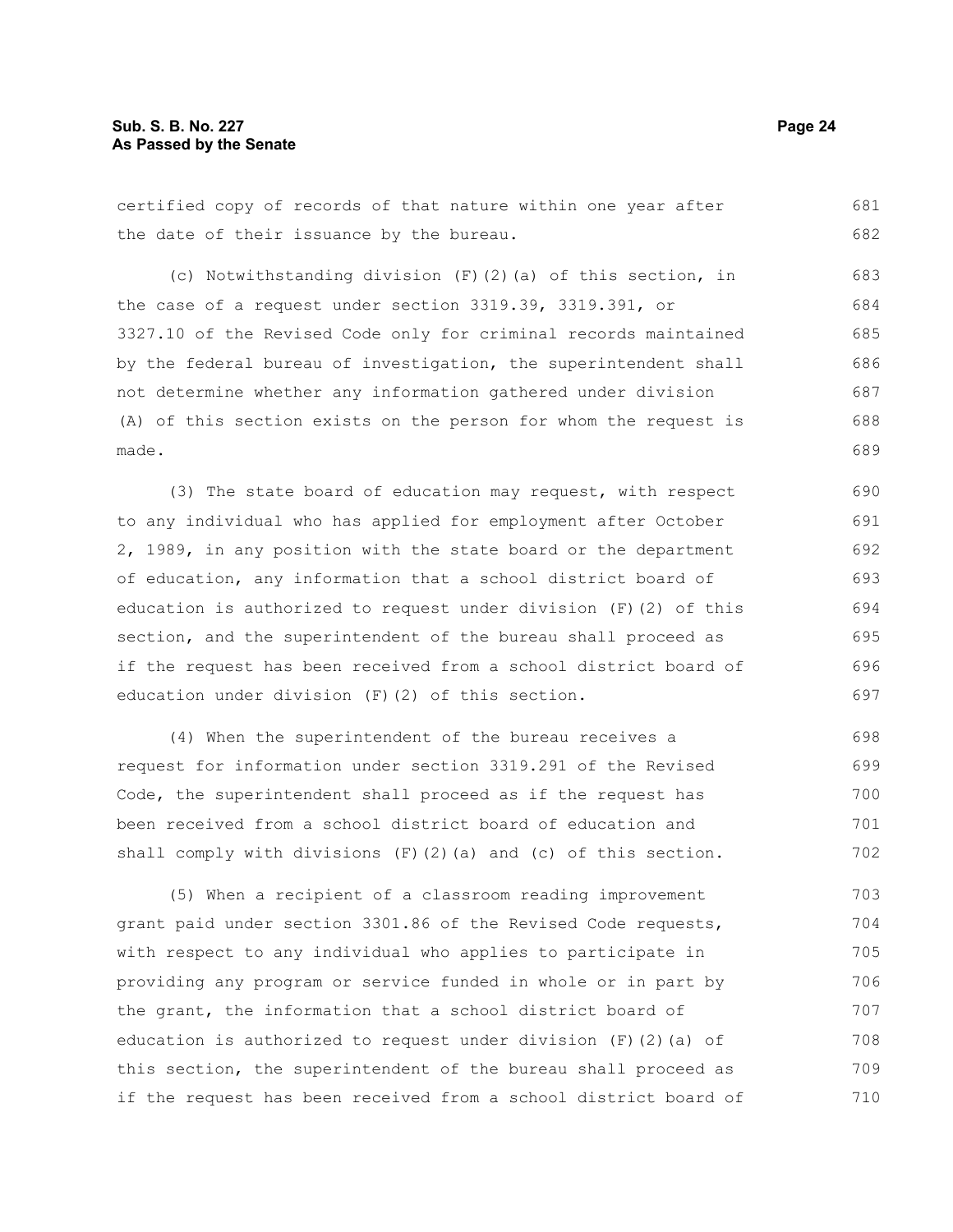education under division (F)(2)(a) of this section.

(G) In addition to or in conjunction with any request that is required to be made under section 3701.881, 3712.09, or 3721.121 of the Revised Code with respect to an individual who has applied for employment in a position that involves providing direct care to an older adult or adult resident, the chief administrator of a home health agency, hospice care program, home licensed under Chapter 3721. of the Revised Code, or adult day-care program operated pursuant to rules adopted under section 3721.04 of the Revised Code may request that the superintendent of the bureau investigate and determine, with respect to any individual who has applied after January 27, 1997, for employment in a position that does not involve providing direct care to an older adult or adult resident, whether the bureau has any information gathered under division (A) of this section that pertains to that individual. 712 713 714 715 716 717 718 719 720 721 722 723 724 725 726

In addition to or in conjunction with any request that is required to be made under section 173.27 of the Revised Code with respect to an individual who has applied for employment in a position that involves providing ombudsman services to residents of long-term care facilities or recipients of community-based long-term care services, the state long-term care ombudsman, the director of aging, a regional long-term care ombudsman program, or the designee of the ombudsman, director, or program may request that the superintendent investigate and determine, with respect to any individual who has applied for employment in a position that does not involve providing such ombudsman services, whether the bureau has any information gathered under division (A) of this section that pertains to that applicant. 727 728 729 730 731 732 733 734 735 736 737 738 739 740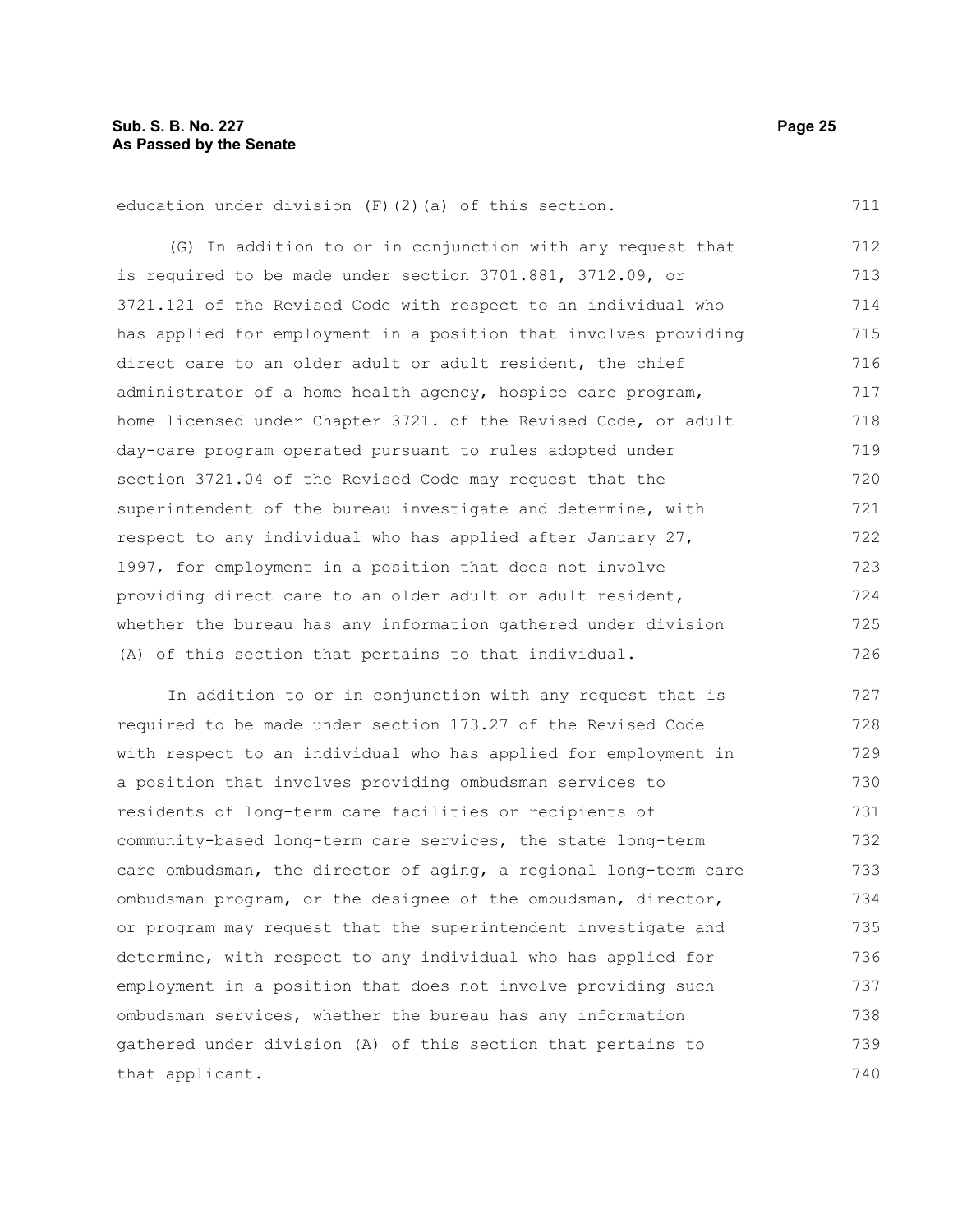#### **Sub. S. B. No. 227 Page 26 As Passed by the Senate**

In addition to or in conjunction with any request that is required to be made under section 173.38 of the Revised Code with respect to an individual who has applied for employment in a direct-care position, the chief administrator of a provider, as defined in section 173.39 of the Revised Code, may request that the superintendent investigate and determine, with respect to any individual who has applied for employment in a position that is not a direct-care position, whether the bureau has any information gathered under division (A) of this section that pertains to that applicant. 741 742 743 744 745 746 747 748 749 750

In addition to or in conjunction with any request that is required to be made under section 3712.09 of the Revised Code with respect to an individual who has applied for employment in a position that involves providing direct care to a pediatric respite care patient, the chief administrator of a pediatric respite care program may request that the superintendent of the bureau investigate and determine, with respect to any individual who has applied for employment in a position that does not involve providing direct care to a pediatric respite care patient, whether the bureau has any information gathered under division (A) of this section that pertains to that individual. 751 752 753 754 755 756 757 758 759 760 761

On receipt of a request under this division, the superintendent shall determine whether that information exists and, on request of the individual requesting information, shall also request from the federal bureau of investigation any criminal records it has pertaining to the applicant. The superintendent or the superintendent's designee also may request criminal history records from other states or the federal government pursuant to the national crime prevention and privacy compact set forth in section 109.571 of the Revised Code. Within thirty days of the date a request is received, subject to 762 763 764 765 766 767 768 769 770 771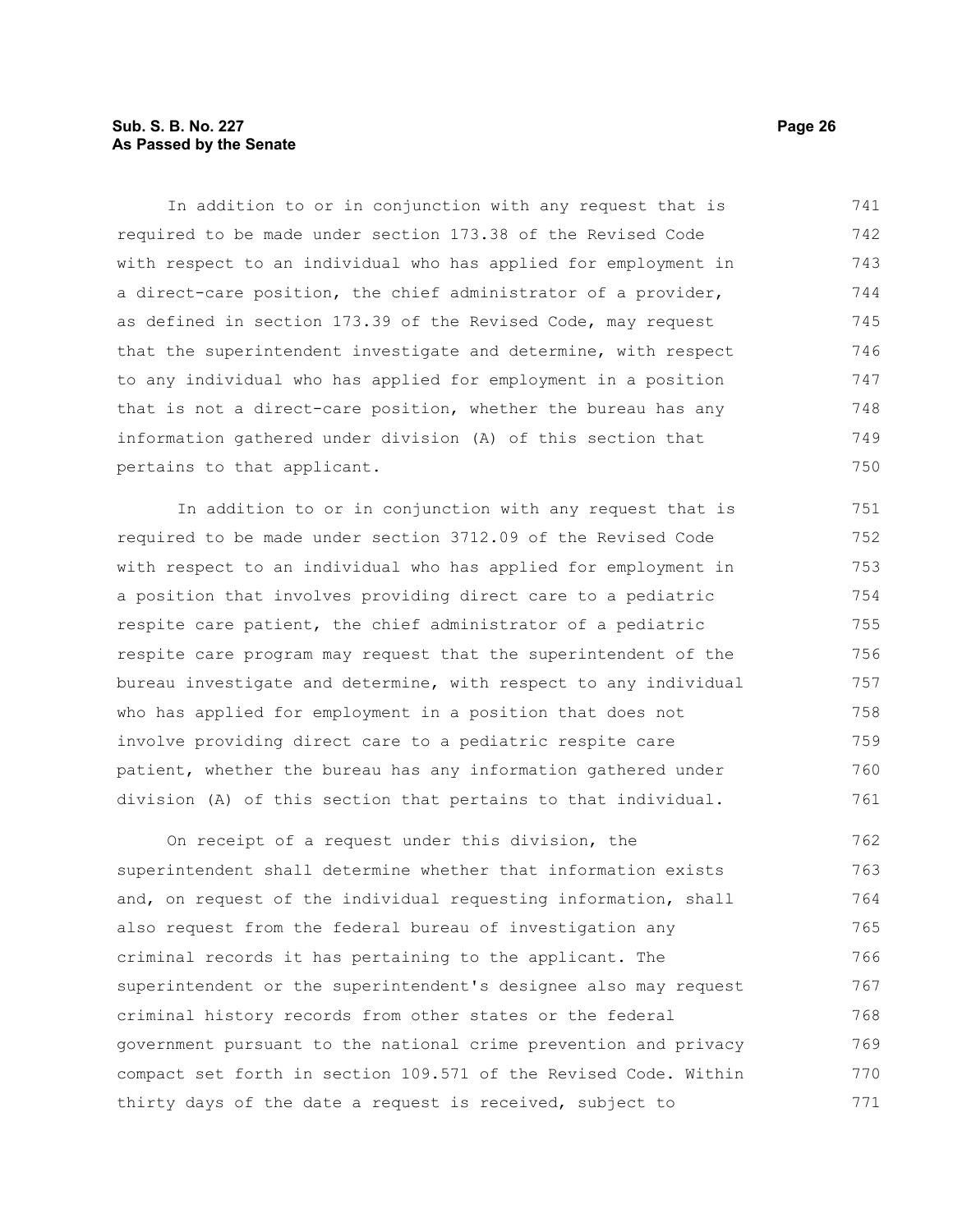division (E)(2) of this section, the superintendent shall send to the requester a report of any information determined to exist, including information contained in records that have been sealed under section 2953.32 of the Revised Code, and, within thirty days of its receipt, shall send the requester a report of any information received from the federal bureau of investigation, other than information the dissemination of which is prohibited by federal law. 772 773 774 775 776 777 778 779

(H) Information obtained by a government entity or person under this section is confidential and shall not be released or disseminated. 780 781 782

(I) The superintendent may charge a reasonable fee for providing information or criminal records under division (F)(2) or (G) of this section. 783 784 785

(J) As used in this section:

(1) "Pediatric respite care program" and "pediatric care patient" have the same meanings as in section 3712.01 of the Revised Code. 787 788 789

(2) "Sexually oriented offense" and "child-victim oriented offense" have the same meanings as in section 2950.01 of the Revised Code. 790 791 792

(3) "Registered private provider" means a nonpublic school or entity registered with the superintendent of public instruction under section 3310.41 of the Revised Code to participate in the autism scholarship program or section 3310.58 of the Revised Code to participate in the Jon Peterson special needs scholarship program. 793 794 795 796 797 798

**Sec. 109.572.** (A)(1) Upon receipt of a request pursuant to section 121.08, 3301.32, 3301.541, or 3319.39 of the Revised 799 800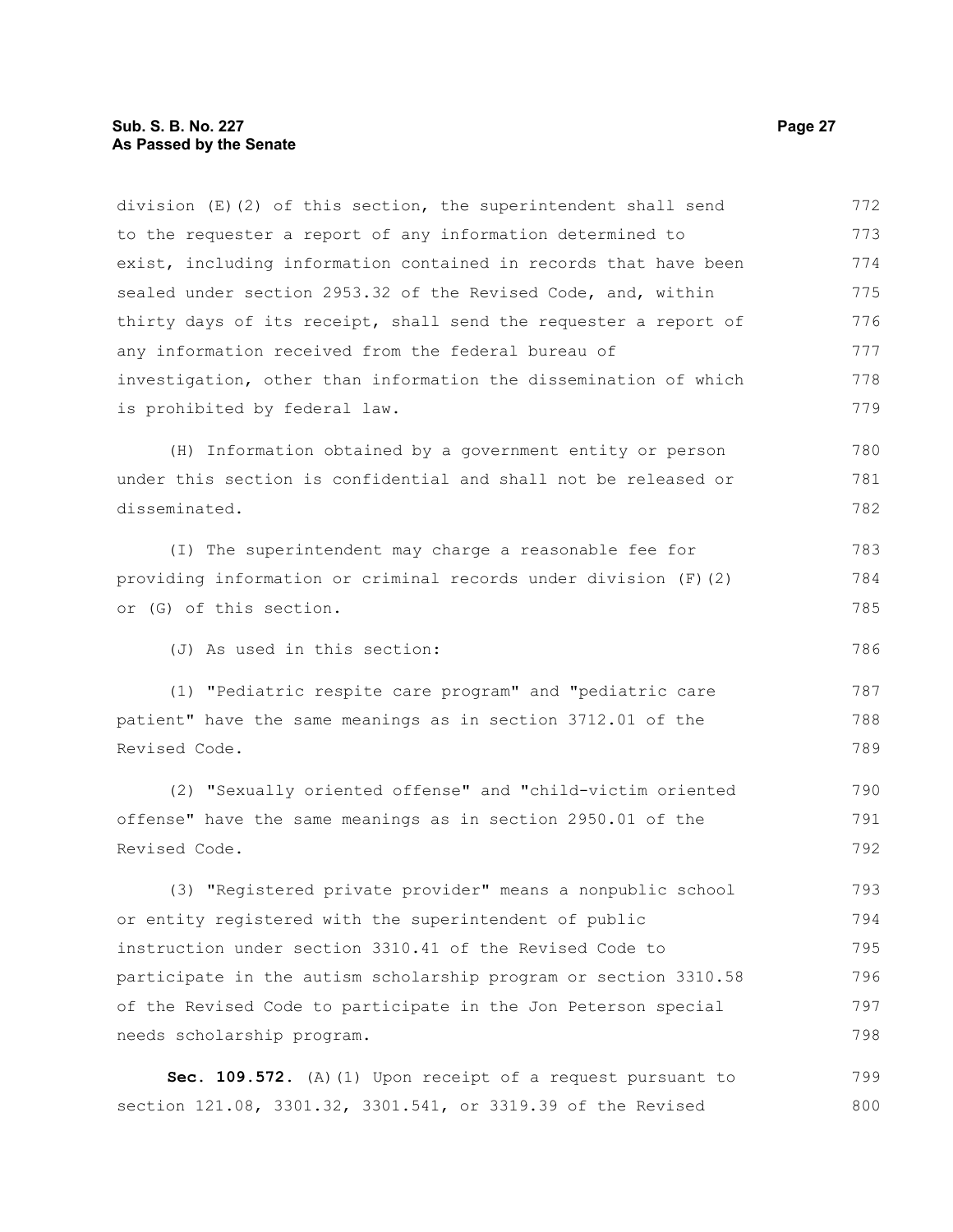#### **Sub. S. B. No. 227 Page 28 As Passed by the Senate**

Code, a completed form prescribed pursuant to division (C)(1) of this section, and a set of fingerprint impressions obtained in the manner described in division (C)(2) of this section, the superintendent of the bureau of criminal identification and investigation shall conduct a criminal records check in the manner described in division (B) of this section to determine whether any information exists that indicates that the person who is the subject of the request previously has been convicted of or pleaded guilty to any of the following: (a) A violation of section 2903.01, 2903.02, 2903.03, 2903.04, 2903.11, 2903.12, 2903.13, 2903.16, 2903.21, 2903.34, 2905.01, 2905.02, 2905.05, 2907.02, 2907.03, 2907.04, 2907.05, 2907.06, 2907.07, 2907.08, 2907.09, 2907.21, 2907.22, 2907.23, 2907.25, 2907.31, 2907.32, 2907.321, 2907.322, 2907.323, 801 802 803 804 805 806 807 808 809 810 811 812 813 814

2911.01, 2911.02, 2911.11, 2911.12, 2919.12, 2919.22, 2919.24, 2919.25, 2923.12, 2923.13, 2923.161, 2925.02, 2925.03, 2925.04, 2925.05, 2925.06, or 3716.11 of the Revised Code, felonious sexual penetration in violation of former section 2907.12 of the Revised Code, a violation of section 2905.04 of the Revised Code as it existed prior to July 1, 1996, a violation of section 2919.23 of the Revised Code that would have been a violation of section 2905.04 of the Revised Code as it existed prior to July 1, 1996, had the violation been committed prior to that date, or a violation of section 2925.11 of the Revised Code that is not a minor drug possession offense; 815 816 817 818 819 820 821 822 823 824 825

(b) A violation of an existing or former law of this state, any other state, or the United States that is substantially equivalent to any of the offenses listed in division (A)(1)(a) of this section; 826 827 828 829

(c) If the request is made pursuant to section 3319.39 of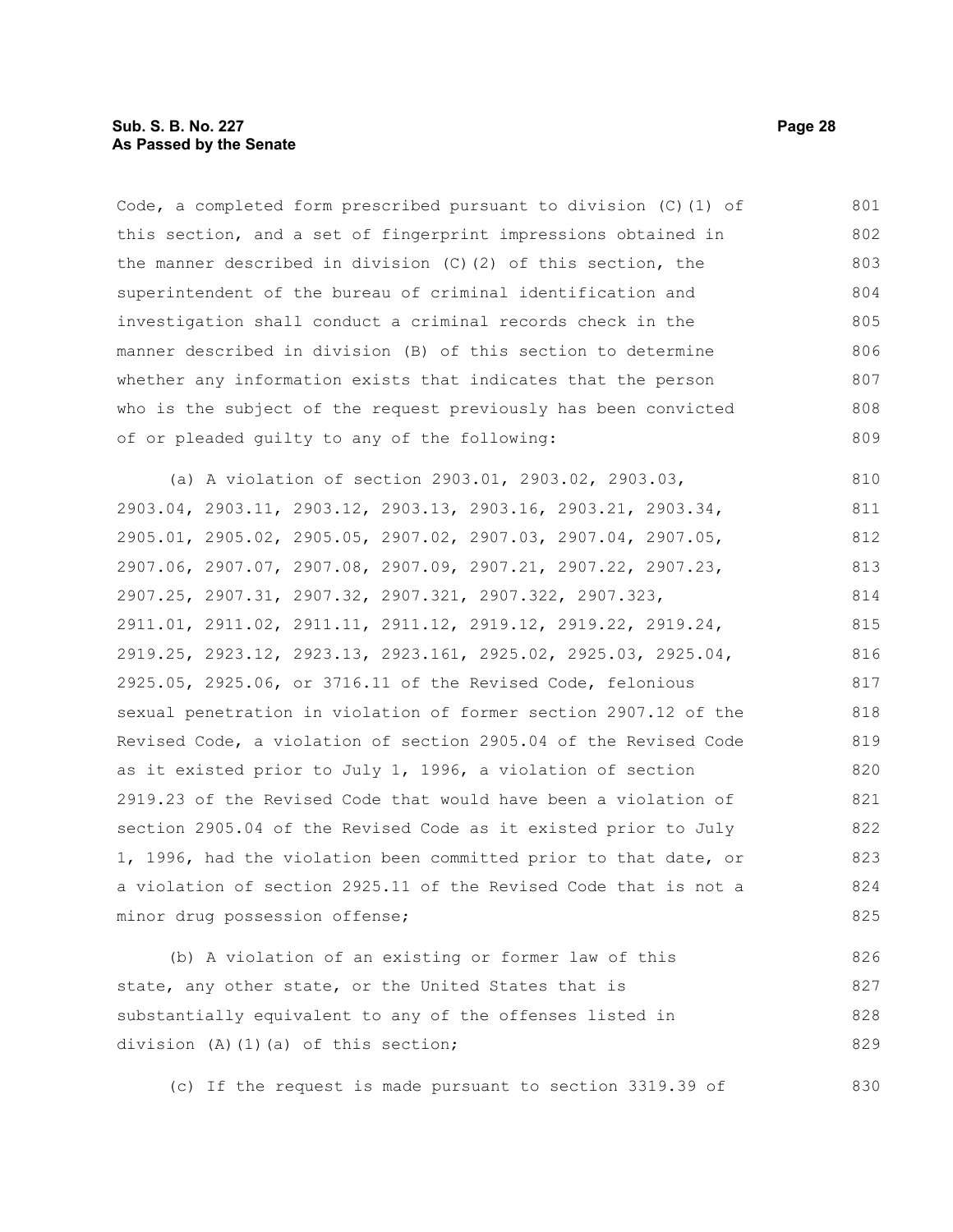#### **Sub. S. B. No. 227 Page 29 As Passed by the Senate**

860

| the Revised Code for an applicant who is a teacher, any offense  | 831 |
|------------------------------------------------------------------|-----|
| specified in section 3319.31 of the Revised Code.                | 832 |
| (2) On receipt of a request pursuant to section 3712.09 or       | 833 |
| 3721.121 of the Revised Code, a completed form prescribed        | 834 |
| pursuant to division (C)(1) of this section, and a set of        | 835 |
| fingerprint impressions obtained in the manner described in      | 836 |
| division $(C)$ (2) of this section, the superintendent of the    | 837 |
| bureau of criminal identification and investigation shall        | 838 |
| conduct a criminal records check with respect to any person who  | 839 |
| has applied for employment in a position for which a criminal    | 840 |
| records check is required by those sections. The superintendent  | 841 |
| shall conduct the criminal records check in the manner described | 842 |
| in division (B) of this section to determine whether any         | 843 |
| information exists that indicates that the person who is the     | 844 |
| subject of the request previously has been convicted of or       | 845 |
| pleaded quilty to any of the following:                          | 846 |
| (a) A violation of section 2903.01, 2903.02, 2903.03,            | 847 |
| 2903.04, 2903.11, 2903.12, 2903.13, 2903.16, 2903.21, 2903.34,   | 848 |
| 2905.01, 2905.02, 2905.11, 2905.12, 2907.02, 2907.03, 2907.05,   | 849 |

(b) An existing or former law of this state, any other state, or the United States that is substantially equivalent to any of the offenses listed in division (A)(2)(a) of this section. 856 857 858 859

2907.06, 2907.07, 2907.08, 2907.09, 2907.12, 2907.25, 2907.31,

2911.11, 2911.12, 2911.13, 2913.02, 2913.03, 2913.04, 2913.11, 2913.21, 2913.31, 2913.40, 2913.43, 2913.47, 2913.51, 2919.25, 2921.36, 2923.12, 2923.13, 2923.161, 2925.02, 2925.03, 2925.11,

2907.32, 2907.321, 2907.322, 2907.323, 2911.01, 2911.02,

2925.13, 2925.22, 2925.23, or 3716.11 of the Revised Code;

(3) On receipt of a request pursuant to section 173.27,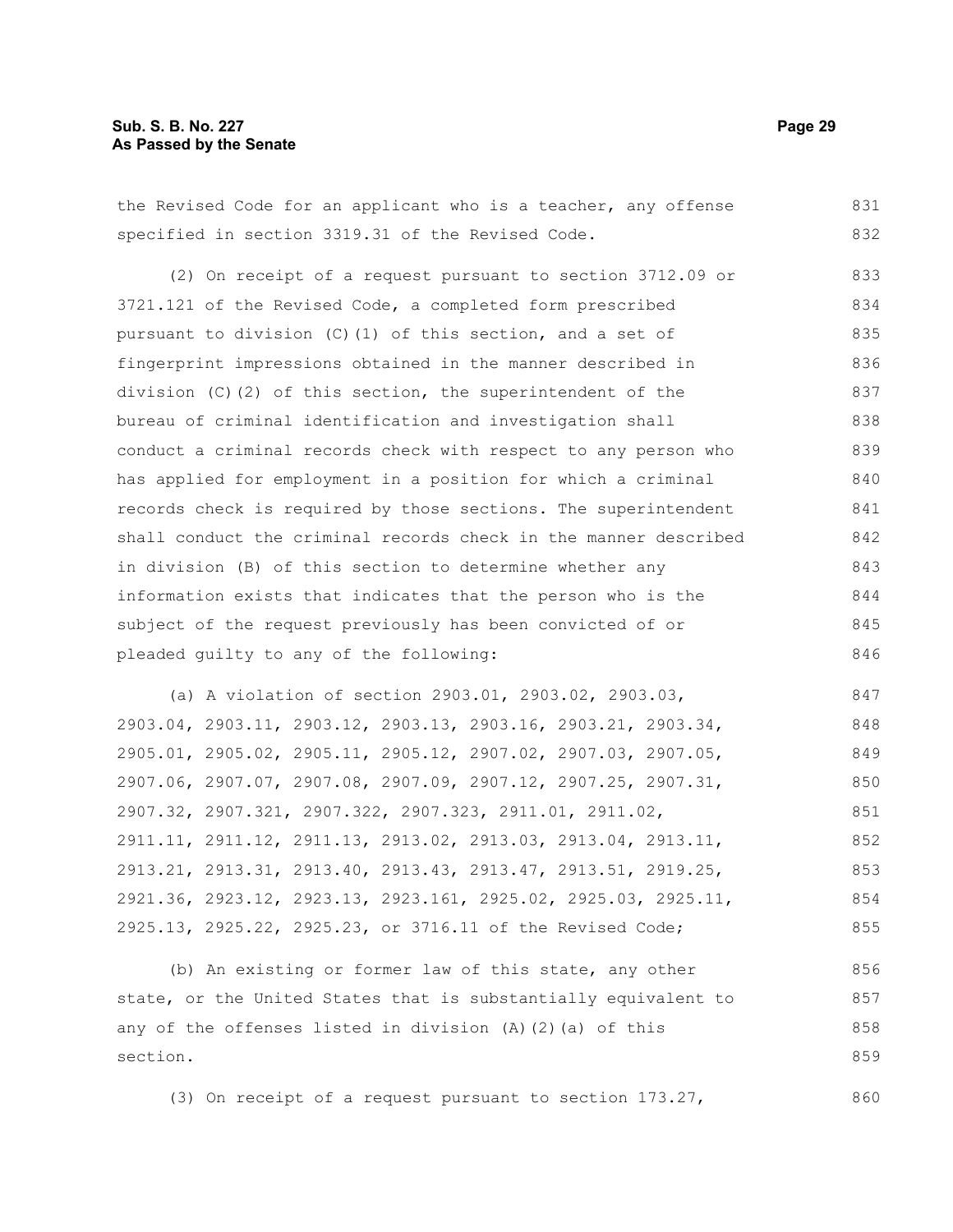#### **Sub. S. B. No. 227 Page 30 As Passed by the Senate**

173.38, 173.381, 3701.881, 5164.34, 5164.341, 5164.342, 5123.081, or 5123.169 of the Revised Code, a completed form prescribed pursuant to division (C)(1) of this section, and a set of fingerprint impressions obtained in the manner described in division (C)(2) of this section, the superintendent of the bureau of criminal identification and investigation shall conduct a criminal records check of the person for whom the request is made. The superintendent shall conduct the criminal records check in the manner described in division (B) of this section to determine whether any information exists that indicates that the person who is the subject of the request previously has been convicted of, has pleaded guilty to, or (except in the case of a request pursuant to section 5164.34, 5164.341, or 5164.342 of the Revised Code) has been found eligible for intervention in lieu of conviction for any of the following, regardless of the date of the conviction, the date of entry of the guilty plea, or (except in the case of a request pursuant to section 5164.34, 5164.341, or 5164.342 of the Revised Code) the date the person was found eligible for intervention in lieu of conviction: (a) A violation of section 959.13, 959.131, 2903.01, 2903.02, 2903.03, 2903.04, 2903.041, 2903.11, 2903.12, 2903.13, 2903.15, 2903.16, 2903.21, 2903.211, 2903.22, 2903.34, 2903.341, 2905.01, 2905.02, 2905.05, 2905.11, 2905.12, 2905.32, 2905.33, 2907.02, 2907.03, 2907.04, 2907.05, 2907.06, 2907.07, 2907.08, 2907.09, 2907.21, 2907.22, 2907.23, 2907.24, 2907.25, 2907.31, 2907.32, 2907.321, 2907.322, 2907.323, 2907.33, 2909.02, 2909.03, 2909.04, 2909.22, 2909.23, 2909.24, 2911.01, 2911.02, 861 862 863 864 865 866 867 868 869 870 871 872 873 874 875 876 877 878 879 880 881 882 883 884 885 886 887 888

2911.11, 2911.12, 2911.13, 2913.02, 2913.03, 2913.04, 2913.05, 2913.11, 2913.21, 2913.31, 2913.32, 2913.40, 2913.41, 2913.42, 2913.43, 2913.44, 2913.441, 2913.45, 2913.46, 2913.47, 2913.48, 889 890 891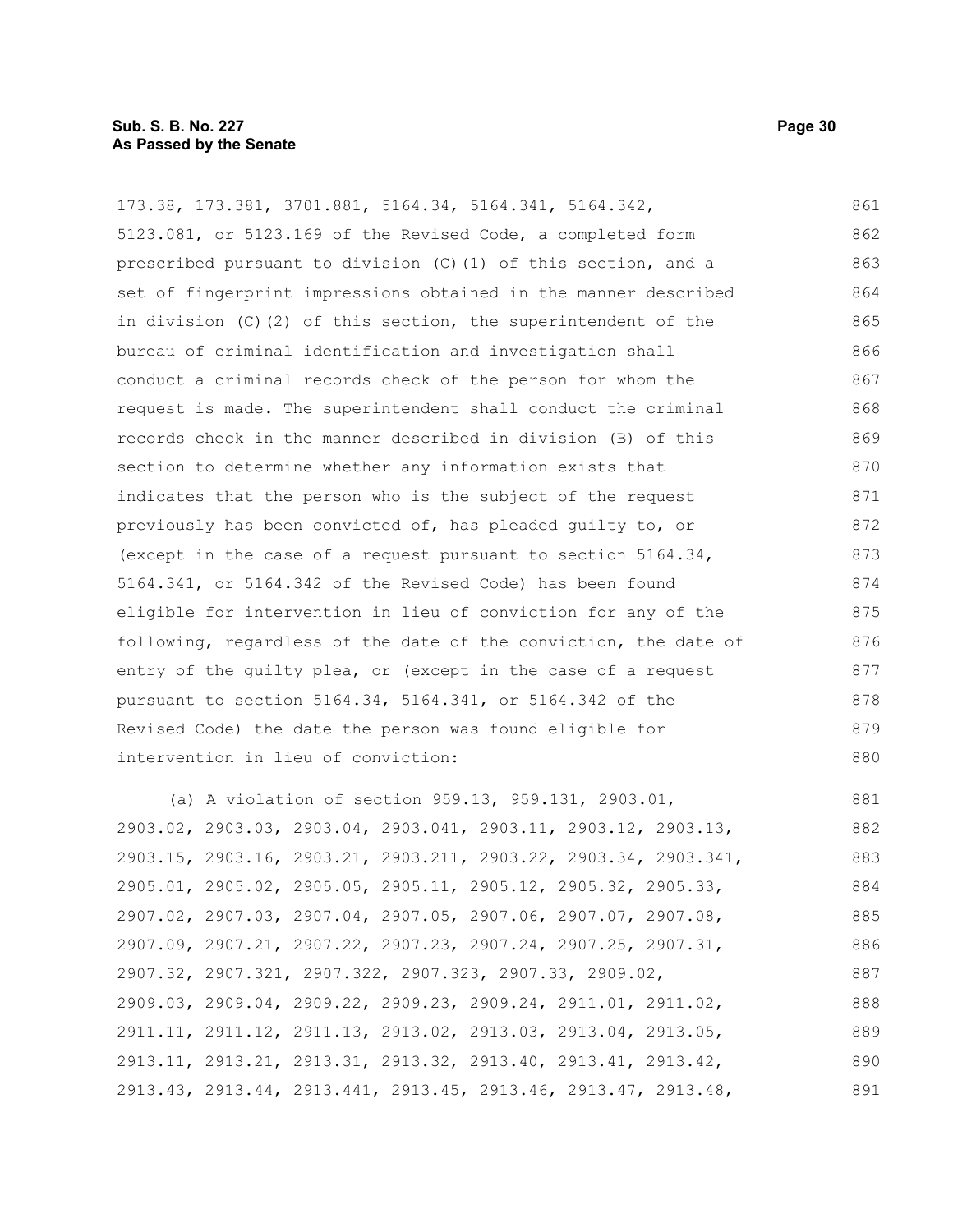| 2913.49, 2913.51, 2917.01, 2917.02, 2917.03, 2917.31, 2919.12,   | 892 |
|------------------------------------------------------------------|-----|
| 2919.121, 2919.123, 2919.22, 2919.23, 2919.24, 2919.25, 2921.03, | 893 |
| 2921.11, 2921.12, 2921.13, 2921.21, 2921.24, 2921.32, 2921.321,  | 894 |
| 2921.34, 2921.35, 2921.36, 2921.51, 2923.12, 2923.122, 2923.123, | 895 |
| 2923.13, 2923.161, 2923.162, 2923.21, 2923.32, 2923.42, 2925.02, | 896 |
| 2925.03, 2925.04, 2925.041, 2925.05, 2925.06, 2925.09, 2925.11,  | 897 |
| 2925.13, 2925.14, 2925.141, 2925.22, 2925.23, 2925.24, 2925.36,  | 898 |
| 2925.55, 2925.56, 2927.12, or 3716.11 of the Revised Code;       | 899 |
| (b) Felonious sexual penetration in violation of former          | 900 |
| section 2907.12 of the Revised Code;                             | 901 |
| (c) A violation of section 2905.04 of the Revised Code as        | 902 |
| it existed prior to July 1, 1996;                                | 903 |
| (d) A violation of section 2923.01, 2923.02, or 2923.03 of       | 904 |
| the Revised Code when the underlying offense that is the object  | 905 |
| of the conspiracy, attempt, or complicity is one of the offenses | 906 |
| listed in divisions (A)(3)(a) to (c) of this section;            | 907 |
| (e) A violation of an existing or former municipal               | 908 |
| ordinance or law of this state, any other state, or the United   | 909 |
| States that is substantially equivalent to any of the offenses   | 910 |
| listed in divisions $(A)$ $(3)$ $(a)$ to $(d)$ of this section.  | 911 |
| (4) On receipt of a request pursuant to section 2151.86 of       | 912 |
| the Revised Code, a completed form prescribed pursuant to        | 913 |
| division $(C)$ (1) of this section, and a set of fingerprint     | 914 |
| impressions obtained in the manner described in division (C)(2)  | 915 |
| of this section, the superintendent of the bureau of criminal    | 916 |
| identification and investigation shall conduct a criminal        | 917 |
| records check in the manner described in division (B) of this    | 918 |
| section to determine whether any information exists that         | 919 |
| indicates that the person who is the subject of the request      | 920 |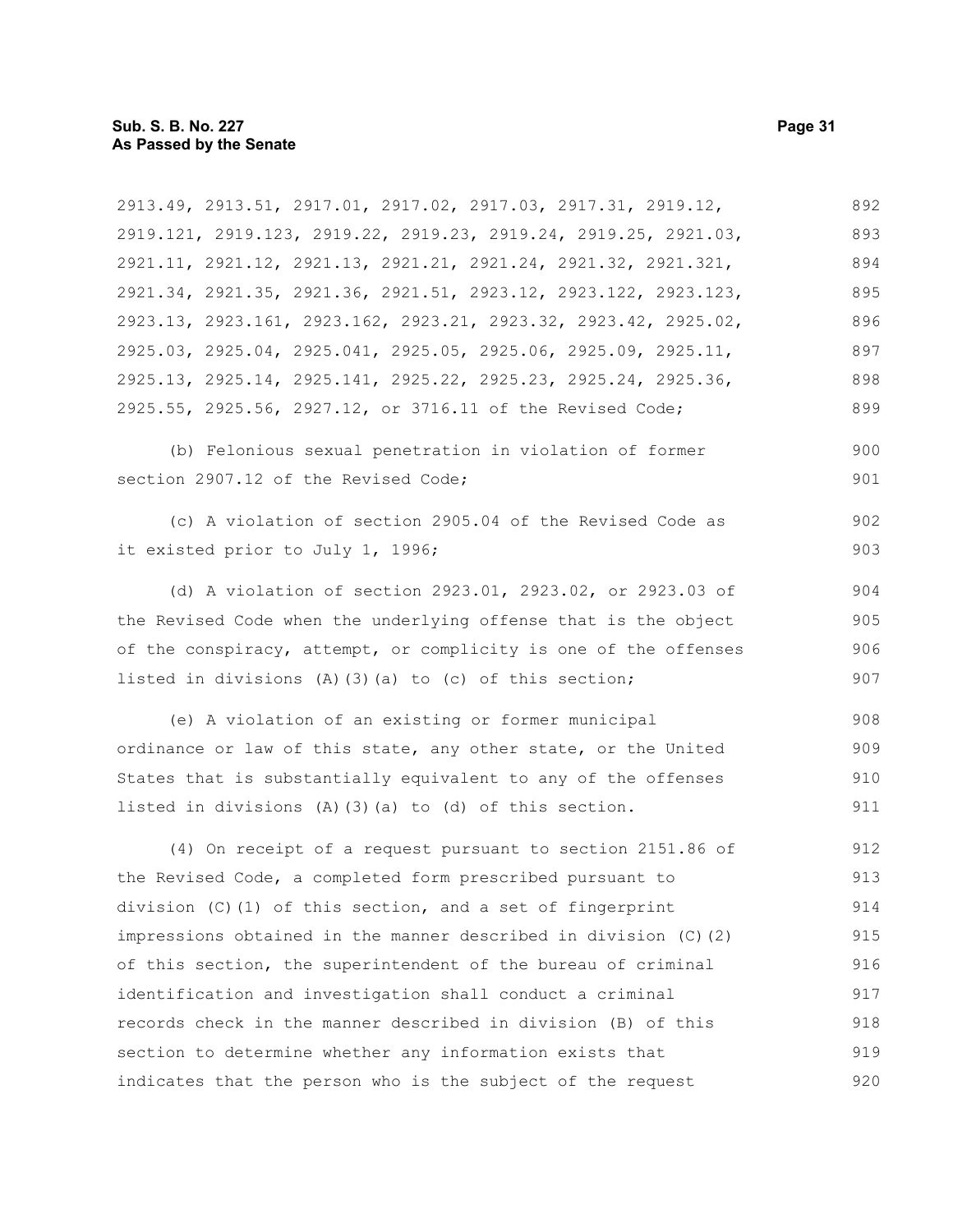previously has been convicted of or pleaded guilty to any of the following:

(a) A violation of section 959.13, 2903.01, 2903.02, 2903.03, 2903.04, 2903.11, 2903.12, 2903.13, 2903.15, 2903.16, 2903.21, 2903.211, 2903.22, 2903.34, 2905.01, 2905.02, 2905.05, 2907.02, 2907.03, 2907.04, 2907.05, 2907.06, 2907.07, 2907.08, 2907.09, 2907.21, 2907.22, 2907.23, 2907.25, 2907.31, 2907.32, 2907.321, 2907.322, 2907.323, 2909.02, 2909.03, 2909.22, 2909.23, 2909.24, 2911.01, 2911.02, 2911.11, 2911.12, 2913.49, 2917.01, 2917.02, 2919.12, 2919.22, 2919.24, 2919.25, 2923.12, 2923.13, 2923.161, 2925.02, 2925.03, 2925.04, 2925.05, 2925.06, 2927.12, or 3716.11 of the Revised Code, a violation of section 2905.04 of the Revised Code as it existed prior to July 1, 1996, a violation of section 2919.23 of the Revised Code that would have been a violation of section 2905.04 of the Revised Code as it existed prior to July 1, 1996, had the violation been committed prior to that date, a violation of section 2925.11 of the Revised Code that is not a minor drug possession offense, two or more OVI or OVUAC violations committed within the three years immediately preceding the submission of the application or petition that is the basis of the request, or felonious sexual penetration in violation of former section 2907.12 of the Revised Code; 923 924 925 926 927 928 929 930 931 932 933 934 935 936 937 938 939 940 941 942 943

(b) A violation of an existing or former law of this state, any other state, or the United States that is substantially equivalent to any of the offenses listed in division (A)(4)(a) of this section. 944 945 946 947

(5) Upon receipt of a request pursuant to section 5104.013 of the Revised Code, a completed form prescribed pursuant to division (C)(1) of this section, and a set of fingerprint 948 949 950

922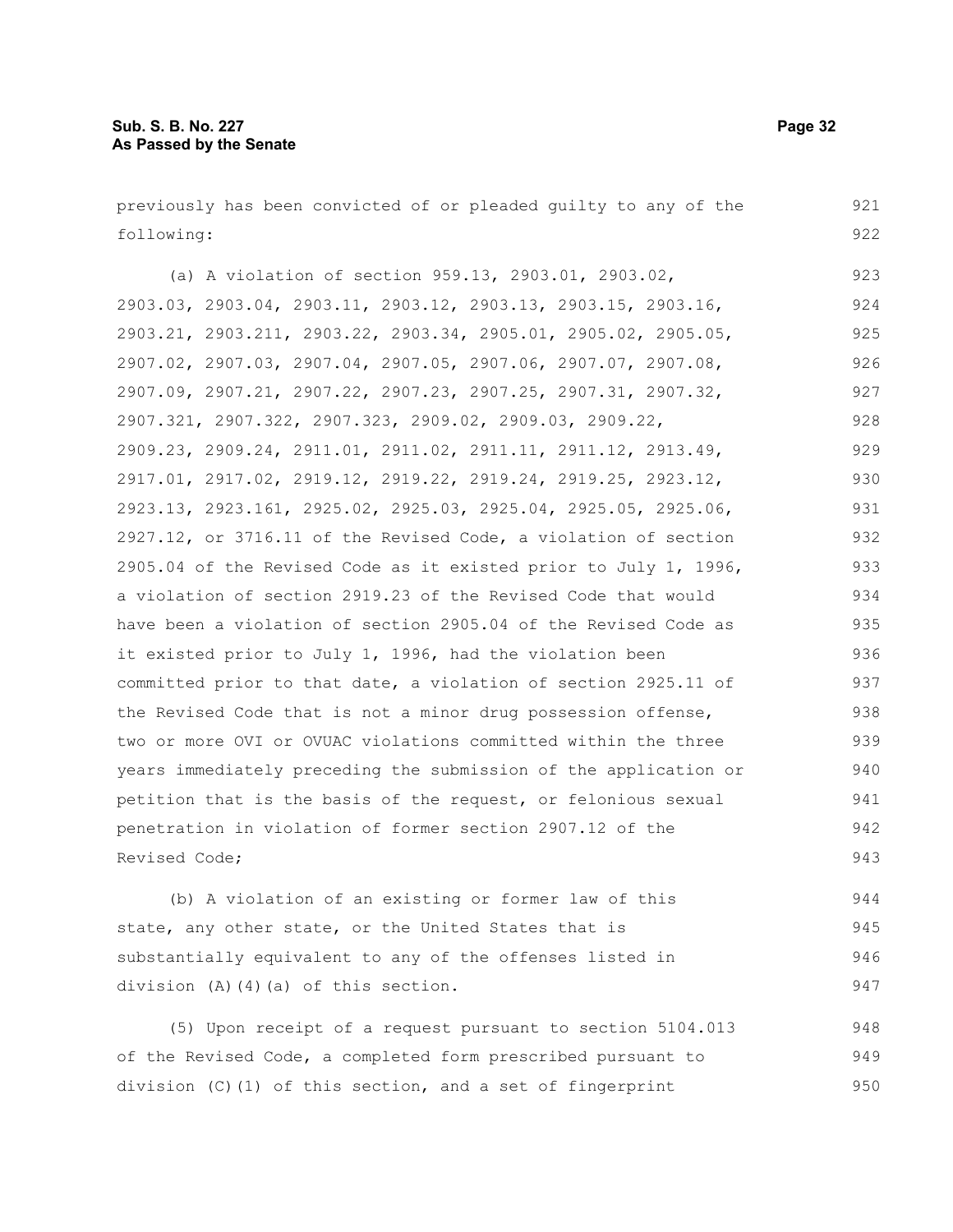#### **Sub. S. B. No. 227 Page 33 As Passed by the Senate**

impressions obtained in the manner described in division (C)(2) of this section, the superintendent of the bureau of criminal identification and investigation shall conduct a criminal records check in the manner described in division (B) of this section to determine whether any information exists that indicates that the person who is the subject of the request has been convicted of or pleaded guilty to any of the following: 951 952 953 954 955 956 957

(a) A violation of section 2151.421, 2903.01, 2903.02, 2903.03, 2903.04, 2903.11, 2903.12, 2903.13, 2903.16, 2903.21, 2903.22, 2903.34, 2905.01, 2905.02, 2905.05, 2905.11, 2905.32, 2907.02, 2907.03, 2907.04, 2907.05, 2907.06, 2907.07, 2907.08, 2907.09, 2907.19, 2907.21, 2907.22, 2907.23, 2907.24, 2907.25, 2907.31, 2907.32, 2907.321, 2907.322, 2907.323, 2909.02, 2909.03, 2909.04, 2909.05, 2911.01, 2911.02, 2911.11, 2911.12, 2913.02, 2913.03, 2913.04, 2913.041, 2913.05, 2913.06, 2913.11, 2913.21, 2913.31, 2913.32, 2913.33, 2913.34, 2913.40, 2913.41, 2913.42, 2913.43, 2913.44, 2913.441, 2913.45, 2913.46, 2913.47, 2913.48, 2913.49, 2917.01, 2917.02, 2917.03, 2917.31, 2919.12, 2919.22, 2919.224, 2919.225, 2919.24, 2919.25, 2921.03, 2921.11, 2921.13, 2921.14, 2921.34, 2921.35, 2923.01, 2923.12, 2923.13, 2923.161, 2925.02, 2925.03, 2925.04, 2925.05, 2925.06, or 3716.11 of the Revised Code, felonious sexual penetration in violation of former section 2907.12 of the Revised Code, a violation of section 2905.04 of the Revised Code as it existed prior to July 1, 1996, a violation of section 2919.23 of the Revised Code that would have been a violation of section 2905.04 of the Revised Code as it existed prior to July 1, 1996, had the violation been committed prior to that date, a violation of section 2925.11 of the Revised Code that is not a minor drug possession offense, a violation of section 2923.02 or 2923.03 of the Revised Code that relates to a crime specified in this 958 959 960 961 962 963 964 965 966 967 968 969 970 971 972 973 974 975 976 977 978 979 980 981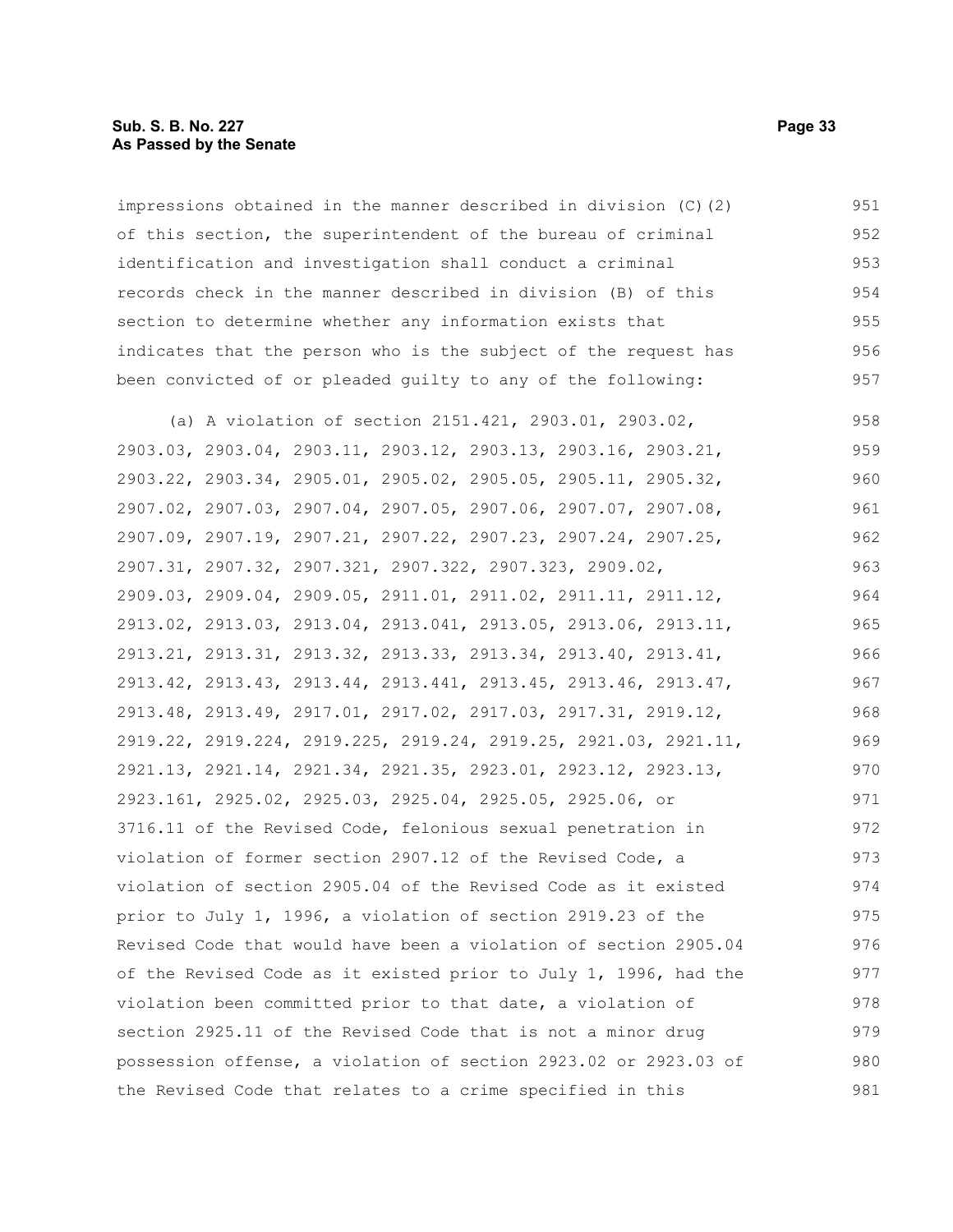division, or a second violation of section 4511.19 of the Revised Code within five years of the date of application for licensure or certification. 982 983 984

(b) A violation of an existing or former law of this state, any other state, or the United States that is substantially equivalent to any of the offenses or violations described in division (A)(5)(a) of this section. 985 986 987 988

(6) Upon receipt of a request pursuant to section 5153.111 of the Revised Code, a completed form prescribed pursuant to division (C)(1) of this section, and a set of fingerprint impressions obtained in the manner described in division (C)(2) of this section, the superintendent of the bureau of criminal identification and investigation shall conduct a criminal records check in the manner described in division (B) of this section to determine whether any information exists that indicates that the person who is the subject of the request previously has been convicted of or pleaded guilty to any of the following: 989 990 991 992 993 994 995 996 997 998 999

(a) A violation of section 2903.01, 2903.02, 2903.03, 2903.04, 2903.11, 2903.12, 2903.13, 2903.16, 2903.21, 2903.34, 2905.01, 2905.02, 2905.05, 2907.02, 2907.03, 2907.04, 2907.05, 2907.06, 2907.07, 2907.08, 2907.09, 2907.21, 2907.22, 2907.23, 2907.25, 2907.31, 2907.32, 2907.321, 2907.322, 2907.323, 2909.02, 2909.03, 2911.01, 2911.02, 2911.11, 2911.12, 2919.12, 2919.22, 2919.24, 2919.25, 2923.12, 2923.13, 2923.161, 2925.02, 2925.03, 2925.04, 2925.05, 2925.06, or 3716.11 of the Revised Code, felonious sexual penetration in violation of former section 2907.12 of the Revised Code, a violation of section 2905.04 of the Revised Code as it existed prior to July 1, 1996, a violation of section 2919.23 of the Revised Code that would 1000 1001 1002 1003 1004 1005 1006 1007 1008 1009 1010 1011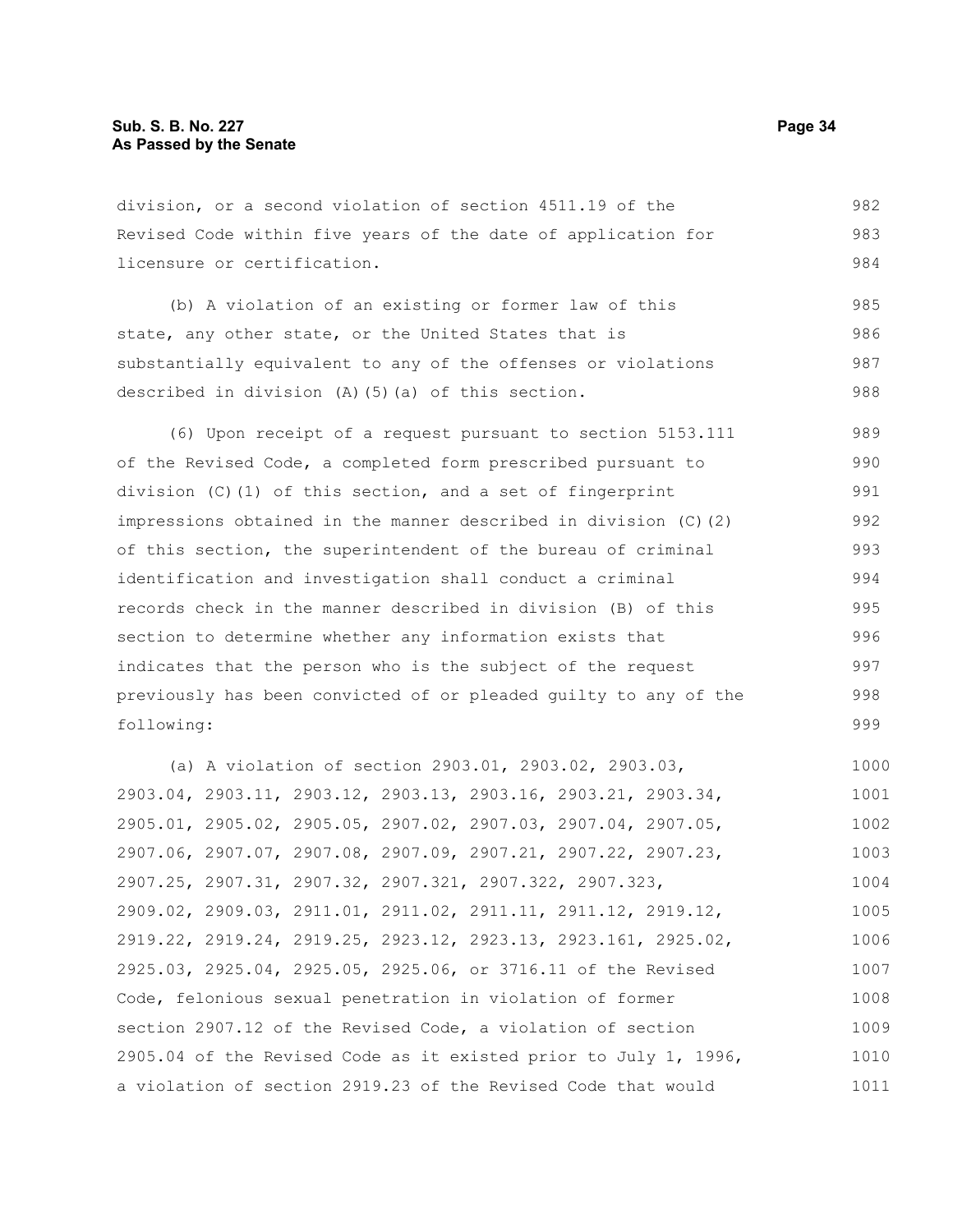#### **Sub. S. B. No. 227 Page 35 As Passed by the Senate**

have been a violation of section 2905.04 of the Revised Code as it existed prior to July 1, 1996, had the violation been committed prior to that date, or a violation of section 2925.11 of the Revised Code that is not a minor drug possession offense; 1012 1013 1014 1015

(b) A violation of an existing or former law of this state, any other state, or the United States that is substantially equivalent to any of the offenses listed in division (A)(6)(a) of this section. 1016 1017 1018 1019

(7) On receipt of a request for a criminal records check from an individual pursuant to section 4749.03 or 4749.06 of the Revised Code, accompanied by a completed copy of the form prescribed in division (C)(1) of this section and a set of fingerprint impressions obtained in a manner described in division (C)(2) of this section, the superintendent of the bureau of criminal identification and investigation shall conduct a criminal records check in the manner described in division (B) of this section to determine whether any information exists indicating that the person who is the subject of the request has been convicted of or pleaded guilty to a felony in this state or in any other state. If the individual indicates that a firearm will be carried in the course of business, the superintendent shall require information from the federal bureau of investigation as described in division (B)(2) of this section. Subject to division (F) of this section, the superintendent shall report the findings of the criminal records check and any information the federal bureau of investigation provides to the director of public safety. 1020 1021 1022 1023 1024 1025 1026 1027 1028 1029 1030 1031 1032 1033 1034 1035 1036 1037 1038

(8) On receipt of a request pursuant to section 1321.37, 1321.53, 1321.531, 1322.03, 1322.031, or 4763.05 of the Revised Code, a completed form prescribed pursuant to division (C)(1) of 1039 1040 1041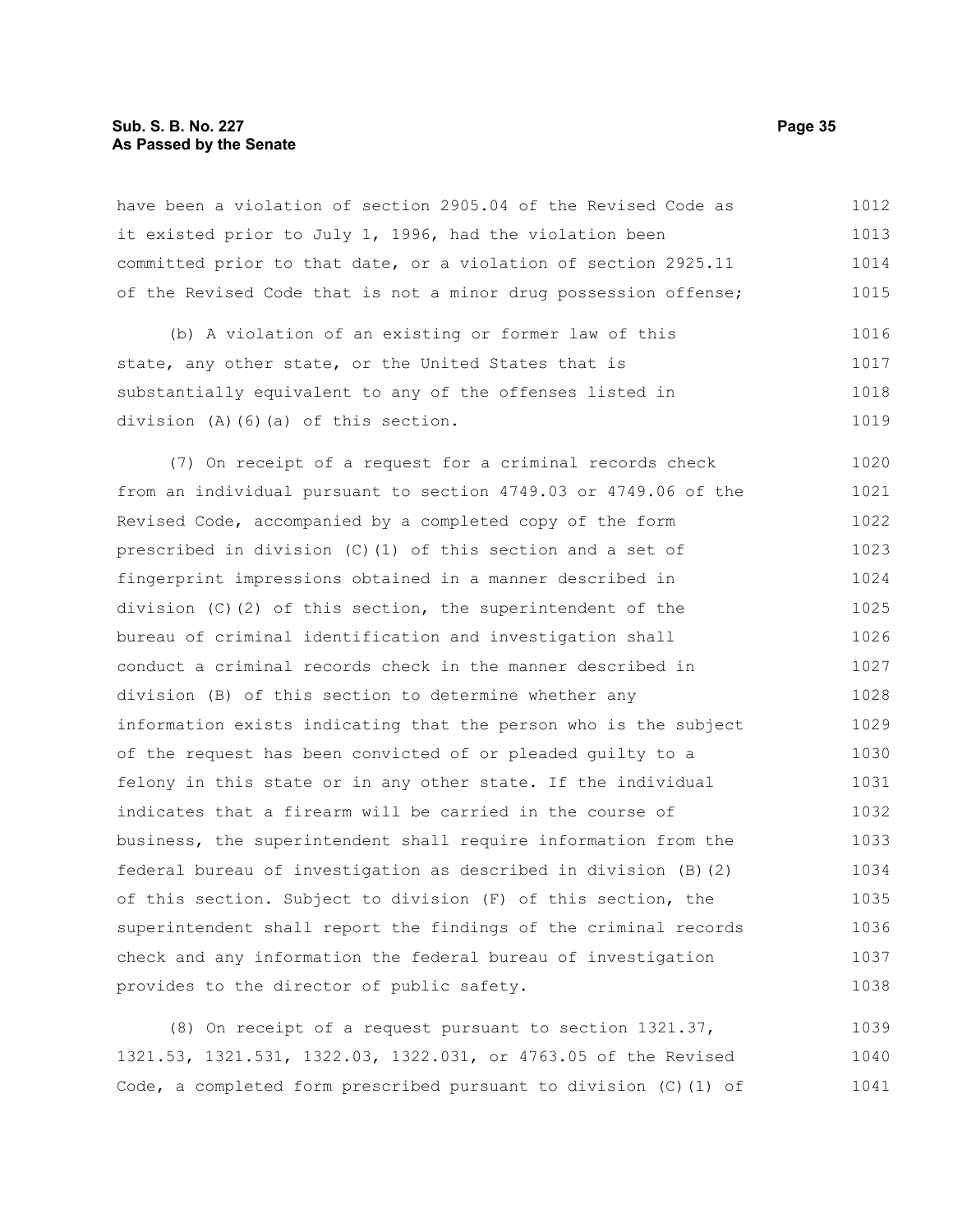#### **Sub. S. B. No. 227 Page 36 As Passed by the Senate**

this section, and a set of fingerprint impressions obtained in the manner described in division (C)(2) of this section, the superintendent of the bureau of criminal identification and investigation shall conduct a criminal records check with respect to any person who has applied for a license, permit, or certification from the department of commerce or a division in the department. The superintendent shall conduct the criminal records check in the manner described in division (B) of this section to determine whether any information exists that indicates that the person who is the subject of the request previously has been convicted of or pleaded guilty to any of the following: a violation of section 2913.02, 2913.11, 2913.31, 2913.51, or 2925.03 of the Revised Code; any other criminal offense involving theft, receiving stolen property, embezzlement, forgery, fraud, passing bad checks, money laundering, or drug trafficking, or any criminal offense involving money or securities, as set forth in Chapters 2909., 2911., 2913., 2915., 2921., 2923., and 2925. of the Revised Code; or any existing or former law of this state, any other state, or the United States that is substantially equivalent to those offenses. 1042 1043 1044 1045 1046 1047 1048 1049 1050 1051 1052 1053 1054 1055 1056 1057 1058 1059 1060 1061 1062

(9) On receipt of a request for a criminal records check from the treasurer of state under section 113.041 of the Revised Code or from an individual under section 4701.08, 4715.101, 4717.061, 4725.121, 4725.501, 4729.071, 4730.101, 4730.14, 4730.28, 4731.081, 4731.15, 4731.171, 4731.222, 4731.281, 4731.296, 4731.531, 4732.091, 4734.202, 4740.061, 4741.10, 4755.70, 4757.101, 4759.061, 4760.032, 4760.06, 4761.051, 4762.031, 4762.06, 4776.021, 4779.091, or 4783.04 of the Revised Code, accompanied by a completed form prescribed under division (C)(1) of this section and a set of fingerprint impressions 1063 1064 1065 1066 1067 1068 1069 1070 1071 1072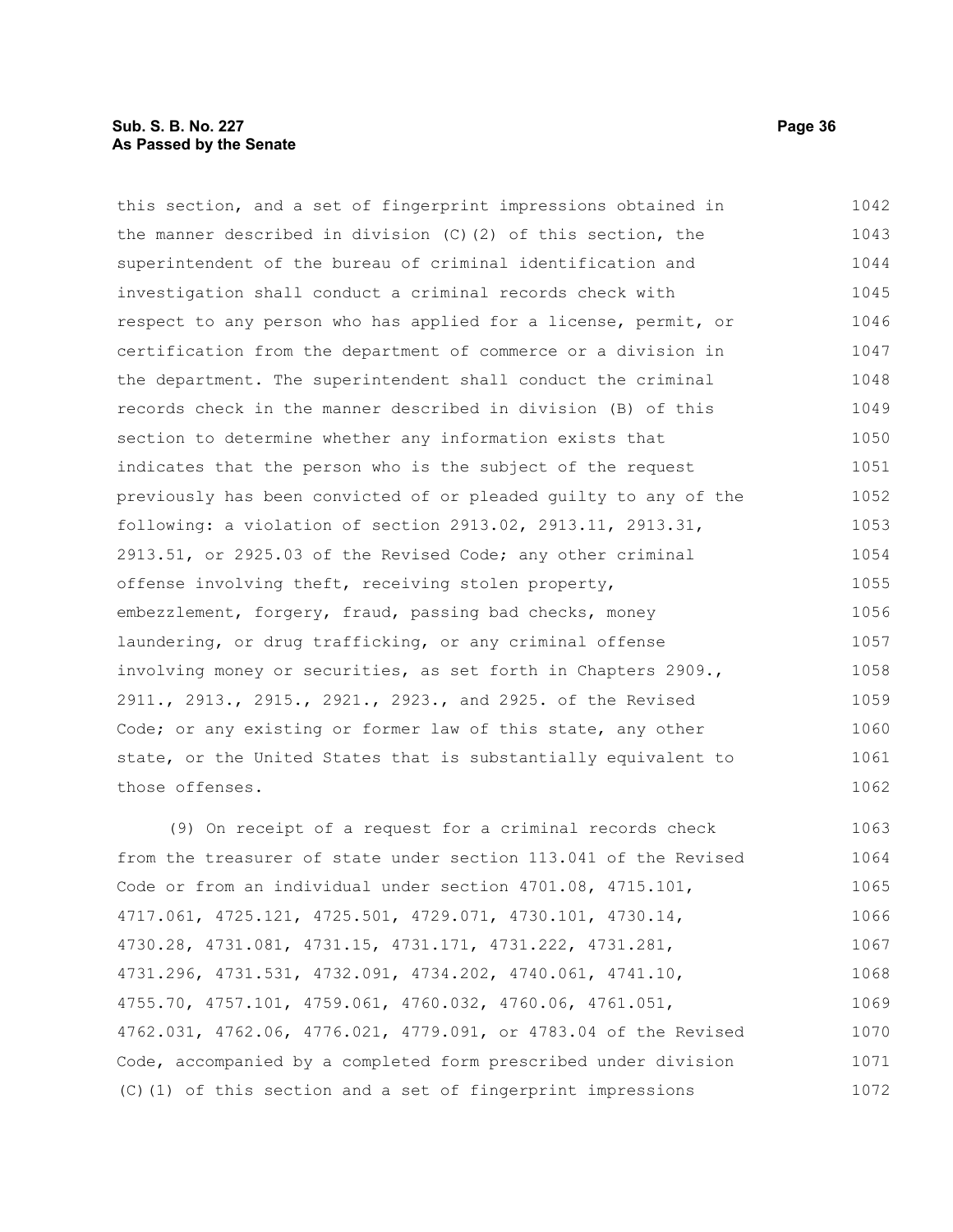# **Sub. S. B. No. 227 Page 37 As Passed by the Senate**

obtained in the manner described in division (C)(2) of this section, the superintendent of the bureau of criminal identification and investigation shall conduct a criminal records check in the manner described in division (B) of this section to determine whether any information exists that indicates that the person who is the subject of the request has been convicted of or pleaded guilty to any criminal offense in this state or any other state. Subject to division (F) of this section, the superintendent shall send the results of a check requested under section 113.041 of the Revised Code to the treasurer of state and shall send the results of a check requested under any of the other listed sections to the licensing board specified by the individual in the request. 1073 1074 1075 1076 1077 1078 1079 1080 1081 1082 1083 1084 1085

(10) On receipt of a request pursuant to section 1121.23, 1155.03, 1163.05, 1315.141, 1733.47, or 1761.26 of the Revised Code, a completed form prescribed pursuant to division (C)(1) of this section, and a set of fingerprint impressions obtained in the manner described in division (C)(2) of this section, the superintendent of the bureau of criminal identification and investigation shall conduct a criminal records check in the manner described in division (B) of this section to determine whether any information exists that indicates that the person who is the subject of the request previously has been convicted of or pleaded guilty to any criminal offense under any existing or former law of this state, any other state, or the United States. 1086 1087 1088 1089 1090 1091 1092 1093 1094 1095 1096 1097 1098

(11) On receipt of a request for a criminal records check from an appointing or licensing authority under section 3772.07 of the Revised Code, a completed form prescribed under division (C)(1) of this section, and a set of fingerprint impressions obtained in the manner prescribed in division (C)(2) of this 1099 1100 1101 1102 1103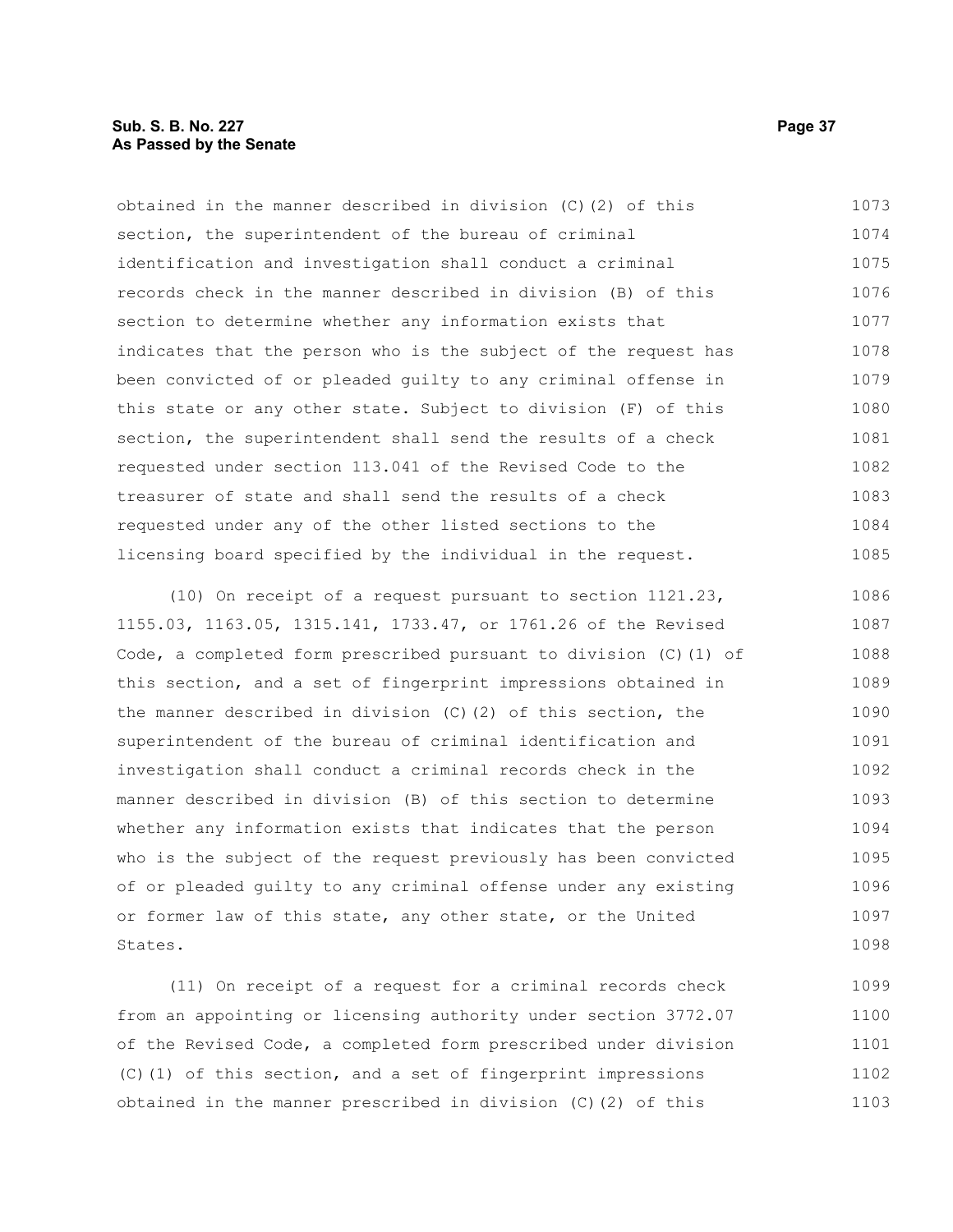section, the superintendent of the bureau of criminal identification and investigation shall conduct a criminal records check in the manner described in division (B) of this section to determine whether any information exists that indicates that the person who is the subject of the request previously has been convicted of or pleaded guilty or no contest to any offense under any existing or former law of this state, any other state, or the United States that is a disqualifying offense as defined in section 3772.07 of the Revised Code or substantially equivalent to such an offense. 1104 1105 1106 1107 1108 1109 1110 1111 1112 1113

(12) On receipt of a request pursuant to section 2151.33 or 2151.412 of the Revised Code, a completed form prescribed pursuant to division (C)(1) of this section, and a set of fingerprint impressions obtained in the manner described in division (C)(2) of this section, the superintendent of the bureau of criminal identification and investigation shall conduct a criminal records check with respect to any person for whom a criminal records check is required under that section. The superintendent shall conduct the criminal records check in the manner described in division (B) of this section to determine whether any information exists that indicates that the person who is the subject of the request previously has been convicted of or pleaded guilty to any of the following: 1114 1115 1116 1117 1118 1119 1120 1121 1122 1123 1124 1125 1126

(a) A violation of section 2903.01, 2903.02, 2903.03, 2903.04, 2903.11, 2903.12, 2903.13, 2903.16, 2903.21, 2903.34, 2905.01, 2905.02, 2905.11, 2905.12, 2907.02, 2907.03, 2907.05, 2907.06, 2907.07, 2907.08, 2907.09, 2907.12, 2907.25, 2907.31, 2907.32, 2907.321, 2907.322, 2907.323, 2911.01, 2911.02, 2911.11, 2911.12, 2911.13, 2913.02, 2913.03, 2913.04, 2913.11, 2913.21, 2913.31, 2913.40, 2913.43, 2913.47, 2913.51, 2919.25, 2921.36, 2923.12, 2923.13, 2923.161, 2925.02, 2925.03, 2925.11, 1127 1128 1129 1130 1131 1132 1133 1134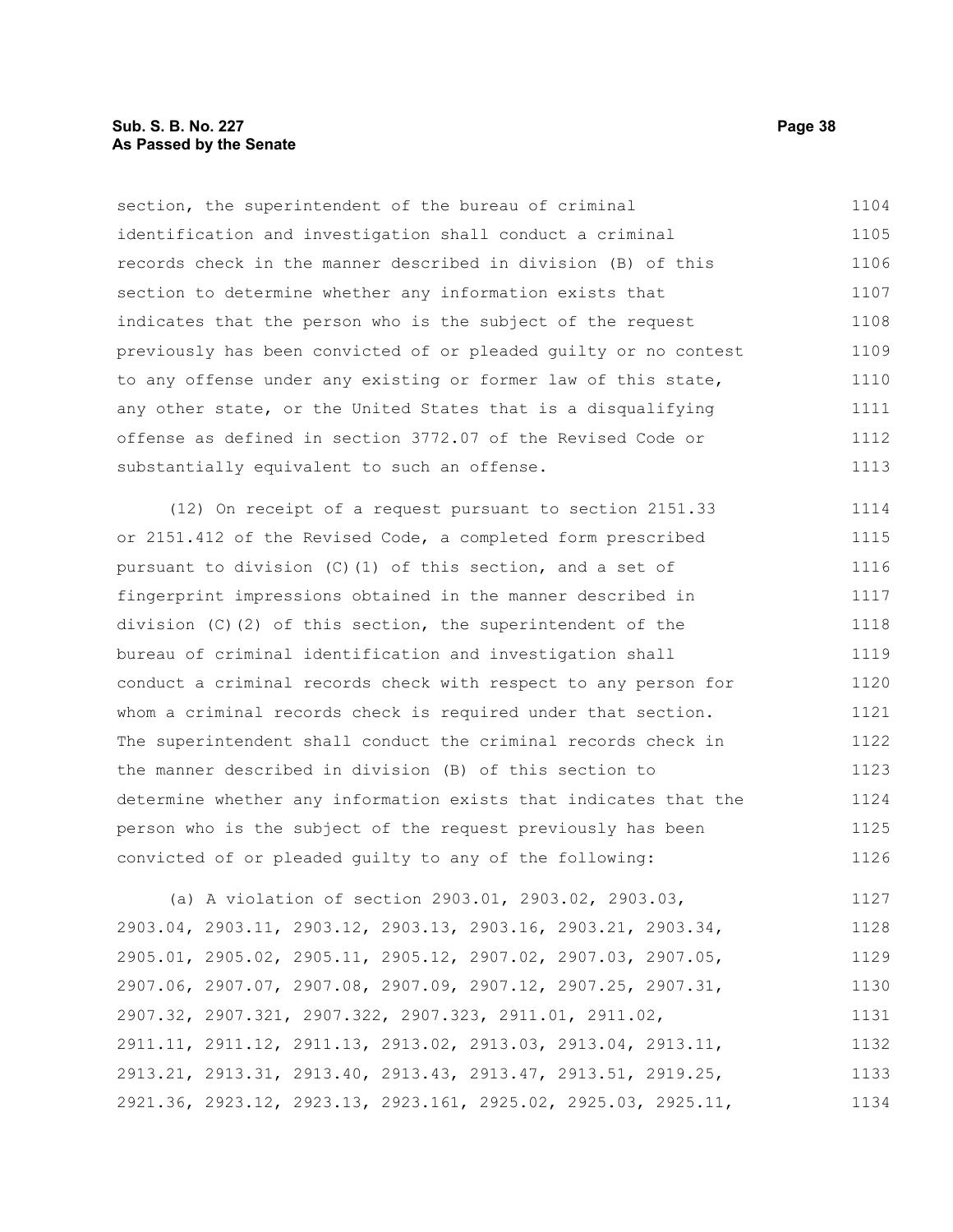2925.13, 2925.22, 2925.23, or 3716.11 of the Revised Code; (b) An existing or former law of this state, any other state, or the United States that is substantially equivalent to any of the offenses listed in division (A)(12)(a) of this section. (B) Subject to division (F) of this section, the superintendent shall conduct any criminal records check to be conducted under this section as follows: (1) The superintendent shall review or cause to be reviewed any relevant information gathered and compiled by the bureau under division (A) of section 109.57 of the Revised Code that relates to the person who is the subject of the criminal records check, including, if the criminal records check was requested under section 113.041, 121.08, 173.27, 173.38, 173.381, 1121.23, 1155.03, 1163.05, 1315.141, 1321.37, 1321.53, 1321.531, 1322.03, 1322.031, 1733.47, 1761.26, 2151.86, 3301.32, 3301.541, 3319.39, 3701.881, 3712.09, 3721.121, 3772.07, 4749.03, 4749.06, 4763.05, 5104.013, 5164.34, 5164.341, 5164.342, 5123.081, 5123.169, or 5153.111 of the Revised Code, any relevant information contained in records that have been sealed under section 2953.32 of the Revised Code; (2) If the request received by the superintendent asks for information from the federal bureau of investigation, the superintendent shall request from the federal bureau of investigation any information it has with respect to the person 1135 1136 1137 1138 1139 1140 1141 1142 1143 1144 1145 1146 1147 1148 1149 1150 1151 1152 1153 1154 1155 1156 1157 1158 1159 1160

who is the subject of the criminal records check, including fingerprint-based checks of national crime information databases as described in 42 U.S.C. 671 if the request is made pursuant to section 2151.86 or 5104.013 of the Revised Code or if any other Revised Code section requires fingerprint-based checks of that 1161 1162 1163 1164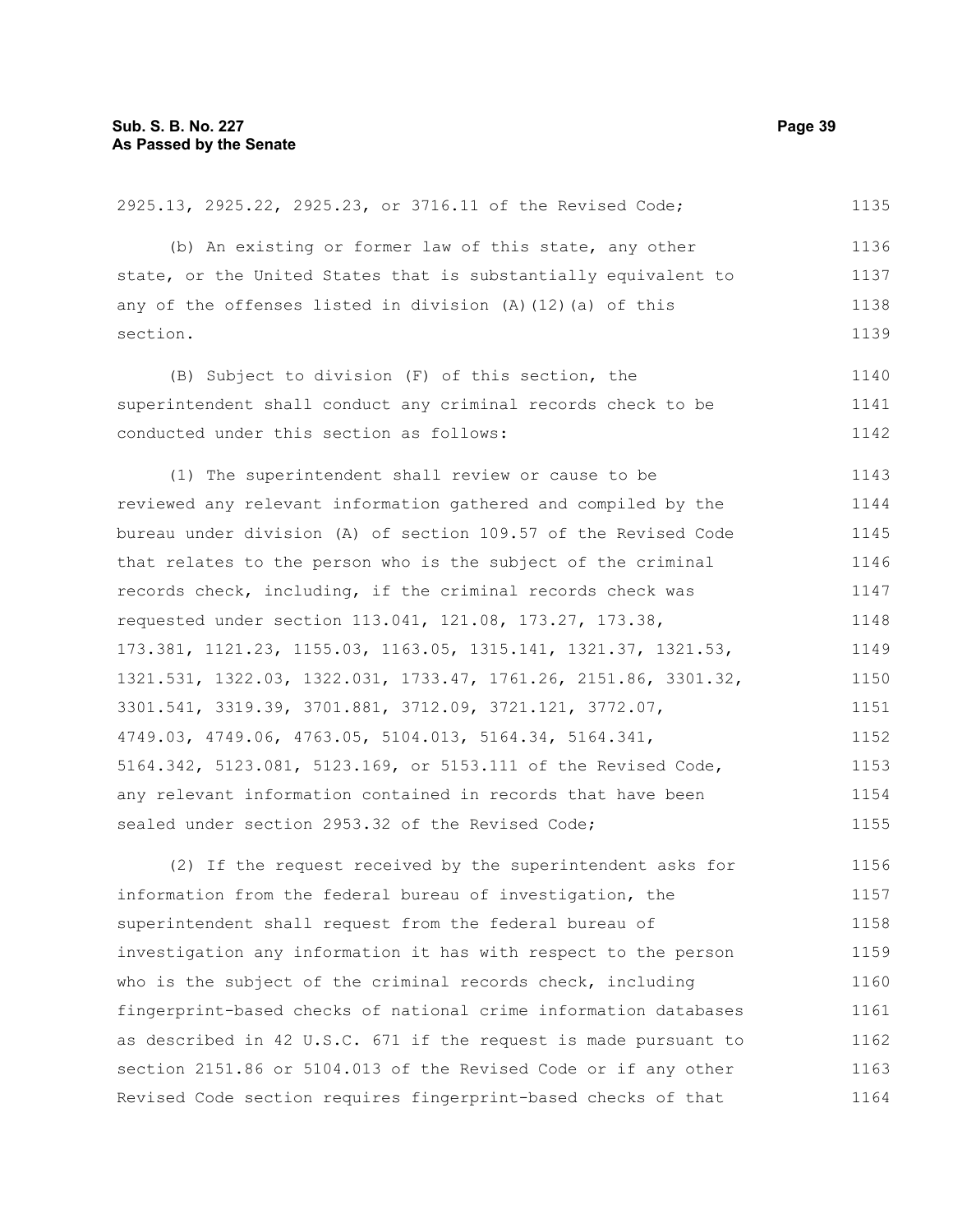## **Sub. S. B. No. 227 Page 40 As Passed by the Senate**

nature, and shall review or cause to be reviewed any information the superintendent receives from that bureau. If a request under section 3319.39 of the Revised Code asks only for information from the federal bureau of investigation, the superintendent shall not conduct the review prescribed by division (B)(1) of this section. 1165 1166 1167 1168 1169 1170

(3) The superintendent or the superintendent's designee may request criminal history records from other states or the federal government pursuant to the national crime prevention and privacy compact set forth in section 109.571 of the Revised Code. 1171 1172 1173 1174 1175

(4) The superintendent shall include in the results of the criminal records check a list or description of the offenses listed or described in division (A)(1), (2), (3), (4), (5), (6),  $(7)$ ,  $(8)$ ,  $(9)$ ,  $(10)$ ,  $(11)$ , or  $(12)$  of this section, whichever division requires the superintendent to conduct the criminal records check. The superintendent shall exclude from the results any information the dissemination of which is prohibited by federal law. 1176 1177 1178 1179 1180 1181 1182 1183

(5) The superintendent shall send the results of the criminal records check to the person to whom it is to be sent not later than the following number of days after the date the superintendent receives the request for the criminal records check, the completed form prescribed under division (C)(1) of this section, and the set of fingerprint impressions obtained in the manner described in division (C)(2) of this section: 1184 1185 1186 1187 1188 1189 1190

(a) If the superintendent is required by division (A) of this section (other than division (A)(3) of this section) to conduct the criminal records check, thirty; 1191 1192 1193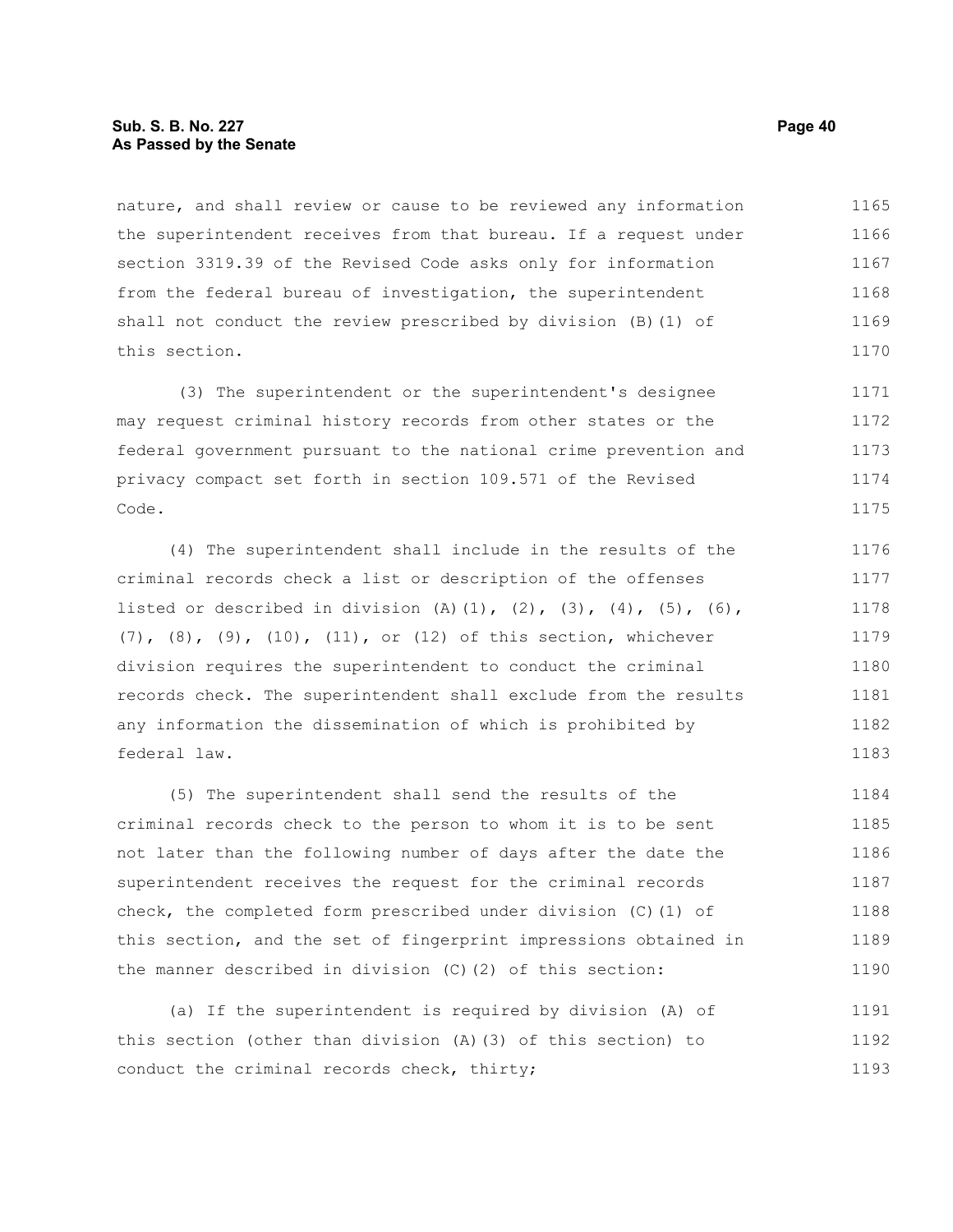# **Sub. S. B. No. 227 Page 41 As Passed by the Senate**

(b) If the superintendent is required by division (A)(3) of this section to conduct the criminal records check, sixty. 1194 1195

(C)(1) The superintendent shall prescribe a form to obtain the information necessary to conduct a criminal records check from any person for whom a criminal records check is to be conducted under this section. The form that the superintendent prescribes pursuant to this division may be in a tangible format, in an electronic format, or in both tangible and electronic formats. 1196 1197 1198 1199 1200 1201 1202

(2) The superintendent shall prescribe standard impression sheets to obtain the fingerprint impressions of any person for whom a criminal records check is to be conducted under this section. Any person for whom a records check is to be conducted under this section shall obtain the fingerprint impressions at a county sheriff's office, municipal police department, or any other entity with the ability to make fingerprint impressions on the standard impression sheets prescribed by the superintendent. The office, department, or entity may charge the person a reasonable fee for making the impressions. The standard impression sheets the superintendent prescribes pursuant to this division may be in a tangible format, in an electronic format, or in both tangible and electronic formats. 1203 1204 1205 1206 1207 1208 1209 1210 1211 1212 1213 1214 1215

(3) Subject to division (D) of this section, the superintendent shall prescribe and charge a reasonable fee for providing a criminal records check under this section. The person requesting the criminal records check shall pay the fee prescribed pursuant to this division. In the case of a request under section 1121.23, 1155.03, 1163.05, 1315.141, 1733.47, 1761.26, 2151.33, 2151.412, or 5164.34 of the Revised Code, the fee shall be paid in the manner specified in that section. 1216 1217 1218 1219 1220 1221 1222 1223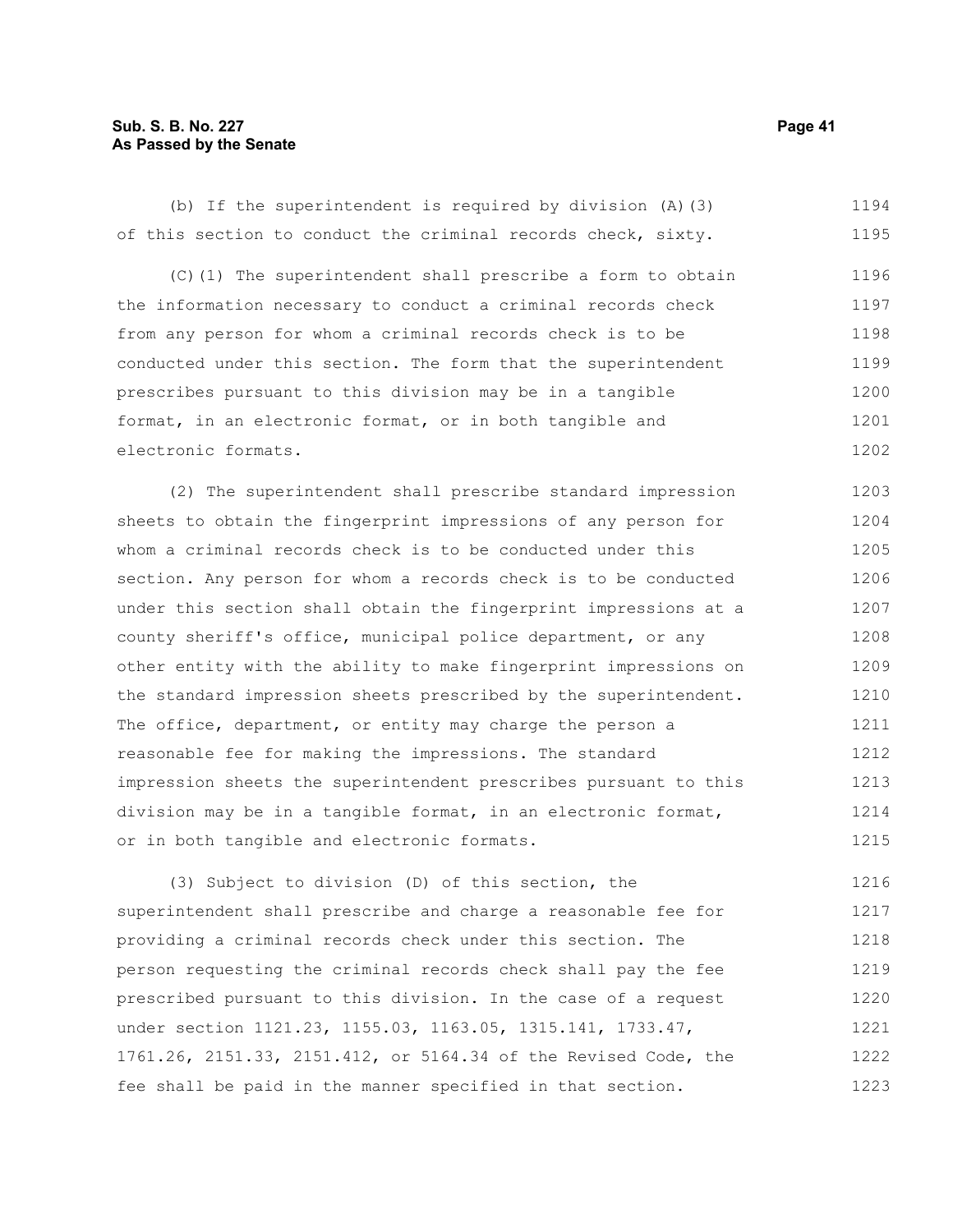# **Sub. S. B. No. 227 Page 42 As Passed by the Senate**

(4) The superintendent of the bureau of criminal identification and investigation may prescribe methods of forwarding fingerprint impressions and information necessary to conduct a criminal records check, which methods shall include, but not be limited to, an electronic method. 1224 1225 1226 1227 1228

(D) The results of a criminal records check conducted under this section, other than a criminal records check specified in division (A)(7) of this section, are valid for the person who is the subject of the criminal records check for a period of one year from the date upon which the superintendent completes the criminal records check. If during that period the superintendent receives another request for a criminal records check to be conducted under this section for that person, the superintendent shall provide the results from the previous criminal records check of the person at a lower fee than the fee prescribed for the initial criminal records check. 1229 1230 1231 1232 1233 1234 1235 1236 1237 1238 1239

(E) When the superintendent receives a request for information from a registered private provider, the superintendent shall proceed as if the request was received from a school district board of education under section 3319.39 of the Revised Code. The superintendent shall apply division (A)(1) (c) of this section to any such request for an applicant who is a teacher. 1240 1241 1242 1243 1244 1245 1246

(F)(1)  $A11-Subject$  to division (F)(2) of this section, all information regarding the results of a criminal records check conducted under this section that the superintendent reports or sends under division (A)(7) or (9) of this section to the director of public safety, the treasurer of state, or the person, board, or entity that made the request for the criminal records check shall relate to the conviction of the subject 1247 1248 1249 1250 1251 1252 1253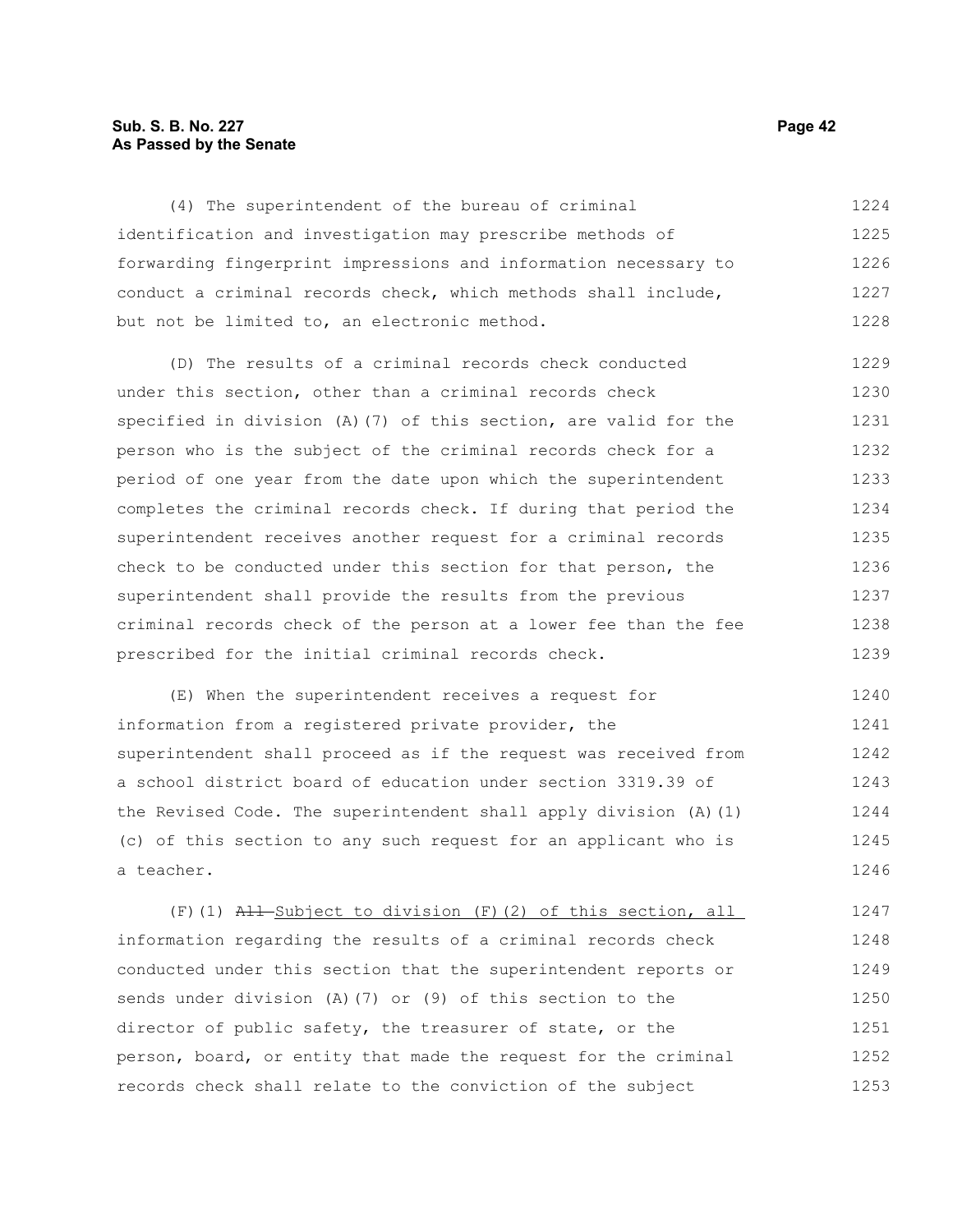| person, or the subject person's plea of guilty to, a criminal      | 1254 |
|--------------------------------------------------------------------|------|
| offense.                                                           | 1255 |
| (2) Division (F)(1) of this section does not limit,                | 1256 |
| restrict, or preclude the superintendent's release of              | 1257 |
| information that relates to the arrest of a person who is          | 1258 |
| eighteen years of age or older, to an adjudication of a child as   | 1259 |
| a delinquent child, or to a criminal conviction of a person        | 1260 |
| under eighteen years of age in circumstances in which a release    | 1261 |
| of that nature is authorized under division $(E)$ (2), (3), or (4) | 1262 |
| of section 109.57 of the Revised Code pursuant to a rule adopted   | 1263 |
| under division (E) (1) of that section.                            | 1264 |
| (G) As used in this section:                                       | 1265 |
| (1) "Criminal records check" means any criminal records            | 1266 |
| check conducted by the superintendent of the bureau of criminal    | 1267 |
| identification and investigation in accordance with division (B)   | 1268 |
| of this section.                                                   | 1269 |
| (2) "Minor drug possession offense" has the same meaning           | 1270 |
| as in section 2925.01 of the Revised Code.                         | 1271 |
| (3) "OVI or OVUAC violation" means a violation of section          | 1272 |
| 4511.19 of the Revised Code or a violation of an existing or       | 1273 |
| former law of this state, any other state, or the United States    | 1274 |
| that is substantially equivalent to section 4511.19 of the         | 1275 |
| Revised Code.                                                      | 1276 |
| (4) "Registered private provider" means a nonpublic school         | 1277 |
| or entity registered with the superintendent of public             | 1278 |
| instruction under section 3310.41 of the Revised Code to           | 1279 |
| participate in the autism scholarship program or section 3310.58   | 1280 |
| of the Revised Code to participate in the Jon Peterson special     | 1281 |
| needs scholarship program.                                         | 1282 |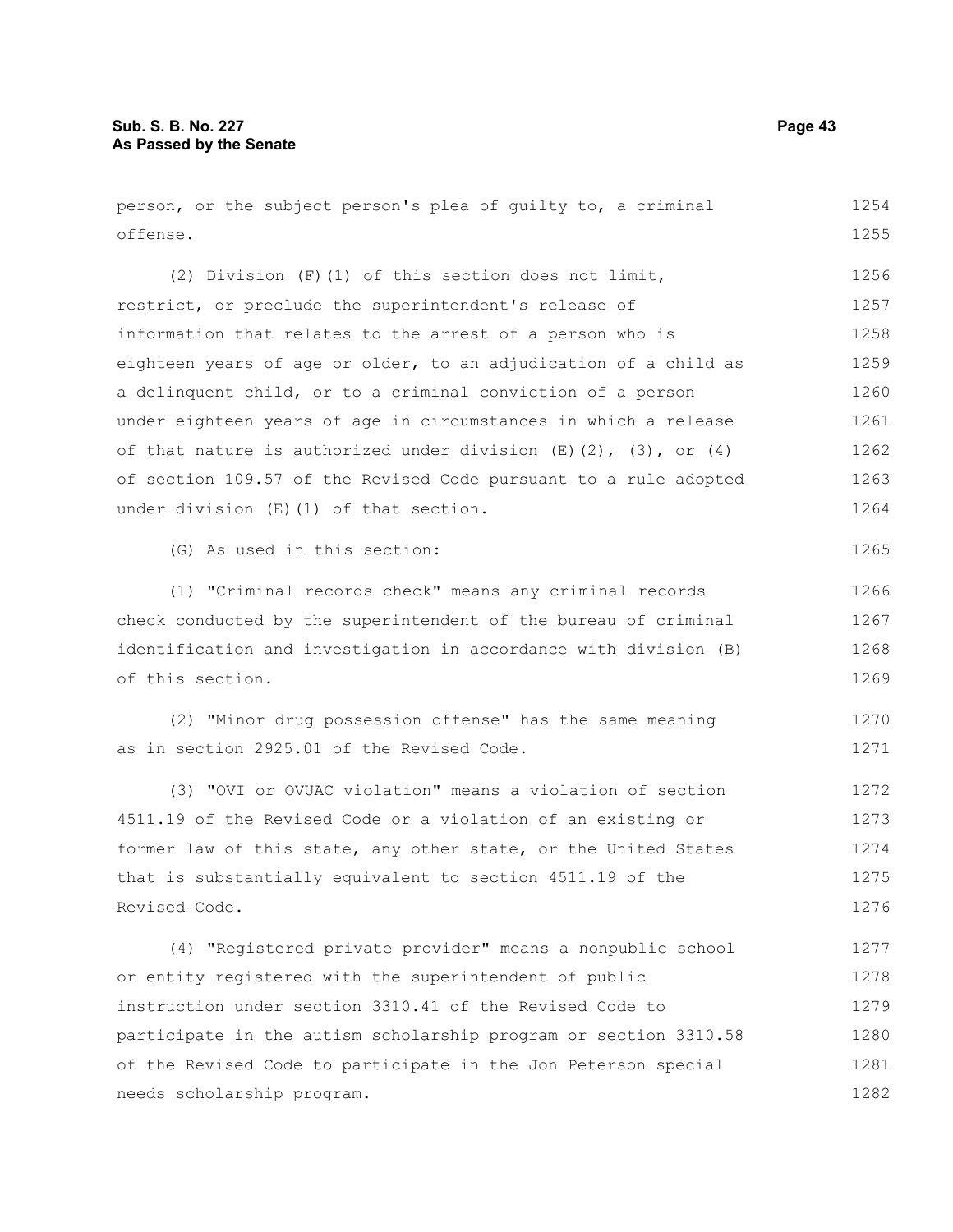# **Sub. S. B. No. 227 Page 44 As Passed by the Senate**

**Sec. 109.578.** (A) On receipt of a request pursuant to section 505.381, 737.081, 737.221, or 4765.301 of the Revised Code, a completed form prescribed pursuant to division (C)(1) of this section, and a set of fingerprint impressions obtained in the manner described in division  $(C)(2)$  of this section, the superintendent of the bureau of criminal identification and investigation shall conduct a criminal records check in the manner described in division (B) of this section to determine whether any information exists that indicates that the person who is the subject of the request previously has been convicted of or pleaded guilty to any of the following: (1) A felony; (2) A violation of section 2909.03 of the Revised Code; (3) A violation of an existing or former law of this state, any other state, or the United States that is substantially equivalent to any of the offenses listed in division (A)(1) or (2) of this section. (B) Subject to division (E) of this section, the superintendent shall conduct any criminal records check pursuant to division (A) of this section as follows: (1) The superintendent shall review or cause to be reviewed any relevant information gathered and compiled by the bureau under division (A) of section 109.57 of the Revised Code that relates to the person who is the subject of the request, including any relevant information contained in records that have been sealed under section 2953.32 of the Revised Code. (2) If the request received by the superintendent asks for information from the federal bureau of investigation, the 1283 1284 1285 1286 1287 1288 1289 1290 1291 1292 1293 1294 1295 1296 1297 1298 1299 1300 1301 1302 1303 1304 1305 1306 1307 1308 1309 1310

superintendent shall request from the federal bureau of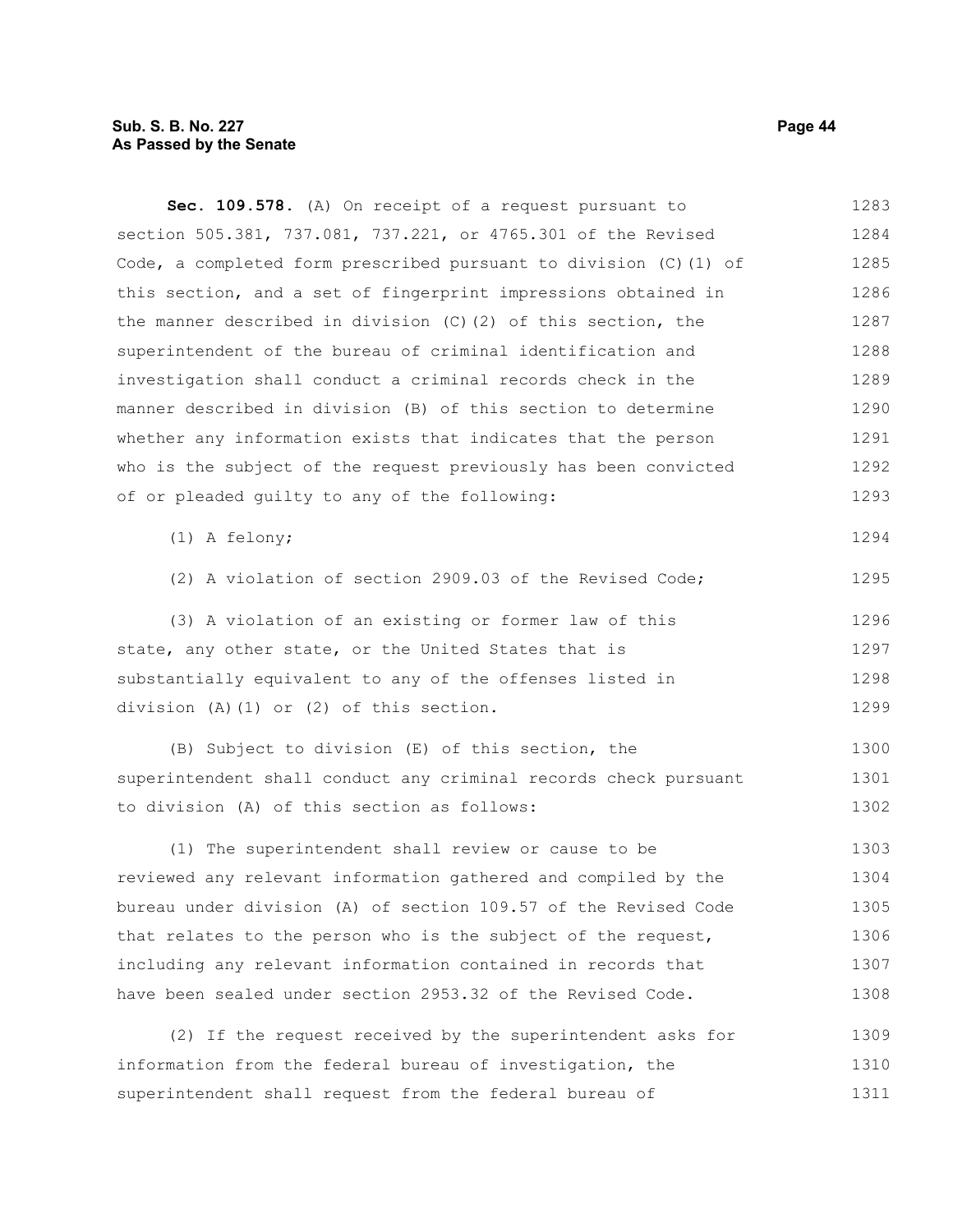# **Sub. S. B. No. 227 Page 45 As Passed by the Senate**

investigation any information it has with respect to the person who is the subject of the request and shall review or cause to be reviewed any information the superintendent receives from that bureau. 1312 1313 1314 1315

(C)(1) The superintendent shall prescribe a form to obtain the information necessary to conduct a criminal records check from any person for whom a criminal records check is requested pursuant to section 505.381, 737.081, 737.221, or 4765.301 of the Revised Code. The form that the superintendent prescribes pursuant to this division may be in a tangible format, in an electronic format, or in both tangible and electronic formats. 1316 1317 1318 1319 1320 1321 1322

(2) The superintendent shall prescribe standard impression sheets to obtain the fingerprint impressions of any person for whom a criminal records check is requested pursuant to section 505.381, 737.081, 737.221, or 4765.301 of the Revised Code. Any person for whom a records check is requested pursuant to any of those sections shall obtain the fingerprint impressions at a county sheriff's office, a municipal police department, or any other entity with the ability to make fingerprint impressions on the standard impression sheets prescribed by the superintendent. The office, department, or entity may charge the person a reasonable fee for making the impressions. The standard impression sheets the superintendent prescribes pursuant to this division may be in a tangible format, in an electronic format, or in both tangible and electronic formats. 1323 1324 1325 1326 1327 1328 1329 1330 1331 1332 1333 1334 1335 1336

(3) Subject to division (D) of this section, the superintendent shall prescribe and charge a reasonable fee for providing a criminal records check requested under section 505.381, 737.081, 737.221, or 4765.301 of the Revised Code. The person making the criminal records request shall pay the fee 1337 1338 1339 1340 1341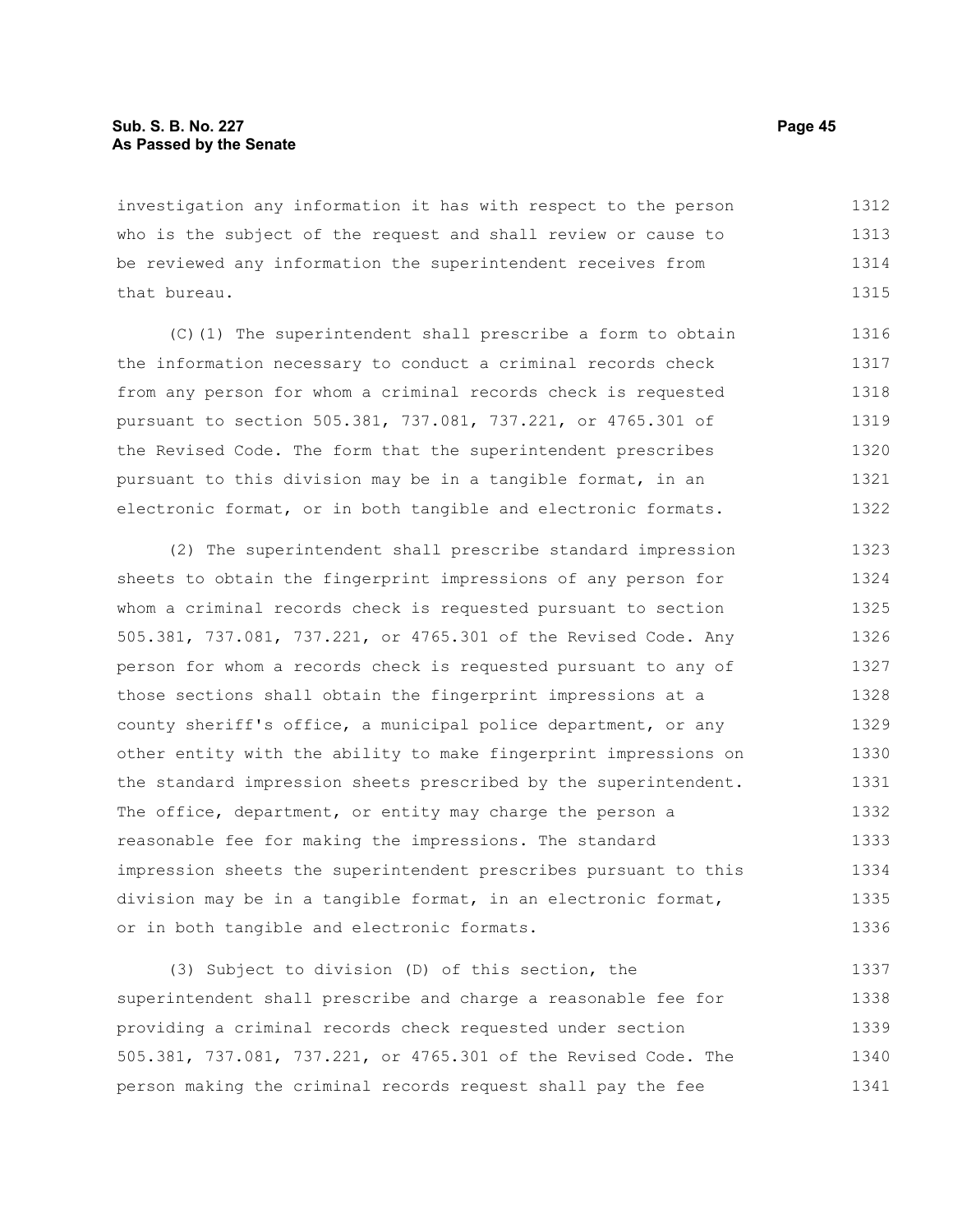prescribed pursuant to this division.

(4) The superintendent may prescribe methods of forwarding fingerprint impressions and information necessary to conduct a criminal records check. The methods shall include, but are not limited to, an electronic method. 1343 1344 1345 1346

(D) A determination whether any information exists that indicates that a person previously has been convicted of or pleaded guilty to any offense listed or described in division (A) of this section and that the superintendent made with respect to information considered in a criminal records check in accordance with this section is valid for the person who is the subject of the criminal records check for a period of one year from the date upon which the superintendent makes the determination. During the period in which the determination in regard to a person is valid, if another request under this section is made for a criminal records check for that person, the superintendent shall provide the information that is the basis for the superintendent's initial determination at a lower fee than the fee prescribed for the initial criminal records check. 1347 1348 1349 1350 1351 1352 1353 1354 1355 1356 1357 1358 1359 1360 1361

(E)(1)  $A11$ -Subject to division (E)(2) of this section, all information regarding the results of a criminal records check conducted under this section that the superintendent reports or sends under this section to the person, board, or entity that made the request for the criminal records check shall relate to the conviction of the subject person, or the subject person's plea of guilty to, a criminal offense. 1362 1363 1364 1365 1366 1367 1368

(2) Division (E)(1) of this section does not limit, restrict, or preclude the superintendent's release of information that relates to the arrest of a person who is 1369 1370 1371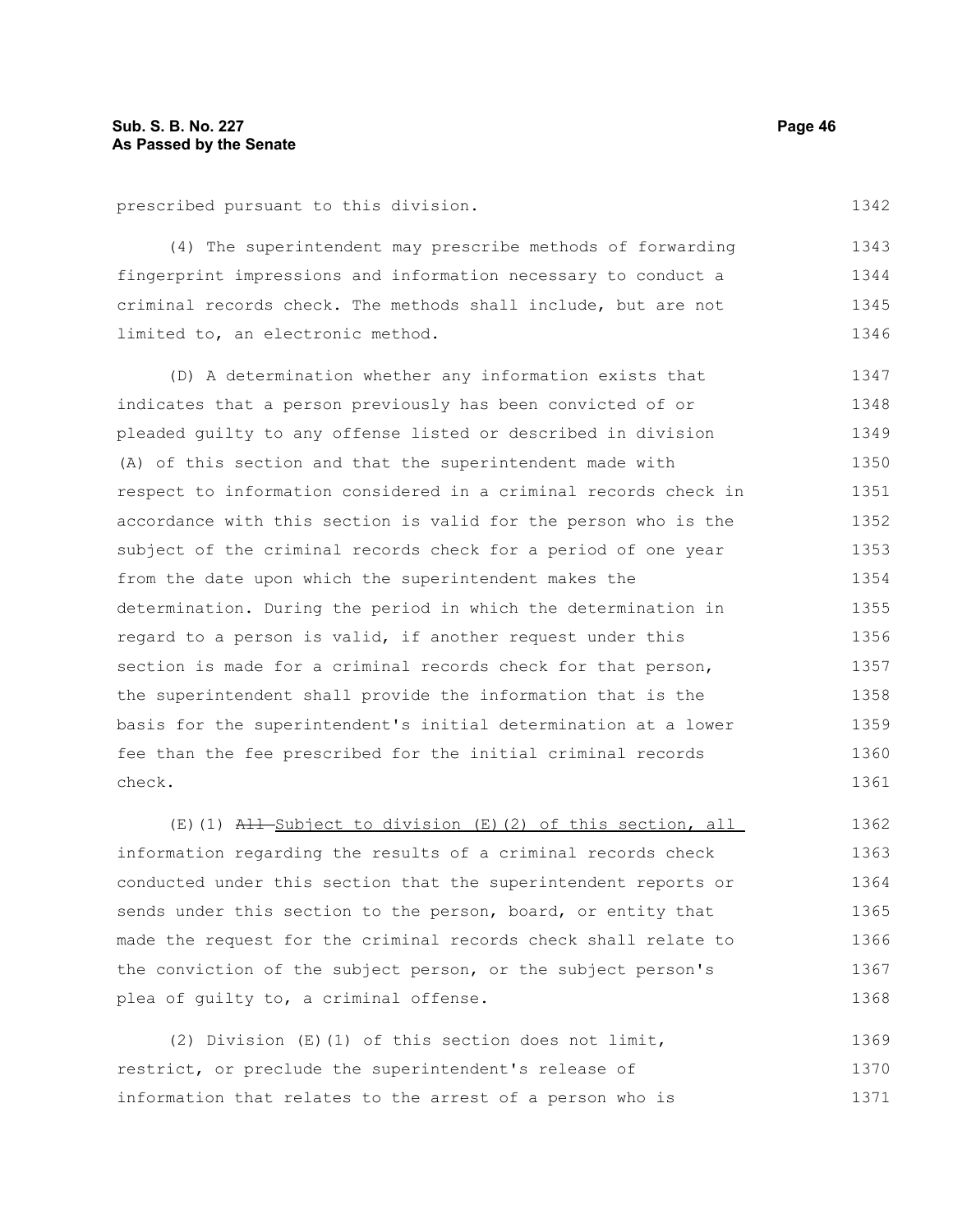## **Sub. S. B. No. 227 Page 47 As Passed by the Senate**

eighteen years of age or older, to an adjudication of a child as a delinquent child, or to a criminal conviction of a person under eighteen years of age in circumstances in which a release of that nature is authorized under division  $(E)(2)$ ,  $(3)$ , or  $(4)$ of section 109.57 of the Revised Code pursuant to a rule adopted under division (E)(1) of that section. 1372 1373 1374 1375 1376 1377

(F) As used in this section, "criminal records check" means any criminal records check conducted by the superintendent of the bureau of criminal identification and investigation in accordance with division (B) of this section. 1378 1379 1380 1381

**Sec. 109.60.** (A)(1) The sheriffs of the several counties and the chiefs of police of cities, immediately upon the arrest of any person for any felony, on suspicion of any felony, for a crime constituting a misdemeanor on the first offense and a felony on subsequent offenses, or for any misdemeanor described in division (A)(1)(a), (A)(8)(a), or (A)(10)(a) of section 109.572 of the Revised Code, and immediately upon the arrest or taking into custody of any child under eighteen years of age for committing an act that would be a felony or an offense of violence if committed by an adult or upon probable cause to believe that a child of that age may have committed an act that would be a felony or an offense of violence if committed by an adult, shall take the person's or child's fingerprints, or cause the same to be taken, according to the fingerprint system of identification on the forms furnished by the superintendent of the bureau of criminal identification and investigation, and immediately shall forward copies of the completed forms, any other description that may be required, and the history of the offense committed to the bureau to be classified and filed and to the clerk of the court having jurisdiction over the prosecution of the offense or over the adjudication relative to 1382 1383 1384 1385 1386 1387 1388 1389 1390 1391 1392 1393 1394 1395 1396 1397 1398 1399 1400 1401 1402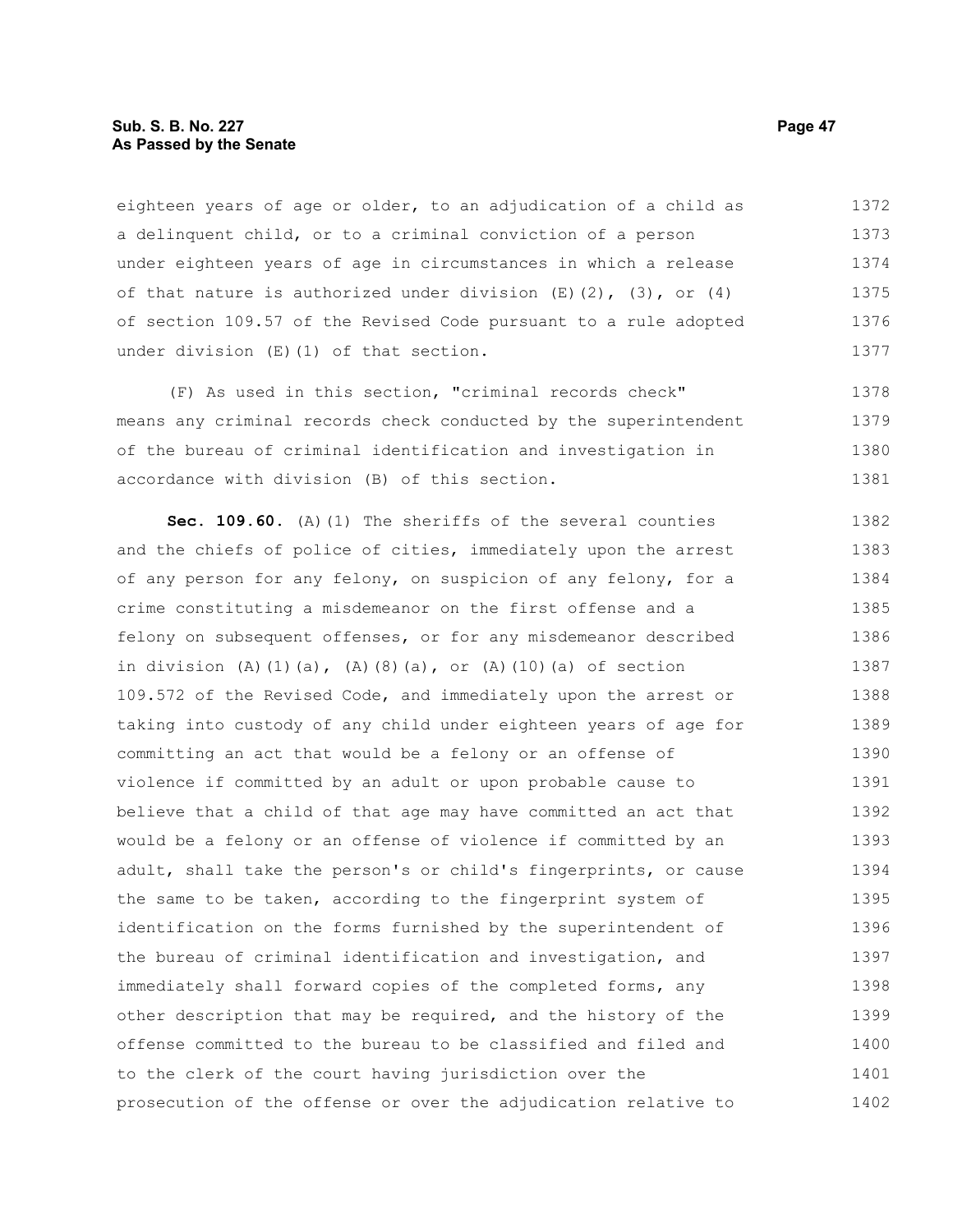the act.

(2) Except as provided in division (B) of this section, if a person or child has not been arrested and first appears before a court or magistrate in response to a summons, or if a sheriff or chief of police has not taken, or caused to be taken, a person's or child's fingerprints in accordance with division (A) (1) of this section by the time of the arraignment or first appearance of the person or child, the court shall order the person or child to appear before the sheriff or chief of police within twenty-four hours to have the person's or child's fingerprints taken. The sheriff or chief of police shall take the person's or child's fingerprints, or cause the fingerprints to be taken, according to the fingerprint system of identification on the forms furnished by the superintendent of the bureau of criminal identification and investigation and, immediately after the person's or child's arraignment or first appearance, forward copies of the completed forms, any other description that may be required, and the history of the offense committed to the bureau to be classified and filed and to the clerk of the court. 1404 1405 1406 1407 1408 1409 1410 1411 1412 1413 1414 1415 1416 1417 1418 1419 1420 1421 1422

(3) Every court with jurisdiction over a case involving a person or child with respect to whom division (A)(1) or (2) of this section requires a sheriff or chief of police to take the person's or child's fingerprints shall inquire at the time of the person's or child's sentencing or adjudication whether or not the person or child has been fingerprinted pursuant to division (A)(1) or (2) of this section for the original arrest or court appearance upon which the sentence or adjudication is based. If the person or child was not fingerprinted for the original arrest or court appearance upon which the sentence or adjudication is based, the court shall take the person's or 1423 1424 1425 1426 1427 1428 1429 1430 1431 1432 1433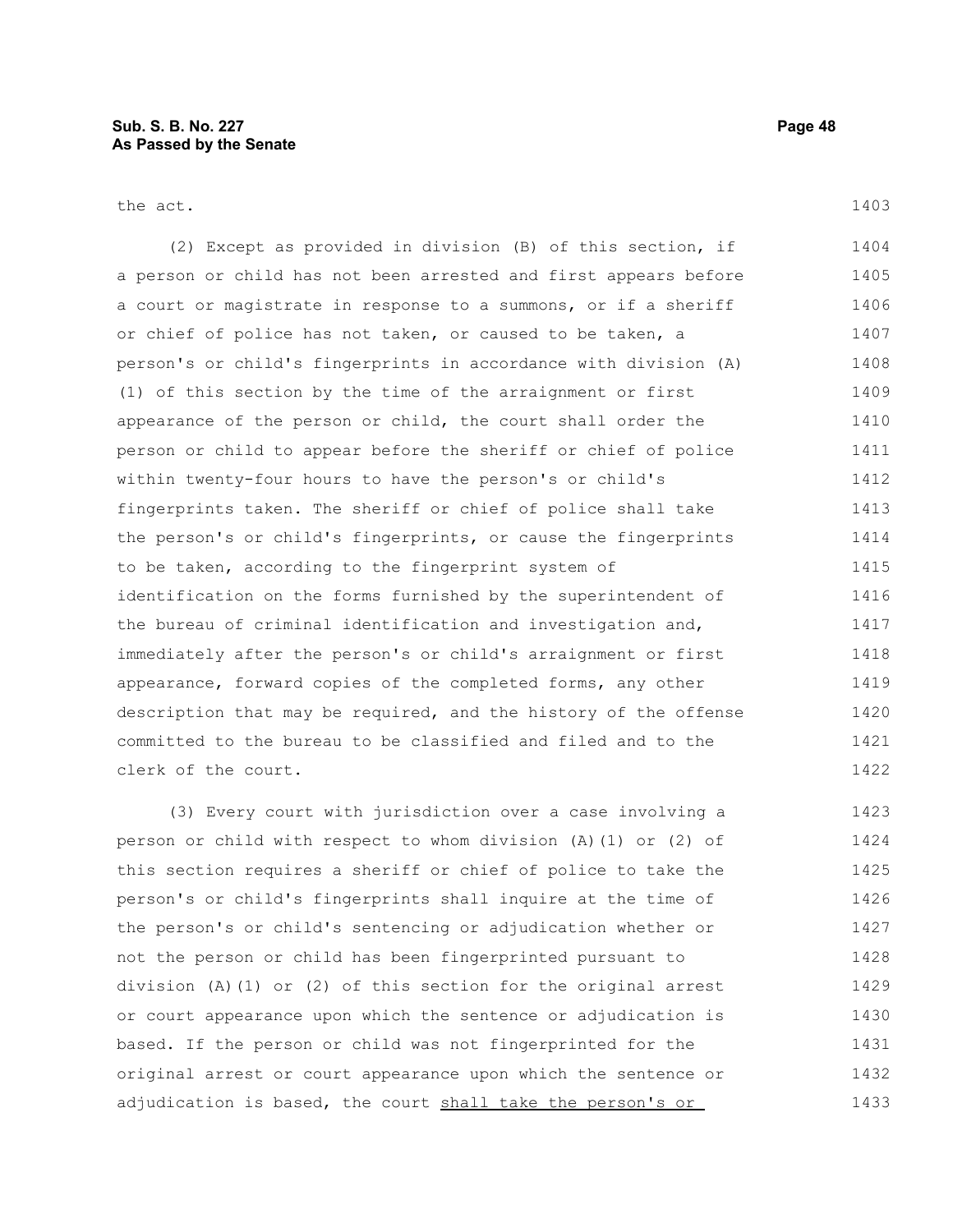child's fingerprints or shall order the person or child to appear before the sheriff or chief of police within twenty-four hours to have the person's or child's fingerprints taken. The If the court orders the person or child to appear before the sheriff or chief of police to have the person's or child's fingerprints taken, the sheriff or chief of police shall take the person's or child's fingerprints, or cause the fingerprints to be taken, according to the fingerprint system of identification on the forms furnished by the superintendent of the bureau of criminal identification and investigation and immediately forward copies of the completed forms, any other description that may be required, and the history of the offense committed to the bureau to be classified and filed and to the clerk of the court. (4) If a person or child is in the custody of a law enforcement agency or a detention facility, as defined in section 2921.01 of the Revised Code, and the chief law enforcement officer or chief administrative officer of the detention facility discovers that a warrant has been issued or a bill of information has been filed alleging the person or child to have committed an offense or act other than the offense or act for which the person or child is in custody, and the other alleged offense or act is one for which fingerprints are to be taken pursuant to division (A)(1) of this section, the law enforcement agency or detention facility shall take the fingerprints of the person or child, or cause the fingerprints to be taken, according to the fingerprint system of identification on the forms furnished by the superintendent of the bureau of criminal identification and investigation and 1434 1435 1436 1437 1438 1439 1440 1441 1442 1443 1444 1445 1446 1447 1448 1449 1450 1451 1452 1453 1454 1455 1456 1457 1458 1459 1460 1461 1462

description that may be required, and the history of the offense 1464

immediately forward copies of the completed forms, any other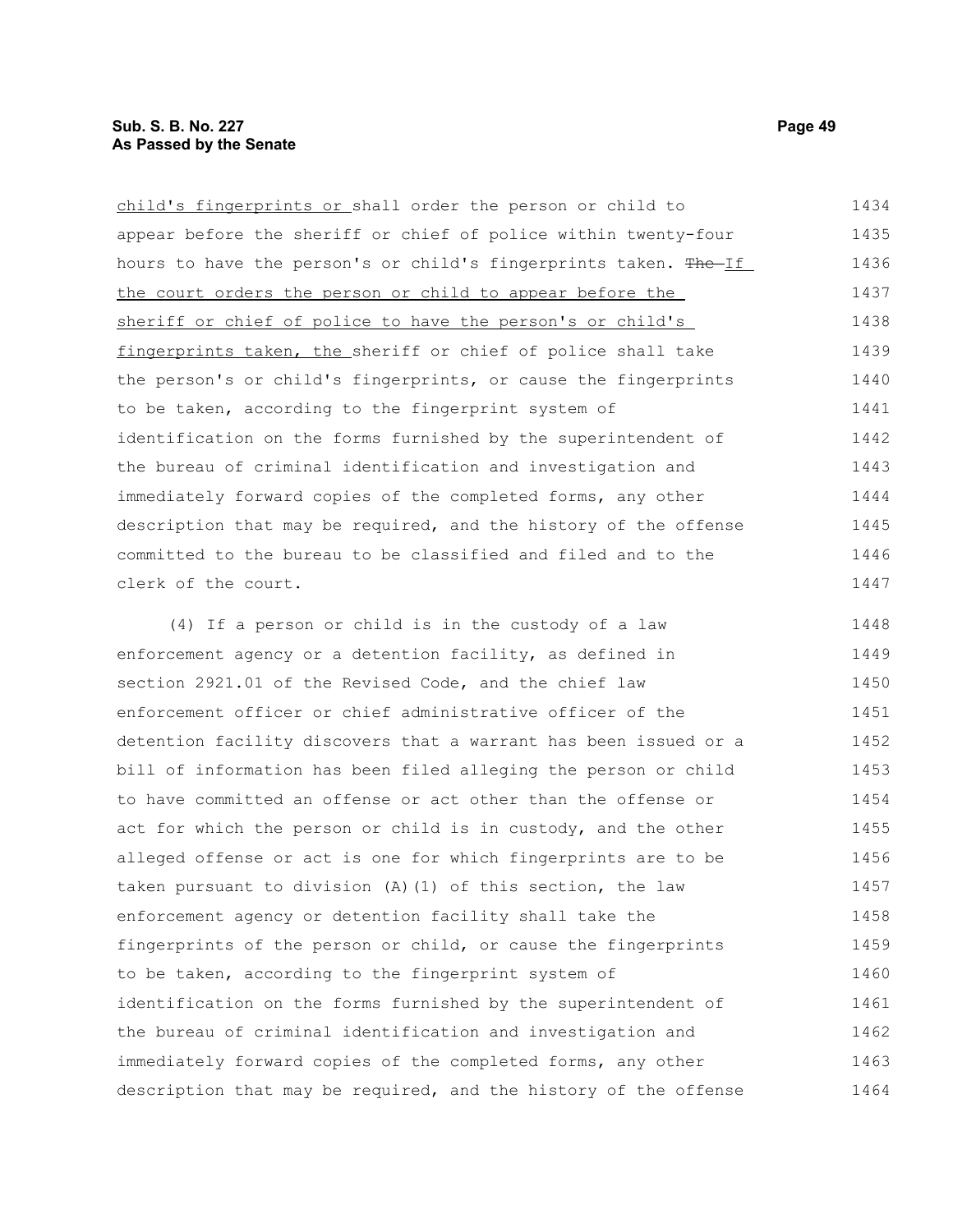committed to the bureau to be classified and filed and to the clerk of the court that issued the warrant or with which the bill of information was filed. 1465 1466 1467

(5) If an accused is found not guilty of the offense charged or a nolle prosequi is entered in any case, or if any accused child under eighteen years of age is found not to be a delinquent child for committing an act that would be a felony or an offense of violence if committed by an adult or not guilty of the felony or offense of violence charged or a nolle prosequi is entered in that case, the fingerprints and description shall be given to the accused upon the accused's request. 1468 1469 1470 1471 1472 1473 1474 1475

(6) The superintendent shall compare the description received with those already on file in the bureau, and, if the superintendent finds that the person arrested or taken into custody has a criminal record or a record as a delinquent child for having committed an act that would be a felony or an offense of violence if committed by an adult or is a fugitive from justice or wanted by any jurisdiction in this or another state, the United States, or a foreign country for any offense, the superintendent at once shall inform the arresting officer, the officer taking the person into custody, or the chief administrative officer of the county, multicounty, municipal, municipal-county, or multicounty-municipal jail or workhouse, community-based correctional facility, halfway house, alternative residential facility, or state correctional institution in which the person or child is in custody of that fact and give appropriate notice to the proper authorities in the jurisdiction in which the person is wanted, or, if that jurisdiction is a foreign country, give appropriate notice to federal authorities for transmission to the foreign country. The names, under which each person whose identification is filed is 1476 1477 1478 1479 1480 1481 1482 1483 1484 1485 1486 1487 1488 1489 1490 1491 1492 1493 1494 1495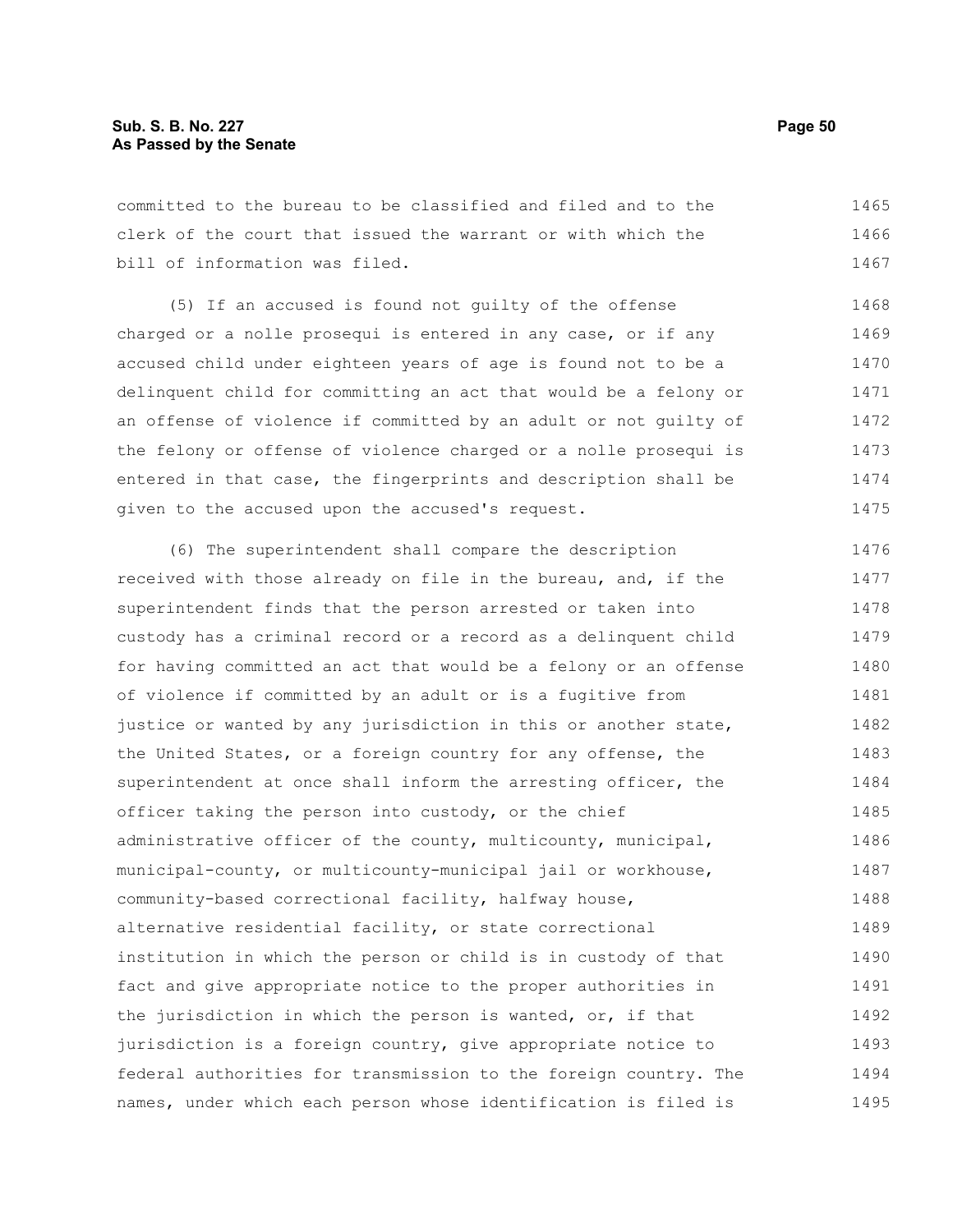| known, shall be alphabetically indexed by the superintendent.    | 1496 |
|------------------------------------------------------------------|------|
| (B) Division (A) of this section does not apply to a             | 1497 |
| violator of a city ordinance unless the officers have reason to  | 1498 |
| believe that the violator is a past offender or the crime is one | 1499 |
| constituting a misdemeanor on the first offense and a felony on  | 1500 |
| subsequent offenses, or unless it is advisable for the purpose   | 1501 |
| of subsequent identification. This section does not apply to any | 1502 |
| child under eighteen years of age who was not arrested or        | 1503 |
| otherwise taken into custody for committing an act that would be | 1504 |
| a felony or an offense of violence if committed by an adult or   | 1505 |
| upon probable cause to believe that a child of that age may have | 1506 |
| committed an act that would be a felony or an offense of         | 1507 |
| violence if committed by an adult, except as provided in section | 1508 |
| 2151.313 of the Revised Code.                                    | 1509 |
| (C)(1) For purposes of division (C) of this section, a law       | 1510 |
| enforcement agency shall be considered to have arrested a person | 1511 |
| if any law enforcement officer who is employed by, appointed by, | 1512 |
| or serves that agency arrests the person. As used in division    | 1513 |
| (C) of this section:                                             | 1514 |
| (a) "Illegal methamphetamine manufacturing laboratory" has       | 1515 |
| the same meaning as in section 3745.13 of the Revised Code.      | 1516 |
| (b) "Methamphetamine or a methamphetamine product" means         | 1517 |
| methamphetamine, any salt, isomer, or salt of an isomer of       | 1518 |
| methamphetamine, or any compound, mixture, preparation, or       | 1519 |
| substance containing methamphetamine or any salt, isomer, or     | 1520 |
| salt of an isomer of methamphetamine.                            | 1521 |
| (2) Each law enforcement agency that, in any calendar            | 1522 |
| year, arrests any person for a violation of section 2925.04 of   | 1523 |
| the Revised Code that is based on the manufacture of             | 1524 |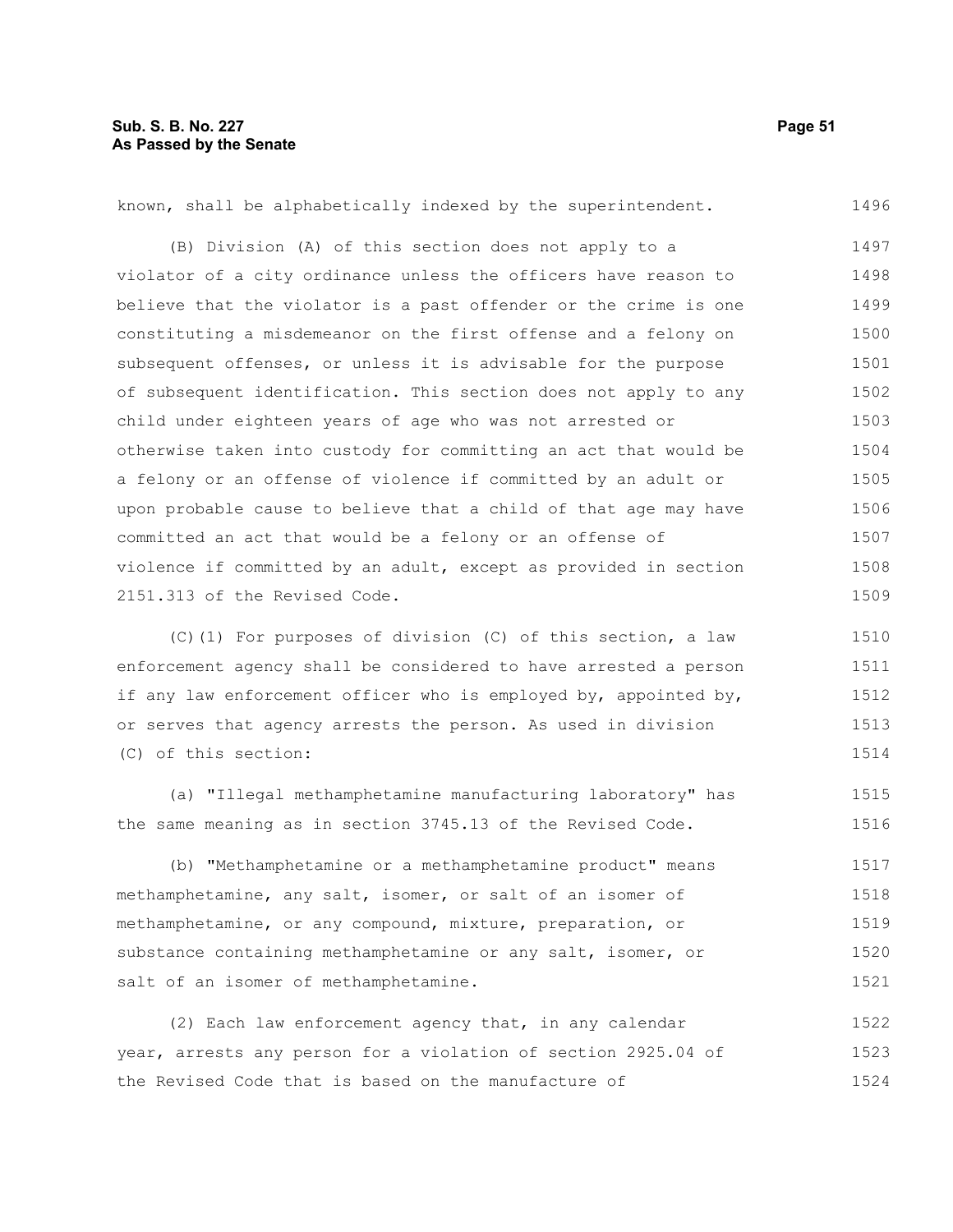## **Sub. S. B. No. 227 Page 52 As Passed by the Senate**

methamphetamine or a methamphetamine product, a violation of section 2925.041 of the Revised Code that is based on the possession of chemicals sufficient to produce methamphetamine or a methamphetamine product, or a violation of any other provision of Chapter 2925. or 3719. of the Revised Code that is based on the possession of chemicals sufficient to produce methamphetamine or a methamphetamine product shall prepare an annual report covering the calendar year that contains the information specified in division (C)(3) of this section relative to all arrests for violations of those sections committed under those circumstances during that calendar year and relative to illegal methamphetamine manufacturing laboratories, dump sites, and chemical caches as specified in that division and shall send the annual report, not later than the first day of March in the calendar year following the calendar year covered by the report, to the bureau of criminal identification and investigation. 1525 1526 1527 1528 1529 1530 1531 1532 1533 1534 1535 1536 1537 1538 1539 1540 1541

The law enforcement agency shall write any annual report prepared and filed under this division on the standard forms furnished by the superintendent of the bureau of criminal identification and investigation pursuant to division (C)(4) of this section. The annual report shall be a statistical report, and nothing in the report or in the information it contains shall identify, or enable the identification of, any person who was arrested and whose arrest is included in the information contained in the report. The annual report in the possession of the bureau and the information it contains are public records for the purpose of section 149.43 of the Revised Code. 1542 1543 1544 1545 1546 1547 1548 1549 1550 1551 1552

(3) The annual report prepared and filed by a law enforcement agency under division (C)(2) of this section shall contain all of the following information for the calendar year 1553 1554 1555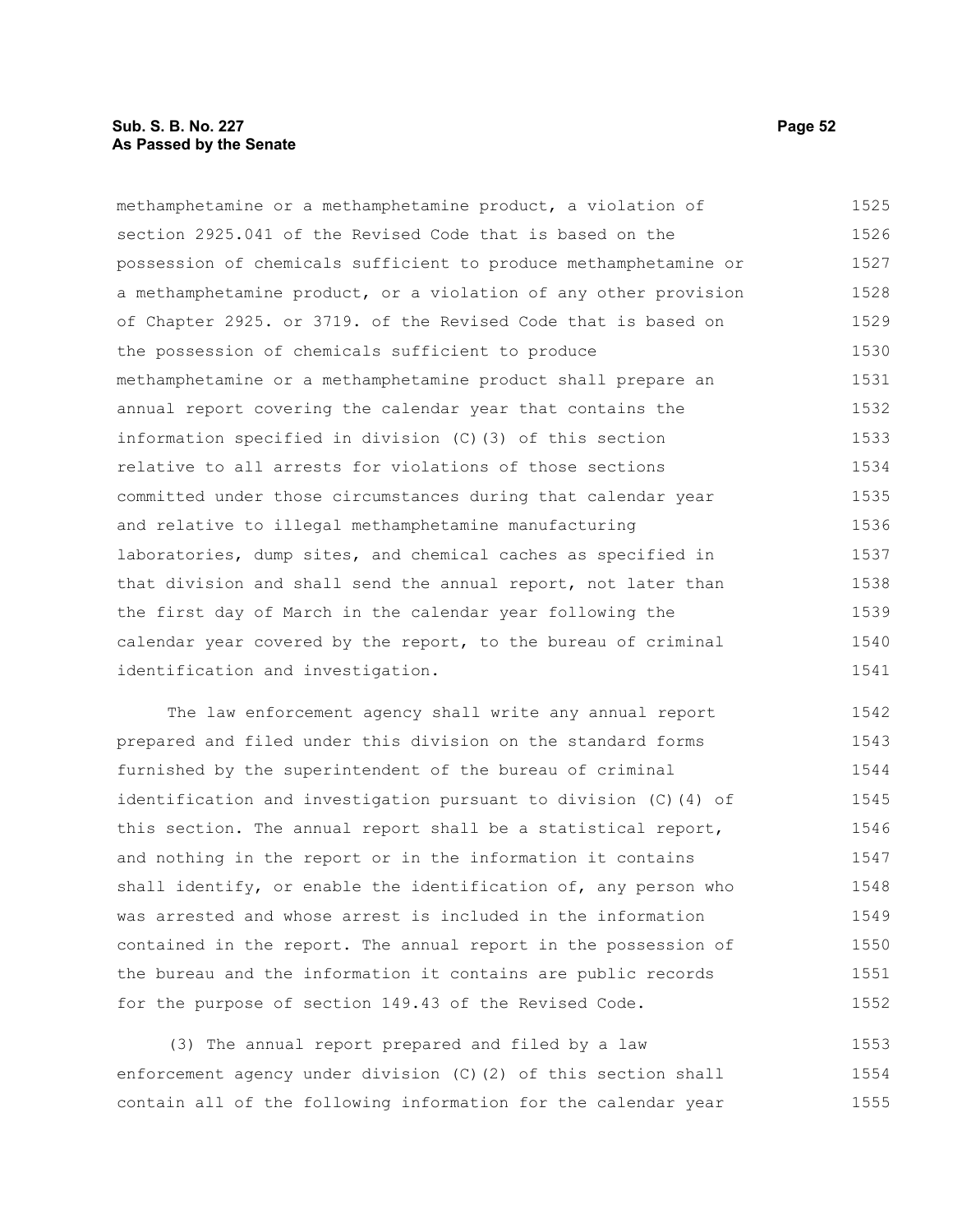covered by the report:

(a) The total number of arrests made by the agency in that calendar year for a violation of section 2925.04 of the Revised Code that is based on the manufacture of methamphetamine or a methamphetamine product, a violation of section 2925.041 of the Revised Code that is based on the possession of chemicals sufficient to produce methamphetamine or a methamphetamine product, or a violation of any other provision of Chapter 2925. or 3719. of the Revised Code that is based on the possession of chemicals sufficient to produce methamphetamine or a methamphetamine product; 1557 1558 1559 1560 1561 1562 1563 1564 1565 1566

(b) The total number of illegal methamphetamine manufacturing laboratories at which one or more of the arrests reported under division (C)(3)(a) of this section occurred, or that were discovered in that calendar year within the territory served by the agency but at which none of the arrests reported under division (C)(3)(a) of this section occurred; 1567 1568 1569 1570 1571 1572

(c) The total number of dump sites and chemical caches that are, or that are reasonably believed to be, related to illegal methamphetamine manufacturing and that were discovered in that calendar year within the territory served by the agency. 1573 1574 1575 1576

(4) The superintendent of the bureau of criminal identification and investigation shall prepare and furnish to each law enforcement agency in this state standard forms for making the annual reports required by division (C)(2) of this section. The standard forms that the superintendent prepares pursuant to this division may be in a tangible format, in an electronic format, or in both a tangible format and an electronic format. 1577 1578 1579 1580 1581 1582 1583 1584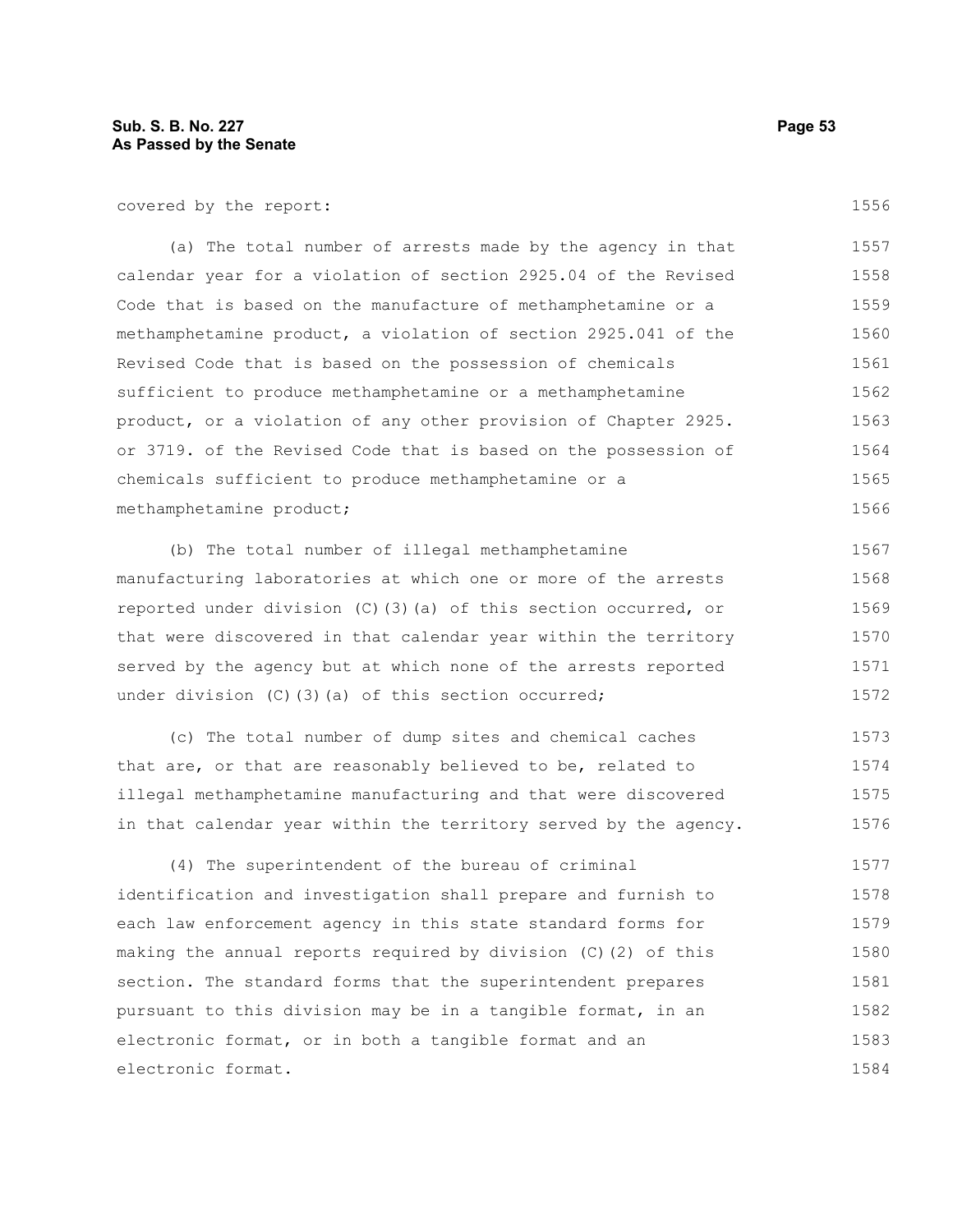## **Sub. S. B. No. 227 Page 54 As Passed by the Senate**

(5) The annual report required by division (C)(2) of this section is separate from, and in addition to, any report, materials, or information required under division (A) of this section or under any other provision of sections 109.57 to 109.62 of the Revised Code. 1585 1586 1587 1588 1589

**Sec. 149.43.** (A) As used in this section:

(1) "Public record" means records kept by any public office, including, but not limited to, state, county, city, village, township, and school district units, and records pertaining to the delivery of educational services by an alternative school in this state kept by the nonprofit or forprofit entity operating the alternative school pursuant to section 3313.533 of the Revised Code. "Public record" does not mean any of the following: 1591 1592 1593 1594 1595 1596 1597 1598

(a) Medical records;

(b) Records pertaining to probation and parole proceedings or to proceedings related to the imposition of community control sanctions and post-release control sanctions; 1600 1601 1602

(c) Records pertaining to actions under section 2151.85 and division (C) of section 2919.121 of the Revised Code and to appeals of actions arising under those sections; 1603 1604 1605

(d) Records pertaining to adoption proceedings, including the contents of an adoption file maintained by the department of health under sections 3705.12 to 3705.124 of the Revised Code; 1606 1607 1608

(e) Information in a record contained in the putative father registry established by section 3107.062 of the Revised Code, regardless of whether the information is held by the department of job and family services or, pursuant to section 3111.69 of the Revised Code, the office of child support in the 1609 1610 1611 1612 1613

1590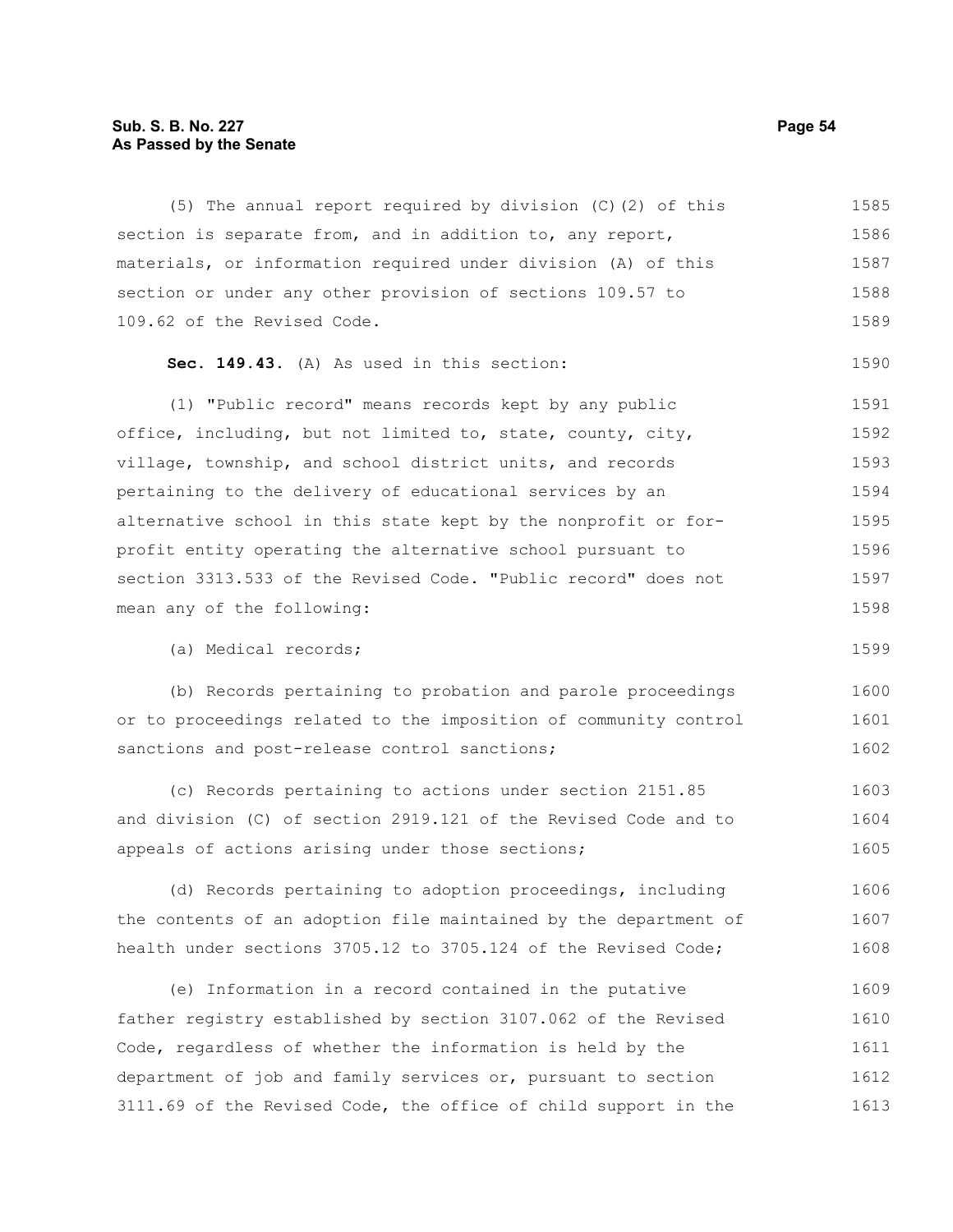department or a child support enforcement agency; (f) Records specified in division (A) of section 3107.52 of the Revised Code; (g) Trial preparation records; (h) Confidential law enforcement investigatory records; (i) Records containing information that is confidential under section 2710.03 or 4112.05 of the Revised Code; (j) DNA records stored in the DNA database pursuant to section 109.573 of the Revised Code: (k) Inmate records released by the department of rehabilitation and correction to the department of youth services or a court of record pursuant to division (E) of section 5120.21 of the Revised Code; (l) Records maintained by the department of youth services pertaining to children in its custody released by the department of youth services to the department of rehabilitation and correction pursuant to section 5139.05 of the Revised Code; (m) Intellectual property records; (n) Donor profile records; (o) Records maintained by the department of job and family services pursuant to section 3121.894 of the Revised Code; (p) Peace officer, parole officer, probation officer, bailiff, prosecuting attorney, assistant prosecuting attorney, correctional employee, community-based correctional facility employee, youth services employee, firefighter, EMT, or investigator of the bureau of criminal identification and investigation residential and familial information; 1615 1616 1617 1618 1619 1620 1621 1622 1623 1624 1625 1626 1627 1628 1629 1630 1631 1632 1633 1634 1635 1636 1637 1638 1639 1640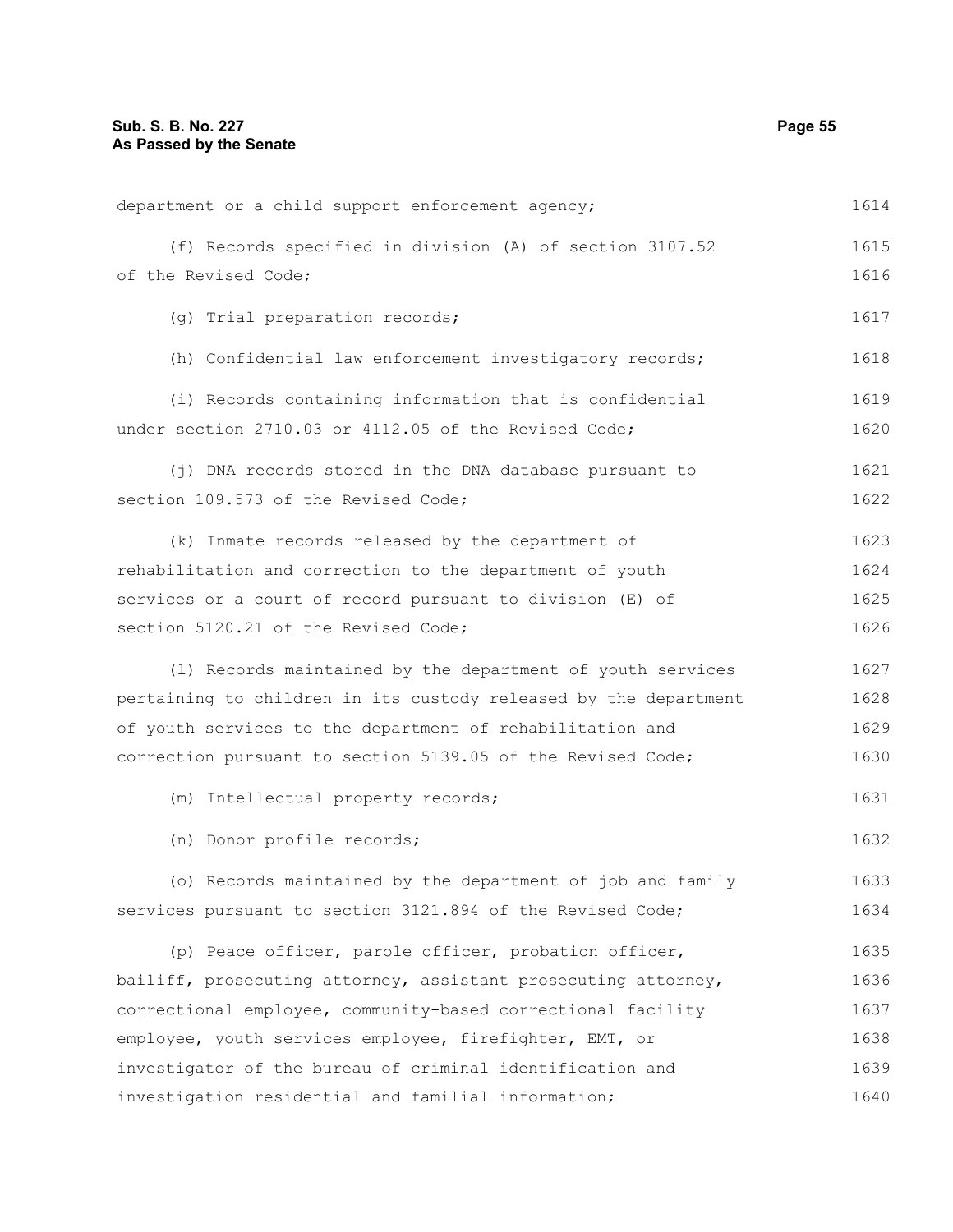## **Sub. S. B. No. 227 Page 56 As Passed by the Senate**

(q) In the case of a county hospital operated pursuant to Chapter 339. of the Revised Code or a municipal hospital operated pursuant to Chapter 749. of the Revised Code, information that constitutes a trade secret, as defined in section 1333.61 of the Revised Code; (r) Information pertaining to the recreational activities of a person under the age of eighteen; (s) In the case of a child fatality review board acting under sections 307.621 to 307.629 of the Revised Code or a review conducted pursuant to guidelines established by the director of health under section 3701.70 of the Revised Code, records provided to the board or director, statements made by board members during meetings of the board or by persons participating in the director's review, and all work products of the board or director, and in the case of a child fatality review board, child fatality review data submitted by the board to the department of health or a national child death review database, other than the report prepared pursuant to division (A) of section 307.626 of the Revised Code; (t) Records provided to and statements made by the executive director of a public children services agency or a prosecuting attorney acting pursuant to section 5153.171 of the Revised Code other than the information released under that section; 1641 1642 1643 1644 1645 1646 1647 1648 1649 1650 1651 1652 1653 1654 1655 1656 1657 1658 1659 1660 1661 1662 1663 1664

(u) Test materials, examinations, or evaluation tools used in an examination for licensure as a nursing home administrator that the board of executives of long-term services and supports administers under section 4751.04 of the Revised Code or contracts under that section with a private or government entity to administer; 1665 1666 1667 1668 1669 1670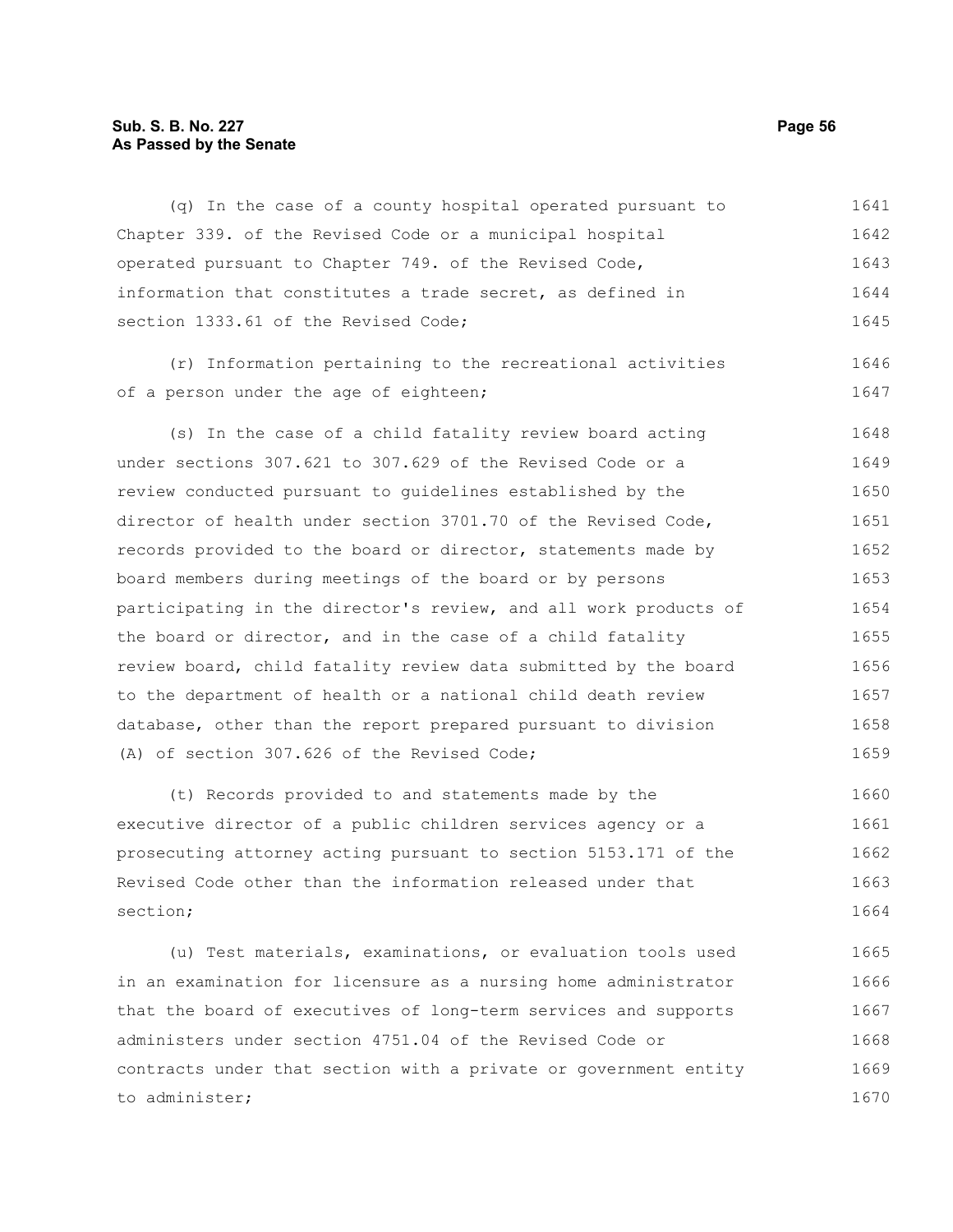the Revised Code.

(v) Records the release of which is prohibited by state or federal law; (w) Proprietary information of or relating to any person that is submitted to or compiled by the Ohio venture capital authority created under section 150.01 of the Revised Code; (x) Financial statements and data any person submits for any purpose to the Ohio housing finance agency or the controlling board in connection with applying for, receiving, or accounting for financial assistance from the agency, and information that identifies any individual who benefits directly or indirectly from financial assistance from the agency; (y) Records listed in section 5101.29 of the Revised Code; (z) Discharges recorded with a county recorder under section 317.24 of the Revised Code, as specified in division (B) (2) of that section; (aa) Usage information including names and addresses of specific residential and commercial customers of a municipally owned or operated public utility; (bb) Records described in division (C) of section 187.04 of the Revised Code that are not designated to be made available to the public as provided in that division; (cc) Information and records that are made confidential, privileged, and not subject to disclosure under divisions (B) and (C) of section 2949.221 of the Revised Code; (dd) Personal information, as defined in section 149.45 of 1671 1672 1673 1674 1675 1676 1677 1678 1679 1680 1681 1682 1683 1684 1685 1686 1687 1688 1689 1690 1691 1692 1693 1694 1695

(2) "Confidential law enforcement investigatory record" means any record that pertains to a law enforcement matter of a 1697 1698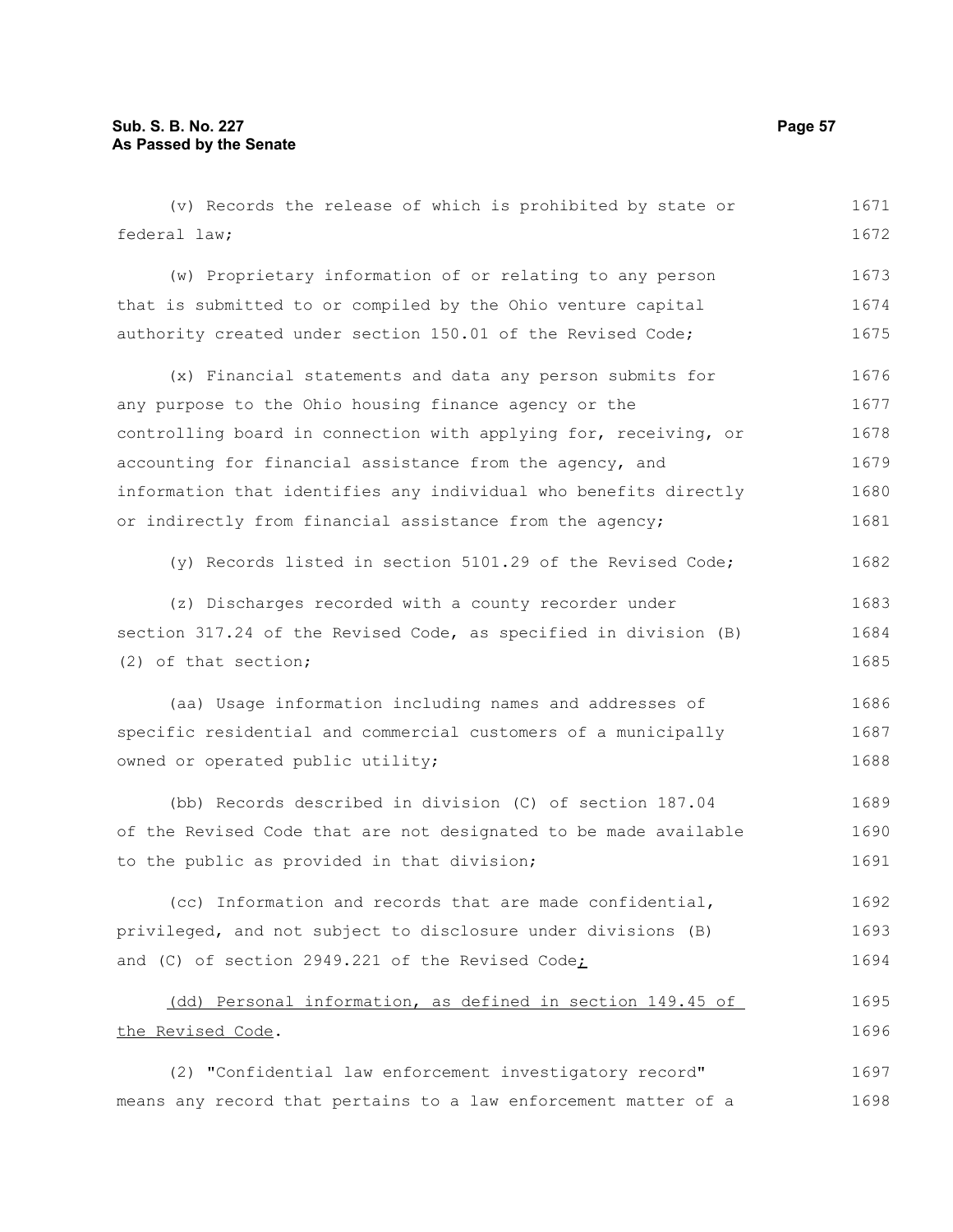criminal, quasi-criminal, civil, or administrative nature, but only to the extent that the release of the record would create a high probability of disclosure of any of the following: 1699 1700 1701

(a) The identity of a suspect who has not been charged with the offense to which the record pertains, or of an information source or witness to whom confidentiality has been reasonably promised; 1702 1703 1704 1705

(b) Information provided by an information source or witness to whom confidentiality has been reasonably promised, which information would reasonably tend to disclose the source's or witness's identity; 1706 1707 1708 1709

(c) Specific confidential investigatory techniques or procedures or specific investigatory work product; 1710 1711

(d) Information that would endanger the life or physical safety of law enforcement personnel, a crime victim, a witness, or a confidential information source. 1712 1713 1714

(3) "Medical record" means any document or combination of documents, except births, deaths, and the fact of admission to or discharge from a hospital, that pertains to the medical history, diagnosis, prognosis, or medical condition of a patient and that is generated and maintained in the process of medical treatment. 1715 1716 1717 1718 1719 1720

(4) "Trial preparation record" means any record that contains information that is specifically compiled in reasonable anticipation of, or in defense of, a civil or criminal action or proceeding, including the independent thought processes and personal trial preparation of an attorney. 1721 1722 1723 1724 1725

(5) "Intellectual property record" means a record, other than a financial or administrative record, that is produced or 1726 1727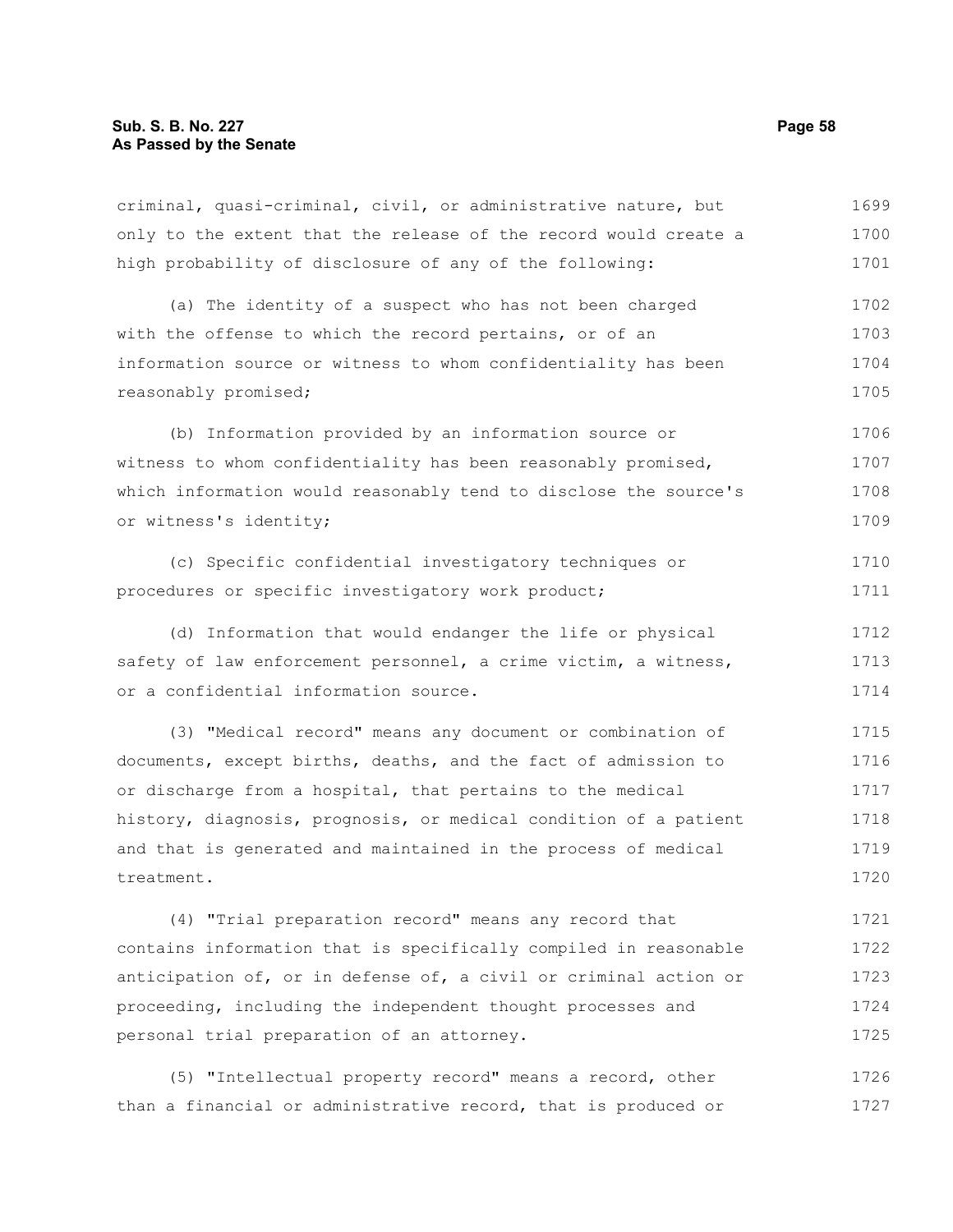# **Sub. S. B. No. 227 Page 59 As Passed by the Senate**

collected by or for faculty or staff of a state institution of higher learning in the conduct of or as a result of study or research on an educational, commercial, scientific, artistic, technical, or scholarly issue, regardless of whether the study or research was sponsored by the institution alone or in conjunction with a governmental body or private concern, and that has not been publicly released, published, or patented. 1728 1729 1730 1731 1732 1733 1734

(6) "Donor profile record" means all records about donors or potential donors to a public institution of higher education except the names and reported addresses of the actual donors and the date, amount, and conditions of the actual donation. 1735 1736 1737 1738

(7) "Peace officer, parole officer, probation officer, bailiff, prosecuting attorney, assistant prosecuting attorney, correctional employee, community-based correctional facility employee, youth services employee, firefighter, EMT, or investigator of the bureau of criminal identification and investigation residential and familial information" means any information that discloses any of the following about a peace officer, parole officer, probation officer, bailiff, prosecuting attorney, assistant prosecuting attorney, correctional employee, community-based correctional facility employee, youth services employee, firefighter, EMT, or investigator of the bureau of criminal identification and investigation: 1739 1740 1741 1742 1743 1744 1745 1746 1747 1748 1749 1750

(a) The address of the actual personal residence of a peace officer, parole officer, probation officer, bailiff, assistant prosecuting attorney, correctional employee, community-based correctional facility employee, youth services employee, firefighter, EMT, or an investigator of the bureau of criminal identification and investigation, except for the state or political subdivision in which the peace officer, parole 1751 1752 1753 1754 1755 1756 1757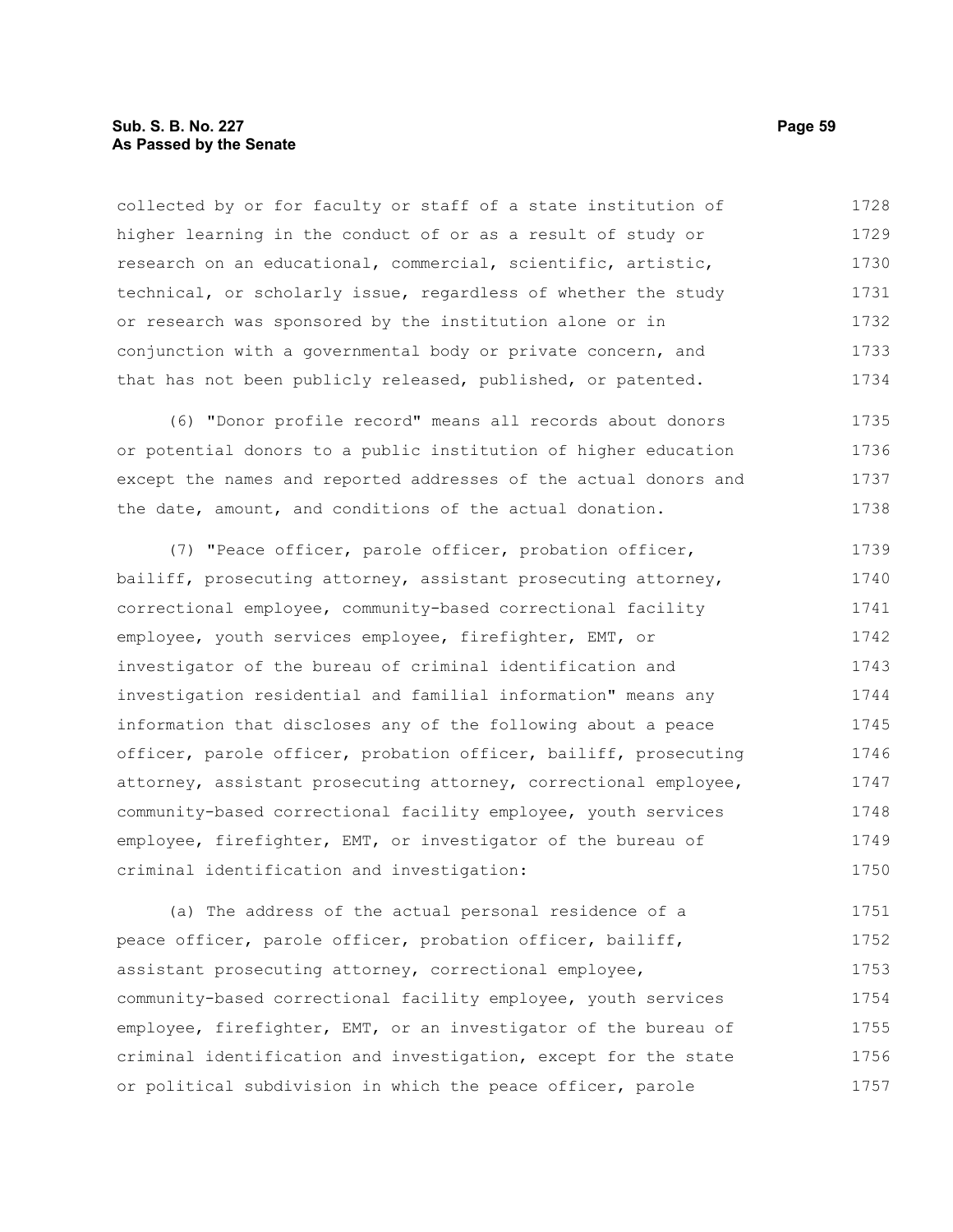officer, probation officer, bailiff, assistant prosecuting attorney, correctional employee, community-based correctional facility employee, youth services employee, firefighter, EMT, or investigator of the bureau of criminal identification and investigation resides; 1758 1759 1760 1761 1762

(b) Information compiled from referral to or participation in an employee assistance program;

(c) The social security number, the residential telephone number, any bank account, debit card, charge card, or credit card number, or the emergency telephone number of, or any medical information pertaining to, a peace officer, parole officer, probation officer, bailiff, prosecuting attorney, assistant prosecuting attorney, correctional employee, community-based correctional facility employee, youth services employee, firefighter, EMT, or investigator of the bureau of criminal identification and investigation; 1765 1766 1767 1768 1769 1770 1771 1772 1773

(d) The name of any beneficiary of employment benefits, including, but not limited to, life insurance benefits, provided to a peace officer, parole officer, probation officer, bailiff, prosecuting attorney, assistant prosecuting attorney, correctional employee, community-based correctional facility employee, youth services employee, firefighter, EMT, or investigator of the bureau of criminal identification and investigation by the peace officer's, parole officer's, probation officer's, bailiff's, prosecuting attorney's, assistant prosecuting attorney's, correctional employee's, community-based correctional facility employee's, youth services employee's, firefighter's, EMT's, or investigator of the bureau of criminal identification and investigation's employer; 1774 1775 1776 1777 1778 1779 1780 1781 1782 1783 1784 1785 1786

(e) The identity and amount of any charitable or 1787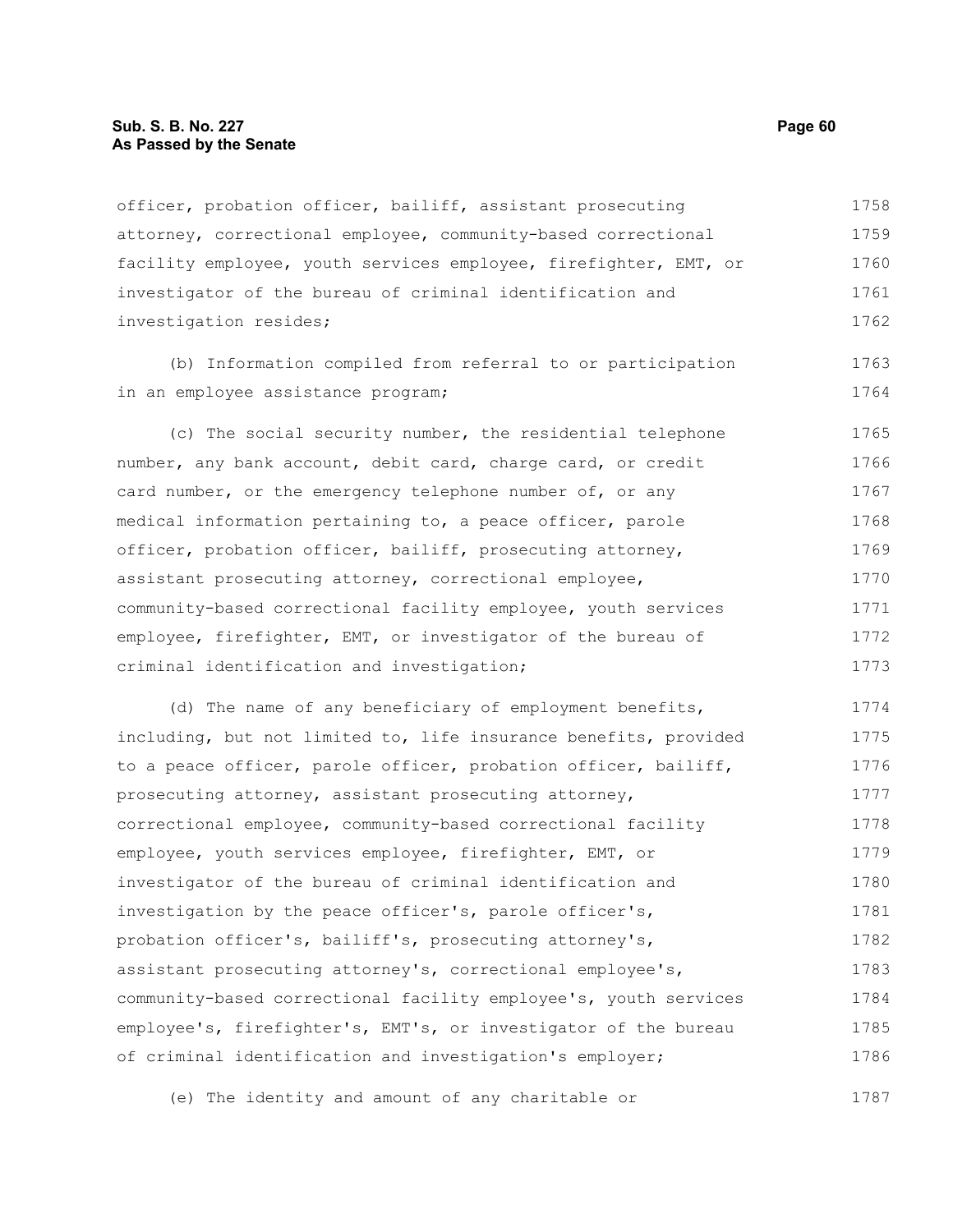employment benefit deduction made by the peace officer's, parole officer's, probation officer's, bailiff's, prosecuting attorney's, assistant prosecuting attorney's, correctional employee's, community-based correctional facility employee's, youth services employee's, firefighter's, EMT's, or investigator of the bureau of criminal identification and investigation's employer from the peace officer's, parole officer's, probation officer's, bailiff's, prosecuting attorney's, assistant prosecuting attorney's, correctional employee's, community-based correctional facility employee's, youth services employee's, firefighter's, EMT's, or investigator of the bureau of criminal identification and investigation's compensation unless the amount of the deduction is required by state or federal law; 1788 1789 1790 1791 1792 1793 1794 1795 1796 1797 1798 1799 1800

(f) The name, the residential address, the name of the employer, the address of the employer, the social security number, the residential telephone number, any bank account, debit card, charge card, or credit card number, or the emergency telephone number of the spouse, a former spouse, or any child of a peace officer, parole officer, probation officer, bailiff, prosecuting attorney, assistant prosecuting attorney, correctional employee, community-based correctional facility employee, youth services employee, firefighter, EMT, or investigator of the bureau of criminal identification and investigation; 1801 1802 1803 1804 1805 1806 1807 1808 1809 1810 1811

(g) A photograph of a peace officer who holds a position or has an assignment that may include undercover or plain clothes positions or assignments as determined by the peace officer's appointing authority. 1812 1813 1814 1815

As used in divisions (A)(7) and (B)(9) of this section, "peace officer" has the same meaning as in section 109.71 of the 1816 1817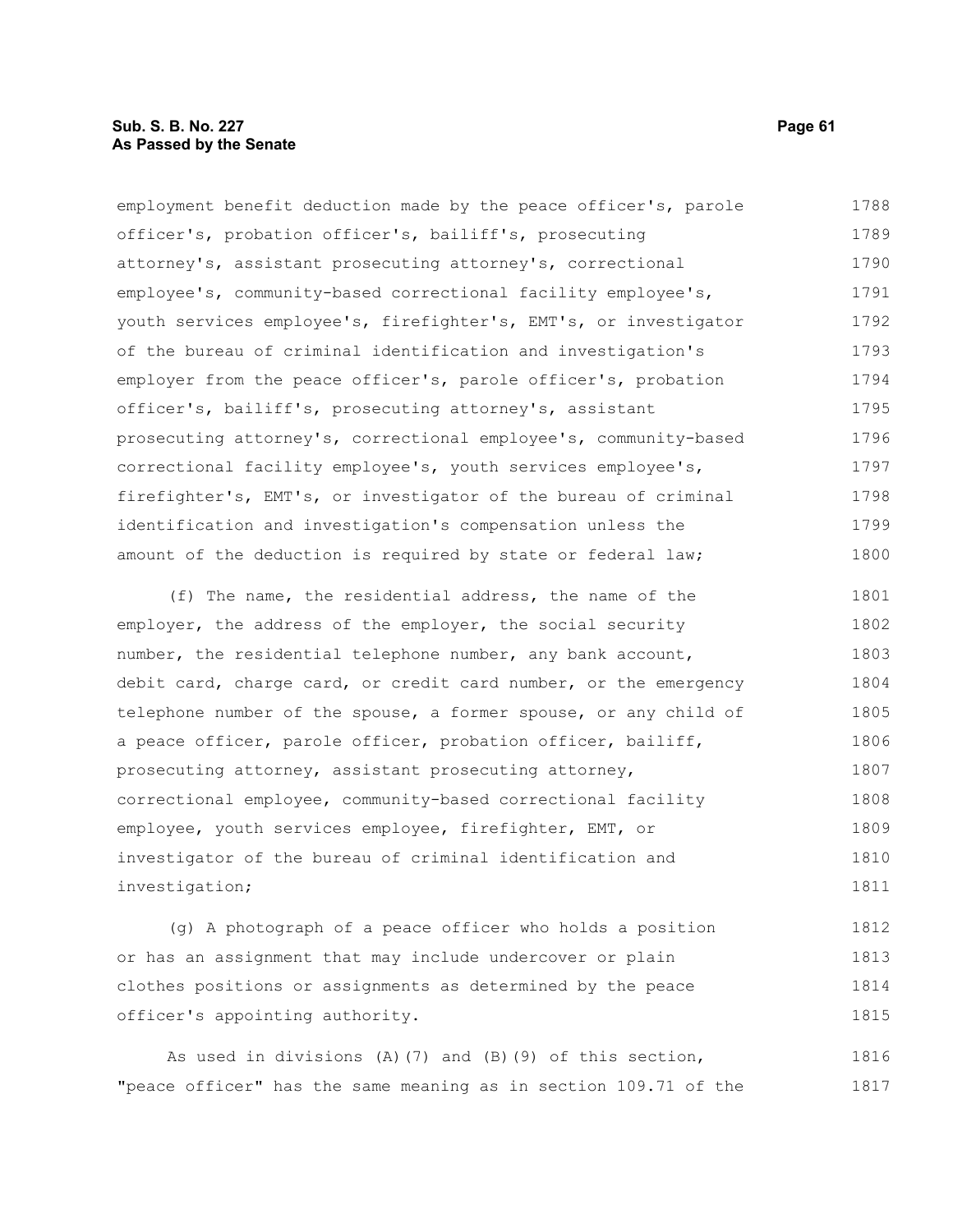## **Sub. S. B. No. 227 Page 62 As Passed by the Senate**

Revised Code and also includes the superintendent and troopers of the state highway patrol; it does not include the sheriff of a county or a supervisory employee who, in the absence of the sheriff, is authorized to stand in for, exercise the authority of, and perform the duties of the sheriff. 1818 1819 1820 1821 1822

As used in divisions (A)(7) and (B)(9) of this section, "correctional employee" means any employee of the department of rehabilitation and correction who in the course of performing the employee's job duties has or has had contact with inmates and persons under supervision. 1823 1824 1825 1826 1827

As used in divisions (A)(7) and (B)(9) of this section, "youth services employee" means any employee of the department of youth services who in the course of performing the employee's job duties has or has had contact with children committed to the custody of the department of youth services. 1828 1829 1830 1831 1832

As used in divisions (A)(7) and (B)(9) of this section, "firefighter" means any regular, paid or volunteer, member of a lawfully constituted fire department of a municipal corporation, township, fire district, or village. 1833 1834 1835 1836

As used in divisions (A)(7) and (B)(9) of this section, "EMT" means EMTs-basic, EMTs-I, and paramedics that provide emergency medical services for a public emergency medical service organization. "Emergency medical service organization," "EMT-basic," "EMT-I," and "paramedic" have the same meanings as in section 4765.01 of the Revised Code. 1837 1838 1839 1840 1841 1842

As used in divisions (A)(7) and (B)(9) of this section, "investigator of the bureau of criminal identification and investigation" has the meaning defined in section 2903.11 of the Revised Code. 1843 1844 1845 1846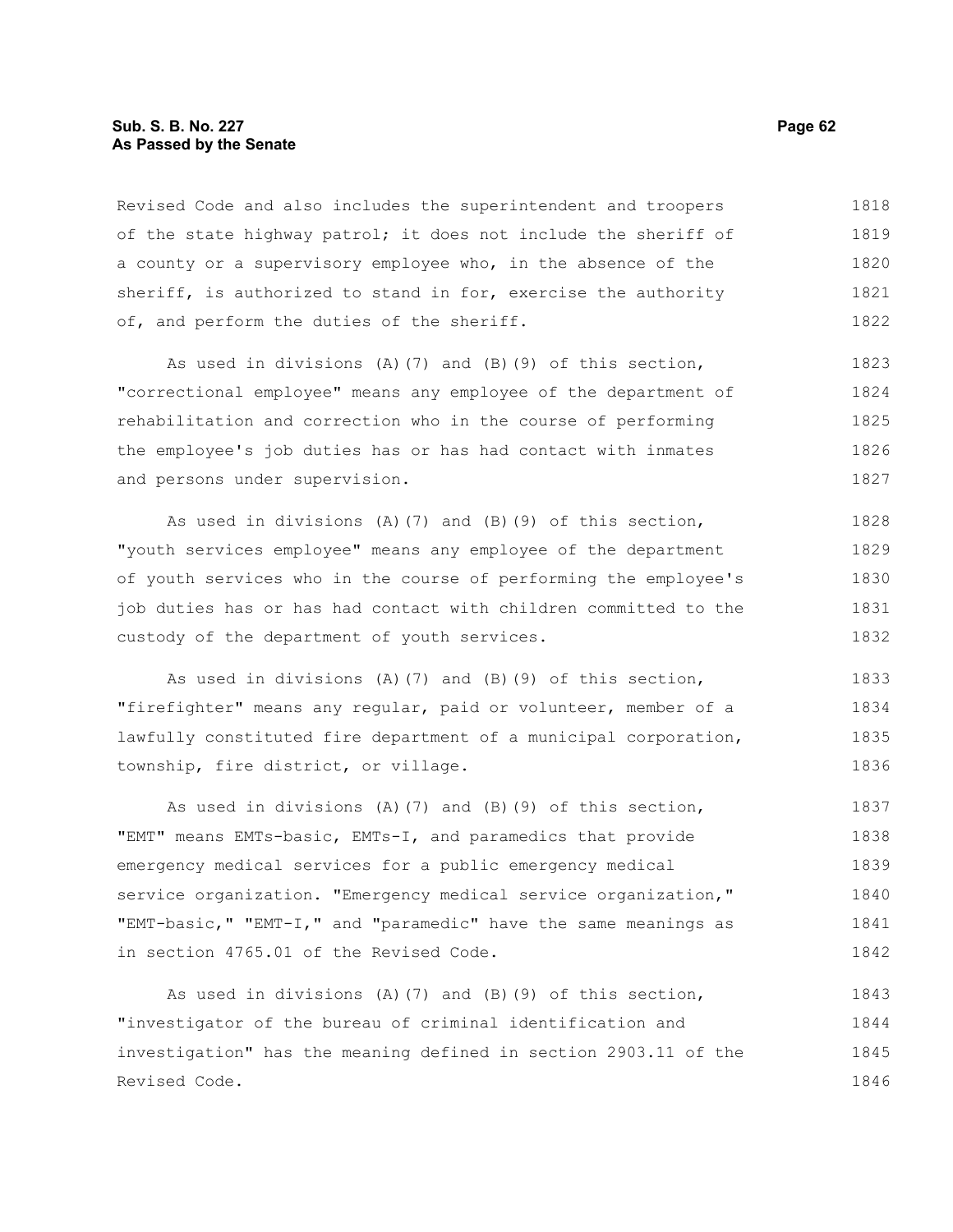# **Sub. S. B. No. 227 Page 63 As Passed by the Senate**

(8) "Information pertaining to the recreational activities of a person under the age of eighteen" means information that is kept in the ordinary course of business by a public office, that pertains to the recreational activities of a person under the age of eighteen years, and that discloses any of the following: (a) The address or telephone number of a person under the age of eighteen or the address or telephone number of that person's parent, guardian, custodian, or emergency contact person; (b) The social security number, birth date, or photographic image of a person under the age of eighteen; (c) Any medical record, history, or information pertaining to a person under the age of eighteen; (d) Any additional information sought or required about a person under the age of eighteen for the purpose of allowing that person to participate in any recreational activity conducted or sponsored by a public office or to use or obtain admission privileges to any recreational facility owned or operated by a public office. (9) "Community control sanction" has the same meaning as in section 2929.01 of the Revised Code. (10) "Post-release control sanction" has the same meaning as in section 2967.01 of the Revised Code. 1847 1848 1849 1850 1851 1852 1853 1854 1855 1856 1857 1858 1859 1860 1861 1862 1863 1864 1865 1866 1867 1868 1869

(11) "Redaction" means obscuring or deleting any information that is exempt from the duty to permit public inspection or copying from an item that otherwise meets the definition of a "record" in section 149.011 of the Revised Code. 1870 1871 1872 1873

(12) "Designee" and "elected official" have the same 1874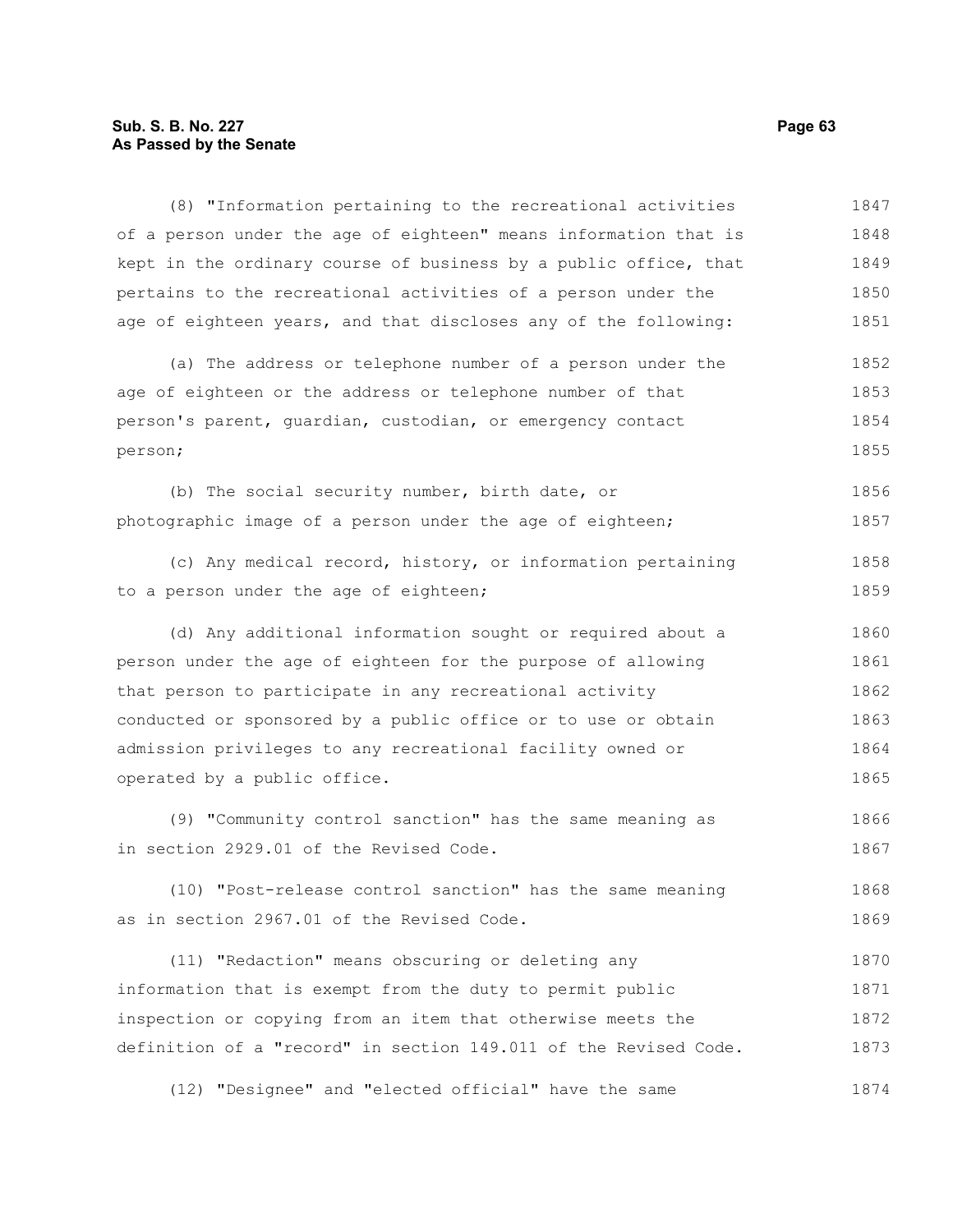meanings as in section 109.43 of the Revised Code.

(B)(1) Upon request and subject to division (B)(8) of this section, all public records responsive to the request shall be promptly prepared and made available for inspection to any person at all reasonable times during regular business hours. Subject to division (B)(8) of this section, upon request, a public office or person responsible for public records shall make copies of the requested public record available at cost and within a reasonable period of time. If a public record contains information that is exempt from the duty to permit public inspection or to copy the public record, the public office or the person responsible for the public record shall make available all of the information within the public record that is not exempt. When making that public record available for public inspection or copying that public record, the public office or the person responsible for the public record shall notify the requester of any redaction or make the redaction plainly visible. A redaction shall be deemed a denial of a request to inspect or copy the redacted information, except if federal or state law authorizes or requires a public office to make the redaction. 1876 1877 1878 1879 1880 1881 1882 1883 1884 1885 1886 1887 1888 1889 1890 1891 1892 1893 1894 1895

(2) To facilitate broader access to public records, a public office or the person responsible for public records shall organize and maintain public records in a manner that they can be made available for inspection or copying in accordance with division (B) of this section. A public office also shall have available a copy of its current records retention schedule at a location readily available to the public. If a requester makes an ambiguous or overly broad request or has difficulty in making a request for copies or inspection of public records under this section such that the public office or the person responsible 1896 1897 1898 1899 1900 1901 1902 1903 1904 1905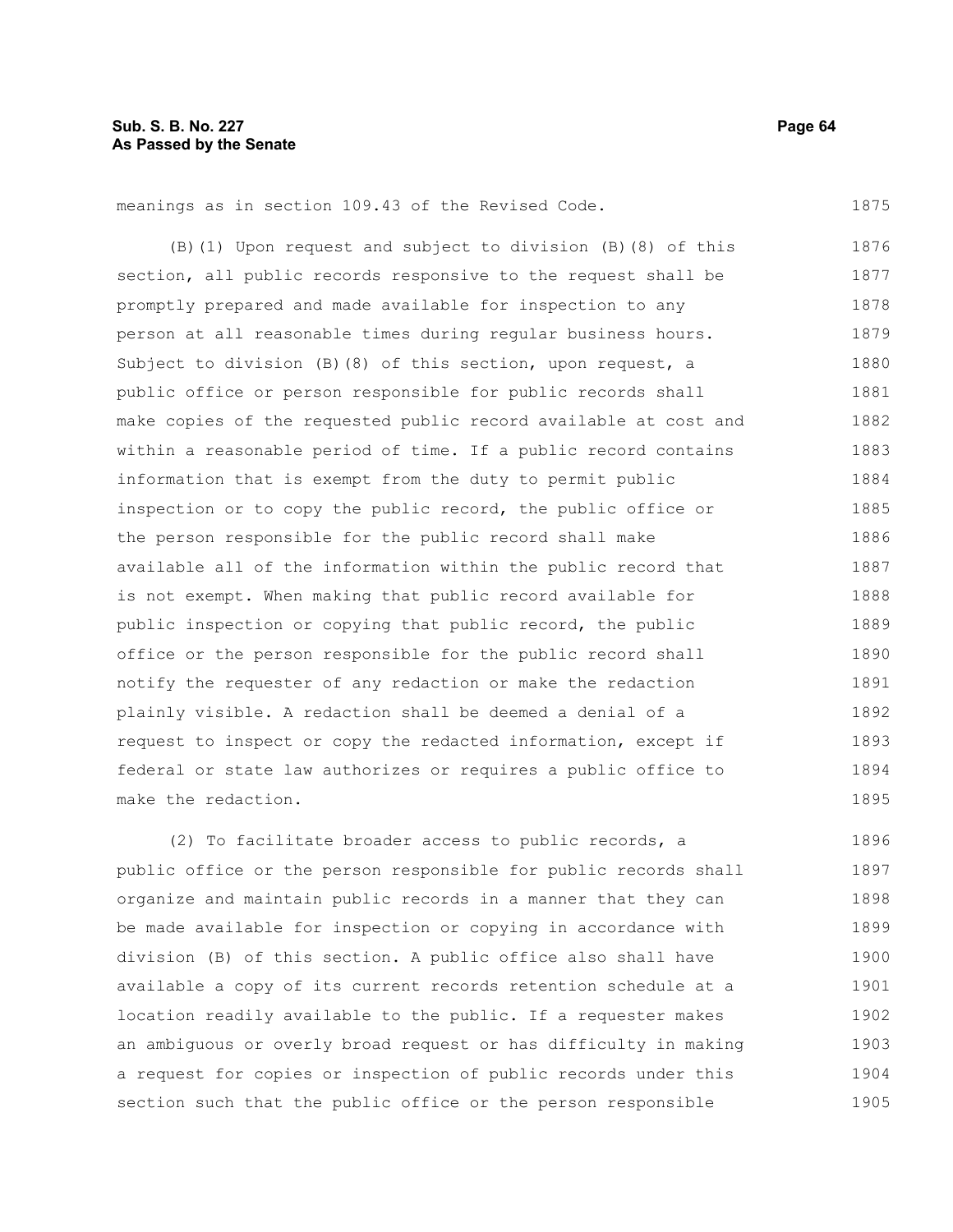# **Sub. S. B. No. 227 Page 65 As Passed by the Senate**

for the requested public record cannot reasonably identify what public records are being requested, the public office or the person responsible for the requested public record may deny the request but shall provide the requester with an opportunity to revise the request by informing the requester of the manner in which records are maintained by the public office and accessed in the ordinary course of the public office's or person's duties. 1906 1907 1908 1909 1910 1911 1912 1913

(3) If a request is ultimately denied, in part or in whole, the public office or the person responsible for the requested public record shall provide the requester with an explanation, including legal authority, setting forth why the request was denied. If the initial request was provided in writing, the explanation also shall be provided to the requester in writing. The explanation shall not preclude the public office or the person responsible for the requested public record from relying upon additional reasons or legal authority in defending an action commenced under division (C) of this section. 1914 1915 1916 1917 1918 1919 1920 1921 1922 1923

(4) Unless specifically required or authorized by state or federal law or in accordance with division (B) of this section, no public office or person responsible for public records may limit or condition the availability of public records by requiring disclosure of the requester's identity or the intended use of the requested public record. Any requirement that the requester disclose the requestor's identity or the intended use of the requested public record constitutes a denial of the request. 1924 1925 1926 1927 1928 1929 1930 1931 1932

(5) A public office or person responsible for public records may ask a requester to make the request in writing, may ask for the requester's identity, and may inquire about the 1933 1934 1935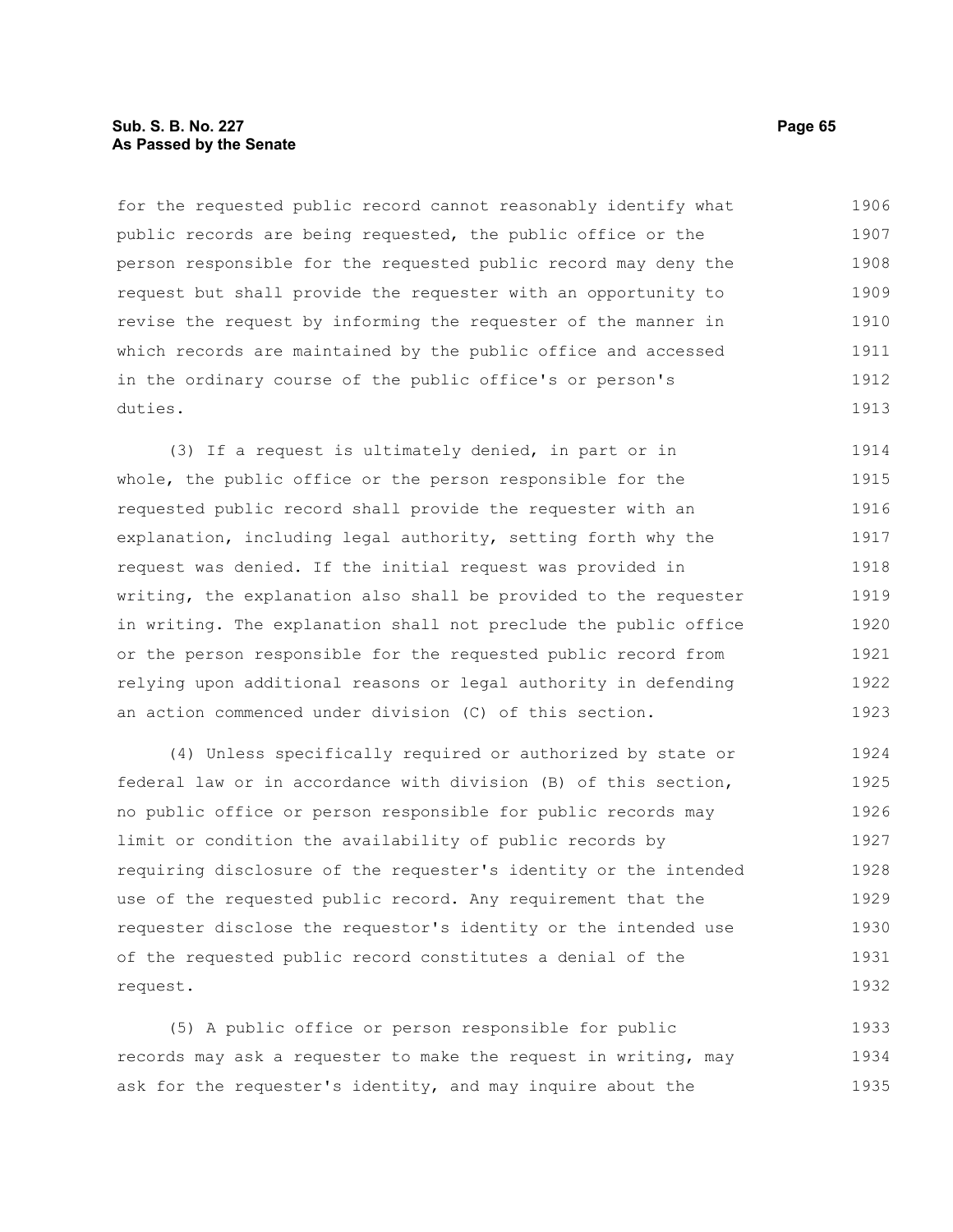# **Sub. S. B. No. 227 Page 66 As Passed by the Senate**

intended use of the information requested, but may do so only after disclosing to the requester that a written request is not mandatory and that the requester may decline to reveal the requester's identity or the intended use and when a written request or disclosure of the identity or intended use would benefit the requester by enhancing the ability of the public office or person responsible for public records to identify, locate, or deliver the public records sought by the requester. 1936 1937 1938 1939 1940 1941 1942 1943

(6) If any person chooses to obtain a copy of a public record in accordance with division (B) of this section, the public office or person responsible for the public record may require that person to pay in advance the cost involved in providing the copy of the public record in accordance with the choice made by the person seeking the copy under this division. The public office or the person responsible for the public record shall permit that person to choose to have the public record duplicated upon paper, upon the same medium upon which the public office or person responsible for the public record keeps it, or upon any other medium upon which the public office or person responsible for the public record determines that it reasonably can be duplicated as an integral part of the normal operations of the public office or person responsible for the public record. When the person seeking the copy makes a choice under this division, the public office or person responsible for the public record shall provide a copy of it in accordance with the choice made by the person seeking the copy. Nothing in this section requires a public office or person responsible for the public record to allow the person seeking a copy of the public record to make the copies of the public record. 1944 1945 1946 1947 1948 1949 1950 1951 1952 1953 1954 1955 1956 1957 1958 1959 1960 1961 1962 1963 1964

(7) Upon a request made in accordance with division (B) of this section and subject to division (B)(6) of this section, a 1965 1966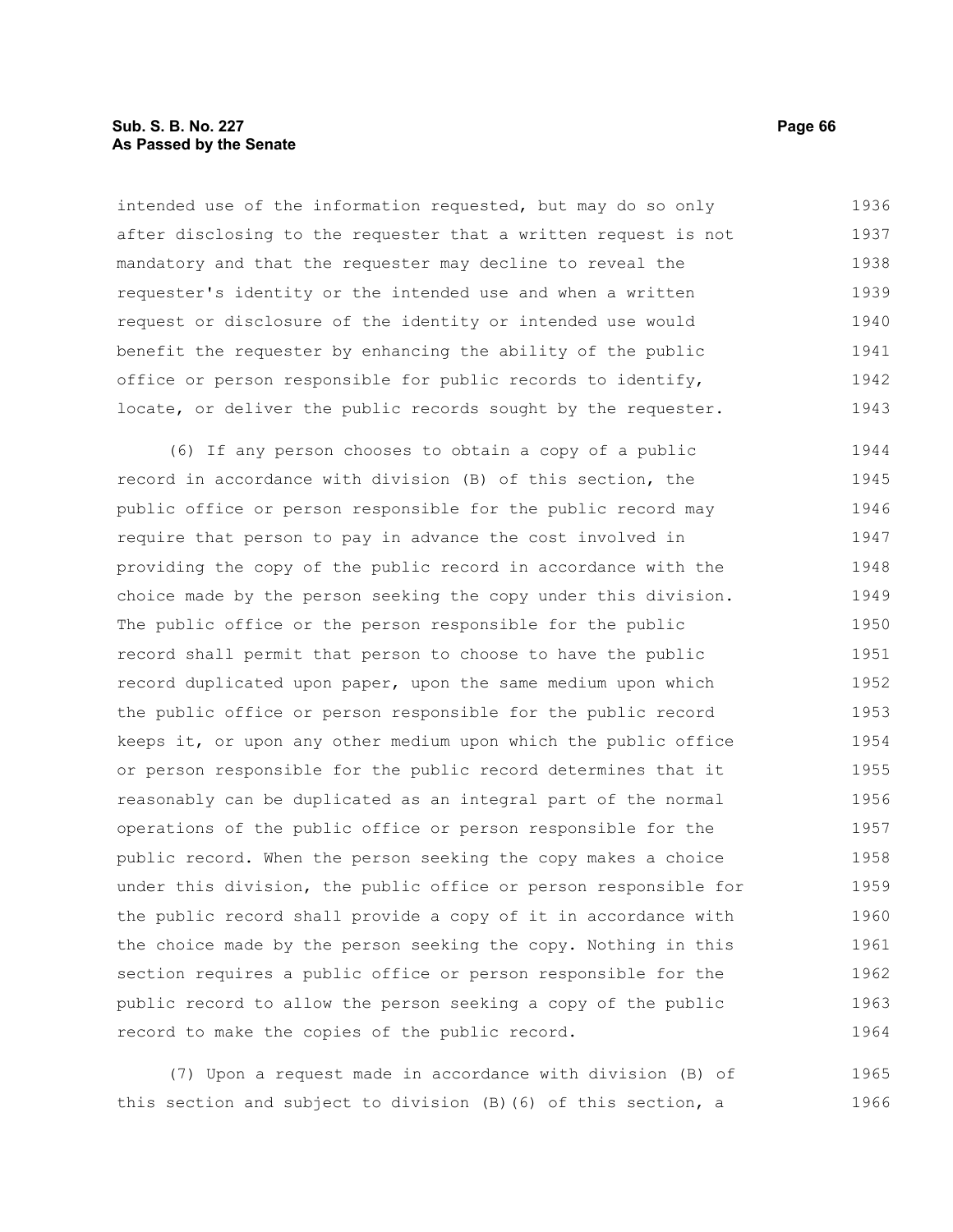# **Sub. S. B. No. 227 Page 67 As Passed by the Senate**

public office or person responsible for public records shall transmit a copy of a public record to any person by United States mail or by any other means of delivery or transmission within a reasonable period of time after receiving the request for the copy. The public office or person responsible for the public record may require the person making the request to pay in advance the cost of postage if the copy is transmitted by United States mail or the cost of delivery if the copy is transmitted other than by United States mail, and to pay in advance the costs incurred for other supplies used in the mailing, delivery, or transmission. 1967 1968 1969 1970 1971 1972 1973 1974 1975 1976 1977

Any public office may adopt a policy and procedures that it will follow in transmitting, within a reasonable period of time after receiving a request, copies of public records by United States mail or by any other means of delivery or transmission pursuant to this division. A public office that adopts a policy and procedures under this division shall comply with them in performing its duties under this division. 1978 1979 1980 1981 1982 1983 1984

In any policy and procedures adopted under this division, a public office may limit the number of records requested by a person that the office will transmit by United States mail to ten per month, unless the person certifies to the office in writing that the person does not intend to use or forward the requested records, or the information contained in them, for commercial purposes. For purposes of this division, "commercial" shall be narrowly construed and does not include reporting or gathering news, reporting or gathering information to assist citizen oversight or understanding of the operation or activities of government, or nonprofit educational research. 1985 1986 1987 1988 1989 1990 1991 1992 1993 1994 1995

(8) A public office or person responsible for public 1996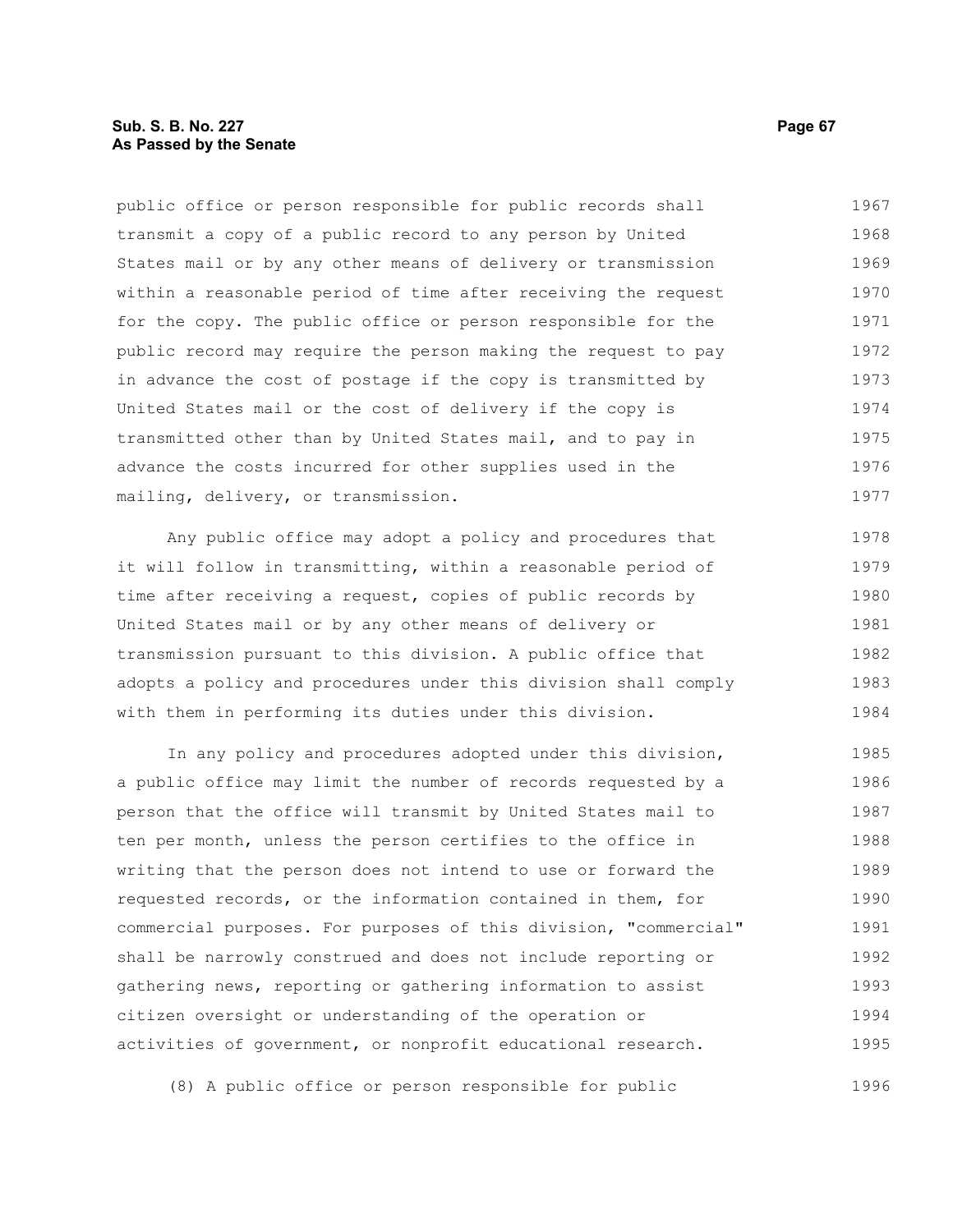# **Sub. S. B. No. 227 Page 68 As Passed by the Senate**

records is not required to permit a person who is incarcerated pursuant to a criminal conviction or a juvenile adjudication to inspect or to obtain a copy of any public record concerning a criminal investigation or prosecution or concerning what would be a criminal investigation or prosecution if the subject of the investigation or prosecution were an adult, unless the request to inspect or to obtain a copy of the record is for the purpose of acquiring information that is subject to release as a public record under this section and the judge who imposed the sentence or made the adjudication with respect to the person, or the judge's successor in office, finds that the information sought in the public record is necessary to support what appears to be a justiciable claim of the person. 1997 1998 1999 2000 2001 2002 2003 2004 2005 2006 2007 2008 2009

(9)(a) Upon written request made and signed by a journalist on or after December 16, 1999, a public office, or person responsible for public records, having custody of the records of the agency employing a specified peace officer, parole officer, probation officer, bailiff, prosecuting attorney, assistant prosecuting attorney, correctional employee, community-based correctional facility employee, youth services employee, firefighter, EMT, or investigator of the bureau of criminal identification and investigation shall disclose to the journalist the address of the actual personal residence of the peace officer, parole officer, probation officer, bailiff, prosecuting attorney, assistant prosecuting attorney, correctional employee, community-based correctional facility employee, youth services employee, firefighter, EMT, or investigator of the bureau of criminal identification and investigation and, if the peace officer's, parole officer's, probation officer's, bailiff's, prosecuting attorney's, assistant prosecuting attorney's, correctional employee's, 2010 2011 2012 2013 2014 2015 2016 2017 2018 2019 2020 2021 2022 2023 2024 2025 2026 2027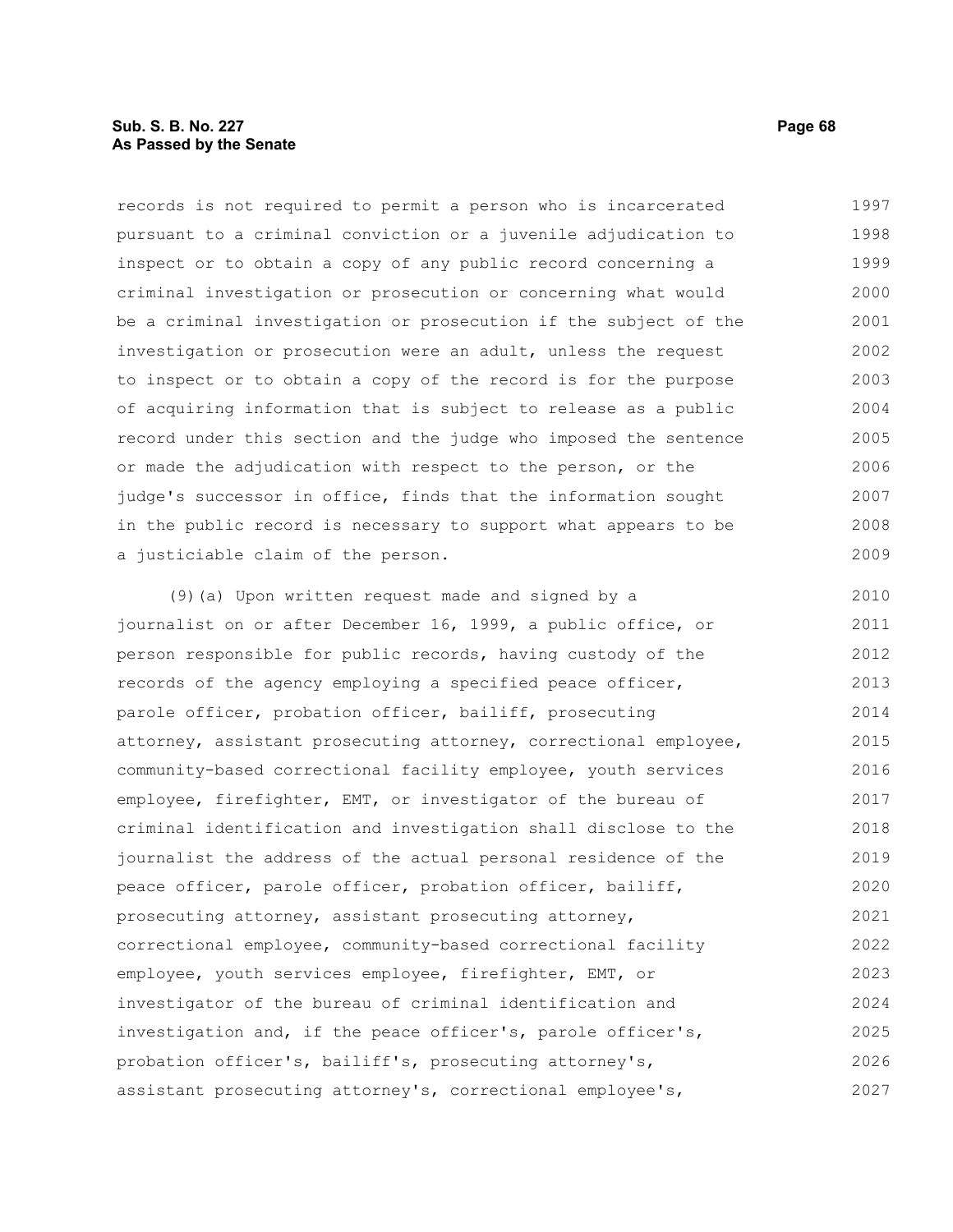# **Sub. S. B. No. 227 Page 69 As Passed by the Senate**

community-based correctional facility employee's, youth services employee's, firefighter's, EMT's, or investigator of the bureau of criminal identification and investigation's spouse, former spouse, or child is employed by a public office, the name and address of the employer of the peace officer's, parole officer's, probation officer's, bailiff's, prosecuting attorney's, assistant prosecuting attorney's, correctional employee's, community-based correctional facility employee's, youth services employee's, firefighter's, EMT's, or investigator of the bureau of criminal identification and investigation's spouse, former spouse, or child. The request shall include the journalist's name and title and the name and address of the journalist's employer and shall state that disclosure of the information sought would be in the public interest. 2028 2029 2030 2031 2032 2033 2034 2035 2036 2037 2038 2039 2040 2041

(b) Division (B)(9)(a) of this section also applies to journalist requests for customer information maintained by a municipally owned or operated public utility, other than social security numbers and any private financial information such as credit reports, payment methods, credit card numbers, and bank account information. 2042 2043 2044 2045 2046 2047

(c) As used in division (B)(9) of this section, "journalist" means a person engaged in, connected with, or employed by any news medium, including a newspaper, magazine, press association, news agency, or wire service, a radio or television station, or a similar medium, for the purpose of gathering, processing, transmitting, compiling, editing, or disseminating information for the general public. 2048 2049 2050 2051 2052 2053 2054

(C)(1) If a person allegedly is aggrieved by the failure of a public office or the person responsible for public records to promptly prepare a public record and to make it available to 2055 2056 2057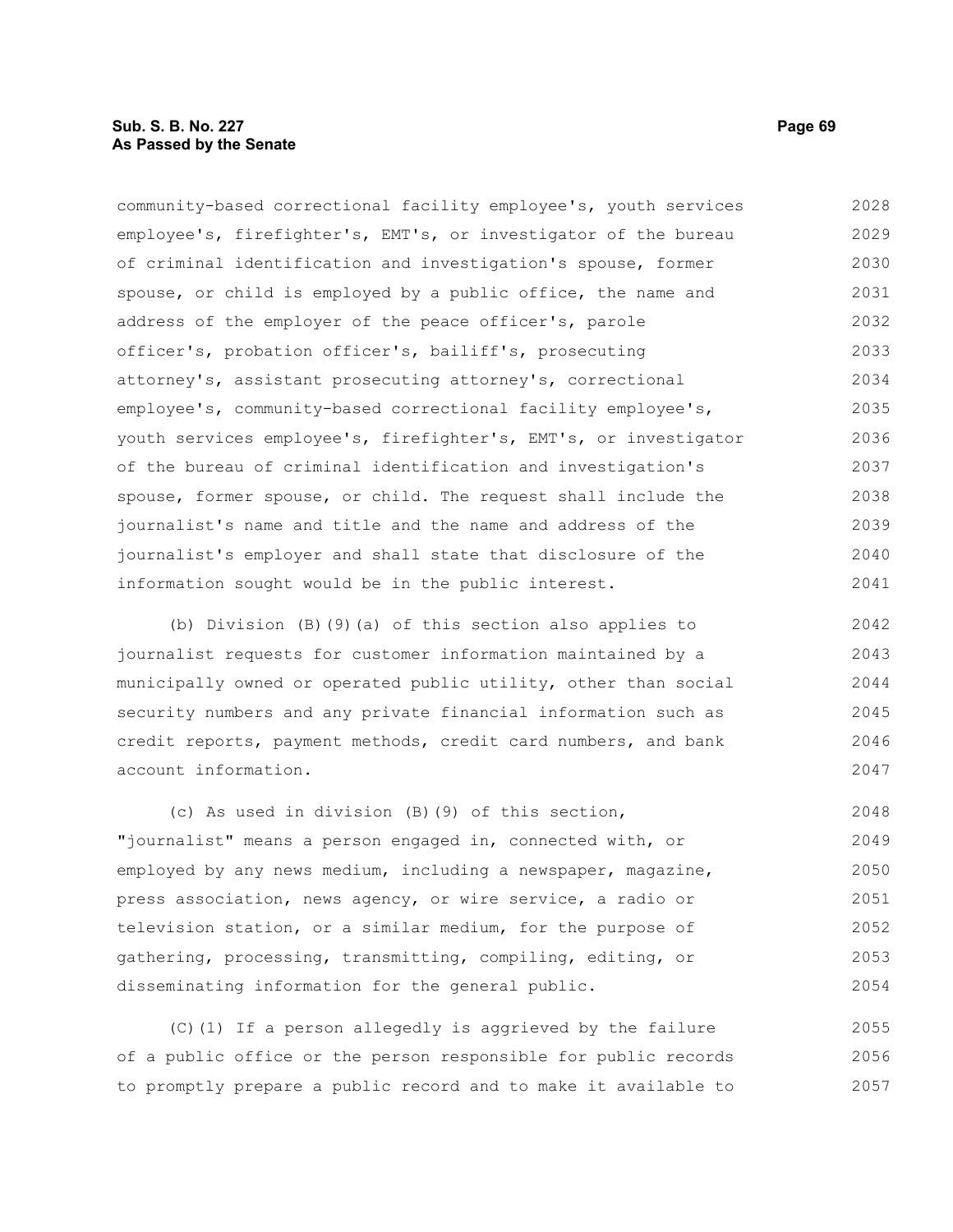# **Sub. S. B. No. 227 Page 70 As Passed by the Senate**

the person for inspection in accordance with division (B) of this section or by any other failure of a public office or the person responsible for public records to comply with an obligation in accordance with division (B) of this section, the person allegedly aggrieved may commence a mandamus action to obtain a judgment that orders the public office or the person responsible for the public record to comply with division (B) of this section, that awards court costs and reasonable attorney's fees to the person that instituted the mandamus action, and, if applicable, that includes an order fixing statutory damages under division  $(C)$  (1) of this section. The mandamus action may be commenced in the court of common pleas of the county in which division (B) of this section allegedly was not complied with, in the supreme court pursuant to its original jurisdiction under Section 2 of Article IV, Ohio Constitution, or in the court of appeals for the appellate district in which division (B) of this section allegedly was not complied with pursuant to its original jurisdiction under Section 3 of Article IV, Ohio Constitution. 2058 2059 2060 2061 2062 2063 2064 2065 2066 2067 2068 2069 2070 2071 2072 2073 2074 2075

If a requestor transmits a written request by hand delivery or certified mail to inspect or receive copies of any public record in a manner that fairly describes the public record or class of public records to the public office or person responsible for the requested public records, except as otherwise provided in this section, the requestor shall be entitled to recover the amount of statutory damages set forth in this division if a court determines that the public office or the person responsible for public records failed to comply with an obligation in accordance with division (B) of this section. 2076 2077 2078 2079 2080 2081 2082 2083 2084 2085

The amount of statutory damages shall be fixed at one hundred dollars for each business day during which the public office or person responsible for the requested public records 2086 2087 2088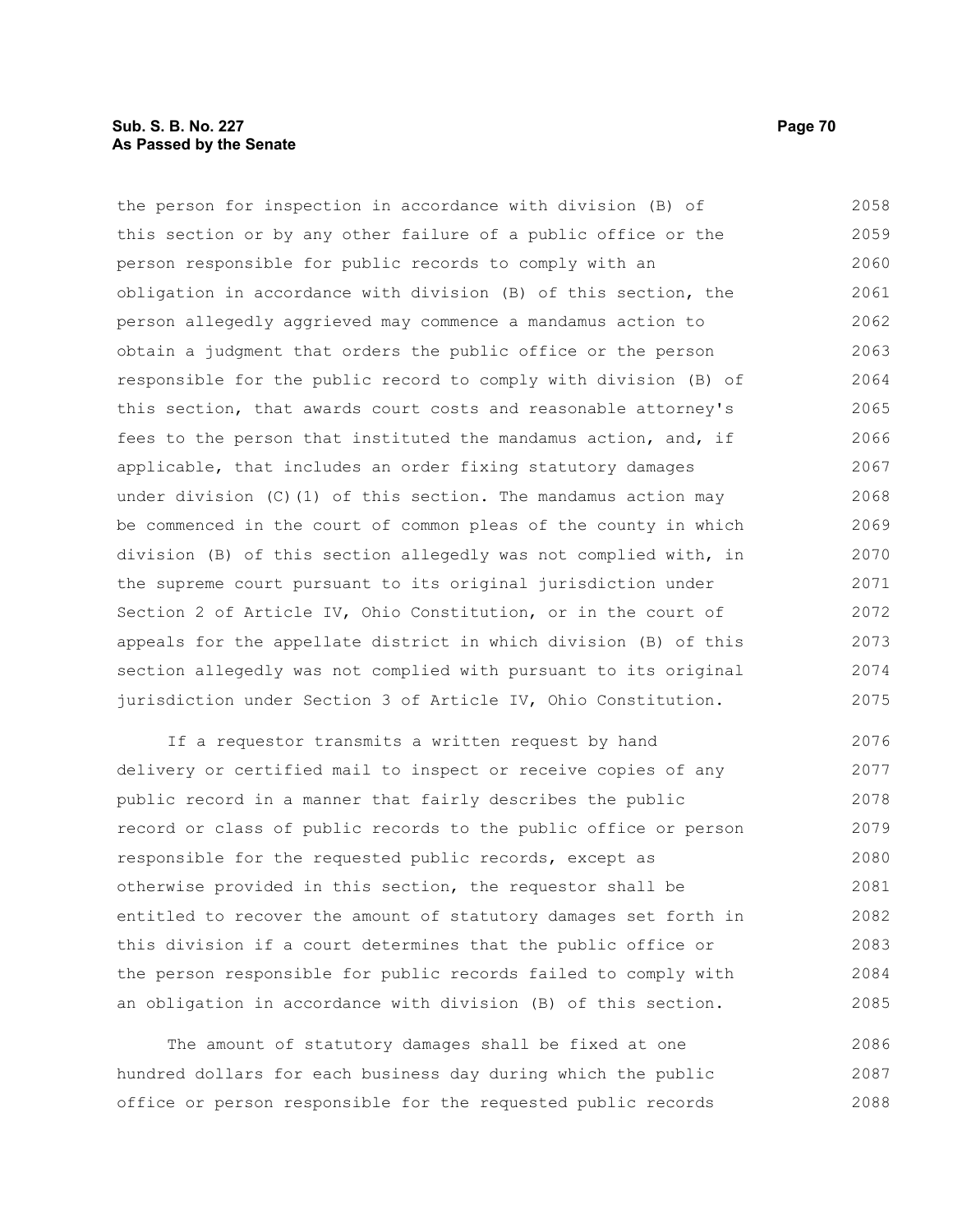## **Sub. S. B. No. 227 Page 71 As Passed by the Senate**

failed to comply with an obligation in accordance with division (B) of this section, beginning with the day on which the requester files a mandamus action to recover statutory damages, up to a maximum of one thousand dollars. The award of statutory damages shall not be construed as a penalty, but as compensation for injury arising from lost use of the requested information. The existence of this injury shall be conclusively presumed. The award of statutory damages shall be in addition to all other remedies authorized by this section. 2089 2090 2091 2092 2093 2094 2095 2096 2097

The court may reduce an award of statutory damages or not award statutory damages if the court determines both of the following: 2098 2099 2100

(a) That, based on the ordinary application of statutory law and case law as it existed at the time of the conduct or threatened conduct of the public office or person responsible for the requested public records that allegedly constitutes a failure to comply with an obligation in accordance with division (B) of this section and that was the basis of the mandamus action, a well-informed public office or person responsible for the requested public records reasonably would believe that the conduct or threatened conduct of the public office or person responsible for the requested public records did not constitute a failure to comply with an obligation in accordance with division (B) of this section; 2101 2102 2103 2104 2105 2106 2107 2108 2109 2110 2111 2112

(b) That a well-informed public office or person responsible for the requested public records reasonably would believe that the conduct or threatened conduct of the public office or person responsible for the requested public records would serve the public policy that underlies the authority that is asserted as permitting that conduct or threatened conduct. 2113 2114 2115 2116 2117 2118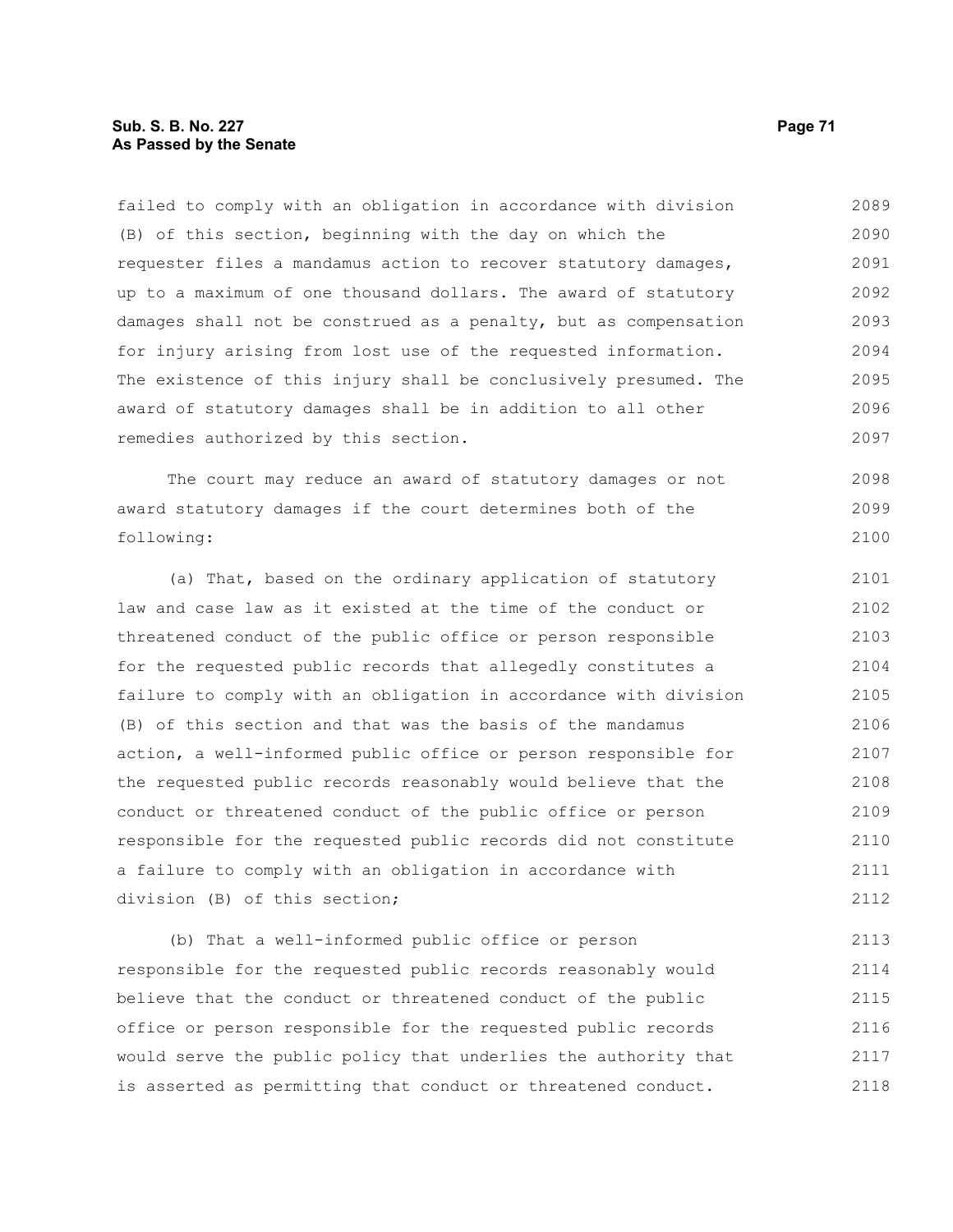# **Sub. S. B. No. 227 Page 72 As Passed by the Senate**

(2)(a) If the court issues a writ of mandamus that orders the public office or the person responsible for the public record to comply with division (B) of this section and determines that the circumstances described in division (C)(1) of this section exist, the court shall determine and award to the relator all court costs. 2119 2120 2121 2122 2123 2124

(b) If the court renders a judgment that orders the public office or the person responsible for the public record to comply with division (B) of this section, the court may award reasonable attorney's fees subject to reduction as described in division  $(C)$   $(2)$   $(c)$  of this section. The court shall award reasonable attorney's fees, subject to reduction as described in division (C)(2)(c) of this section when either of the following applies: 2125 2126 2127 2128 2129 2130 2131 2132

(i) The public office or the person responsible for the public records failed to respond affirmatively or negatively to the public records request in accordance with the time allowed under division (B) of this section. 2133 2134 2135 2136

(ii) The public office or the person responsible for the public records promised to permit the relator to inspect or receive copies of the public records requested within a specified period of time but failed to fulfill that promise within that specified period of time. 2137 2138 2139 2140 2141

(c) Court costs and reasonable attorney's fees awarded under this section shall be construed as remedial and not punitive. Reasonable attorney's fees shall include reasonable fees incurred to produce proof of the reasonableness and amount of the fees and to otherwise litigate entitlement to the fees. The court may reduce an award of attorney's fees to the relator or not award attorney's fees to the relator if the court 2142 2143 2144 2145 2146 2147 2148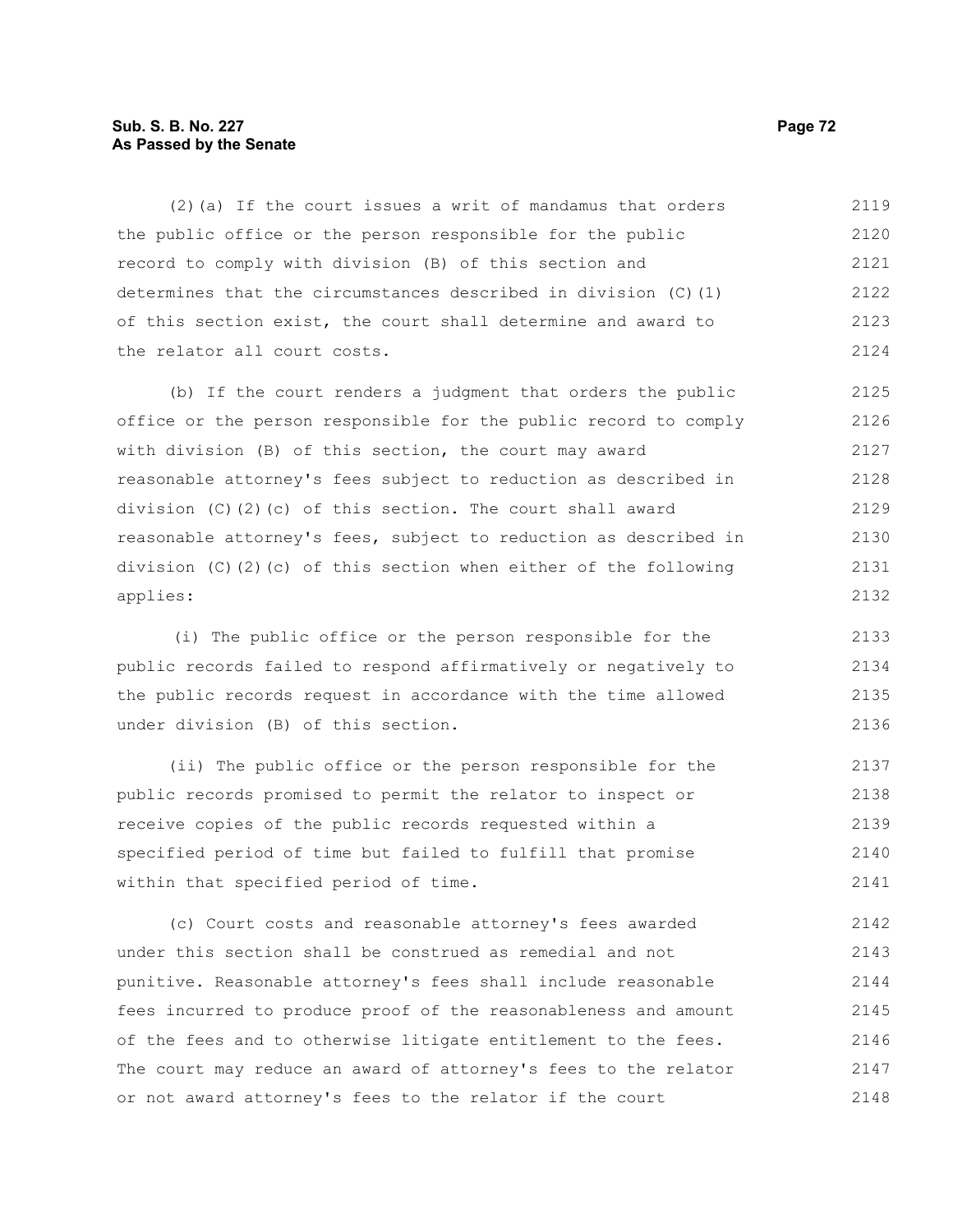determines both of the following:

(i) That, based on the ordinary application of statutory law and case law as it existed at the time of the conduct or threatened conduct of the public office or person responsible for the requested public records that allegedly constitutes a failure to comply with an obligation in accordance with division (B) of this section and that was the basis of the mandamus action, a well-informed public office or person responsible for the requested public records reasonably would believe that the conduct or threatened conduct of the public office or person responsible for the requested public records did not constitute a failure to comply with an obligation in accordance with division (B) of this section; 2150 2151 2152 2153 2154 2155 2156 2157 2158 2159 2160 2161

(ii) That a well-informed public office or person responsible for the requested public records reasonably would believe that the conduct or threatened conduct of the public office or person responsible for the requested public records as described in division (C)(2)(c)(i) of this section would serve the public policy that underlies the authority that is asserted as permitting that conduct or threatened conduct. 2162 2163 2164 2165 2166 2167 2168

(D) Chapter 1347. of the Revised Code does not limit the provisions of this section. 2169 2170

(E)(1) To ensure that all employees of public offices are appropriately educated about a public office's obligations under division (B) of this section, all elected officials or their appropriate designees shall attend training approved by the attorney general as provided in section 109.43 of the Revised Code. In addition, all public offices shall adopt a public records policy in compliance with this section for responding to public records requests. In adopting a public records policy 2171 2172 2173 2174 2175 2176 2177 2178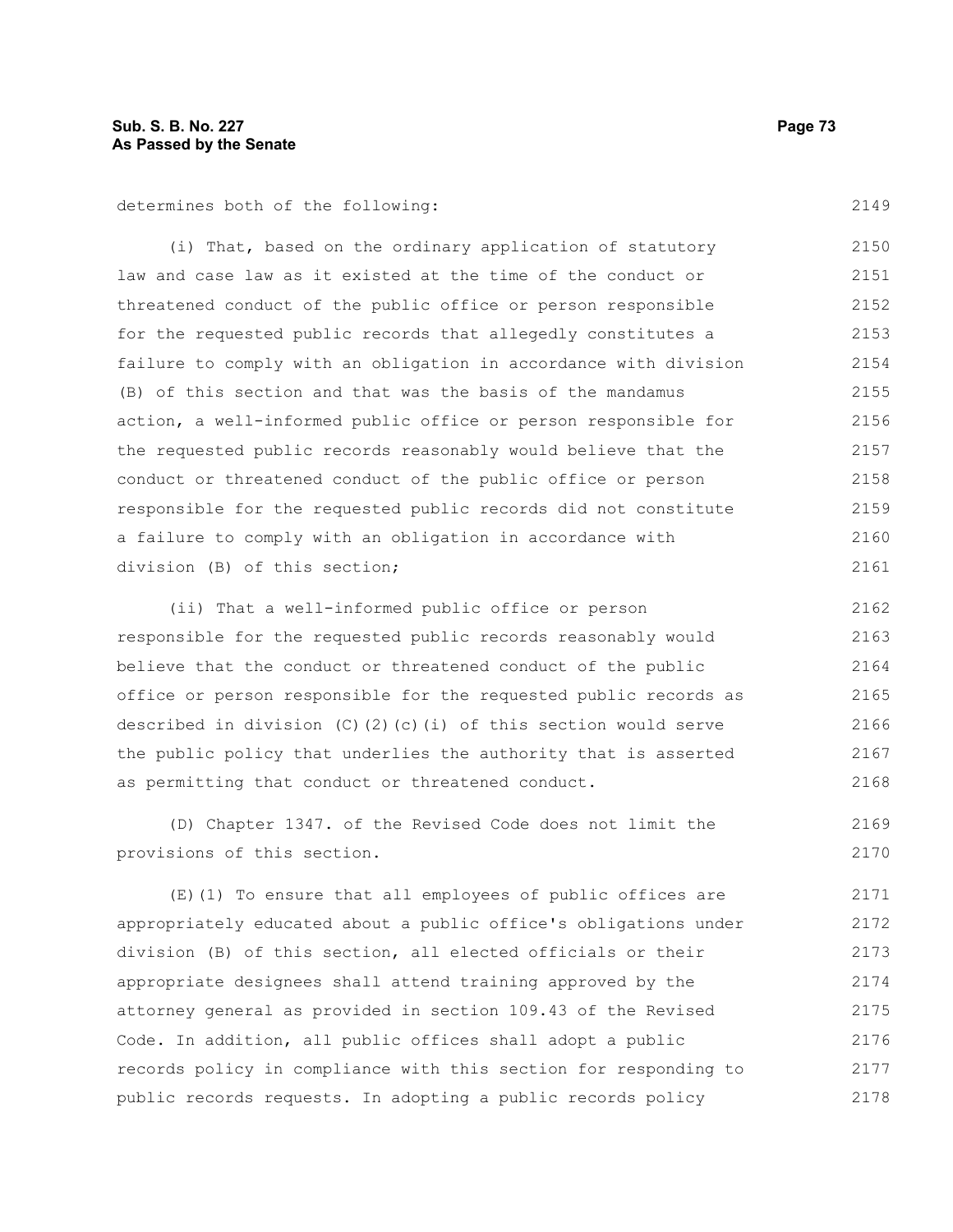# **Sub. S. B. No. 227 Page 74 As Passed by the Senate**

under this division, a public office may obtain guidance from the model public records policy developed and provided to the public office by the attorney general under section 109.43 of the Revised Code. Except as otherwise provided in this section, the policy may not limit the number of public records that the public office will make available to a single person, may not limit the number of public records that it will make available during a fixed period of time, and may not establish a fixed period of time before it will respond to a request for inspection or copying of public records, unless that period is less than eight hours. 2179 2180 2181 2182 2183 2184 2185 2186 2187 2188 2189

(2) The public office shall distribute the public records policy adopted by the public office under division (E)(1) of this section to the employee of the public office who is the records custodian or records manager or otherwise has custody of the records of that office. The public office shall require that employee to acknowledge receipt of the copy of the public records policy. The public office shall create a poster that describes its public records policy and shall post the poster in a conspicuous place in the public office and in all locations where the public office has branch offices. The public office may post its public records policy on the internet web site of the public office if the public office maintains an internet web site. A public office that has established a manual or handbook of its general policies and procedures for all employees of the public office shall include the public records policy of the public office in the manual or handbook. 2190 2191 2192 2193 2194 2195 2196 2197 2198 2199 2200 2201 2202 2203 2204 2205

(F)(1) The bureau of motor vehicles may adopt rules pursuant to Chapter 119. of the Revised Code to reasonably limit the number of bulk commercial special extraction requests made by a person for the same records or for updated records during a 2206 2207 2208 2209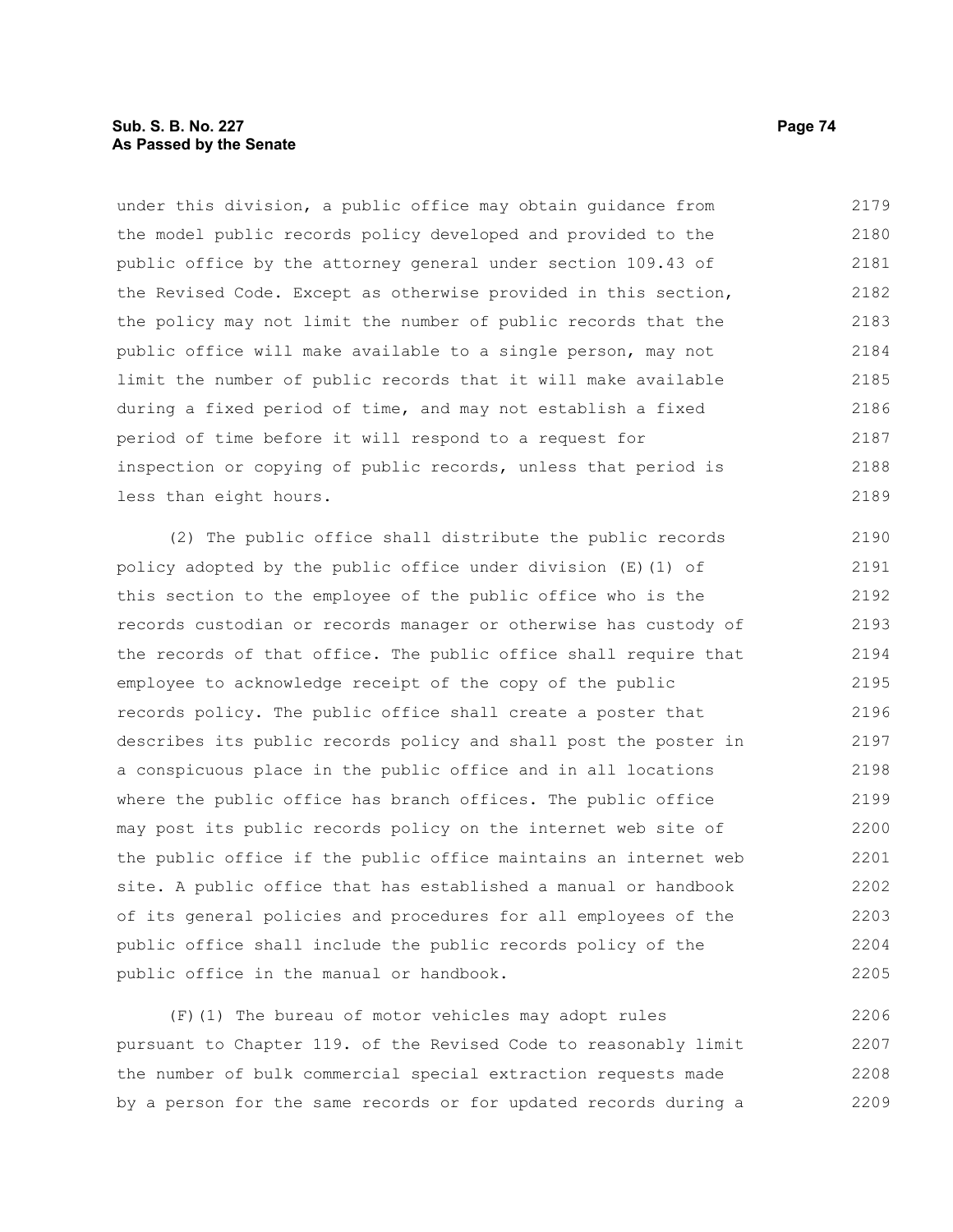## **Sub. S. B. No. 227 Page 75 As Passed by the Senate**

calendar year. The rules may include provisions for charges to be made for bulk commercial special extraction requests for the actual cost of the bureau, plus special extraction costs, plus ten per cent. The bureau may charge for expenses for redacting information, the release of which is prohibited by law. 2210 2211 2212 2213 2214

(2) As used in division (F)(1) of this section:

(a) "Actual cost" means the cost of depleted supplies, records storage media costs, actual mailing and alternative delivery costs, or other transmitting costs, and any direct equipment operating and maintenance costs, including actual costs paid to private contractors for copying services. 2216 2217 2218 2219 2220

(b) "Bulk commercial special extraction request" means a request for copies of a record for information in a format other than the format already available, or information that cannot be extracted without examination of all items in a records series, class of records, or database by a person who intends to use or forward the copies for surveys, marketing, solicitation, or resale for commercial purposes. "Bulk commercial special extraction request" does not include a request by a person who gives assurance to the bureau that the person making the request does not intend to use or forward the requested copies for surveys, marketing, solicitation, or resale for commercial purposes. 2221 2222 2223 2224 2225 2226 2227 2228 2229 2230 2231 2232

(c) "Commercial" means profit-seeking production, buying, or selling of any good, service, or other product. 2233 2234

(d) "Special extraction costs" means the cost of the time spent by the lowest paid employee competent to perform the task, the actual amount paid to outside private contractors employed by the bureau, or the actual cost incurred to create computer 2235 2236 2237 2238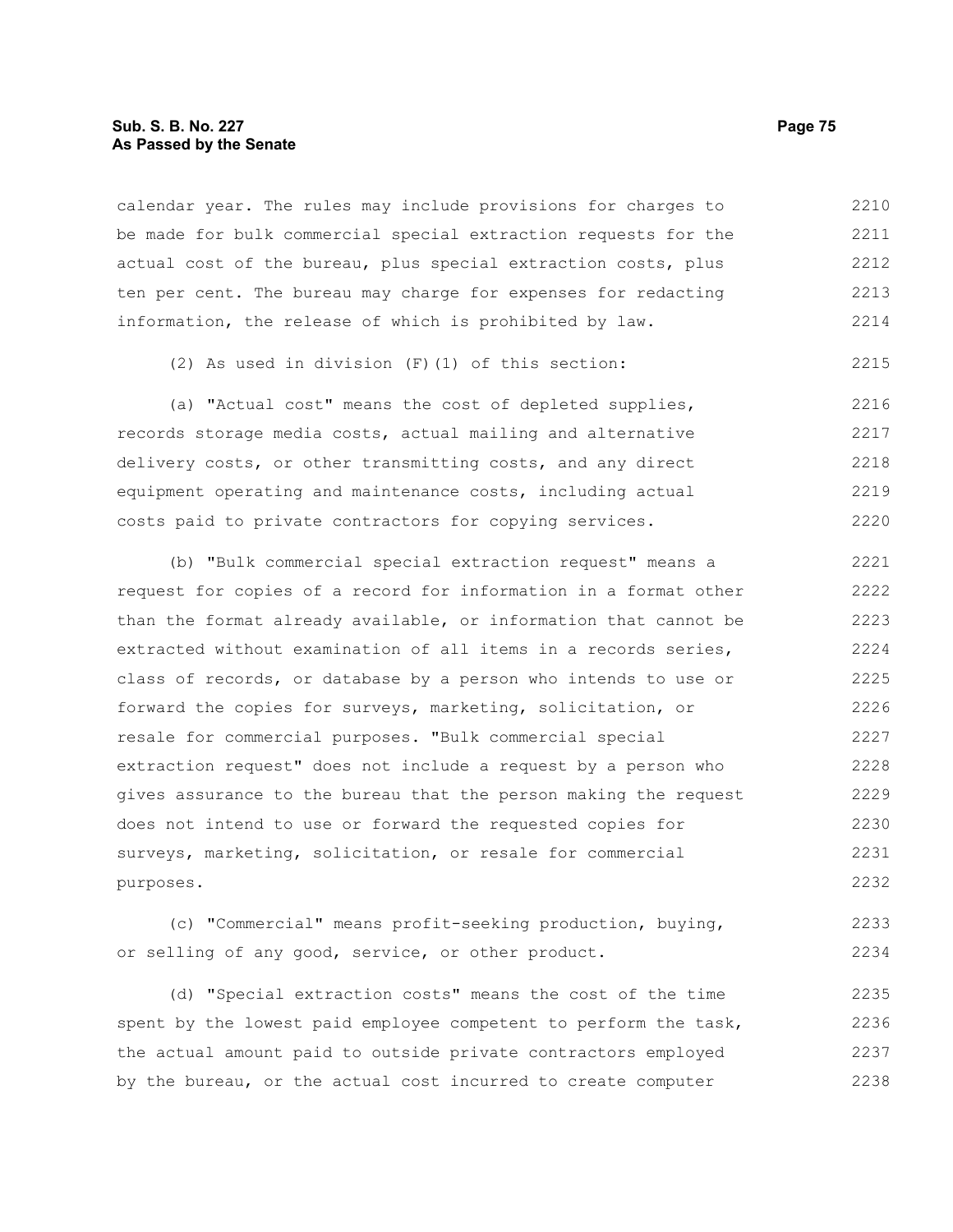programs to make the special extraction. "Special extraction costs" include any charges paid to a public agency for computer or records services. 2239 2240 2241

(3) For purposes of divisions (F)(1) and (2) of this section, "surveys, marketing, solicitation, or resale for commercial purposes" shall be narrowly construed and does not include reporting or gathering news, reporting or gathering information to assist citizen oversight or understanding of the operation or activities of government, or nonprofit educational research. 2242 2243 2244 2245 2246 2247 2248

 **Sec. 177.05.** A law enforcement trust fund shall be established by the organized crime investigations commission for the purpose of receiving reimbursement of expenses the organized crime investigations commission incurred in the investigation of the criminal activity through a task force. 2249 2250 2251 2252 2253

There is hereby created in the state treasury the organized crime law enforcement trust fund. The fund shall consist of moneys paid to the treasurer of the state for purposes of this section. All investment earnings on moneys in the fund shall be credited to the fund. The organized crime investigations commission shall use the moneys in the fund to purchase, replace, update, or maintain equipment used by task forces or law enforcement agencies for the purpose of investigating organized criminal activity. The organized crime law enforcement trust fund shall not be used to meet the operating costs of the organized crime commission. 2254 2255 2256 2257 2258 2259 2260 2261 2262 2263 2264

**Sec. 1331.01.** As used in sections 1331.01 to 1331.14 of the Revised Code: 2265 2266

(A) "Person" includes corporations, partnerships, and 2267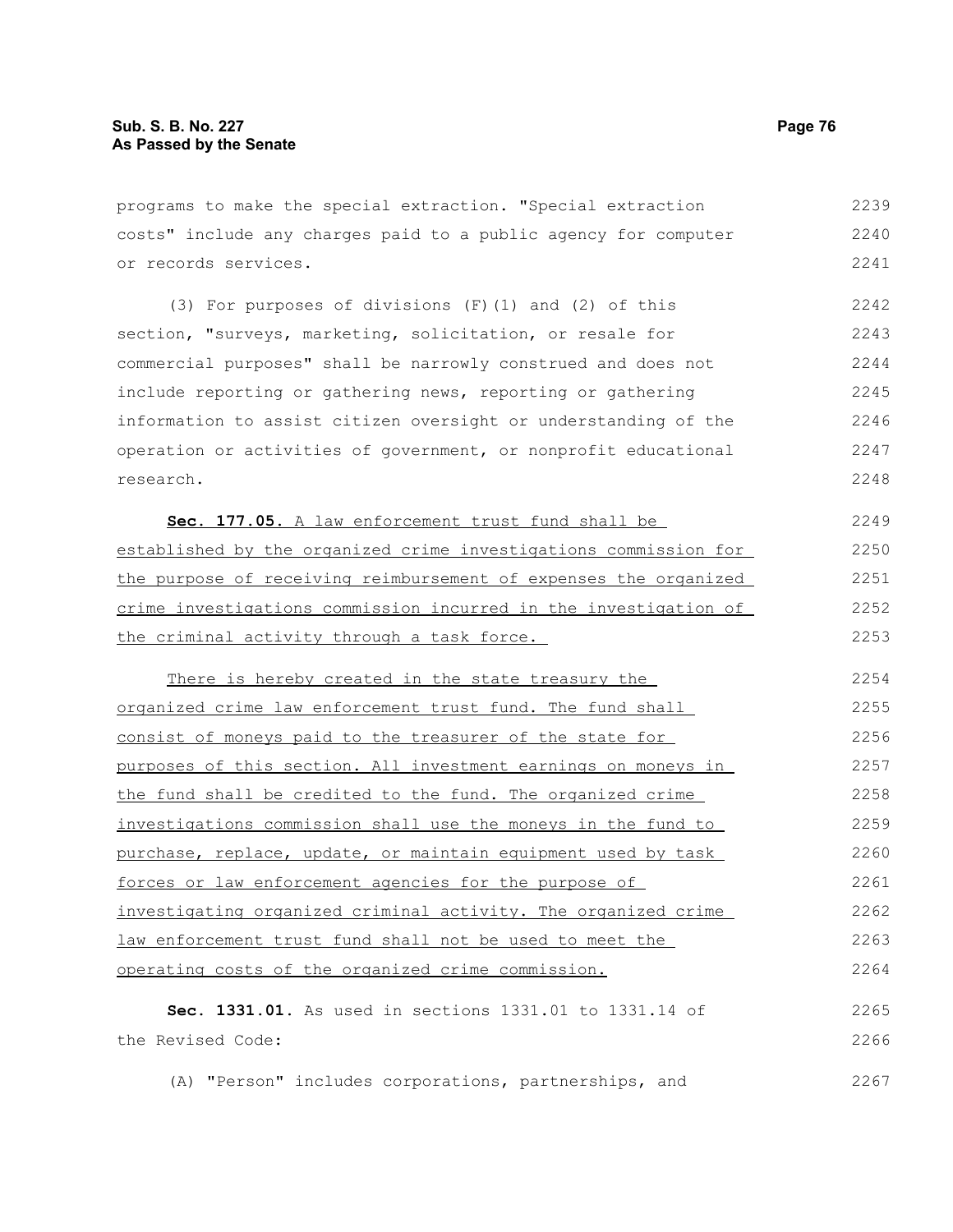associations existing under or authorized by any state or territory of the United States, and solely for the purpose of the definition of division  $\overline{(B) - (C)}$  of this section, a foreign governmental entity. 2268 2269 2270 2271

(B) "Public office" means any state agency, public institution, political subdivision, or other organized body, office, agency, institution, or entity established by the laws of this state for the exercise of any function of government. "Public office" does not include the nonprofit corporation formed under section 187.01 of the Revised Code. 2272 2273 2274 2275 2276 2277

(C)(1) "Trust" is a combination of capital, skill, or acts by two or more persons for any of the following purposes: 2278 2279

 $(1)$  (a) To create or carry out restrictions in trade or commerce; 2280 2281

 $(2)$  (b) To limit or reduce the production, or increase or reduce the price of merchandise or a commodity; 2282 2283

 $(3)$  (c) To prevent competition in manufacturing, making, transportation, sale, or purchase of merchandise, produce, or a commodity; 2284 2285 2286

 $(4)$  (d) To fix at a standard or figure, whereby its price to the public or consumer is in any manner controlled or established, an article or commodity of merchandise, produce, or commerce intended for sale, barter, use, or consumption in this state; 2287 2288 2289 2290 2291

 $(5)$  (e) To make, enter into, execute, or carry out contracts, obligations, or agreements of any kind by which they bind or have bound themselves not to sell, dispose of, or transport an article or commodity, or an article of trade, use, merchandise, commerce, or consumption below a common standard 2292 2293 2294 2295 2296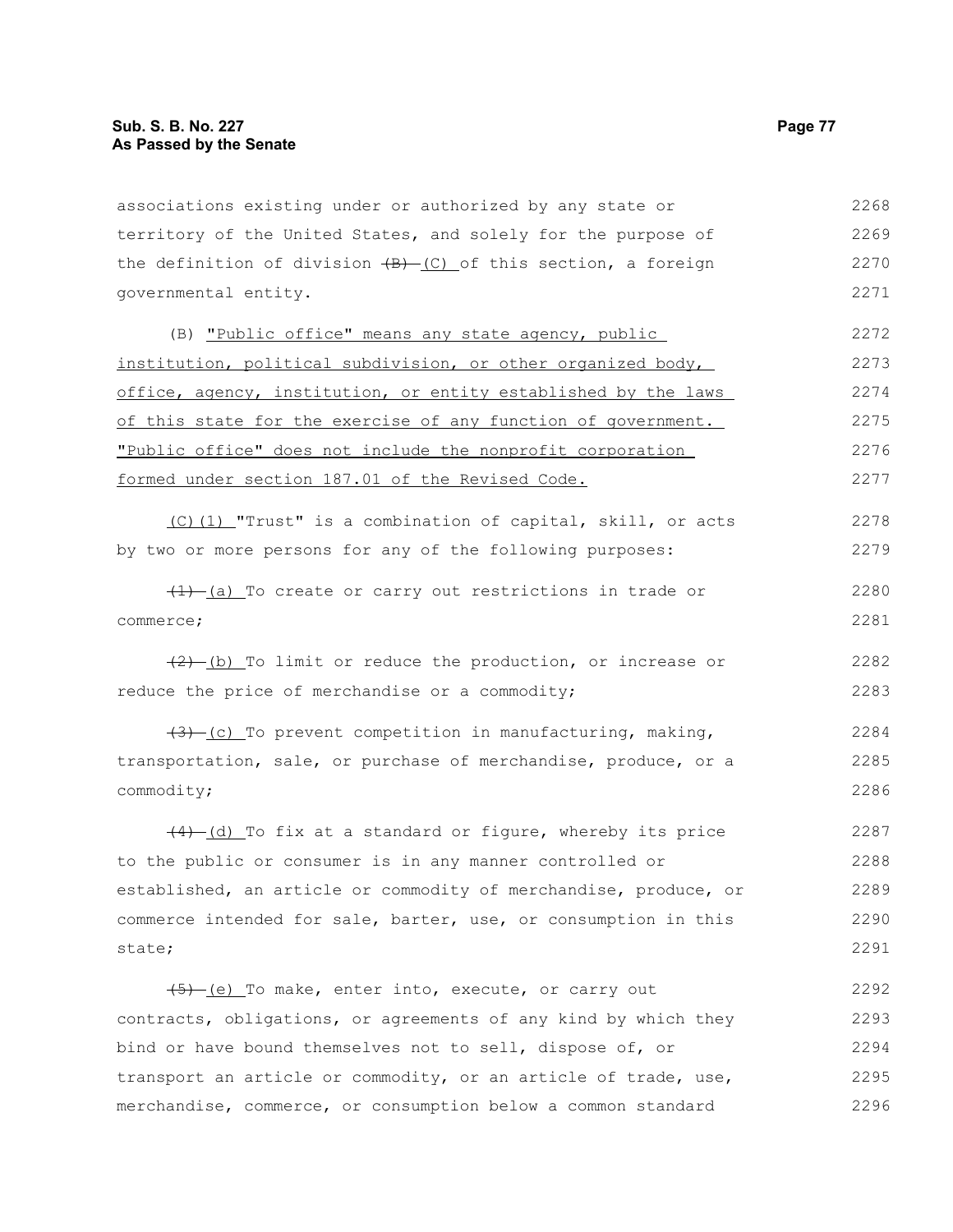figure or fixed value, or by which they agree in any manner to keep the price of such article, commodity, or transportation at a fixed or graduated figure, or by which they shall in any manner establish or settle the price of an article, commodity, or transportation between them or themselves and others, so as directly or indirectly to preclude a free and unrestricted competition among themselves, purchasers, or consumers in the sale or transportation of such article or commodity, or by which they agree to pool, combine, or directly or indirectly unite any interests which they have connected with the sale or transportation of such article or commodity, that its price might in any manner be affected; 2297 2298 2299 2300 2301 2302 2303 2304 2305 2306 2307 2308

 $(6)$  (f) To refuse to buy from, sell to, or trade with any person because such person appears on a blacklist issued by, or is being boycotted by, any foreign corporate or governmental entity. 2309 2310 2311 2312

(2) "Trust" also means a combination of capital, skill, or acts by two or more bidders or potential bidders, or one or more bidders or potential bidders and any person affiliated with a public office, to restrain or prevent competition in the letting or awarding of any public contract in derogation of any statute, ordinance, or rule requiring the use of competitive bidding or selection in the letting or awarding of the public contract. 2313 2314 2315 2316 2317 2318 2319

(3) "Trust," as defined in this section, does not include bargaining by a labor organization in negotiating or effecting contracts with an employer or employer group with reference to minimum payment to any member of the labor organization for any motor vehicles owned, driven, and used exclusively by such member in the performance of-his the member's duties of employment pursuant to a collective bargaining agreement between 2320 2321 2322 2323 2324 2325 2326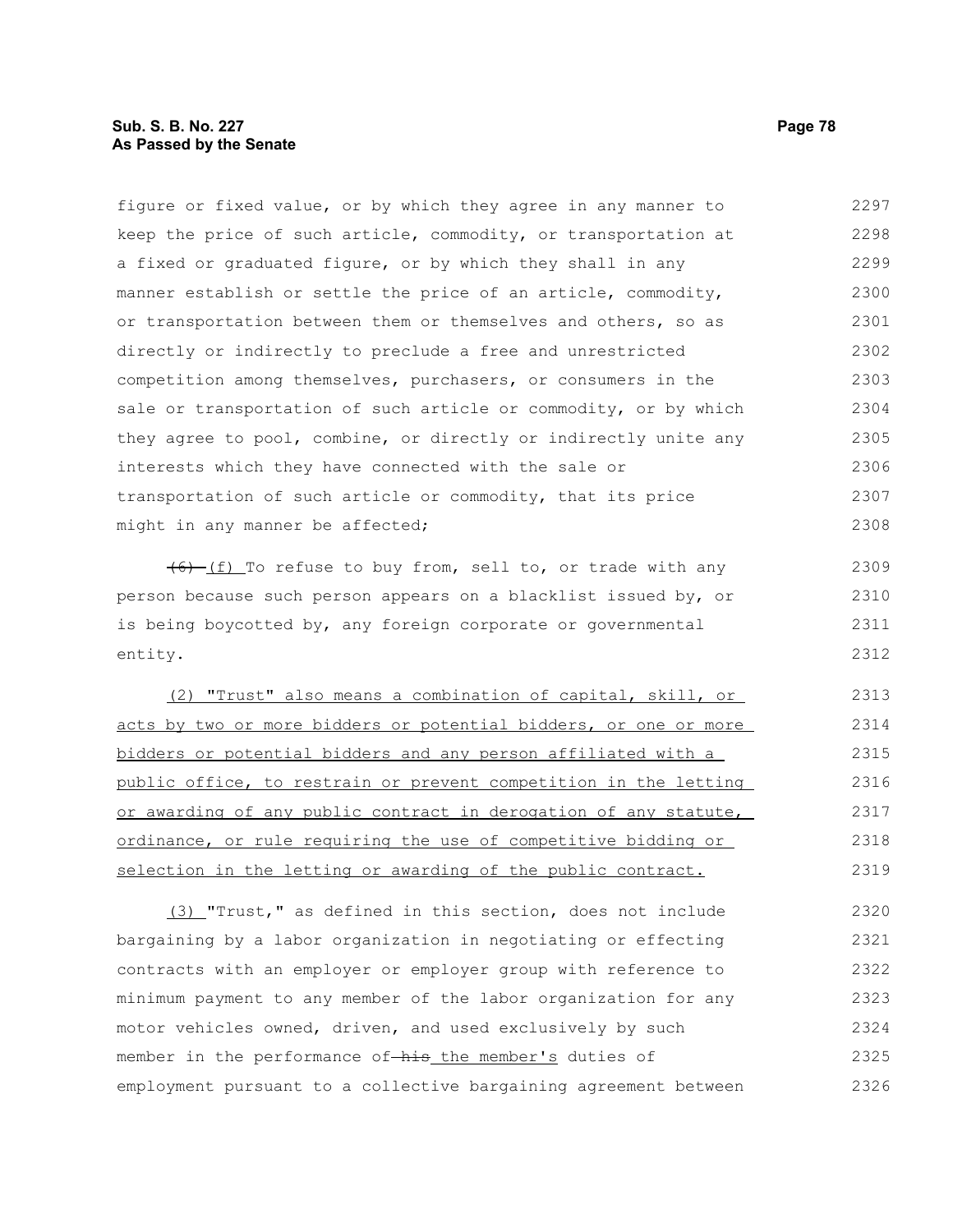the labor organization and the employer or employer group. (4) A trust as defined in this division  $\left(\frac{B}{B}\right)$  of this section-is unlawful and void. **Sec. 1331.04.** A violation of sections 1331.01 to 1331.14, inclusive, of the Revised Code, Every combination, contract, or agreement in the form of a trust is declared to be a conspiracy against trade and illegal. No person shall engage in such conspiracy or take part therein, or aid or advise in its commission, or, as principal, manager, director, agent, servant, or employer, or in any other capacity, knowingly carry out any of the stipulations, purposes, prices, or rates, or furnish any information to assist in carrying out such purposes, or orders thereunder, or in pursuance thereof, or in any manner violate said sections 1331.01 to 1331.14 of the Revised Code. Each day's violation of this section is a separate offense. 2327 2328 2329 2330 2331 2332 2333 2334 2335 2336 2337 2338 2339 2340 2341

 **Sec. 1331.17.** In carrying out official duties, the attorney general shall not disclose publicly the facts developed in an investigation conducted pursuant to this chapter unless the matter has become a matter of public record in enforcement proceedings, in public hearings, or other official proceedings, or unless the person from whom the information has been obtained consents to the public disclosure. 2342 2343 2344 2345 2346 2347 2348

**Sec. 1331.99.** (A)(1) Whoever violates section 1331.04 of the Revised Code is guilty of conspiracy against trade. Except as provided in division (A)(2) of this section, a conspiracy against trade is a felony of the fifth degree. 2349 2350 2351 2352

 (2) If any of the following conditions apply, the conspiracy against trade is a felony of the fourth degree: 2353 2354

(a) The amount of the contract or the amount of the sale 2355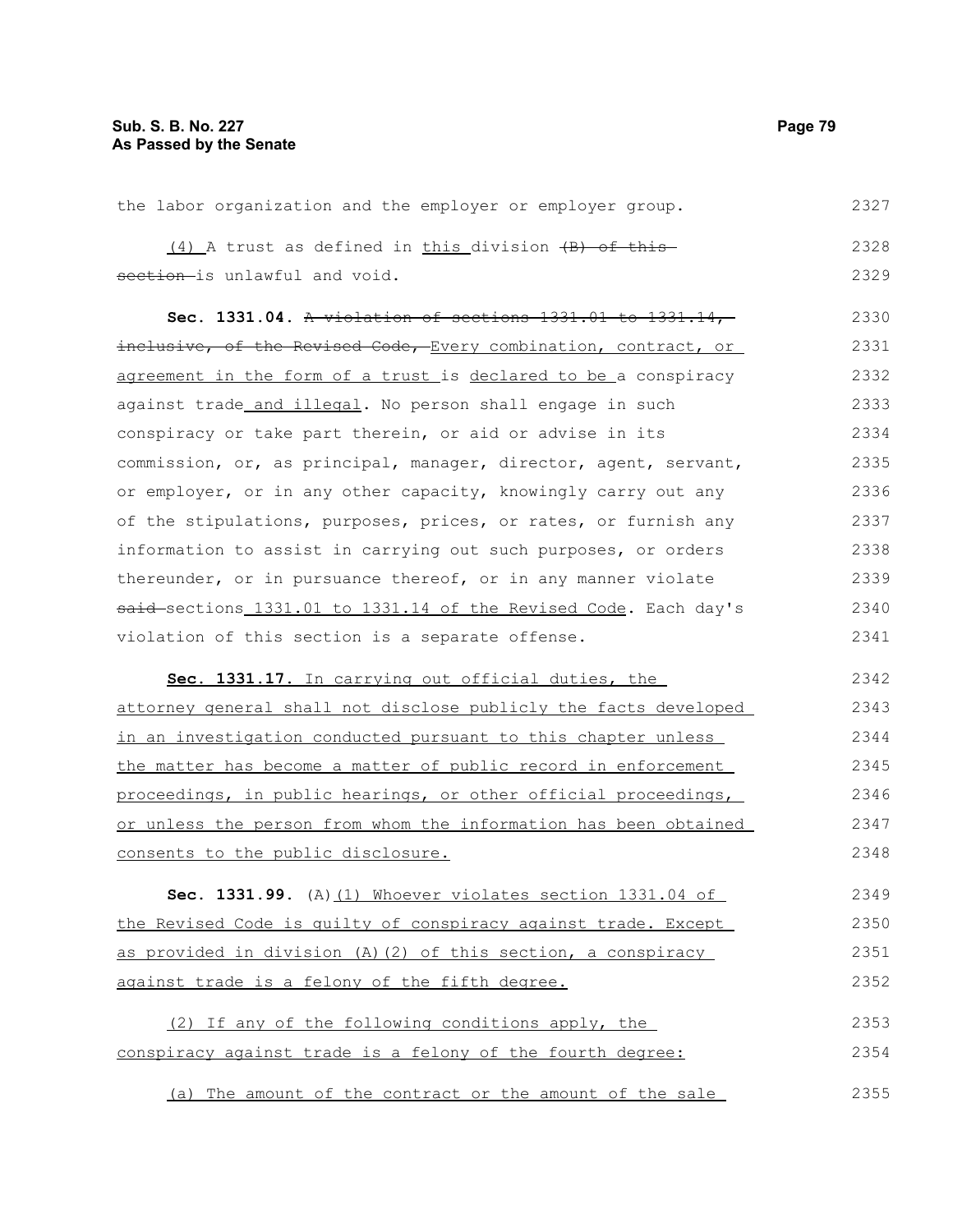of commodities or services involved is seven thousand five

hundred dollars or more. (b) The conspiracy against trade relates to a contract with or the sale of commodities or services to or from a local, state, or federal governmental entity. (c) The contract or sale of commodities or services involves, in whole or in part, funding to or from a local, state, or federal governmental entity. (B) Whoever violates section 1331.02 or 1331.05 of the Revised Code is guilty of a felony of the fifth degree. (B) (C) Whoever violates section 1331.04 or division (L) of section 1331.16 of the Revised Code is guilty of a misdemeanor of the first degree.  $(C)$  (D) Whoever violates section 1331.15 of the Revised Code is guilty of a misdemeanor of the second degree. **Sec. 1345.02.** (A) No supplier shall commit an unfair or deceptive act or practice in connection with a consumer transaction. Such an unfair or deceptive act or practice by a supplier violates this section whether it occurs before, during, or after the transaction. (B) Without limiting the scope of division (A) of this 2357 2358 2359 2360 2361 2362 2363 2364 2365 2366 2367 2368 2369 2370 2371 2372 2373 2374 2375 2376

section, the act or practice of a supplier in representing any of the following is deceptive: 2377 2378

(1) That the subject of a consumer transaction has sponsorship, approval, performance characteristics, accessories, uses, or benefits that it does not have; 2379 2380 2381

(2) That the subject of a consumer transaction is of a particular standard, quality, grade, style, prescription, or 2382 2383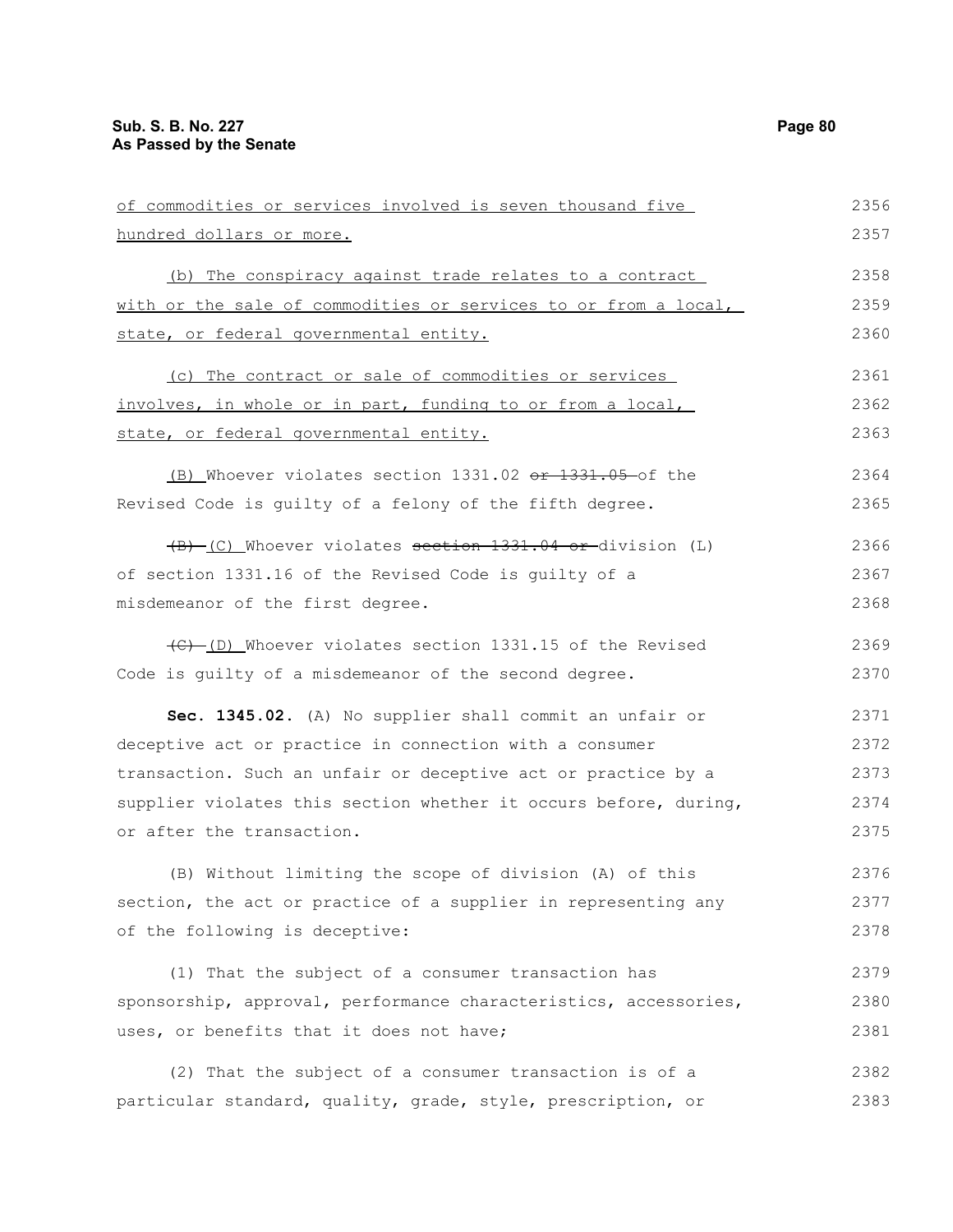| model, if it is not;                                             | 2384 |
|------------------------------------------------------------------|------|
| (3) That the subject of a consumer transaction is new, or        | 2385 |
| unused, if it is not;                                            | 2386 |
| (4) That the subject of a consumer transaction is                | 2387 |
| available to the consumer for a reason that does not exist;      | 2388 |
| (5) That the subject of a consumer transaction has been          | 2389 |
| supplied in accordance with a previous representation, if it has | 2390 |
| not, except that the act of a supplier in furnishing similar     | 2391 |
| merchandise of equal or greater value as a good faith substitute | 2392 |
| does not violate this section;                                   | 2393 |
| (6) That the subject of a consumer transaction will be           | 2394 |
| supplied in greater quantity than the supplier intends;          | 2395 |
| (7) That replacement or repair is needed, if it is not;          | 2396 |
| (8) That a specific price advantage exists, if it does           | 2397 |
| not;                                                             | 2398 |
| (9) That the supplier has a sponsorship, approval, or            | 2399 |
| affiliation that the supplier does not have;                     | 2400 |
| (10) That a consumer transaction involves or does not            | 2401 |
| involve a warranty, a disclaimer of warranties or other rights,  | 2402 |
| remedies, or obligations if the representation is false.         | 2403 |
| (C) In construing division (A) of this section, the court        | 2404 |
| shall give due consideration and great weight to federal trade   | 2405 |
| commission orders, trade regulation rules and guides, and the    | 2406 |
| federal courts' interpretations of subsection 45 (a) (1) of the  | 2407 |
| "Federal Trade Commission Act," 38 Stat. 717 (1914), 15 U.S.C.A. | 2408 |
| 41, as amended.                                                  | 2409 |
| (D) No supplier shall offer to a consumer or represent           | 2410 |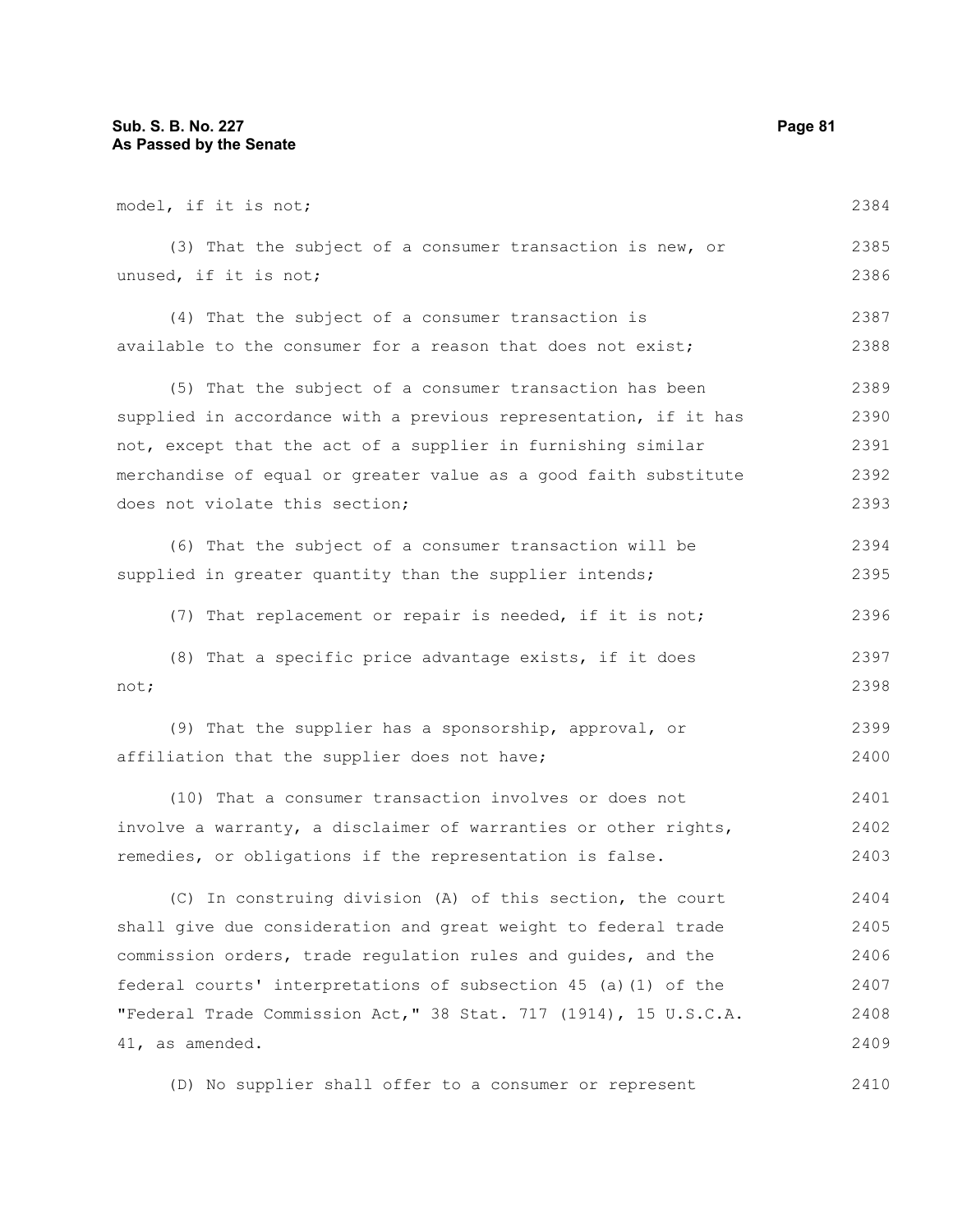# **Sub. S. B. No. 227 Page 82 As Passed by the Senate**

that a consumer will receive a rebate, discount, or other benefit as an inducement for entering into a consumer transaction in return for giving the supplier the names of prospective consumers, or otherwise helping the supplier to enter into other consumer transactions, if earning the benefit is contingent upon an event occurring after the consumer enters into the transaction. 2411 2412 2413 2414 2415 2416 2417

(E)(1) No supplier, in connection with a consumer transaction involving natural gas service or public telecommunications service to a consumer in this state, shall request or submit, or cause to be requested or submitted, a change in the consumer's provider of natural gas service or public telecommunications service, without first obtaining, or causing to be obtained, the verified consent of the consumer. For the purpose of this division and with respect to public telecommunications service only, the procedures necessary for verifying the consent of a consumer shall be those prescribed by rule by the public utilities commission for public telecommunications service under division (D) of section 4905.72 of the Revised Code. Also, for the purpose of this division, the act, omission, or failure of any officer, agent, or other individual, acting for or employed by another person, while acting within the scope of that authority or employment, is the act or failure of that other person. 2418 2419 2420 2421 2422 2423 2424 2425 2426 2427 2428 2429 2430 2431 2432 2433 2434

(2) Consistent with the exclusion, under 47 C.F.R. 64.1100(a)(3), of commercial mobile radio service providers from the verification requirements adopted in 47 C.F.R. 64.1100, 64.1150, 64.1160, 64.1170, 64.1180, and 64.1190 by the federal communications commission, division (E)(1) of this section does not apply to a provider of commercial mobile radio service insofar as such provider is engaged in the provision of 2435 2436 2437 2438 2439 2440 2441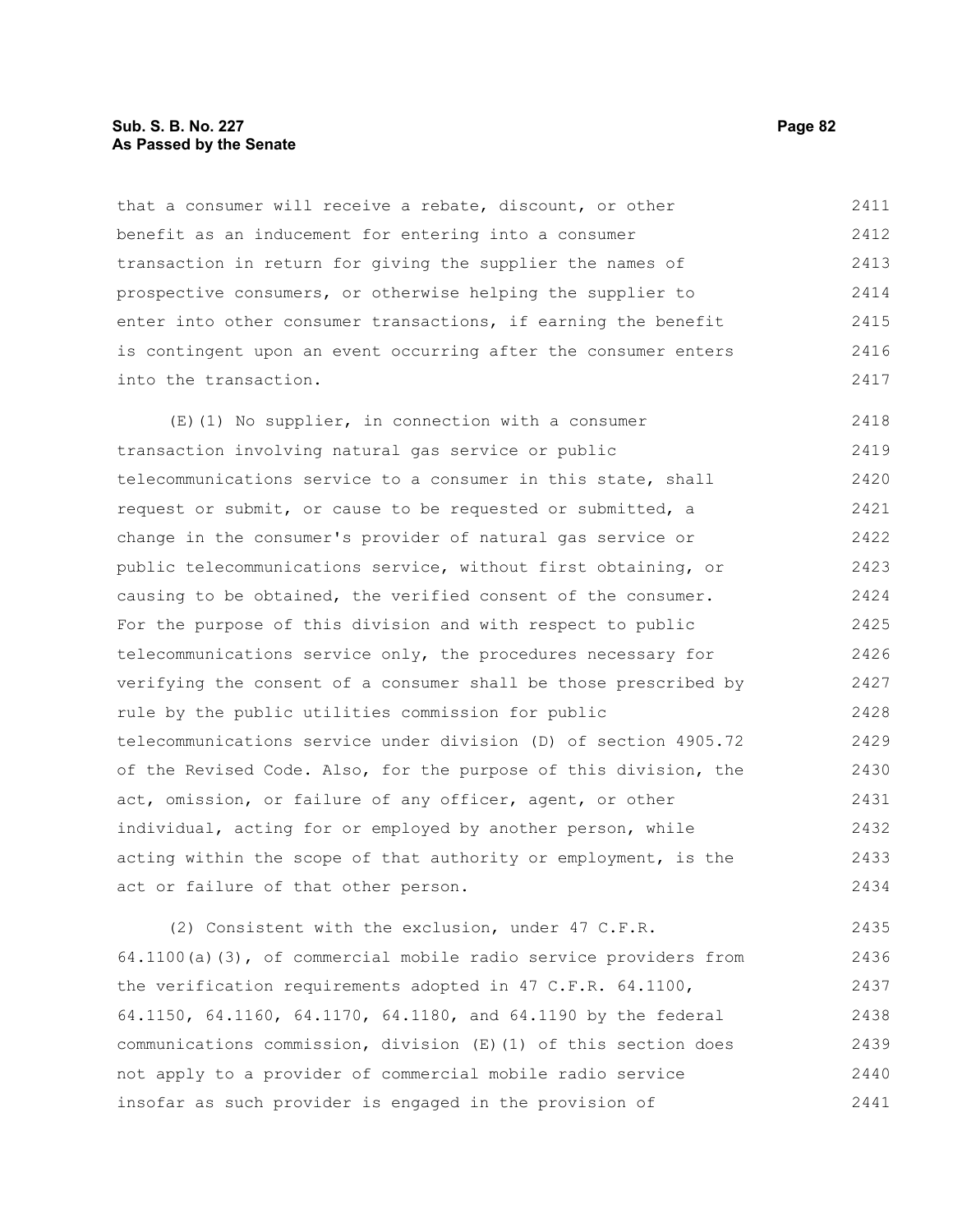commercial mobile radio service. However, when that exclusion no longer is in effect, division (E)(1) of this section shall apply to such a provider. 2442 2443 2444

(3) The attorney general may initiate criminal proceedings for a prosecution under division (C) of section 1345.99 of the Revised Code by presenting evidence of criminal violations to the prosecuting attorney of any county in which the offense may be prosecuted. If the prosecuting attorney does not prosecute the violations, or at the request of the prosecuting attorney, the attorney general may proceed in the prosecution with all the rights, privileges, and powers conferred by law on prosecuting attorneys, including the power to appear before grand juries and to interrogate witnesses before grand juries. 2445 2446 2447 2448 2449 2450 2451 2452 2453 2454

(F) Concerning a consumer transaction in connection with a residential mortgage, and without limiting the scope of division (A) or (B) of this section, the act of a supplier in doing either of the following is deceptive:

(1) Knowingly failing to provide disclosures required under state and federal law; 2459 2460

(2) Knowingly providing a disclosure that includes a material misrepresentation. 2461 2462

(G) Without limiting the scope of division (A) of this section, the failure of a supplier to obtain or maintain any registration, license, bond, or insurance required by state law or local ordinance for the supplier to engage in the supplier's trade or profession is an unfair or deceptive act or practice. 2463 2464 2465 2466 2467

**Sec. 1345.03.** (A) No supplier shall commit an unconscionable act or practice in connection with a consumer transaction. Such an unconscionable act or practice by a 2468 2469 2470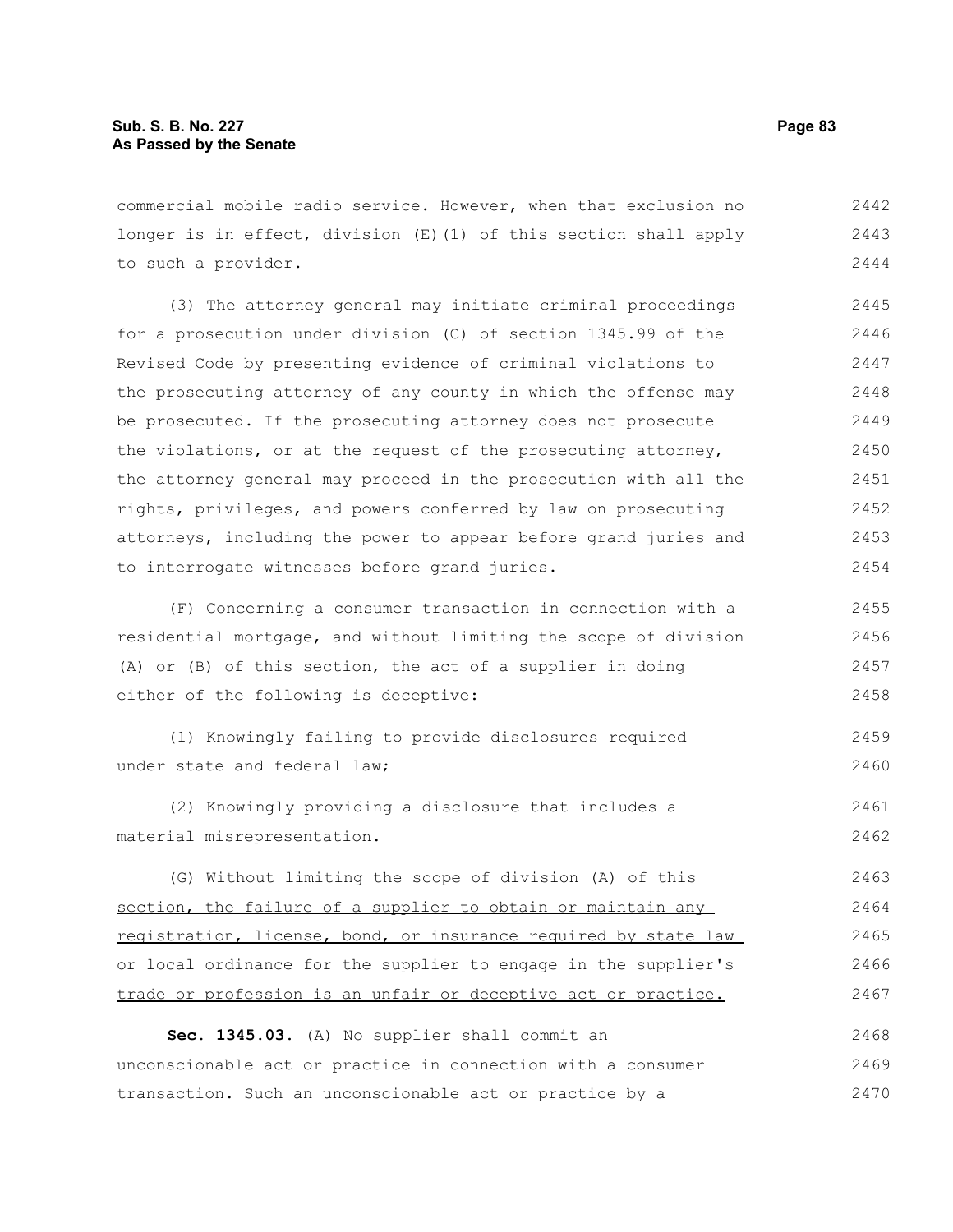or after the transaction.

supplier violates this section whether it occurs before, during,

(B) In determining whether an act or practice is unconscionable, the following circumstances shall be taken into consideration: 2473 2474 2475

(1) Whether the supplier has knowingly taken advantage of the inability of the consumer reasonably to protect the consumer's interests because of the consumer's physical or mental infirmities, ignorance, illiteracy, or inability to understand the language of an agreement; 2476 2477 2478 2479 2480

(2) Whether the supplier knew at the time the consumer transaction was entered into that the price was substantially in excess of the price at which similar property or services were readily obtainable in similar consumer transactions by like consumers; 2481 2482 2483 2484 2485

(3) Whether the supplier knew at the time the consumer transaction was entered into of the inability of the consumer to receive a substantial benefit from the subject of the consumer transaction; 2486 2487 2488 2489

(4) Whether the supplier knew at the time the consumer transaction was entered into that there was no reasonable probability of payment of the obligation in full by the consumer; 2490 2491 2492 2493

(5) Whether the supplier required the consumer to enter into a consumer transaction on terms the supplier knew were substantially one-sided in favor of the supplier; 2494 2495 2496

(6) Whether the supplier knowingly made a misleading statement of opinion on which the consumer was likely to rely to the consumer's detriment; 2497 2498 2499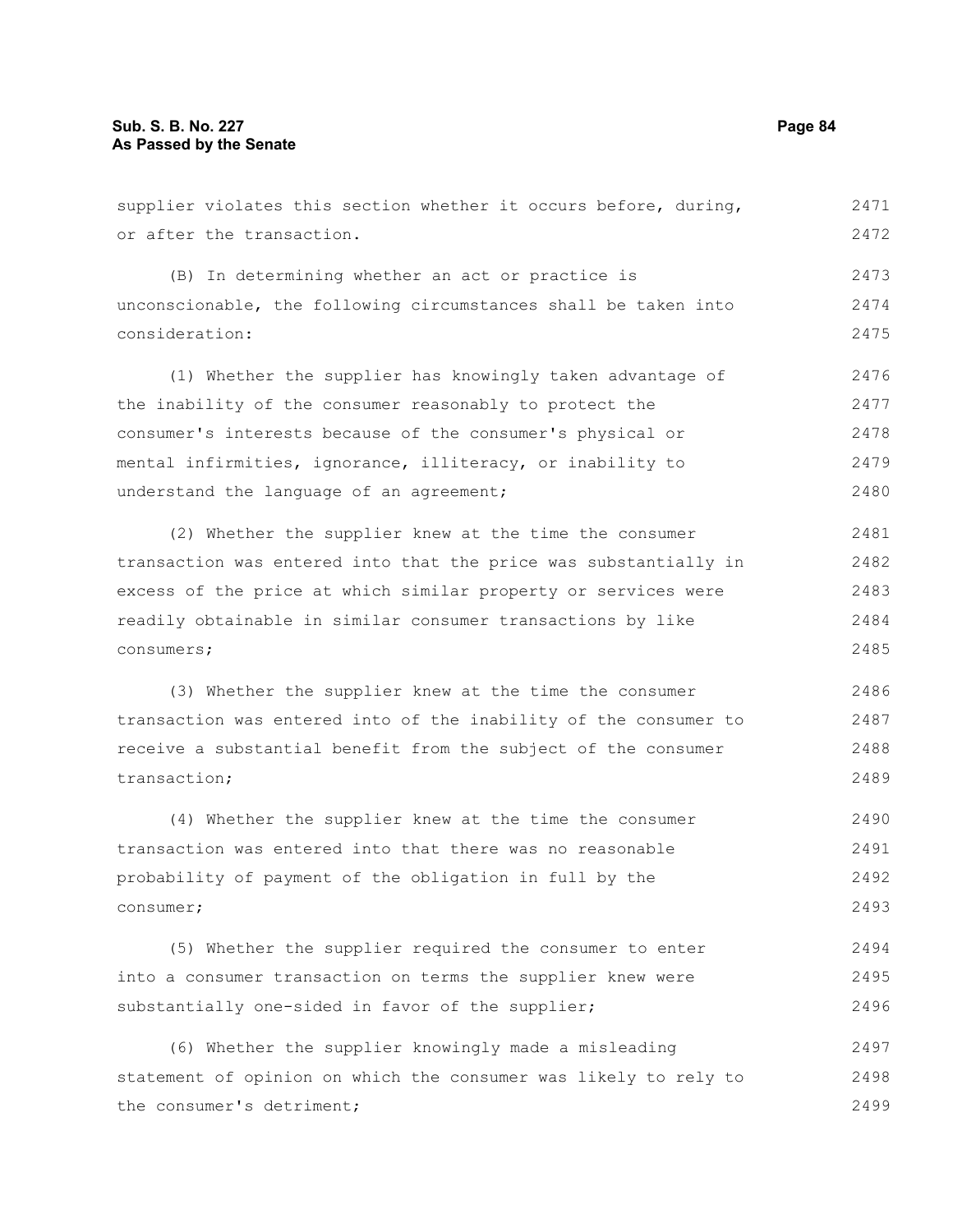## **Sub. S. B. No. 227 Page 85 As Passed by the Senate**

(7) Whether the supplier has, without justification, refused to make a refund in cash or by check for a returned item that was purchased with cash or by check, unless the supplier had conspicuously posted in the establishment at the time of the sale a sign stating the supplier's refund policy. 2500 2501 2502 2503 2504

(C) This section does not apply to a consumer transaction in connection with the origination of a residential mortgage.

**Sec. 1345.031.** (A) No supplier shall commit an unconscionable act or practice concerning a consumer transaction in connection with the origination of a residential mortgage. Such an unconscionable act or practice by a supplier violates this section whether it occurs before, during, or after the transaction. 2507 2508 2509 2510 2511 2512

(B) For purposes of division (A) of this section, the following acts or practices of a supplier in connection with such a transaction are unconscionable: 2513 2514 2515

(1) Arranging for or making a mortgage loan that provides for an interest rate applicable after default that is higher than the interest rate that applies before default, excluding rates of interest for judgments applicable to the mortgage loan under section 1343.02 or 1343.03 of the Revised Code and also excluding interest rate changes in a variable rate loan transaction otherwise consistent with the provisions of the loan documents; 2516 2517 2518 2519 2520 2521 2522 2523

(2) Engaging in a pattern or practice of providing consumer transactions to consumers based predominantly on the supplier's realization of the foreclosure or liquidation value of the consumer's collateral without regard to the consumer's ability to repay the loan in accordance with its terms, provided 2524 2525 2526 2527 2528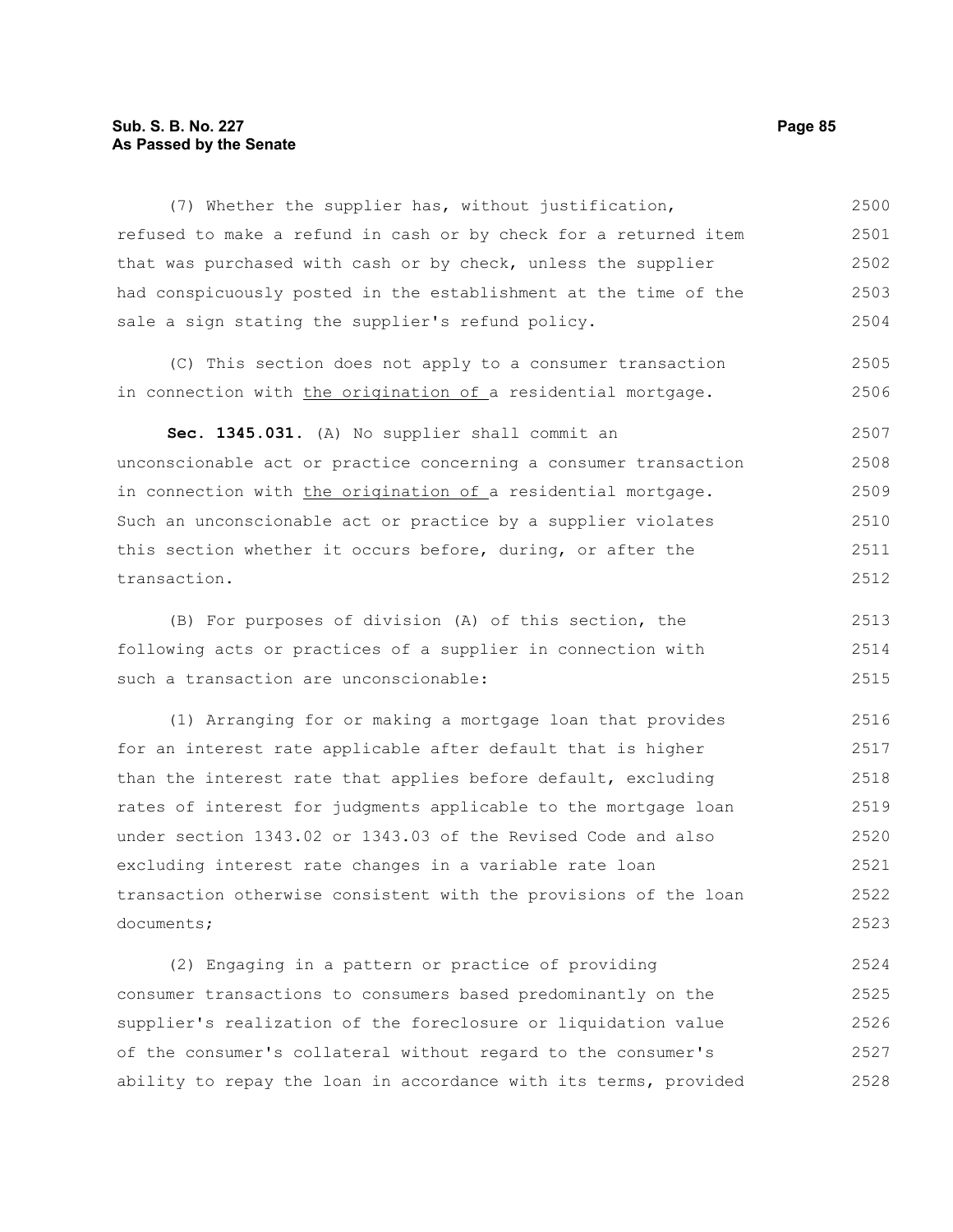that the supplier may use any reasonable method to determine a borrower's ability to repay; (3) Making a consumer transaction that permits the creditor to demand repayment of the outstanding balance of a mortgage loan, in advance of the original maturity date unless the creditor does so in good faith due to the consumer's failure to abide by the material terms of the loan. (4) Knowingly replacing, refinancing, or consolidating a zero interest rate or other low-rate mortgage loan made by a governmental or nonprofit lender with another loan unless the current holder of the loan consents in writing to the refinancing and the consumer presents written certification from a-third- party\_third-party nonprofit organization counselor approved by the United States department of housing and urban development or the superintendent of financial institutions that the consumer received counseling on the advisability of the loan transaction. For purposes of division (B)(4) of this section, a "low-rate mortgage loan" means a mortgage loan that carries a current interest rate two percentage points or more below the current yield on United States treasury securities with a comparable maturity. If the loan's current interest rate is either a discounted introductory rate or a rate that automatically steps up over time, the fully indexed rate or the fully stepped-up rate, as applicable, shall be used, in lieu of the current rate, to determine whether a loan is a low-rate mortgage loan. (5) Instructing the consumer to ignore the supplier's 2529 2530 2531 2532 2533 2534 2535 2536 2537 2538 2539 2540 2541 2542 2543 2544 2545 2546 2547 2548 2549 2550 2551 2552 2553 2554 2555

written information regarding the interest rate and dollar value of points because they would be lower for the consumer's consumer transaction; 2556 2557 2558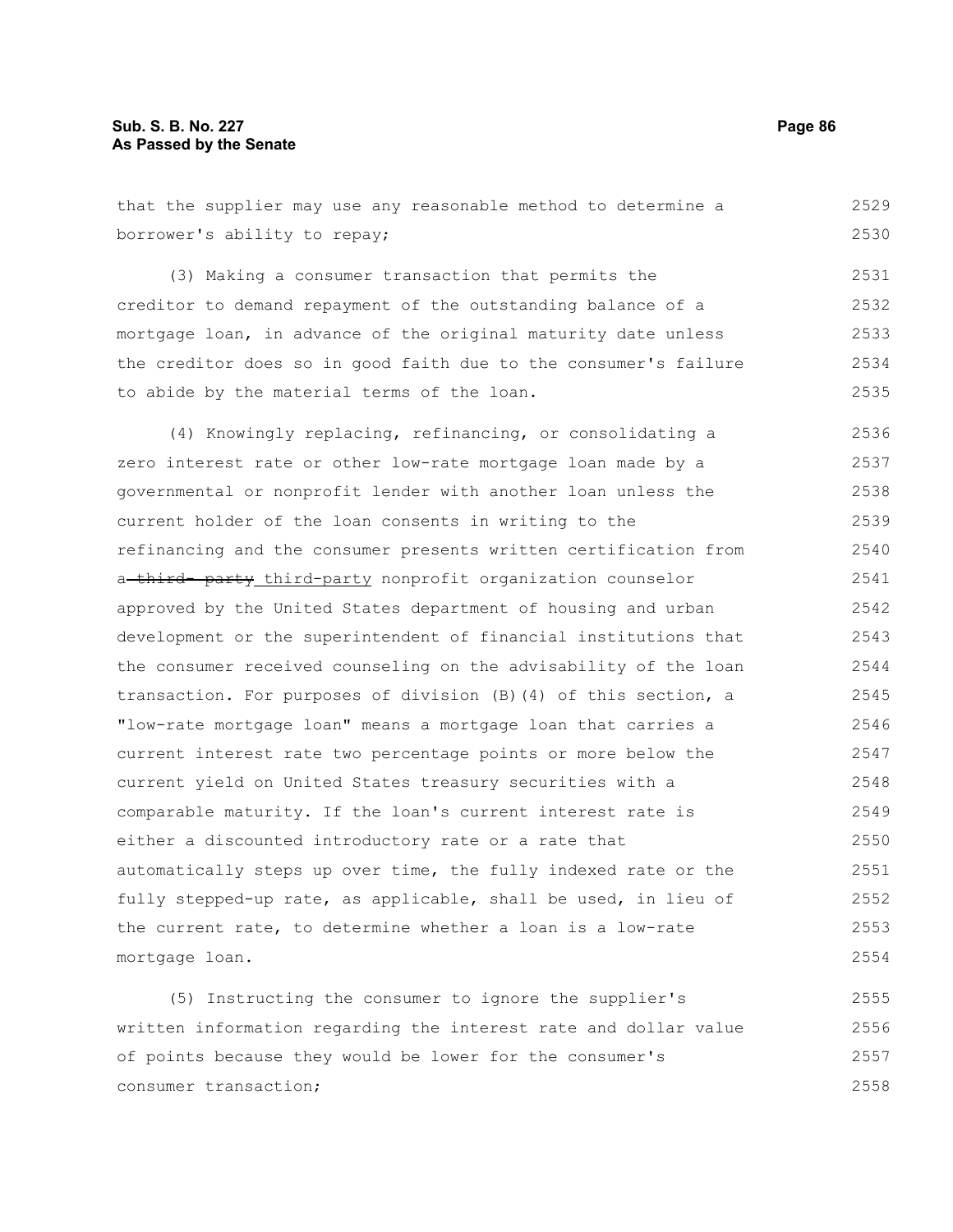## **Sub. S. B. No. 227 Page 87 As Passed by the Senate**

(6) Recommending or encouraging a consumer to default on a mortgage or any consumer transaction or revolving credit loan agreement<sub>?</sub>. This practice also shall constitute an unconscionable act or practice in connection with a consumer transaction under section 1345.03 of the Revised Code. 2559 2560 2561 2562 2563

(7) Charging a late fee more than once with respect to a single late payment. If a late payment fee is deducted from a payment made on the loan and such deduction causes a subsequent default on a subsequent payment, no late payment fee may be imposed for such default. If a late payment fee has been imposed once with respect to a particular late payment, no such fee may be imposed with respect to any future payment that would have been timely and sufficient but for the previous default. This practice also shall constitute an unconscionable act or practice in connection with a consumer transaction under section 1345.03 of the Revised Code. 2564 2565 2566 2567 2568 2569 2570 2571 2572 2573 2574

(8) Failing to disclose to the consumer at the closing of the consumer transaction that a consumer is not required to complete a consumer transaction merely because the consumer has received prior estimates of closing costs or has signed an application and should not close a loan transaction that contains different terms and conditions than those the consumer was promised; 2575 2576 2577 2578 2579 2580 2581

(9) Arranging for or making a consumer transaction that includes terms under which more than two periodic payments required under the consumer transaction are consolidated and paid in advance from the loan proceeds provided to the consumer; 2582 2583 2584 2585

(10) Knowingly compensating, instructing, inducing, coercing, or intimidating, or attempting to compensate, instruct, induce, coerce, or intimidate, a person licensed or 2586 2587 2588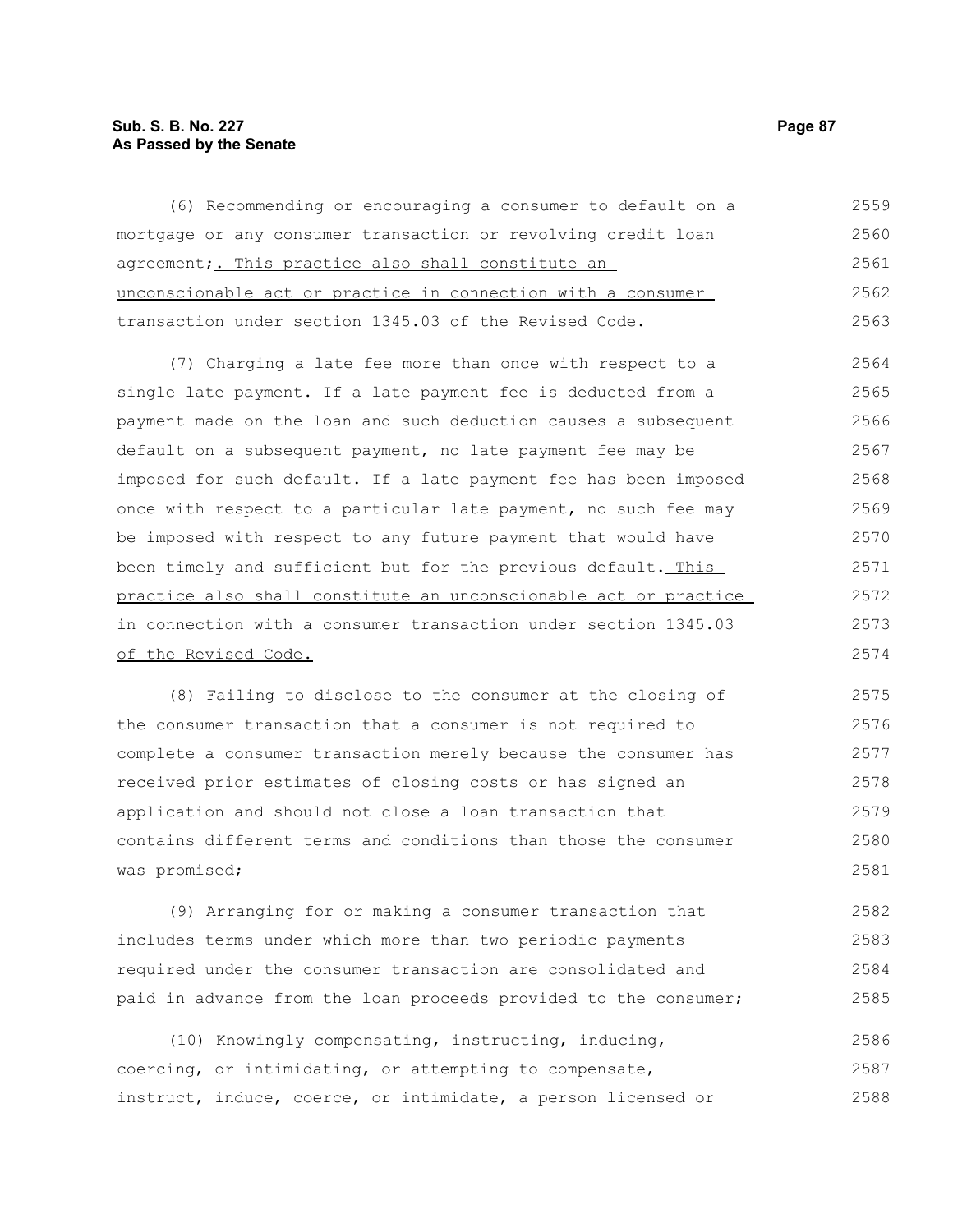# **Sub. S. B. No. 227 Page 88 As Passed by the Senate**

certified under Chapter 4763. of the Revised Code for the purpose of corrupting or improperly influencing the independent judgment of the person with respect to the value of the dwelling offered as security for repayment of a mortgage loan; 2589 2590 2591 2592

(11) Financing, directly or indirectly, any credit, life, disability, or unemployment insurance premiums, any other life or health insurance premiums, or any debt collection agreement. Insurance premiums calculated and paid on a monthly basis shall not be considered financed by the lender. 2593 2594 2595 2596 2597

(12) Knowingly or intentionally engaging in the act or practice of "flipping" a mortgage loan. "Flipping" a mortgage loan is making a mortgage loan that refinances an existing mortgage loan when the new loan does not have reasonable, tangible net benefit to the consumer considering all of the circumstances, including the terms of both the new and refinanced loans, the cost of the new loan, and the consumer's circumstances. This provision applies regardless of whether the interest rate, points, fees, and charges paid or payable by the consumer in connection with the refinancing exceed any thresholds specified in any section of the Revised Code. 2598 2599 2600 2601 2602 2603 2604 2605 2606 2607 2608

(13) Knowingly taking advantage of the inability of the consumer to reasonably protect the consumer's interests because of the consumer's known physical or mental infirmities or illiteracy; 2609 2610 2611 2612

(14) Entering into the consumer transaction knowing there was no reasonable probability of payment of the obligation by the consumer; 2613 2614 2615

(15) Attempting to enforce, by means not limited to a court action, a prepayment penalty in violation of division (C) 2616 2617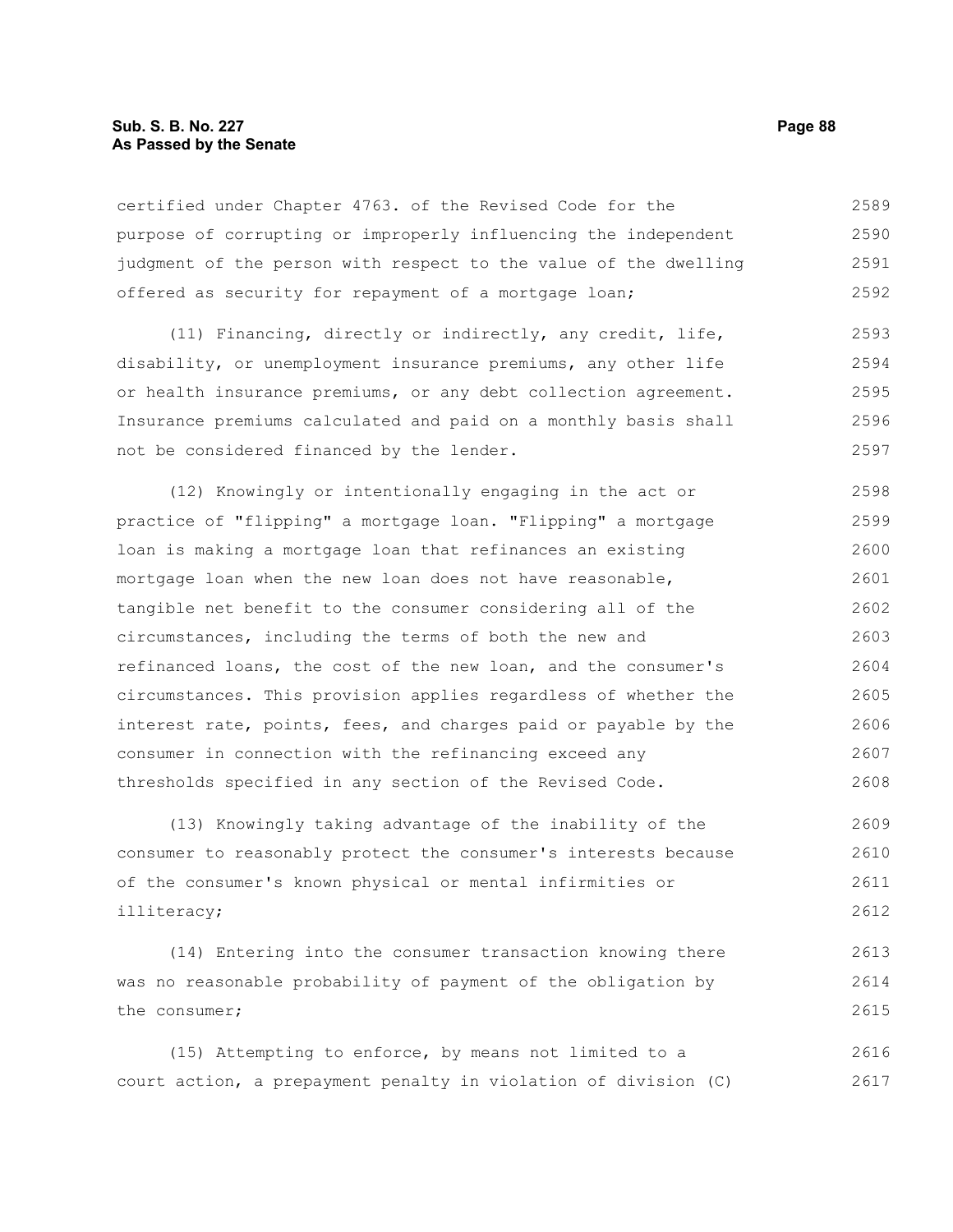| (2) of section 1343.011 of the Revised Code, This practice also   | 2618 |  |  |  |
|-------------------------------------------------------------------|------|--|--|--|
| shall constitute an unconscionable act or practice in connection  |      |  |  |  |
| with a consumer transaction under section 1345.03 of the Revised  |      |  |  |  |
| Code.                                                             | 2621 |  |  |  |
| (16) Engaging in an act or practice deemed unconscionable         | 2622 |  |  |  |
| by rules adopted by the attorney general pursuant to division     | 2623 |  |  |  |
| (B) (2) of section 1345.05 of the Revised Code.                   | 2624 |  |  |  |
| (C)(1) Any unconscionable arbitration clause,                     | 2625 |  |  |  |
| unconscionable clause requiring the consumer to pay the           |      |  |  |  |
| supplier's attorney's fees, or unconscionable liquidated damages  | 2627 |  |  |  |
| clause included in a mortgage loan contract is unenforceable.     | 2628 |  |  |  |
| (2) No supplier shall do either of the following:                 | 2629 |  |  |  |
| (a) Attempt to enforce, by means not limited to a court           | 2630 |  |  |  |
| action, any clause described in division (C) (1) of this section; | 2631 |  |  |  |
| (b) By referring to such a clause, attempt to induce the          | 2632 |  |  |  |
| consumer to take any action desired by the supplier.              | 2633 |  |  |  |
| Sec. 1345.07. (A) If the attorney general, by the attorney        | 2634 |  |  |  |
| general's own inquiries or as a result of complaints, has         | 2635 |  |  |  |
| reasonable cause to believe that a supplier has engaged or is     | 2636 |  |  |  |
| engaging in an act or practice that violates this chapter, and    | 2637 |  |  |  |
| that the action would be in the public interest, the attorney     | 2638 |  |  |  |
| general may bring any of the following:                           | 2639 |  |  |  |
| (1) An action to obtain a declaratory judgment that the           | 2640 |  |  |  |
| act or practice violates section 1345.02, 1345.03, or 1345.031    | 2641 |  |  |  |
| of the Revised Code;                                              | 2642 |  |  |  |
| (2) (a) An action, with notice as required by Civil Rule          | 2643 |  |  |  |
| 65, to obtain a temporary restraining order, preliminary          | 2644 |  |  |  |
| injunction, or permanent injunction to restrain the act or        | 2645 |  |  |  |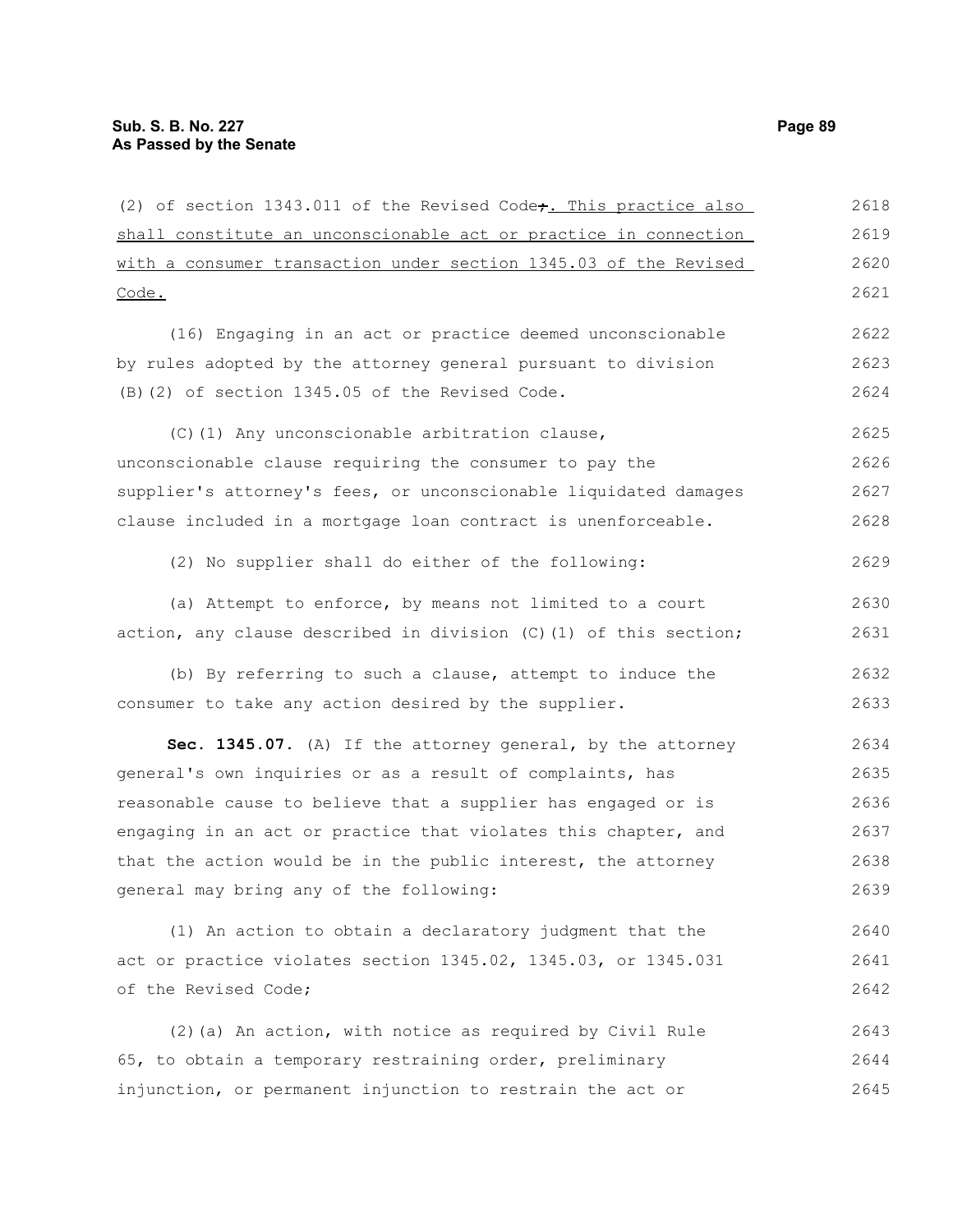# **Sub. S. B. No. 227 Page 90 As Passed by the Senate**

practice. If the attorney general shows by a preponderance of the evidence that the supplier has violated or is violating section 1345.02, 1345.03, or 1345.031 of the Revised Code, the court may issue a temporary restraining order, preliminary injunction, or permanent injunction to restrain and prevent the act or practice. 2646 2647 2648 2649 2650 2651

(b)(i) Except as provided in division (A)(2)(b)(ii) of this section, on motion of the attorney general, or on its own motion, the court may impose a civil penalty of not more than five thousand dollars for each day of violation of a temporary restraining order, preliminary injunction, or permanent injunction issued under this section, if the supplier received notice of the action. The civil penalties shall be paid as provided in division (G) of this section. 2652 2653 2654 2655 2656 2657 2658 2659

(ii) If the court issues under this section a temporary restraining order, preliminary injunction, or permanent injunction to restrain and prevent an act or practice that is a violation of section 1345.02 and division (A) of section 1349.81 of the Revised Code, on motion of the attorney general, or on its own motion, the court may impose a civil penalty of not less than five thousand dollars and not more than fifteen thousand dollars for each day of violation of the temporary restraining order, preliminary injunction, or permanent injunction, if the supplier received notice of the action. The civil penalties shall be paid as provided in division (G) of this section. 2660 2661 2662 2663 2664 2665 2666 2667 2668 2669 2670

(c) Upon the commencement of an action under division (A) (2) of this section against a supplier who operates under a license, permit, certificate, commission, or other authorization issued by the supreme court or by a board, commission, department, division, or other agency of this state, the 2671 2672 2673 2674 2675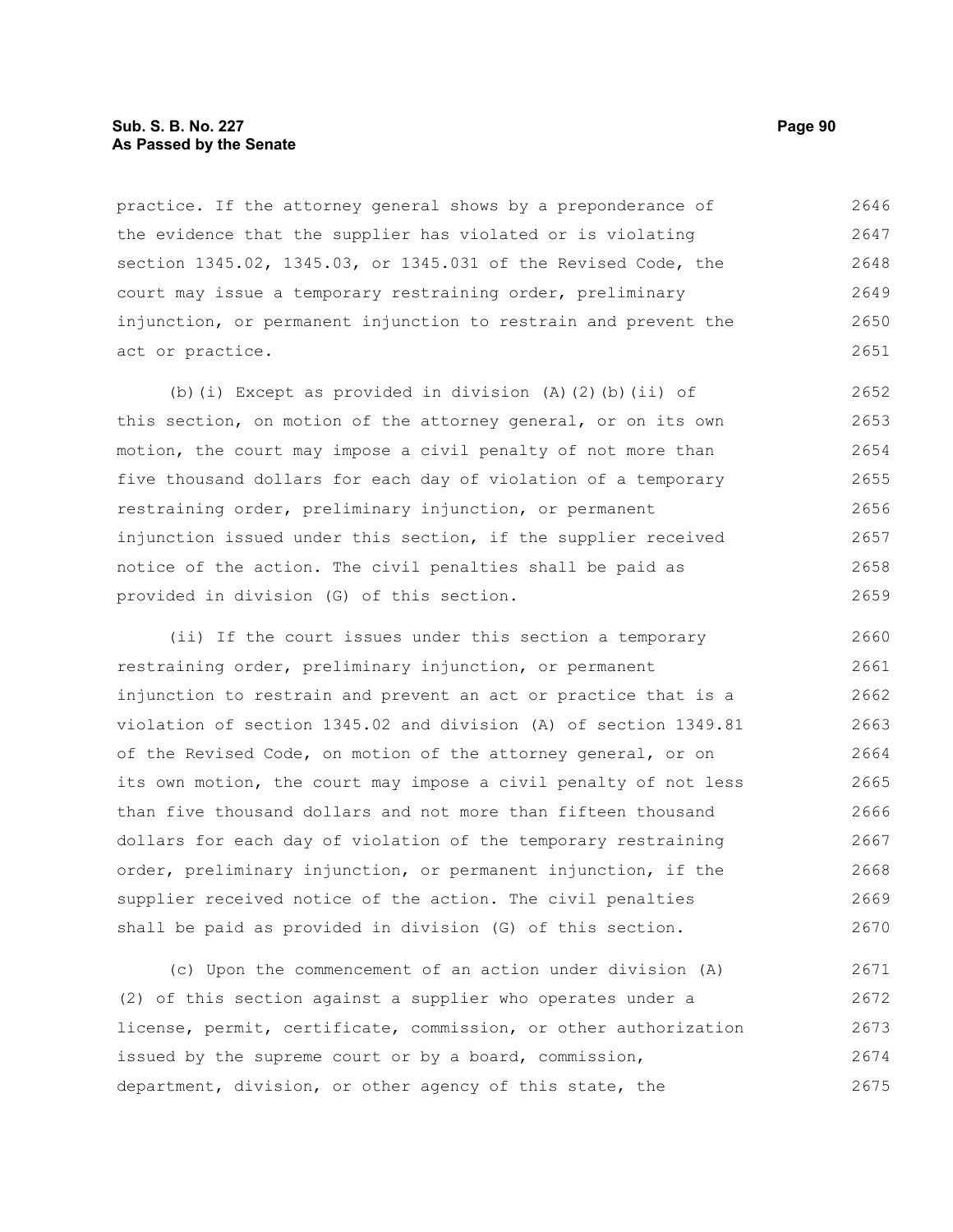attorney general shall immediately notify the supreme court or agency that such an action has been commenced against the supplier. (3) A class action under Civil Rule 23, as amended, on behalf of consumers who have engaged in consumer transactions in this state for damage caused by: (a) An act or practice enumerated in division  $(B)$  -or  $_L(D)$   $\overline{\phantom{L}}$ or (G) of section 1345.02 of the Revised Code; (b) Violation of a rule adopted under division (B)(2) of section 1345.05 of the Revised Code before the consumer transaction on which the action is based; (c) An act or practice determined by a court of this state to violate section 1345.02, 1345.03, or 1345.031 of the Revised Code and committed after the decision containing the determination has been made available for public inspection under division (A)(3) of section 1345.05 of the Revised Code. (B) On motion of the attorney general and without bond, in the attorney general's action under this section, the court may make appropriate orders, including appointment of a referee or a receiver, for sequestration of assets, to reimburse consumers found to have been damaged, to carry out a transaction in accordance with a consumer's reasonable expectations, to strike or limit the application of unconscionable clauses of contracts so as to avoid an unconscionable result, or to grant other appropriate relief. The court may assess the expenses of a referee or receiver against the supplier. (C) Any moneys or property recovered by the attorney general in an action under this section that cannot with due 2676 2677 2678 2679 2680 2681 2682 2683 2684 2685 2686 2687 2688 2689 2690 2691 2692 2693 2694 2695 2696 2697 2698 2699 2700 2701 2702 2703

diligence within five years be restored by a referee to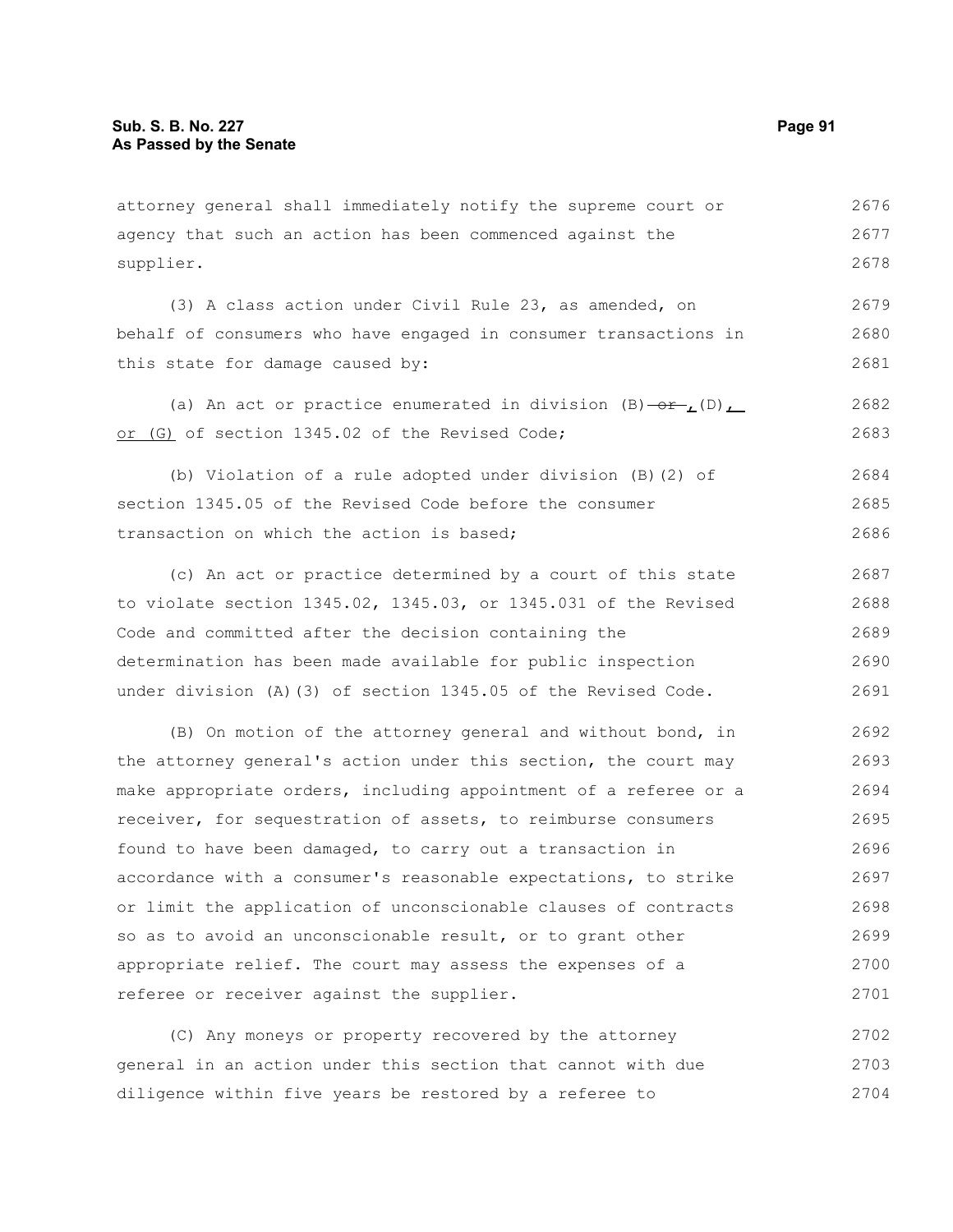consumers shall be unclaimed funds reportable under Chapter 169. of the Revised Code.

(D) In addition to the other remedies provided in this section, if the violation is an act or practice that was declared to be unfair, deceptive, or unconscionable by rule adopted pursuant to division (B)(2) of section 1345.05 of the Revised Code before the consumer transaction on which the action is based occurred or an act or practice that was determined by a court of this state to violate section 1345.02, 1345.03, or 1345.031 of the Revised Code and committed after the decision containing the court's determination was made available for public inspection pursuant to division (A)(3) of section 1345.05 of the Revised Code, the attorney general may request and the court may impose a civil penalty of not more than twenty-five thousand dollars against the supplier. The civil penalties shall be paid as provided in division (G) of this section. 2707 2708 2709 2710 2711 2712 2713 2714 2715 2716 2717 2718 2719 2720

(E) No action may be brought by the attorney general under this section to recover for a transaction more than two years after the occurrence of a violation. 2721 2722 2723

(F) If a court determines that provision has been made for reimbursement or other appropriate corrective action, insofar as practicable, with respect to all consumers damaged by a violation, or in any other appropriate case, the attorney general, with court approval, may terminate enforcement proceedings brought by the attorney general upon acceptance of an assurance from the supplier of voluntary compliance with Chapter 1345. of the Revised Code, with respect to the alleged violation. The assurance shall be filed with the court and entered as a consent judgment. Except as provided in division (A) of section 1345.10 of the Revised Code, a consent judgment 2724 2725 2726 2727 2728 2729 2730 2731 2732 2733 2734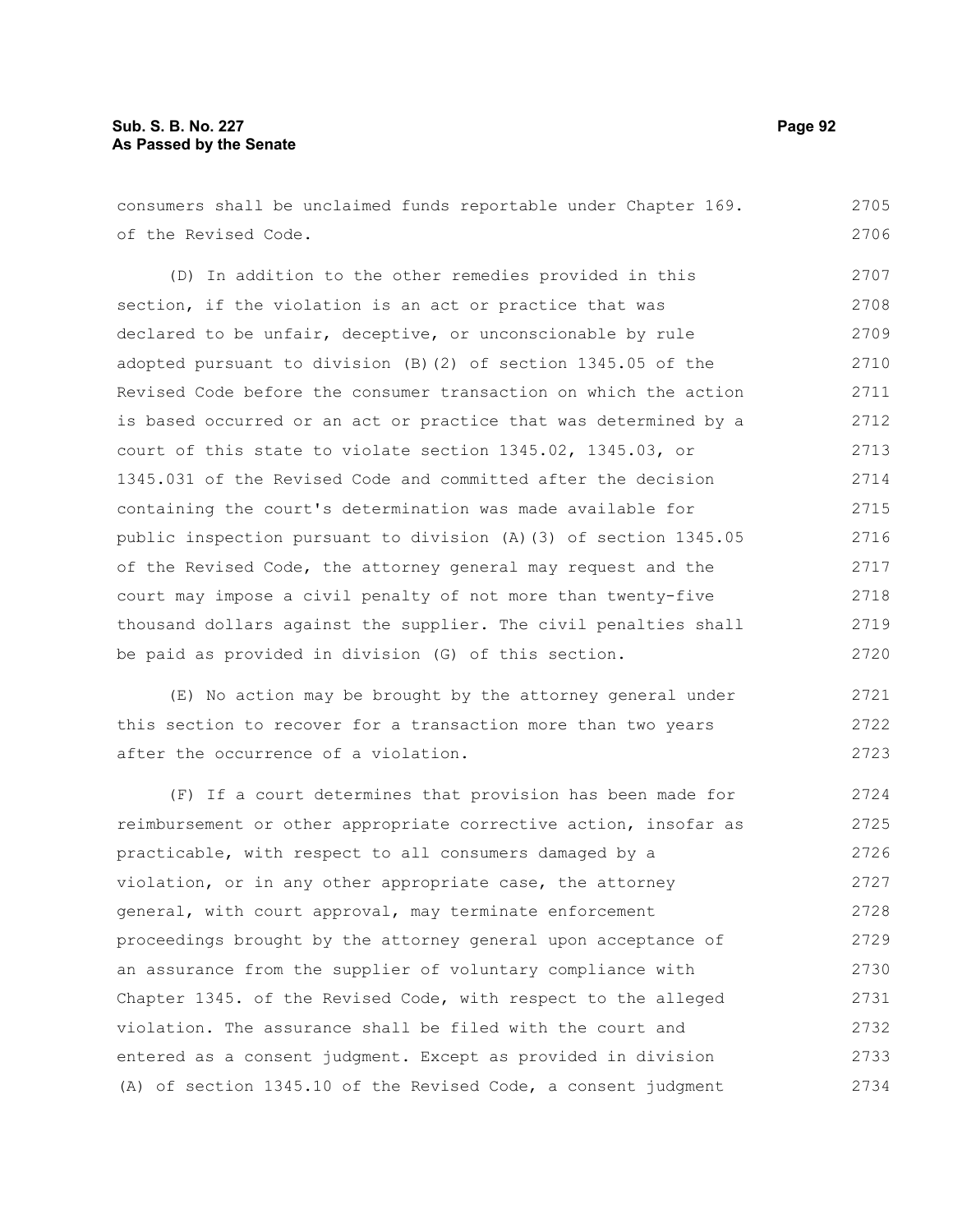is not evidence of prior violation of such chapter. Disregard of the terms of a consent judgment entered upon an assurance shall be treated as a violation of an injunction issued under this section. 2735 2736 2737 2738

(G) Civil penalties ordered pursuant to divisions (A) and (D) of this section shall be paid as follows: one-fourth of the amount to the treasurer of the county in which the action is brought and three-fourths to the consumer protection enforcement fund created by section 1345.51 of the Revised Code. 2739 2740 2741 2742 2743

(H) The remedies available to the attorney general under this section are cumulative and concurrent, and the exercise of one remedy by the attorney general does not preclude or require the exercise of any other remedy. The attorney general is not required to use any procedure set forth in section 1345.06 of the Revised Code prior to the exercise of any remedy set forth in this section. 2744 2745 2746 2747 2748 2749 2750

**Sec. 1345.21.** As used in sections 1345.21 to 1345.28 of the Revised Code: 2751 2752

(A) "Home solicitation sale" means a sale of consumer goods or services in which the seller or a person acting for the seller engages in a personal solicitation of the sale at a residence of the buyer, including solicitations in response to or following an invitation by the buyer, and the buyer's agreement or offer to purchase is there given to the seller or a person acting for the seller, or in which the buyer's agreement or offer to purchase is made at a place other than the seller's place of business. It does not include a transaction or transactions in which: 2753 2754 2755 2756 2757 2758 2759 2760 2761 2762

(1) The total purchase price to be paid by the buyer,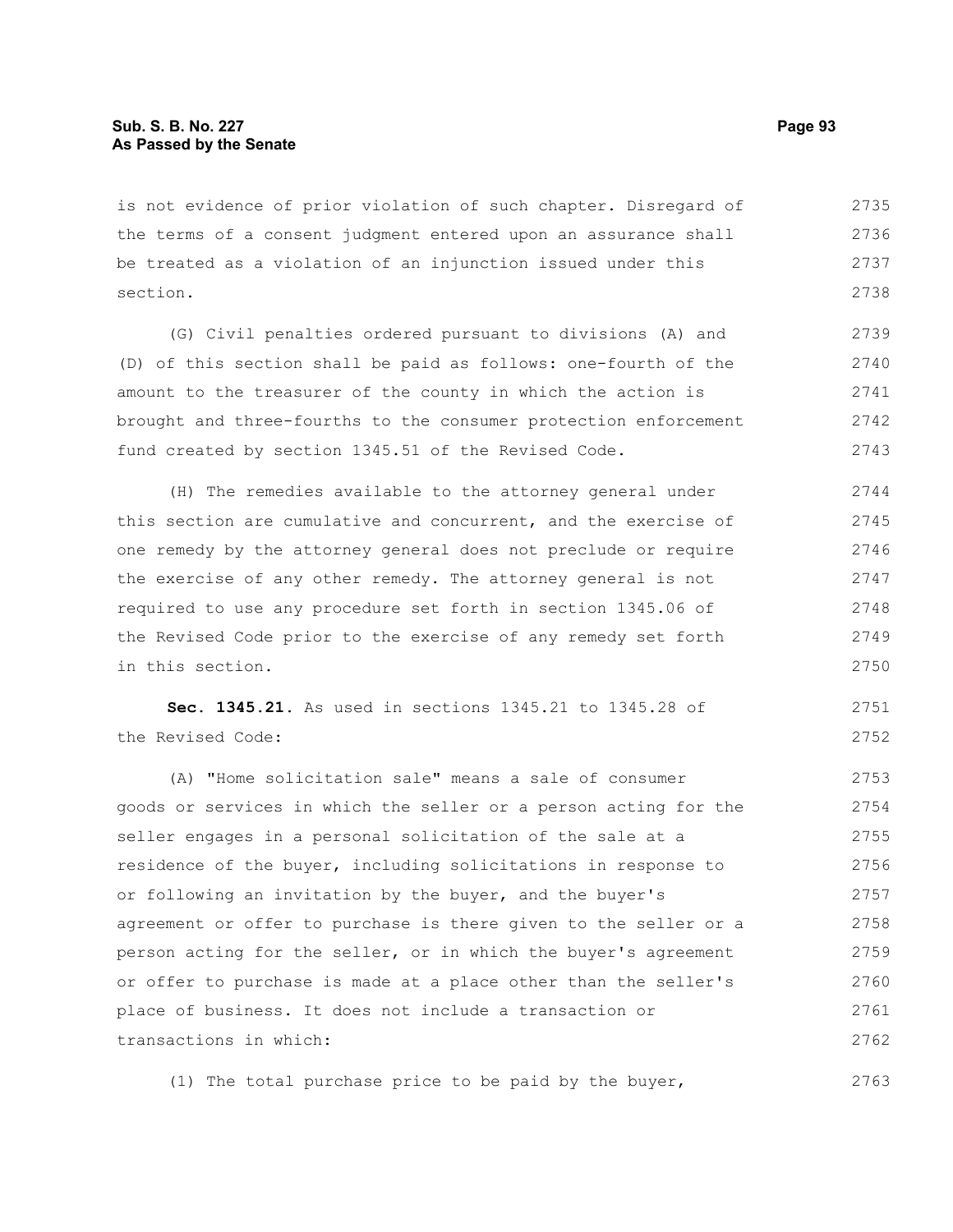whether under single or multiple contracts, is less than twentyfive dollars; (2) The transaction was conducted and consummated entirely by mail or by telephone if initiated by the buyer, and without any other contact between the seller or the seller's representative prior to the delivery of goods or performance of the service; (3) The final agreement is made pursuant to prior negotiations in the course of a visit by the buyer to a retail business establishment having a fixed permanent location where the goods are exhibited or the services are offered for sale on a continuing basis; (4) The buyer initiates the contact between the parties for the purpose of negotiating a purchase and the seller has a 2764 2765 2766 2767 2768 2769 2770 2771 2772 2773 2774 2775 2776 2777

business establishment at a fixed location in this state where the goods or services involved in the transaction are regularly offered or exhibited for sale. 2778 2779 2780

Advertisements by such a seller in newspapers, magazines, catalogues, radio, or television do not constitute the seller initiation of the contact. 2781 2782 2783

(5) The buyer initiates the contact between the parties, the goods or services are needed to meet a bona fide immediate personal emergency of the buyer which will jeopardize the welfare, health, or safety of natural persons, or endanger property which the buyer owns or for which the buyer is responsible, and the buyer furnishes the seller with a separate, dated, and signed statement in the buyer's handwriting describing the situation requiring immediate remedy and expressly acknowledging and waiving the right to cancel the sale 2784 2785 2786 2787 2788 2789 2790 2791 2792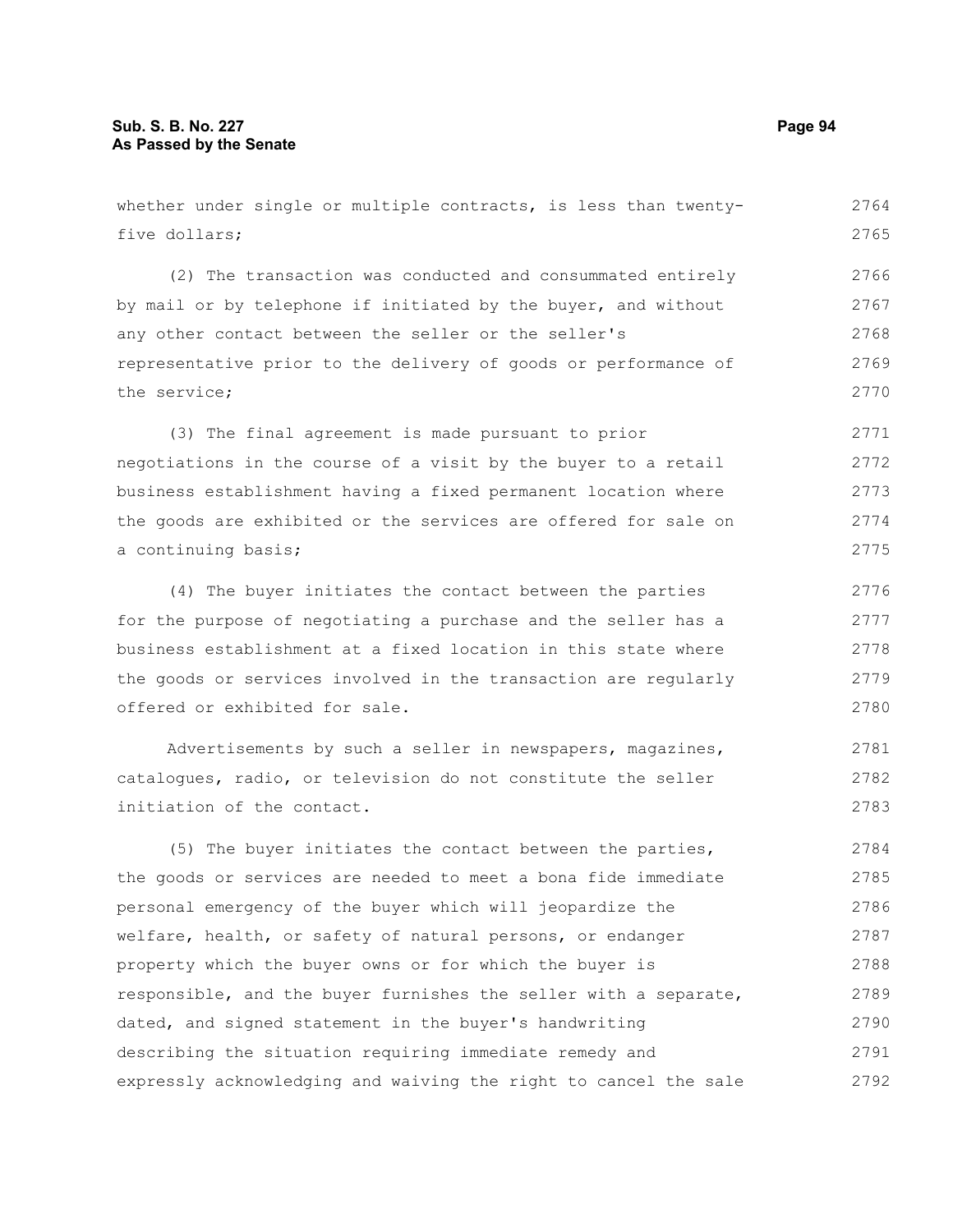within three business days;

(6) The buyer has initiated the contact between the parties and specifically requested the seller to visit the buyer's home for the purpose of repairing or performing maintenance upon the buyer's personal property. If, in the course of such a visit, the seller sells the buyer additional services or goods other than replacement parts necessarily used in performing the maintenance or in making the repairs, the sale of those additional goods or services does not fall within this exclusion. 2794 2795 2796 2797 2798 2799 2800 2801 2802

(7) The buyer is accorded the right of rescission by the "Consumer Credit Protection Act," (1968) 82 Stat. 152, 15 U.S.C. 1635, or regulations adopted pursuant to it. 2803 2804 2805

(B) "Sale" includes a lease or rental.

(C) "Seller" includes a lessor or anyone offering goods for rent. 2807 2808

(D) "Buyer" includes a lessee or anyone who gives a consideration for the privilege of using goods. 2809 2810

(E) "Consumer goods or services" means goods or services purchased, leased, or rented primarily for personal, family, or household purposes, including courses or instruction or training regardless of the purpose for which they are taken. 2811 2812 2813 2814

(F) "Consumer goods or services" does not include goods or services pertaining to any of the following: 2815 2816

(1) Sales or rentals of real property by a real estate broker or salesperson, or by a foreign real estate dealer or salesperson, who is licensed by the Ohio real estate commission under Chapter 4735. of the Revised Code; 2817 2818 2819 2820

2793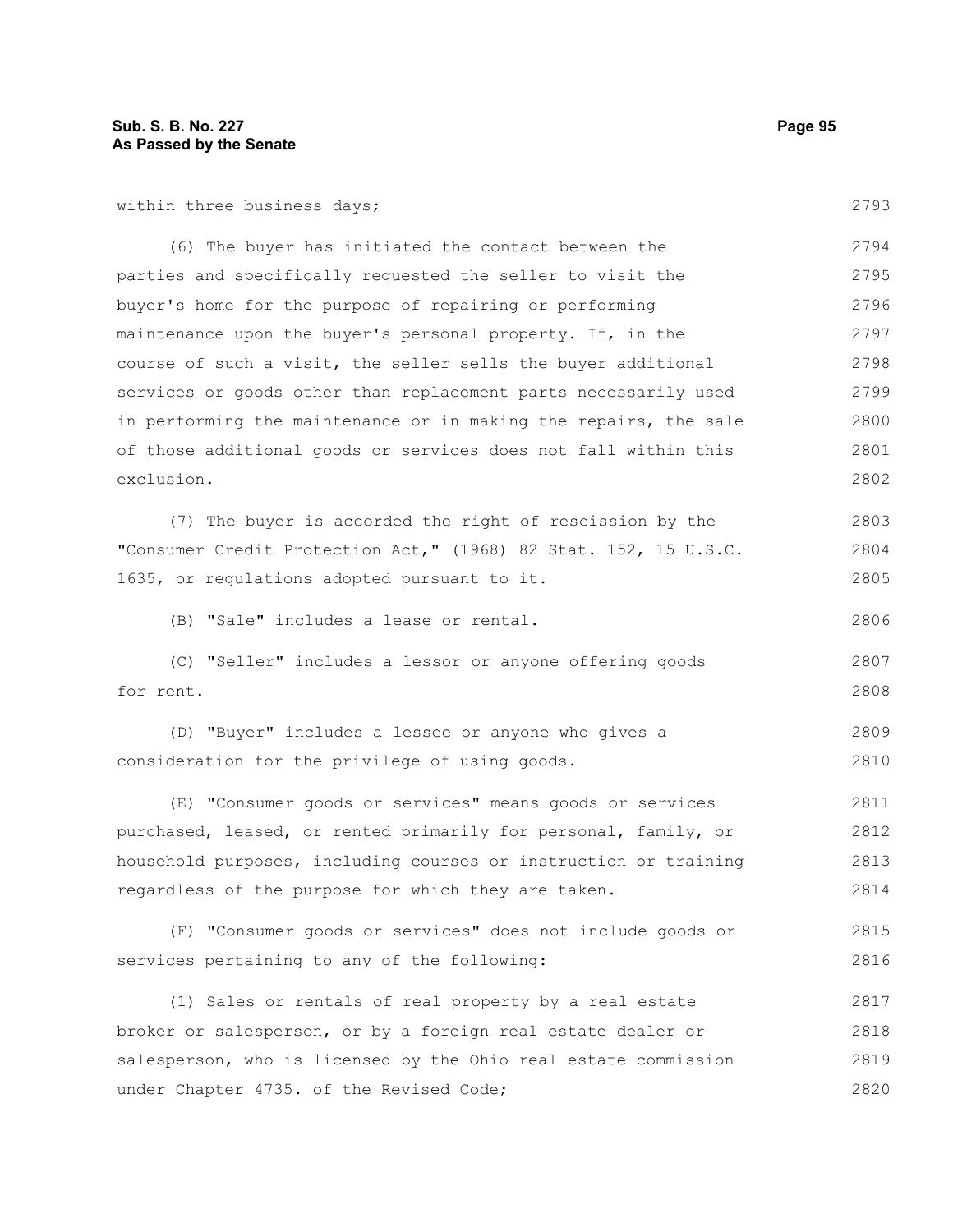# **Sub. S. B. No. 227 Page 96 As Passed by the Senate**

| (2) The sale of securities or commodities by a broker-           | 2821 |
|------------------------------------------------------------------|------|
| dealer registered with the securities and exchange commission;   | 2822 |
| (3) The sale of securities or commodities by a securities        | 2823 |
| dealer or salesperson licensed by the division of securities     | 2824 |
| under Chapter 1707. of the Revised Code;                         | 2825 |
| (4) The sale of insurance by a person licensed by the            | 2826 |
| superintendent of insurance;                                     | 2827 |
| (5) Goods sold or services provided by automobile dealers        | 2828 |
| and salespersons licensed by the registrar of motor vehicles     | 2829 |
| under Chapter 4517. of the Revised Code;                         | 2830 |
| (6) The sale of property at an auction by an auctioneer          | 2831 |
| licensed by the department of agriculture under Chapter 4707. of | 2832 |
| the Revised Code.                                                | 2833 |
| (G) "Purchase price" means the total cumulative price of         | 2834 |
| the consumer goods or services, including all interest and       | 2835 |
| service charges.                                                 | 2836 |
| (H) "Place of business" means the main office, or a              | 2837 |
| permanent branch office or permanent local address of a seller.  | 2838 |
| (I) "Business day" means any calendar day except Sunday,         | 2839 |
| or the following business holidays: New Year's day, Martin       | 2840 |
| Luther King day, Presidents' day, Memorial day, Independence     | 2841 |
| day, Labor day, Columbus day, Veterans day, Thanksgiving day,    | 2842 |
| and Christmas day.                                               | 2843 |
| Sec. 1345.23. (A) Every home solicitation sale shall be          | 2844 |
| evidenced by a written agreement or offer to purchase in the     | 2845 |
| same language as that principally used in the oral sales         | 2846 |
| presentation and shall contain the name and address of the       | 2847 |
| seller. The seller shall present the writing to the buyer and    | 2848 |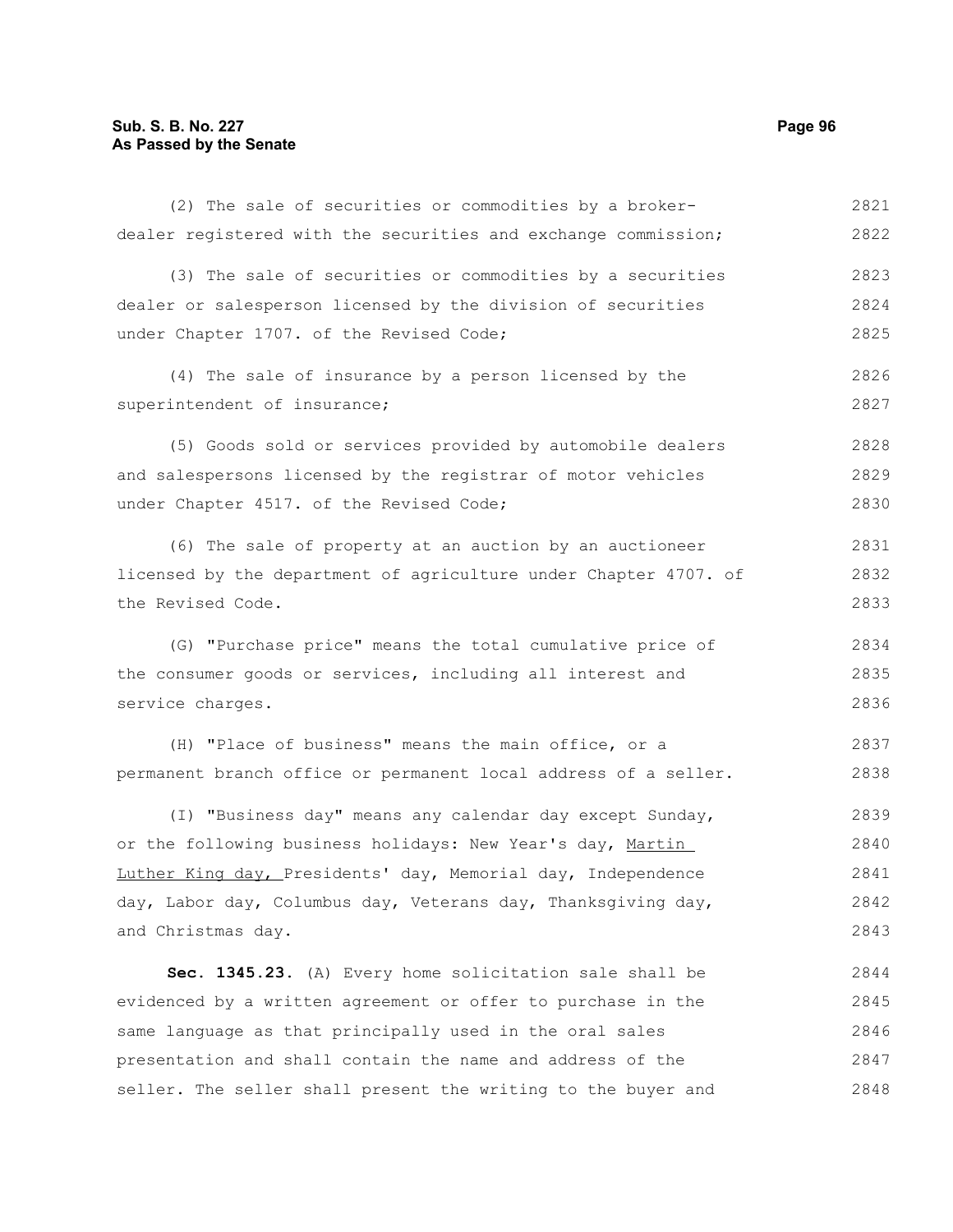# **Sub. S. B. No. 227 Page 97 As Passed by the Senate**

obtain the buyer's signature to it. The writing shall state the date on which the buyer actually signs. The seller shall leave with the buyer a copy of the writing which has been signed by the seller and complies with division (B) of this section. 2849 2850 2851 2852

(B) In connection with every home solicitation solicitation sale: 2853 2854

(1) The following statement shall appear clearly and conspicuously on the copy of the contract left with the buyer in bold-face type of the minimum size of ten points, in substantially the following form and in immediate proximity to the space reserved in the contract for the signature of the buyer: "You, the buyer, may cancel this transaction at any time prior to midnight of the third businesss business day after the date of this transaction. See the attached notice of cancellation for an explanation of this right." 2855 2856 2857 2858 2859 2860 2861 2862 2863

(2) A completed form, in duplicate, captioned "notice of cancellation", shall be attached to the contract signed by the buyer and be easily detachable, and shall contain in ten-point, bold-face type, the following information and statements in the same language as that used in the contract: 2864 2865 2866 2867 2868

> NOTICE OF CANCELLATION 2869

> > (enter date of transaction) 2870

- ........................... 2871
	- (Date) 2872

You may cancel this transaction, without any penalty or obligation, within three business days from the above date. If you cancel, any property traded in, any payments made by you under the contract or sale, and any negotiable instrument 2873 2874 2875 2876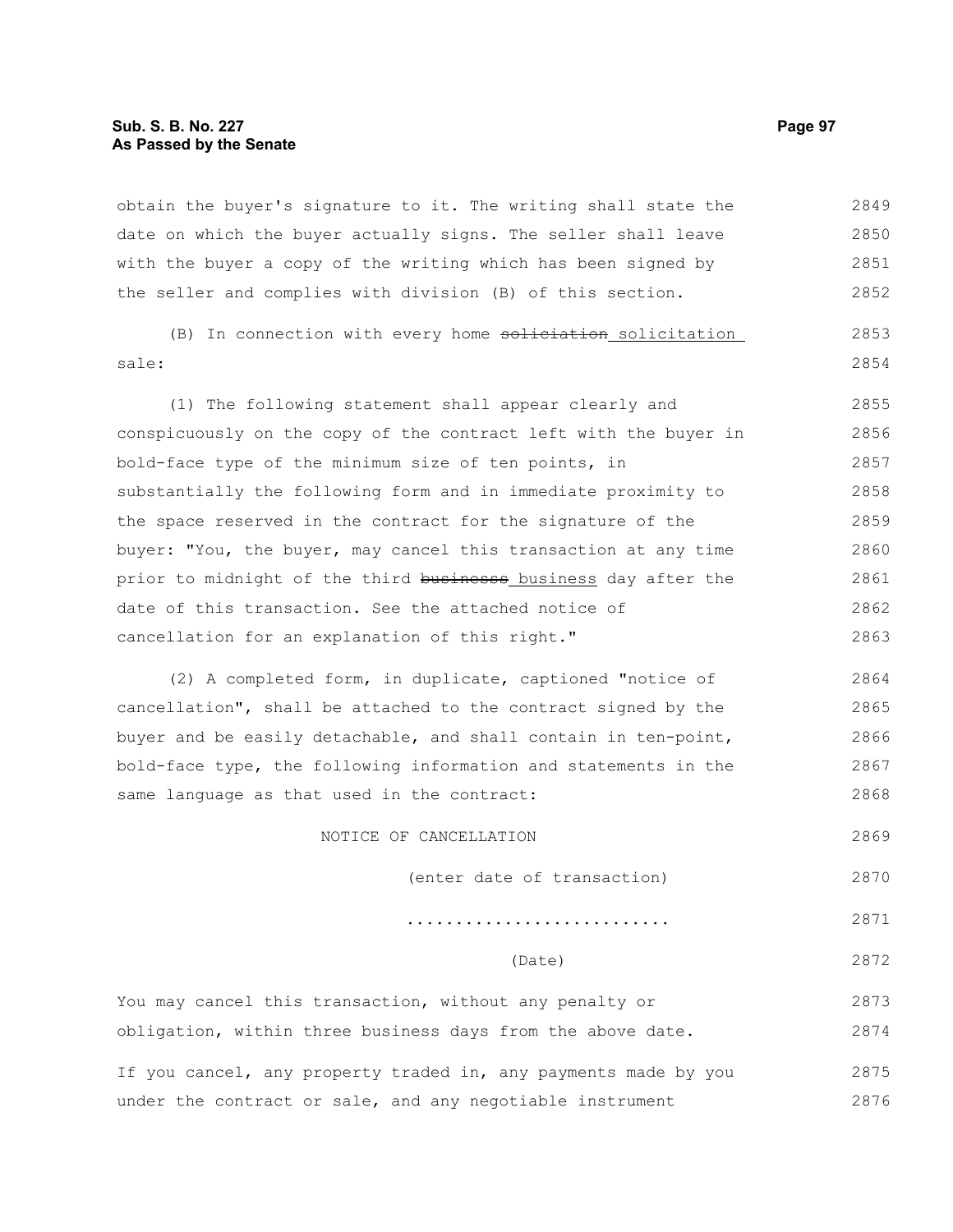# **Sub. S. B. No. 227 Page 98 As Passed by the Senate**

executed by you will be returned within ten business days following receipt by the seller of your cancellation notice, and any security interest arising out of the transaction will be cancelled. 2877 2878 2879 2880

If you cancel, you must make available to the seller at your residence, in substantially as good condition as when received, any goods delivered to you under this contract or sale; or you may if you wish, comply with the instructions of the seller regarding the return shipment of the goods at the seller's expense and risk. 2881 2882 2883 2884 2885 2886

If you do make the goods available to the seller and the seller does not pick them up within twenty days of the date of your notice of cancellation, you may retain or dispose of the goods without any further obligation. If you fail to make the goods available to the seller, or if you agree to return the goods to the seller and fail to do so, then you remain liable for performance of all obligations under the contract. 2887 2888 2889 2890 2891 2892 2893

To cancel this transaction, mail, with return receipt requested, or deliver, in person or manually, a signed and dated copy of this cancellation notice or any other written notice of cancellation, or send a telegram notice by facsimile transmission or electronic mail, to ............... (Name of seller), at ............... (address, electronic mail address, or facsimile number of seller's place of business) not later than midnight of ........ (Date) 2894 2895 2896 2897 2898 2899 2900 2901

I hereby cancel this transaction.

...............

Date 2904

> (Buyer's signature) 2905

2902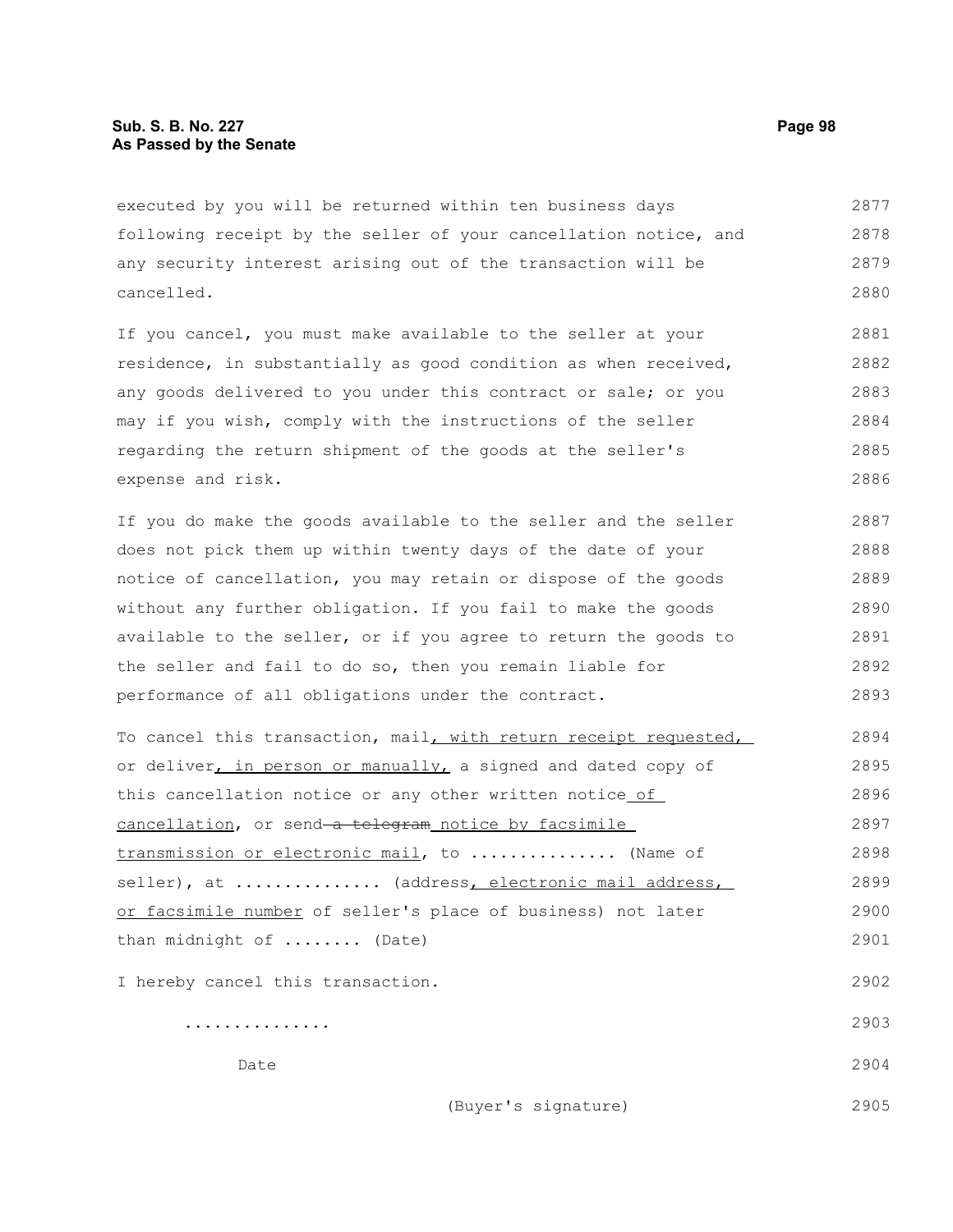2906

..............................

(3) Before furnishing copies of the notice of cancellation to the buyer, the seller shall complete both copies by entering the name of the seller, the address, electronic mail address, or facsimile number of the seller's place of business, the date of the transaction which is the date the buyer signed the contract and the date, not earlier than the third business day following the date of the transaction, by which the buyer may give notice of cancellation. 2907 2908 2909 2910 2911 2912 2913 2914

(4) A home solicitation sales contract which contains the notice of buyer's right to cancel and notice of cancellation in the form and language provided in the federal trade commission's trade regulation rule providing a cooling-off period for doorto-door sales shall be deemed to comply with the requirements of divisions  $(B)(1)$ ,  $(2)$ , and  $(3)$  of this section with respect to the form and language of such notices so long as the federal trade commission language provides at least equal information to the consumer concerning-his the consumer's right to cancel as is required by divisions  $(B)$   $(1)$ ,  $(2)$ , and  $(3)$  of this section. 2915 2916 2917 2918 2919 2920 2921 2922 2923 2924

(C) Until the seller has complied with divisions (A) and (B) of this section the buyer may cancel the home solicitation sale by notifying-delivering to the seller by mailing, delivering, or telegraphing certified mail, return receipt requested, personal or manual delivery, facsimile transmission, or electronic mail, written notice to the seller of-his the buyer's intention to cancel. The three--day period prescribed by section 1345.22 of the Revised Code begins to run from the time the seller complies with divisions (A) and (B) of this section. 2925 2926 2927 2928 2929 2930 2931 2932 2933

(D) In connection with any home solicitation sale, no seller shall: 2934 2935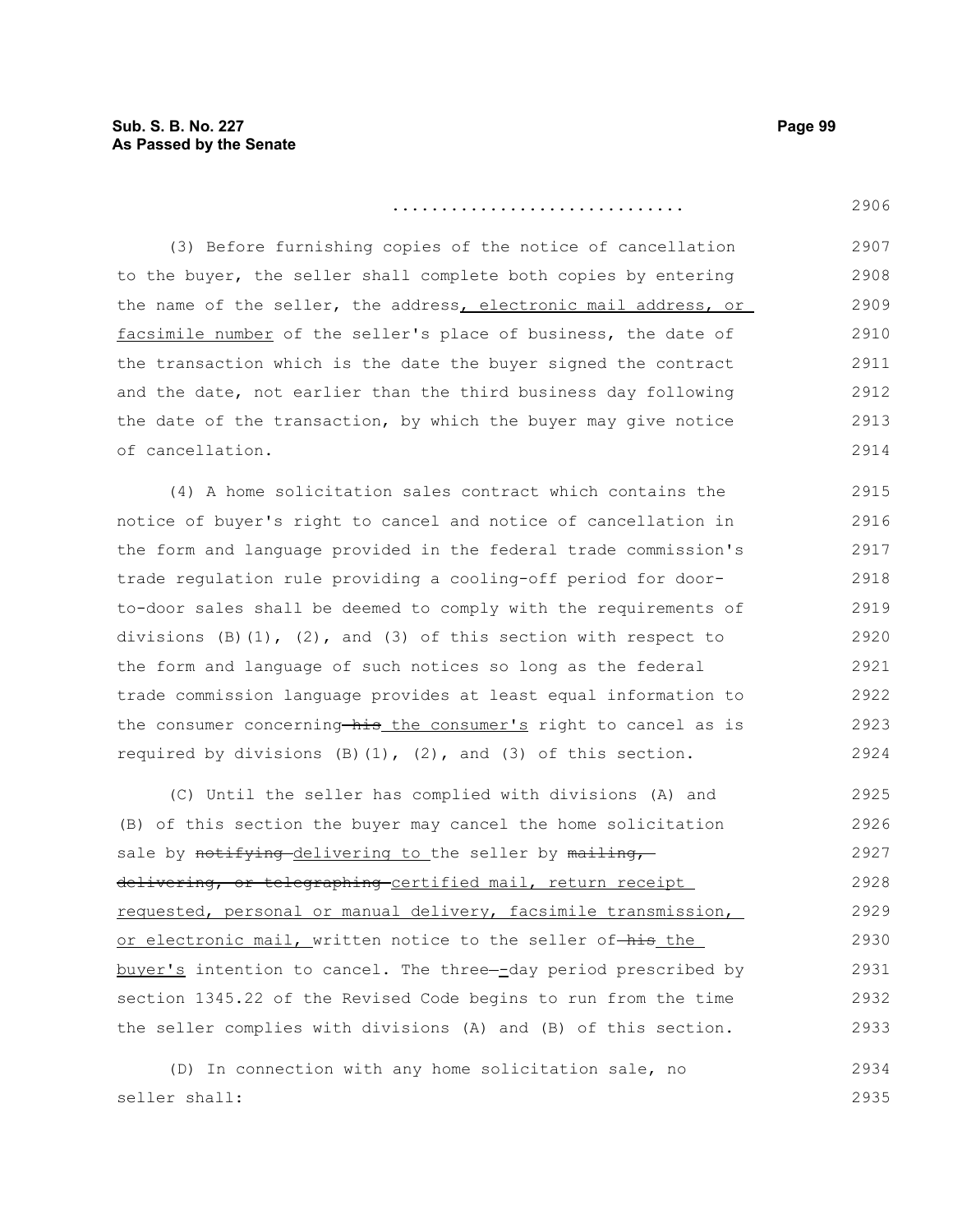## **Sub. S. B. No. 227 Page 100 As Passed by the Senate**

(1) Include in any home solicitation sales contract, any confession of judgment or any waiver of any rights to which the buyer is entitled under this section, including specifically histhe buyer's right to cancel the sale in accordance with this section. 2936 2937 2938 2939 2940

(2) Fail to inform each buyer orally, at the time  $he$  signsof signing the contract for the goods or services, of-his the buyer's right to cancel.

(3) Misrepresent in any manner the buyer's right to cancel.

(4) Fail or refuse to honor any valid notice of cancellation by a buyer and within ten business days after receipt of such notice to: 2946 2947 2948

(a) Refund all payments made under the contract or sale; 2949

(b) Return any goods or property traded in, in substantially as good condition as when received by the seller; 2950 2951

(c) Cancel and return any note, negotiable instrument, or other evidence of indebtedness executed by the buyer in connection with the contract or sale and take any action necessary or appropriate to reflect the termination of any security interest or lien created under the sale or offer to purchase. 2952 2953 2954 2955 2956 2957

(5) Negotiate, transfer, sell, or assign any note or other evidence of indebtedness to a finance company or other third party prior to midnight of the fifth business day following the day the contract for the goods or services was signed. 2958 2959 2960 2961

(6) Fail to notify the buyer, within ten business days of receipt of the buyer's notice of cancellation, whether the 2962 2963

2941 2942 2943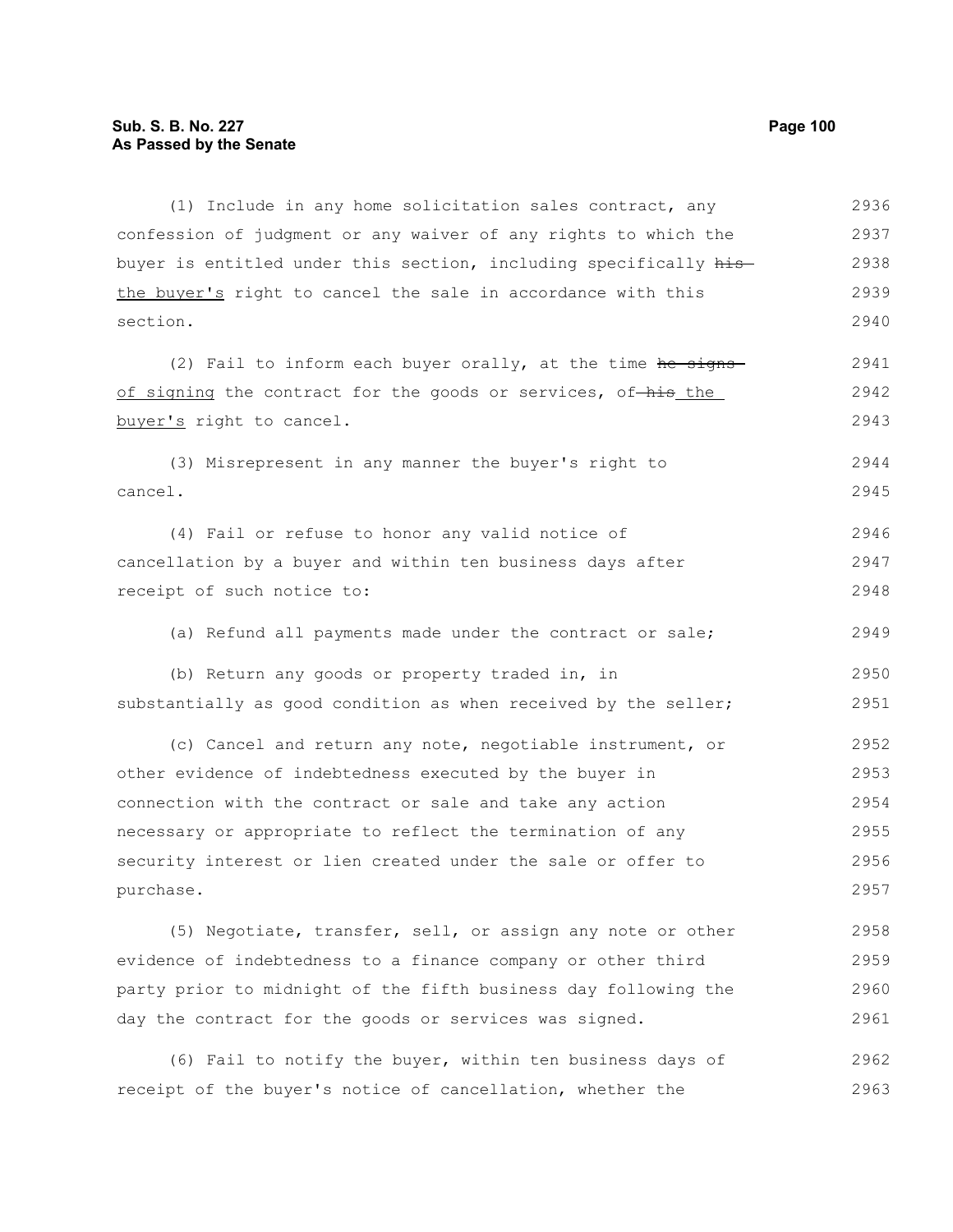seller intends to repossess or abandon any shipped or delivered goods.

**Sec. 1345.24.** In a home solicitation sale, the seller shall retain, for the period in which an action to enforce the sale could be commenced, any notice of cancellation made pursuant to section 1345.22 of the Revised Code. The seller shall also retain the any envelope in which any a notice of cancellation is sent or delivered. If the date of delivery is not indicated or recorded on the notice of cancellation or on the envelope, the seller shall record the date of delivery on the notice of cancellation. 2966 2967 2968 2969 2970 2971 2972 2973 2974

Sec. 1345.43.  $\overline{(A)}$  In addition to any right otherwise to revoke an offer or to terminate or cancel a sale or contract, the buyer has the right to cancel a prepaid entertainment contract until midnight of the third business day after the date on which the first service under the contract is available, and if the facility or service that is the subject of the contract is not available at the time that the buyer signs the contract, the buyer has until midnight of the seventh business day after the date on which the first service under the contract is available to cancel the contract. Cancellation is evidenced by the buyer giving written notice of cancellation to the seller at the address of any facility available for use by the buyer under the contract, the seller's electronic mail address, or the seller's facsimile number. The buyer shall deliver the notice by telegram, manual delivery, personal delivery, or by certified mail delivery, return receipt requested, electronic mail, or facsimile transmission. Notice of cancellation by certified mail delivery shall be effective upon the date of post marking. Telegram-Electronic mail delivery is effective when the telegramelectronic mail is-ordered sent to the seller's electronic mail 2975 2976 2977 2978 2979 2980 2981 2982 2983 2984 2985 2986 2987 2988 2989 2990 2991 2992 2993 2994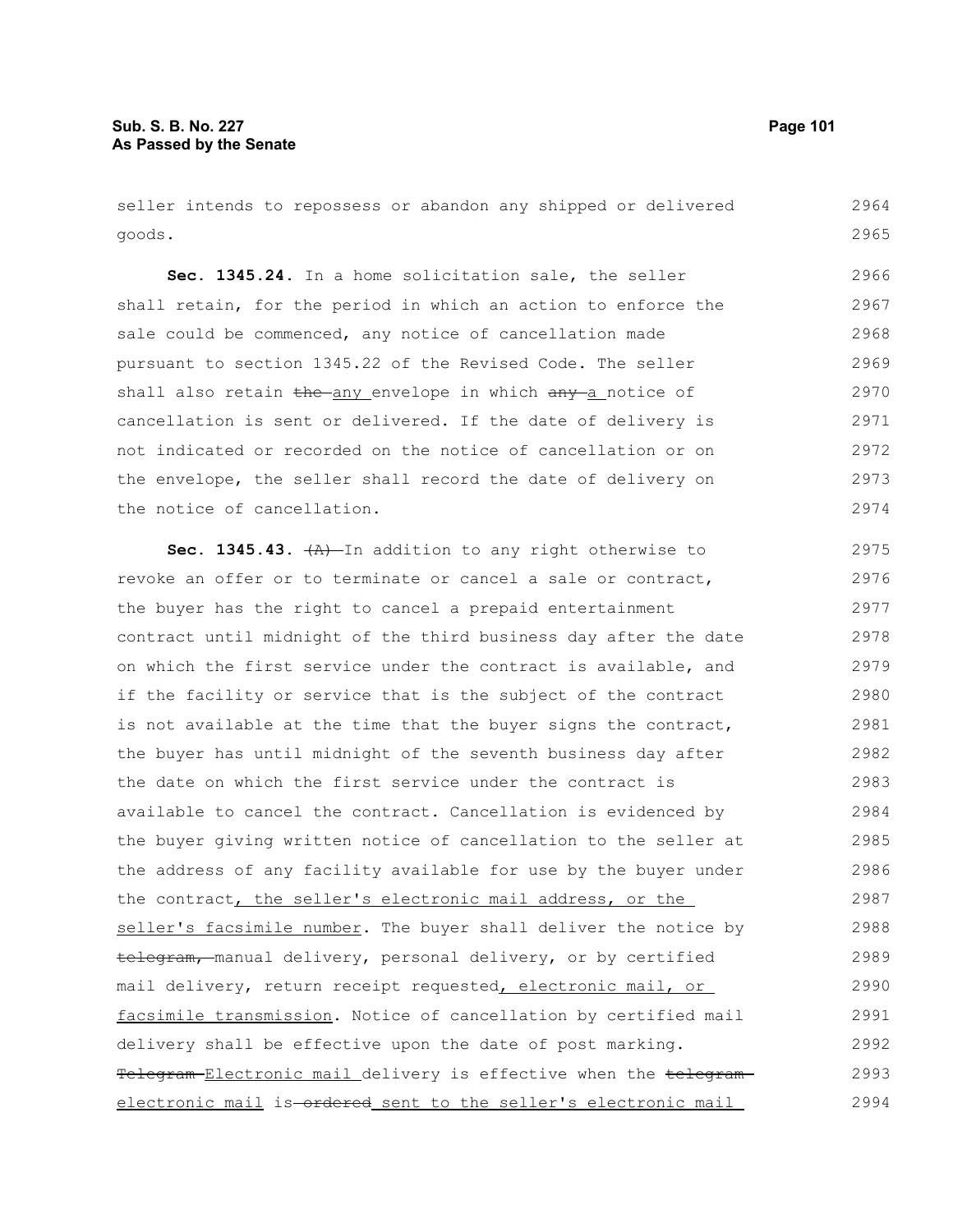address. Facsimile delivery is effective when the facsimile is sent to the seller's facsimile number and the consumer has received confirmation of the facsimile transmission. Manual delivery or personal delivery is effective when delivered to the seller or to the seller's address, whichever comes first. Notice of cancellation need not take a particular form and is sufficient if it indicates, by any form of written expression, the intention of the buyer not to be bound by the contract. Notice of the buyer's right to cancel must appear on all notes or other evidence of indebtedness given pursuant to any prepaid entertainment contract. **Sec. 1345.44.** (A) Every prepaid entertainment contract shall state the date on which the buyer actually signs. The seller shall give the buyer a copy of the contract that has been signed by the seller and complies with division (B) of this section. (B) All of the following apply to any prepaid entertainment contract: (1) A completed form, in duplicate, captioned "notice of cancellation," shall be attached to the contract signed by the buyer and be easily detachable and shall contain in ten-point boldface type, the following statement: "NOTICE OF CANCELLATION (Enter date of contract) ........................................................... (Date) 2995 2996 2997 2998 2999 3000 3001 3002 3003 3004 3005 3006 3007 3008 3009 3010 3011 3012 3013 3014 3015 3016 3017 3018 3019 3020

You may cancel this contract for any reason at any time prior to midnight of the third business day after the date on 3021 3022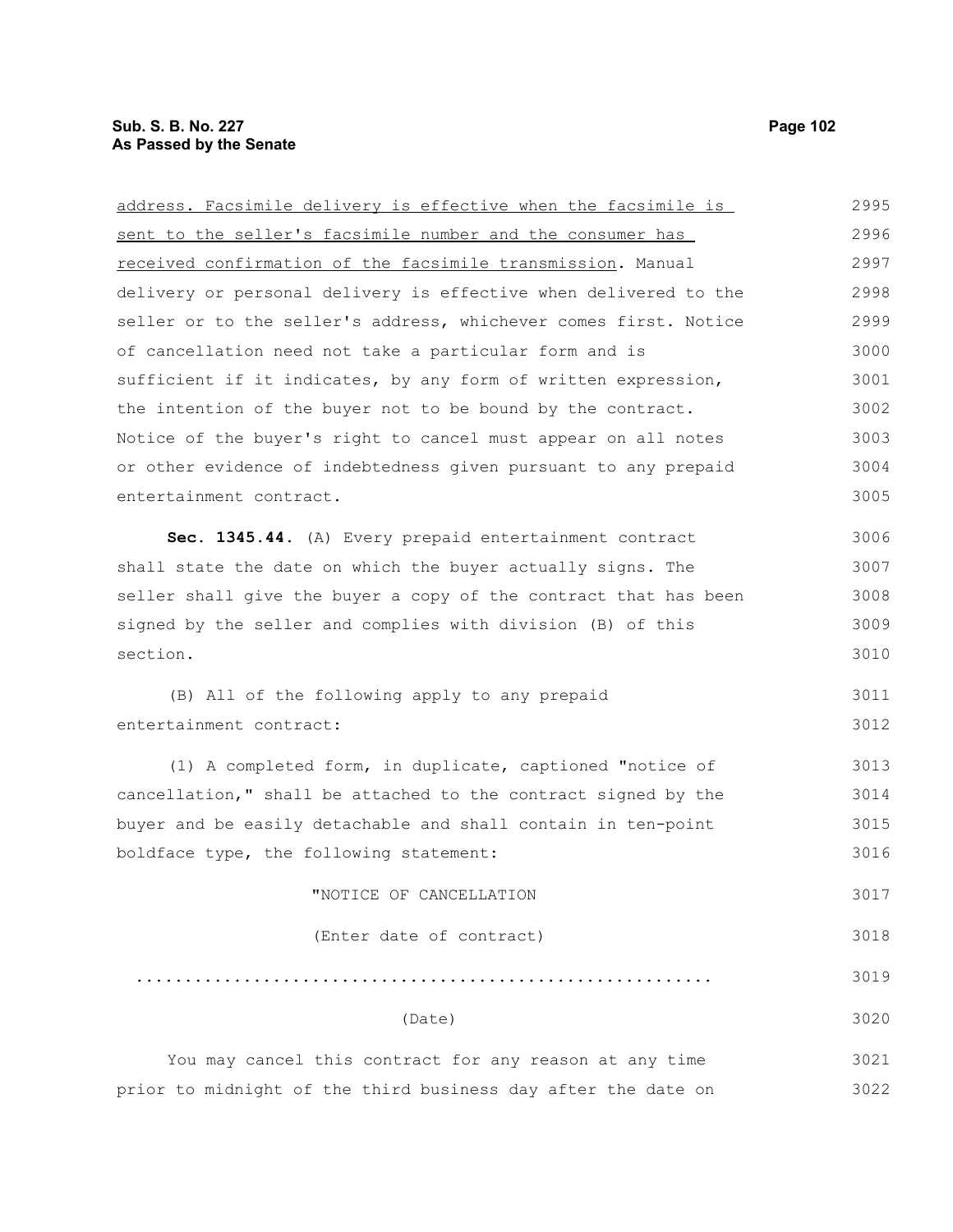# **Sub. S. B. No. 227 Page 103 As Passed by the Senate**

which the first service under the contract is available, and if the facility or services that is the subject of the contract is not available when you sign the contract, you may cancel the contract at any time prior to midnight of the seventh business day after the date on which you receive your first service under the contract. If you cancel within this period, the seller must send you a full refund of any money you have paid, except that a reasonable expense fee not to exceed ten dollars may be charged if you have received your first service under the contract. The seller must also cancel and return to you within twenty business days any papers that you have signed. 3023 3024 3025 3026 3027 3028 3029 3030 3031 3032 3033

To cancel this contract you must deliver in person, manually, or-by certified mail, return receipt requested, or by facsimile transmission, the signed and dated copy of this cancellation notice or any other written notice of cancellation, or send-a telegram an electronic mail message, to (name of seller), at (the address of any facility of the seller available for use by-you the buyer, the seller's facsimile number, or the seller's electronic mail address) not later than midnight of the third business day after the date on which the first service under the contract is available, and if the facility or service that is the subject of the contract is not available when the contract was signed, not later than midnight of the seventh business day after the date on which the first service under the contract is available. 3034 3035 3036 3037 3038 3039 3040 3041 3042 3043 3044 3045 3046 3047

....................

I hereby cancel this contract.

3048 3049 3050

3051

(Date)

....................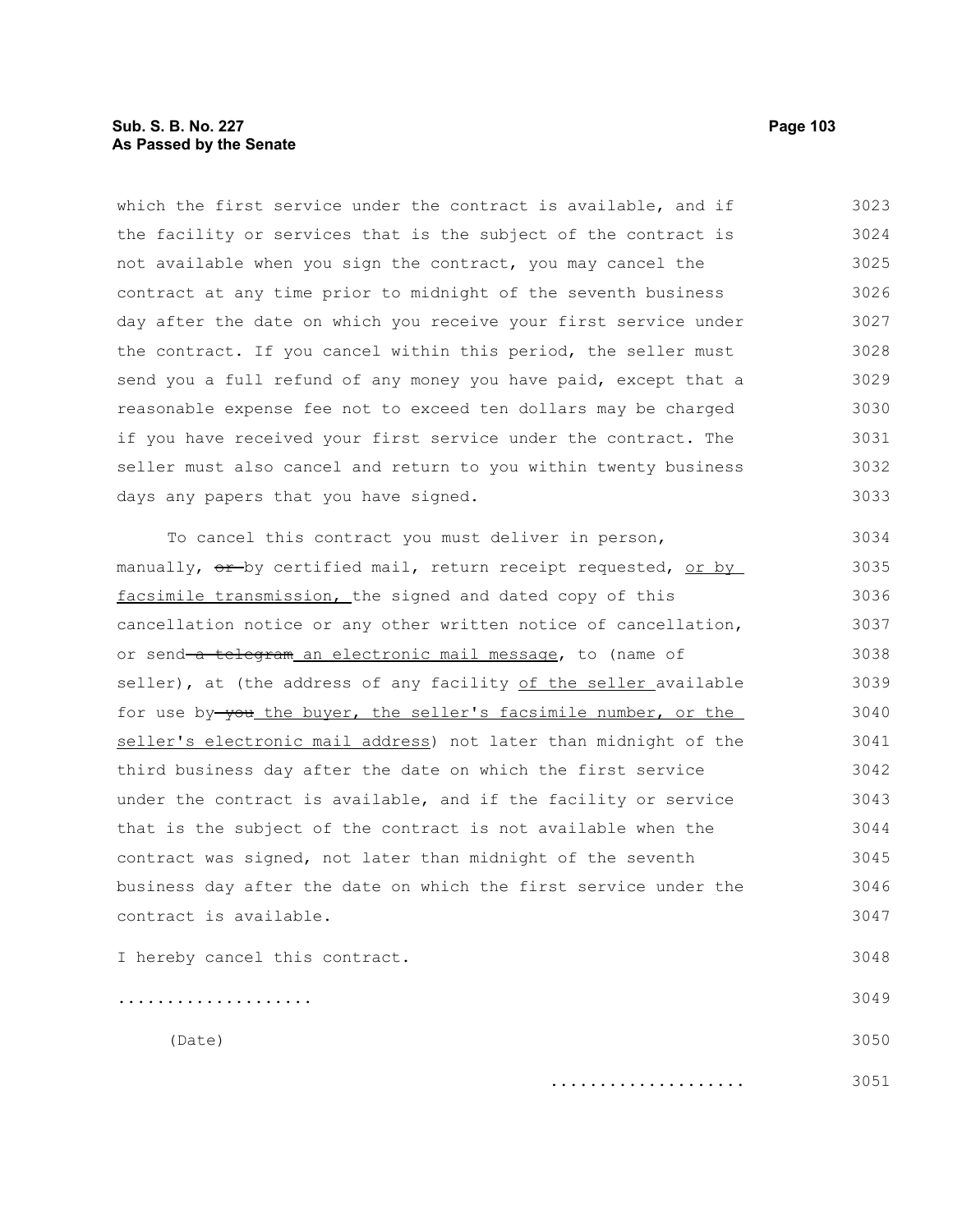(Buyer's signature)" 3052

(2) Before furnishing copies of the notice of cancellation to the buyer, the seller shall complete both copies by entering the name of the seller, the address of the seller's place of business facility available for use by the buyer, the seller's facsimile number, or the seller's electronic mail address, and the date of the contract. 3053 3054 3055 3056 3057 3058

(C) Until the seller has complied with this section, the buyer may cancel the contract by delivering to the seller by certified mail, personal or manual delivery, facsimile transmission, or telegraphing electronic mail, written notice to the seller of-his the buyer's intention to cancel. The period within which the buyer may cancel the contract prescribed by this section begins to run from the time of the seller complies with divisions (A) and (B) of this section. 3059 3060 3061 3062 3063 3064 3065 3066

(D) In any prepaid entertainment contract no seller shall: 3067

(1) Include in any contract, any confession of judgment or any waiver of any rights to which the buyer is entitled under this section, including specifically his the right to cancel the contract in accordance with this section; 3068 3069 3070 3071

(2) Fail to inform each buyer orally, at the time  $he$  signsof signing the contract, of-his the right to cancel; 3072 3073

(3) Misrepresent in any manner the buyer's right to cancel; 3074 3075

(4) Fail or refuse to honor any valid notice of cancellation by a buyer and within ten business days after receipt of the notice to: 3076 3077 3078

(a) Refund all payments made under the contract, except 3079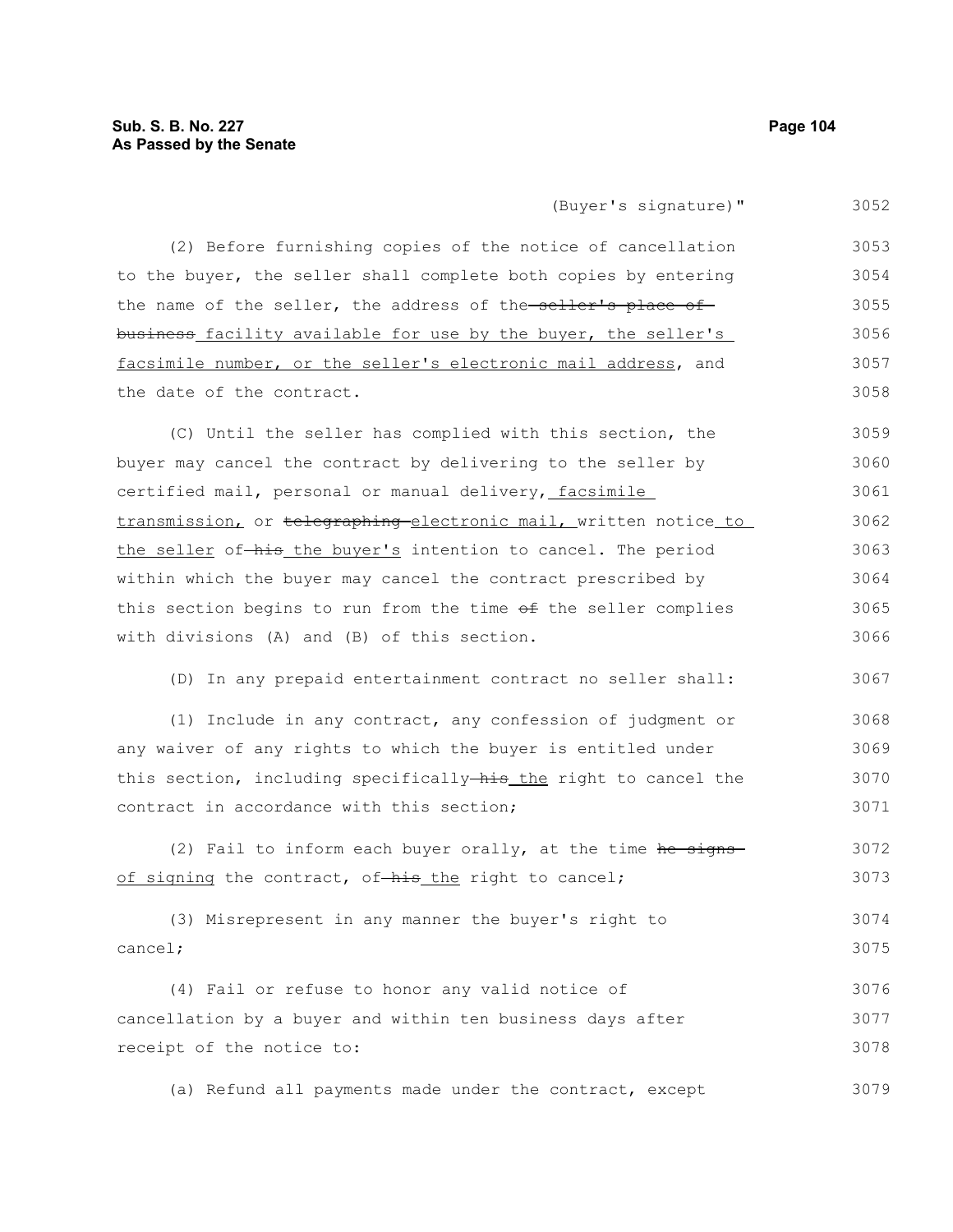that if the buyer has received his the buyer's first service under the contract the seller may retain or bill the buyer for ten dollars; 3080 3081 3082

(b) Cancel and return any note, negotiable instrument, or other evidence of indebtedness executed by the buyer in connection with the contract and take any action necessary to reflect the termination of any security interest or lien created under the contract; 3083 3084 3085 3086 3087

(c) Notify the buyer if the seller intends to repossess or abandon any evidence of membership or other goods provided to the buyer by the seller pursuant to the contract. 3088 3089 3090

(E) If there is in effect an earlier prepaid entertainment contract, this section and section 1345.43 of the Revised Code apply to a transaction in which the seller and the buyer enter into a new prepaid entertainment contract, or a modification of the earlier contract. 3091 3092 3093 3094 3095

**Sec. 1349.43.** (A) As used in this section, "loan officer," "mortgage broker," and "nonbank mortgage lender" have the same meanings as in section 1345.01 of the Revised Code. 3096 3097 3098

(B) The department of commerce shall establish and maintain an electronic database accessible through the internet that contains information on all of the following: 3099 3100 3101

(1) The enforcement actions taken by the superintendent of financial institutions for each violation of or failure to comply with any provision of sections 1322.01 to 1322.12 of the Revised Code, upon final disposition of the action; 3102 3103 3104 3105

(2) The enforcement actions taken by the attorney general under Chapter 1345. of the Revised Code against loan officers, mortgage brokers, and nonbank mortgage lenders, upon final 3106 3107 3108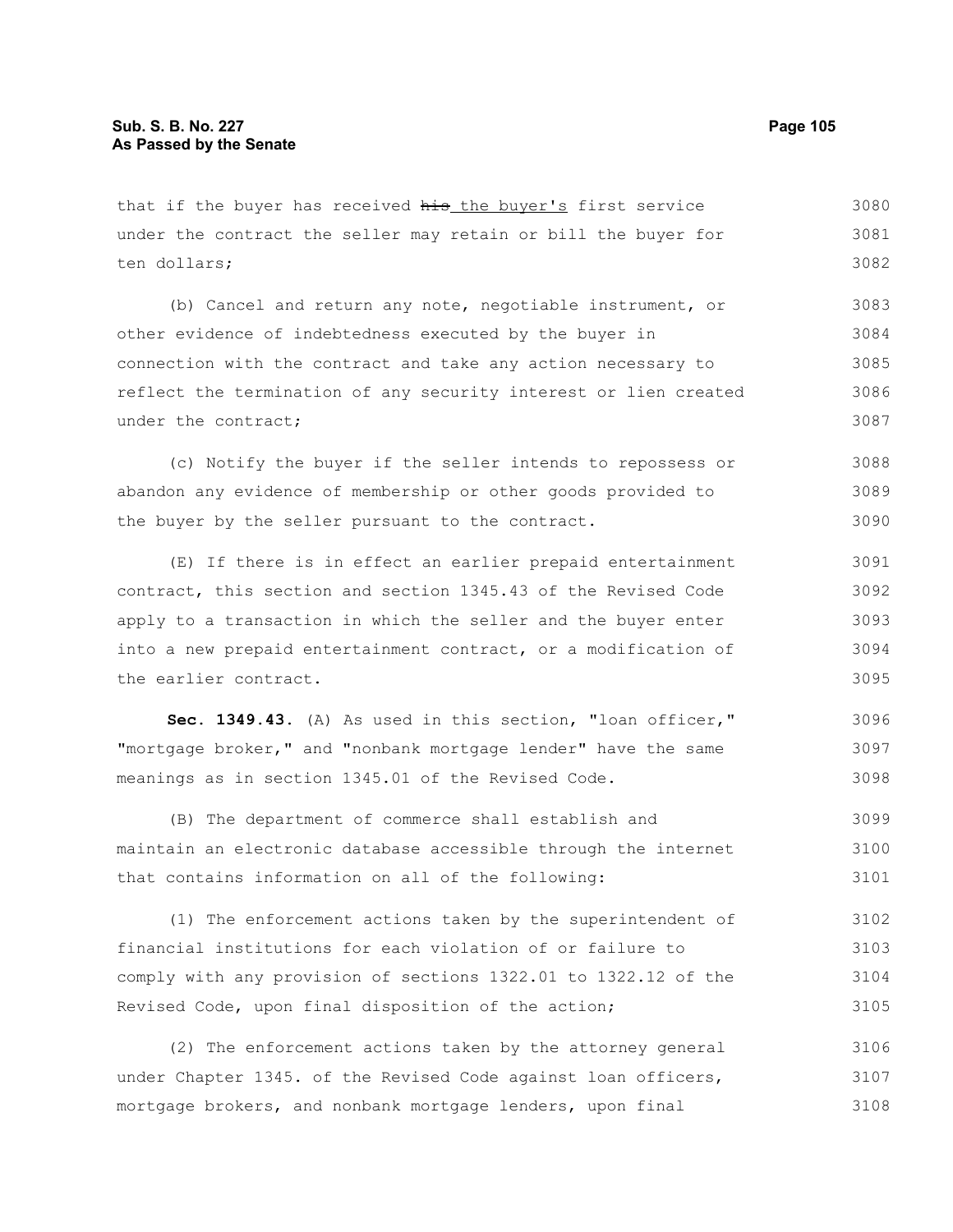| disposition of each action;                                                 |
|-----------------------------------------------------------------------------|
| (3) All judgments by courts of this state, concerning                       |
| which appellate remedies have been exhausted or lost by the                 |
| expiration of the time for appeal, finding either of the                    |
| following:                                                                  |
| (a) A violation of any provision of sections 1322.01 to                     |
| 1322.12 of the Revised Code;                                                |
| (b) That specific acts or practices by a loan officer,                      |
| mortgage broker, or nonbank mortgage lender violate section                 |
| 1345.02, 1345.03, or 1345.031 of the Revised Code.                          |
| (C) The attorney general shall submit to notify the                         |
| department <del>, on the first day of each January, April, July, and-</del> |
| <del>October, a list</del> of all enforcement actions and judgments         |
| described in divisions $(B)$ $(2)$ and $(3)$ $(b)$ of this section.         |
| (D) The department may adopt rules in accordance with                       |
| Chapter 119. of the Revised Code that are necessary to implement            |
| this section.                                                               |
| (E) The electronic database maintained by the department                    |
| in accordance with this section shall not include information               |
| that, pursuant to section 1322.061 of the Revised Code, is                  |
| confidential.                                                               |
| Sec. 1716.02. (A) Every charitable organization, except                     |
| those exempted under section 1716.03 of the Revised Code, that              |
| intends to solicit contributions in this state by any means or              |
| have contributions solicited in this state on its behalf by any             |
| other person, charitable organization, commercial co-venturer,              |

or professional solicitor, or that participates in a charitable sales promotion, prior to engaging in any of these activities and annually thereafter, shall file a registration statement 3134 3135 3136 3137

3109

3114 3115

3116 3117 3118

3123 3124 3125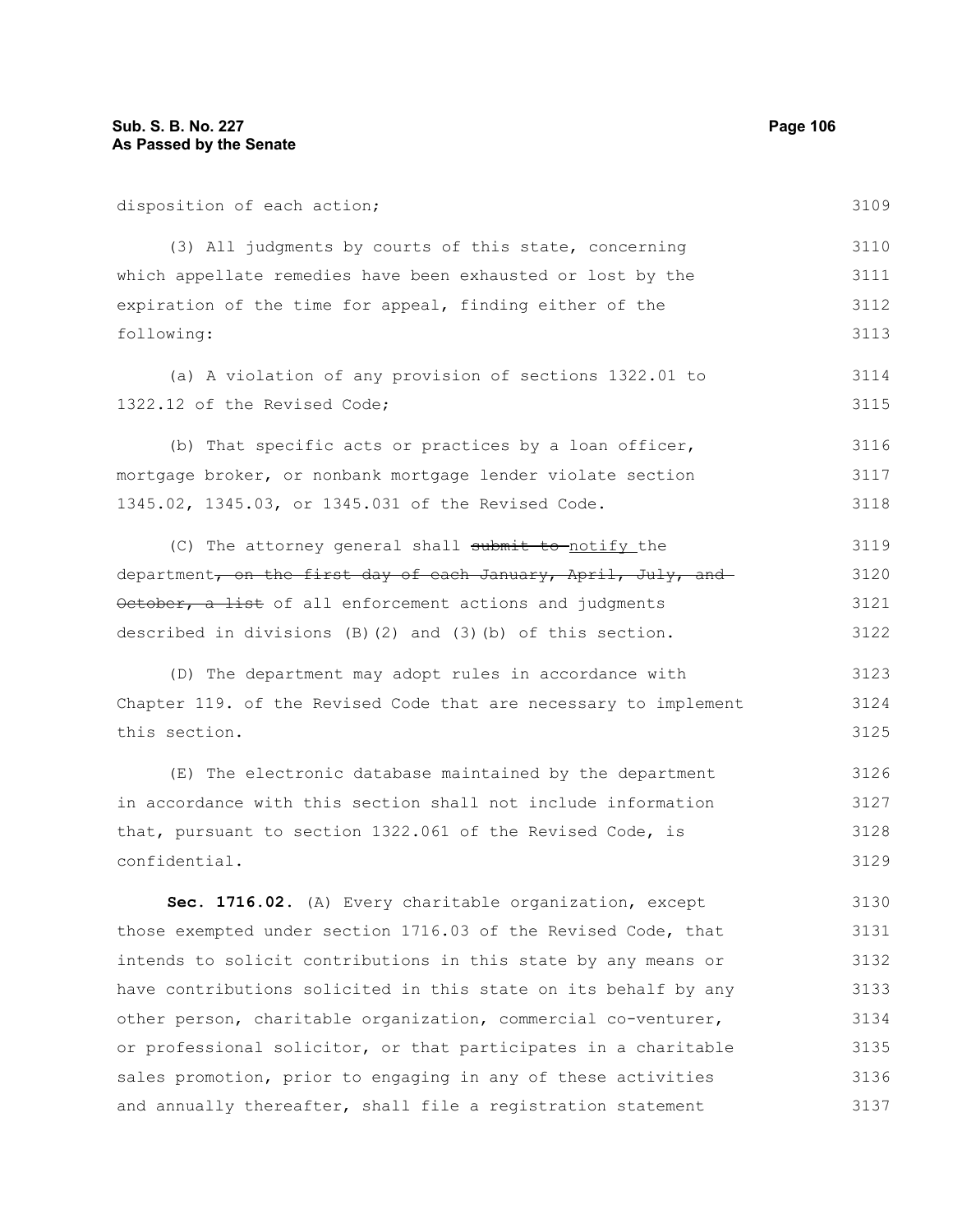# **Sub. S. B. No. 227 Page 107 As Passed by the Senate**

with the attorney general upon a form prescribed by the attorney general. Each chapter, branch, or affiliate of a charitable organization that is required to file a registration statement under this section either shall file a separate registration statement or report the necessary information to its parent charitable organization that then shall file a consolidated registration statement. The annual registration statement shall be refiled on or before the fifteenth day of the fifth calendar month after the close of each fiscal year in which the charitable organization solicited in this state, or by the date of any applicable extension of the federal filing date, whichever is later. No charitable organization that is required to register under this chapter prior to registration, shall solicit contributions in this state by any means, have contributions solicited in this state on its behalf by any other person, charitable organization, commercial co-venturer, or professional solicitor, or participate in a charitable sales promotion. 3138 3139 3140 3141 3142 3143 3144 3145 3146 3147 3148 3149 3150 3151 3152 3153 3154 3155

(B) The registration statement shall be signed and sworn to under penalties of perjury by the treasurer or chief fiscal officer of the charitable organization and shall contain the following information: 3156 3157 3158 3159

(1) The name of the charitable organization, the purpose for which it is organized, and the name or names under which it intends to solicit contributions; 3160 3161 3162

(2) The address and telephone number of the principal place of business of the charitable organization and the address and telephone number of every office, chapter, branch, or affiliate of the charitable organization located in this state or, if the charitable organization does not maintain an office 3163 3164 3165 3166 3167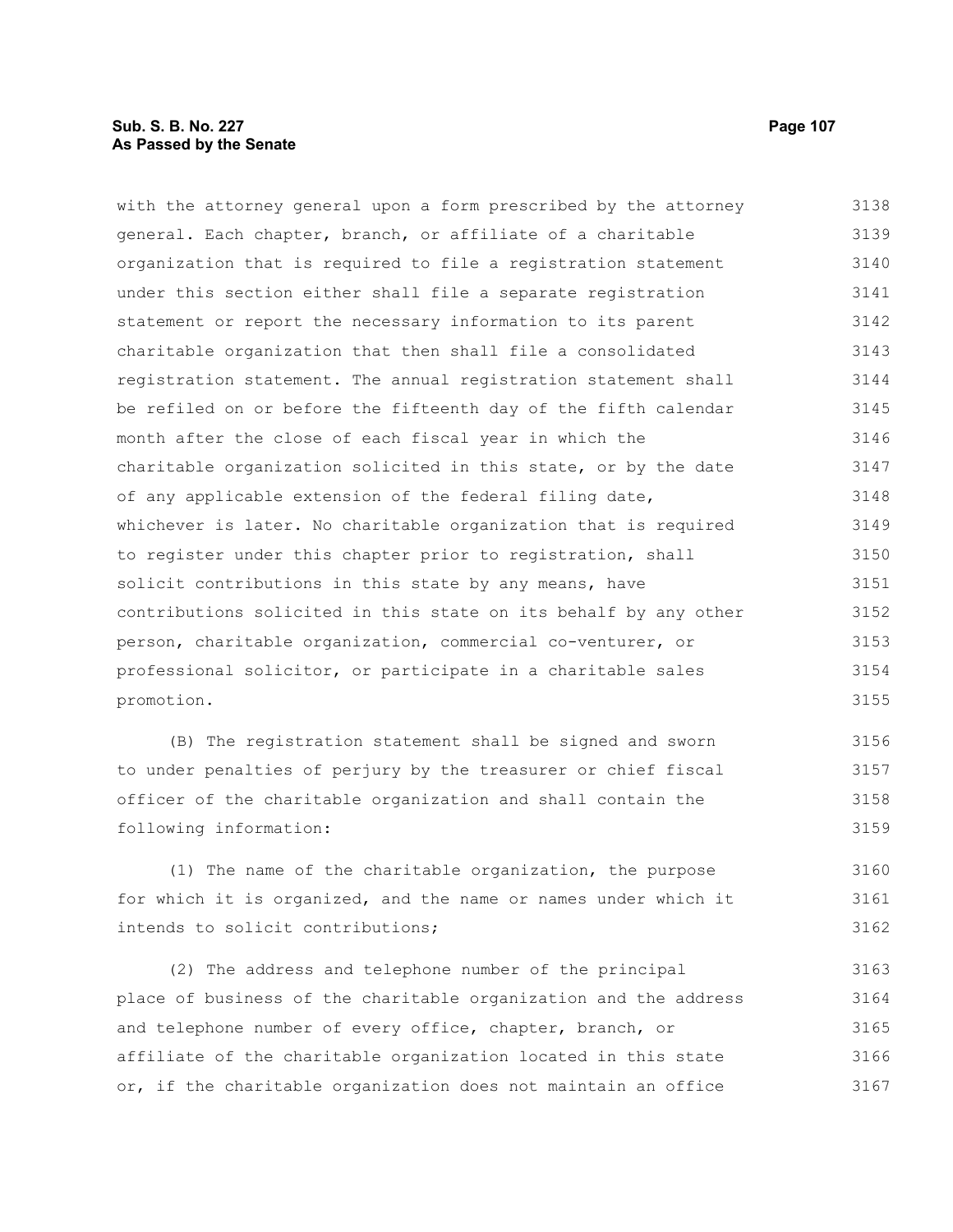person that has custody of its financial records; (3) The names and addresses of the officers, directors, trustees, and executive personnel of the charitable organization; (4) The annual financial report of the charitable organization for the immediately preceding fiscal year as required under section 1716.04 of the Revised Code; (5) The last day of the fiscal year for the charitable organization; (6) A statement of whether the charitable organization is registered with or otherwise authorized by any other governmental authority in this state or another state to solicit contributions; (7) A statement of whether the charitable organization has had its registration or authority denied, suspended, revoked, or enjoined by any court or other governmental authority in this state or another state; 3169 3170 3171 3172 3173 3174 3175 3176 3177 3178 3179 3180 3181 3182 3183 3184 3185

in this state, the name, address, and telephone number of the

(8) A statement of whether the charitable organization intends to solicit contributions from the public directly by using its own resources or to have solicitations made on its behalf through the use of another charitable organization, fundraising counsel, professional solicitors, or commercial coventurers; 3186 3187 3188 3189 3190 3191

(9) The names, addresses, and the telephone numbers of any other charitable organization, fund-raising counsel, professional solicitors, and commercial co-venturers who act or will act on behalf of the charitable organization, together with a statement setting forth the specific terms of the arrangements 3192 3193 3194 3195 3196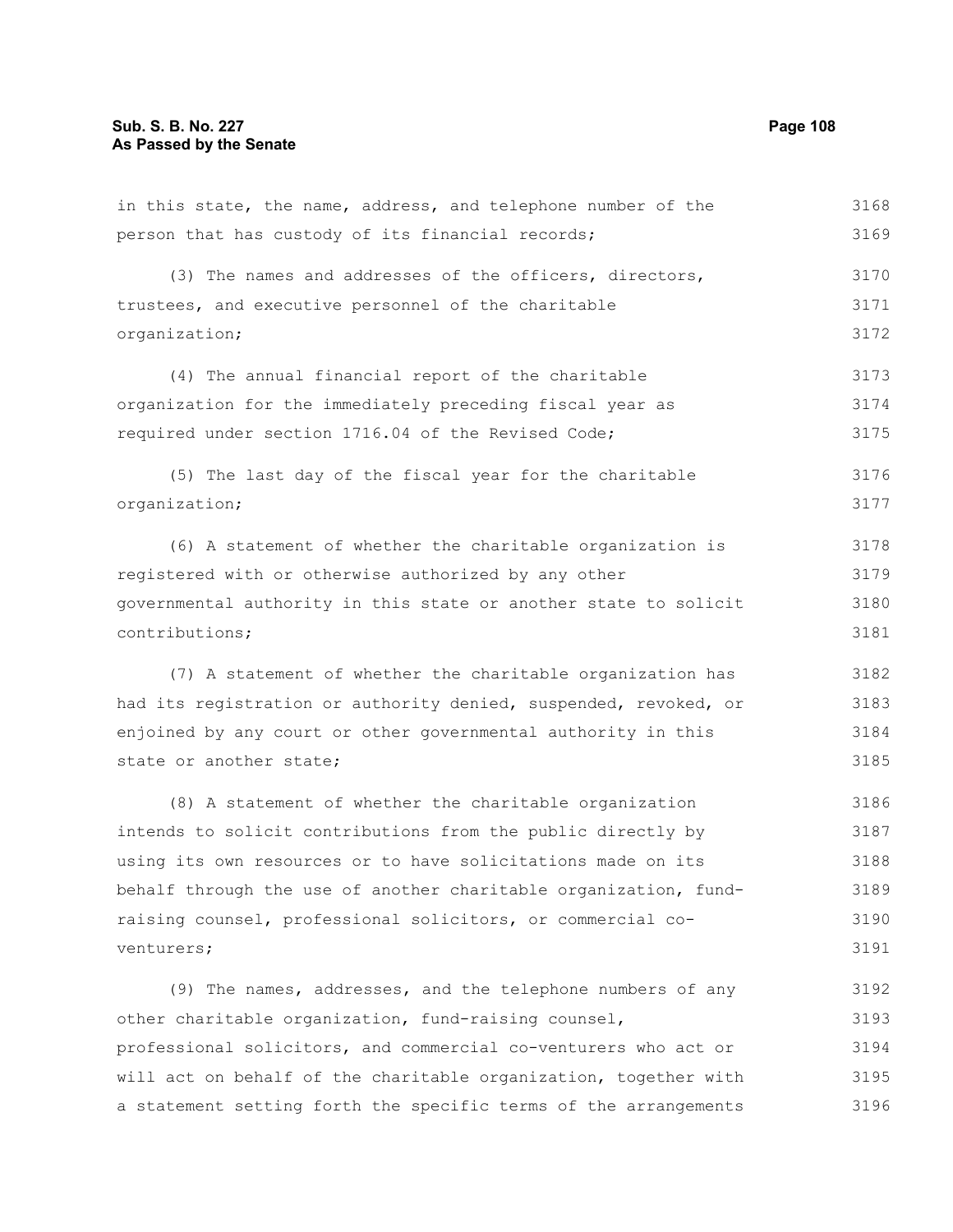# **Sub. S. B. No. 227 Page 109 As Passed by the Senate**

for salaries, bonuses, commissions, expenses, or other remunerations to be paid the other charitable organization, fund-raising counsel, professional solicitors, and commercial co-venturers. If any of the information required by division (B) (9) of this section is not available at the time of registration, that information shall be submitted to the attorney general at a later date but before any solicitation occurs. (10) The charitable purpose or purposes for which the contributions to be solicited will be used; (11) The names, addresses, and telephone numbers of the persons within the charitable organization that will have final responsibility for the custody of the contributions; (12) The names of the persons within the charitable organization that will be responsible for the final distribution of the contributions; (13) The period of time during which, and the counties in which, the solicitation is planned to be conducted; (14) A schedule of the activities carried on by the charitable organization in the performance of its purposes; (15) Any other information that the attorney general may, by rule, require. (C)(1) With the initial registration only, every charitable organization that is required to register under this chapter also shall file with the attorney general the following: (a) A copy of the current charter, articles of incorporation, agreement of association, instrument of trust, constitution, or other organizational instrument, and a copy of 3197 3198 3199 3200 3201 3202 3203 3204 3205 3206 3207 3208 3209 3210 3211 3212 3213 3214 3215 3216 3217 3218 3219 3220 3221 3222 3223 3224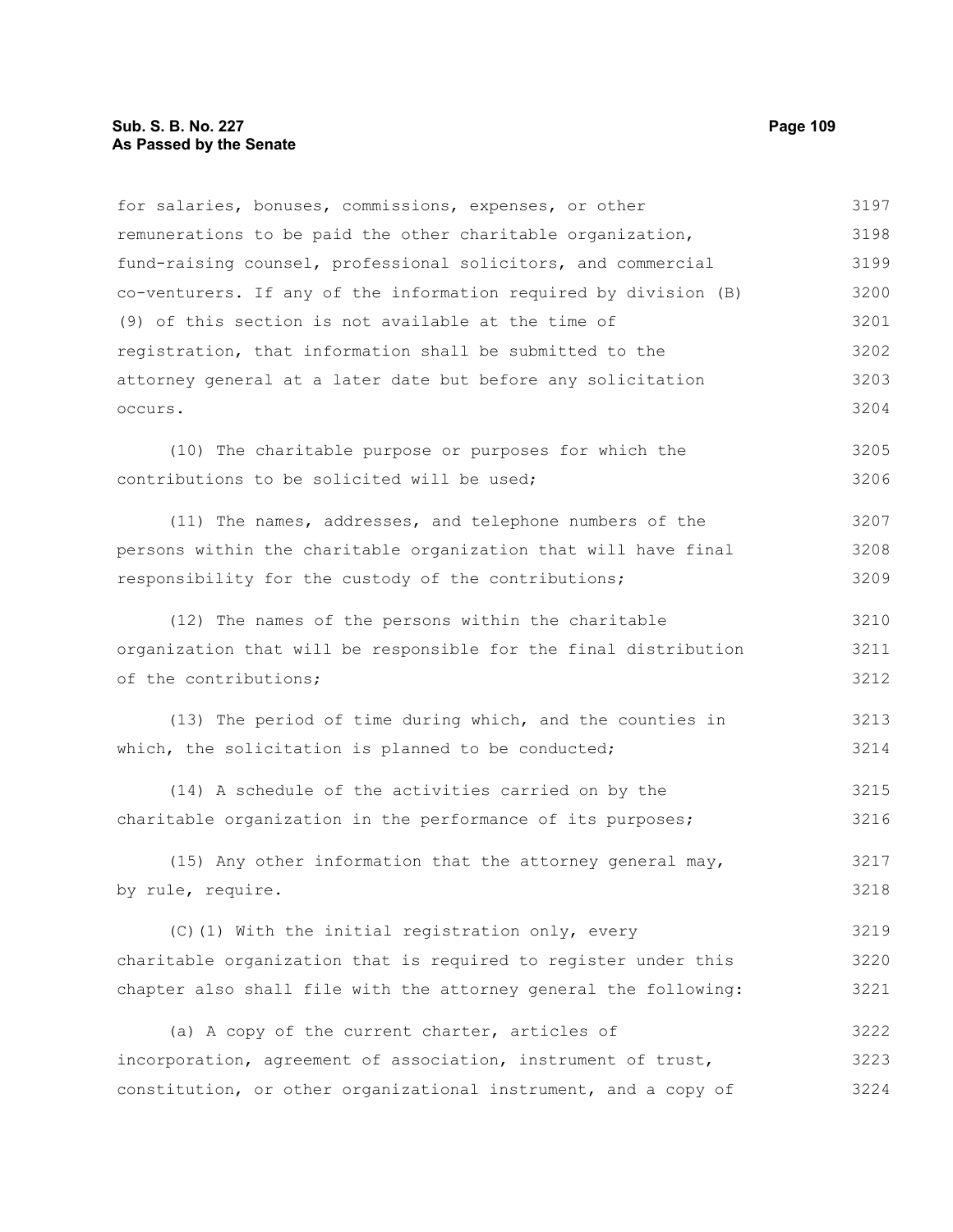the bylaws of the charitable organization;

(b) A statement setting forth the place where and the date when the charitable organization was legally established, the form of its organization, and its tax exempt status, with a copy of its federal tax exemption determination letter. (2)(a) With the next annual registration statement filed after its adoption, the charitable organization shall file with the attorney general a copy of any amendment to its organizational instrument as specified in division (C)(1)(a) of this section and a copy of any amendment to its bylaws. 3226 3227 3228 3229 3230 3231 3232 3233 3234

(b) Within thirty days after its receipt, the charitable organization shall file with the attorney general a copy of any federal tax exemption determination letter or any correspondence rescinding its tax exempt status that is received after the initial registration. Not later than thirty days after being notified by the internal revenue service of any challenge to or investigation of its continued entitlement to federal tax exemption, the charitable organization shall notify the attorney general of this fact. 3235 3236 3237 3238 3239 3240 3241 3242 3243

(D)(1) Except as otherwise provided in division (D)(2) of this section, every charitable organization that is required to register under this chapter shall pay the following fees with each registration: 3244 3245 3246 3247

(a) Fifty dollars, if the contributions received for the last calendar or fiscal year were five thousand dollars or more but less than twenty-five thousand dollars; 3248 3249 3250

(b) One hundred dollars, if the contributions received for the last calendar or fiscal year were twenty-five thousand dollars or more but less than fifty thousand dollars; 3251 3252 3253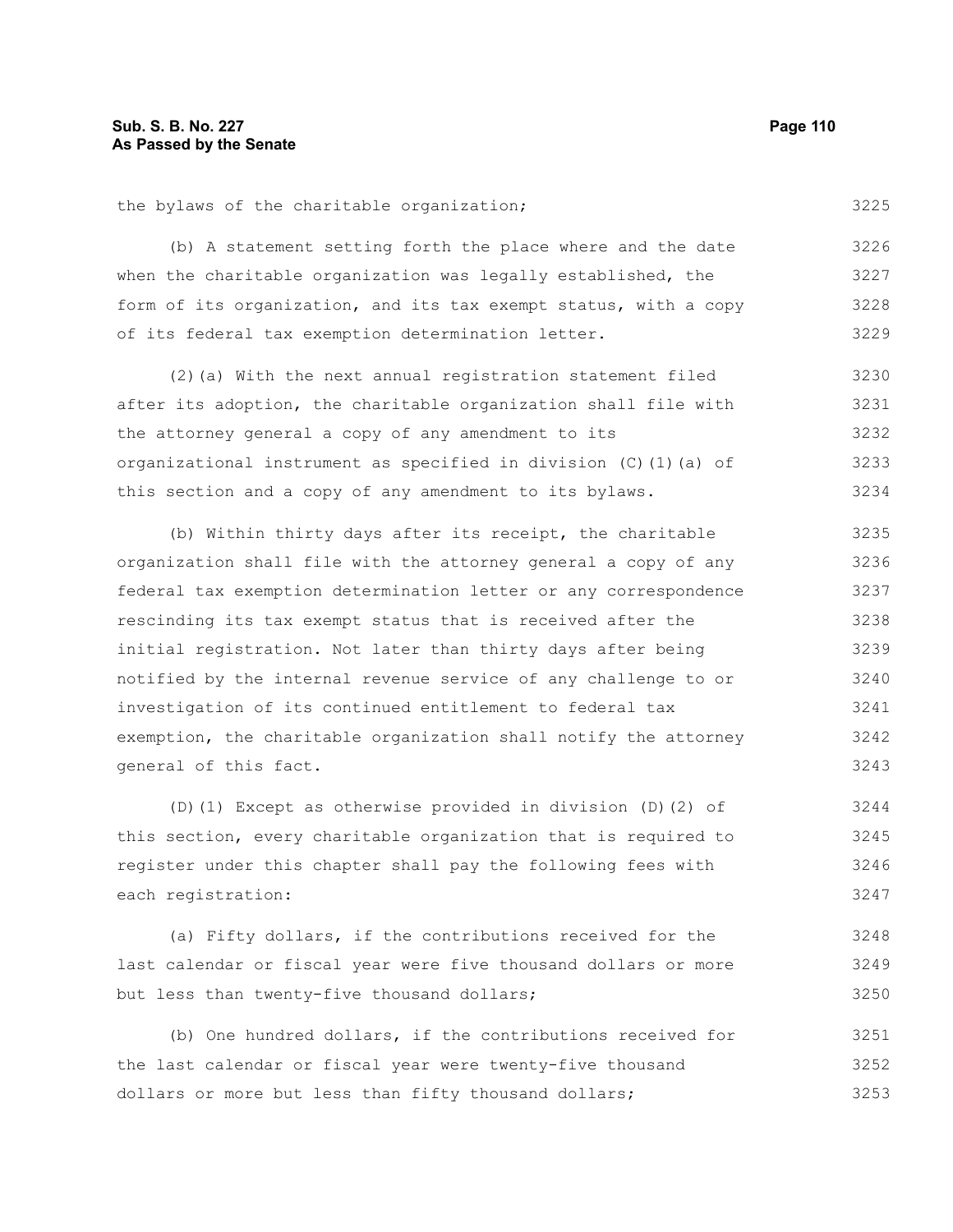(c) Two hundred dollars, if the contributions received for the last calendar or fiscal year were fifty thousand dollars or more. 3254 3255 3256

(2) A charitable organization that is required to register under this chapter and whose contributions received for the last calendar or fiscal year were less than five thousand dollars shall not pay any registration fee. 3257 3258 3259 3260

(3) The amount of registration fees that a charitable organization is required to pay under division (D)(1) of this section shall be based on the amount of contributions that it receives from persons in this state. If, for any reporting year, a charitable organization cannot determine from its records the exact amount of contributions it received from persons in this state, it shall compute the amount of the registration fee upon the estimated amount of contributions it received from persons in this state, with the estimated amount to be explained in writing at the time the registration fee is paid. At the request of the attorney general, the charitable organization shall substantiate the estimated amount of contributions it received from persons in this state. 3261 3262 3263 3264 3265 3266 3267 3268 3269 3270 3271 3272 3273

(4) All registration fees shall be paid into the state treasury to the credit of the charitable law fund established under section 109.32 of the Revised Code. 3274 3275 3276

(5) Any charitable organization that fails to pay the fee required by this section at the time required shall pay an additional fee of two hundred dollars, except that the attorney general may waive the two-hundred-dollar fee upon a showing that the charitable organization failed to pay the fee for filing the annual registration statement at the time required by this section for reasons that were beyond the control of the 3277 3278 3279 3280 3281 3282 3283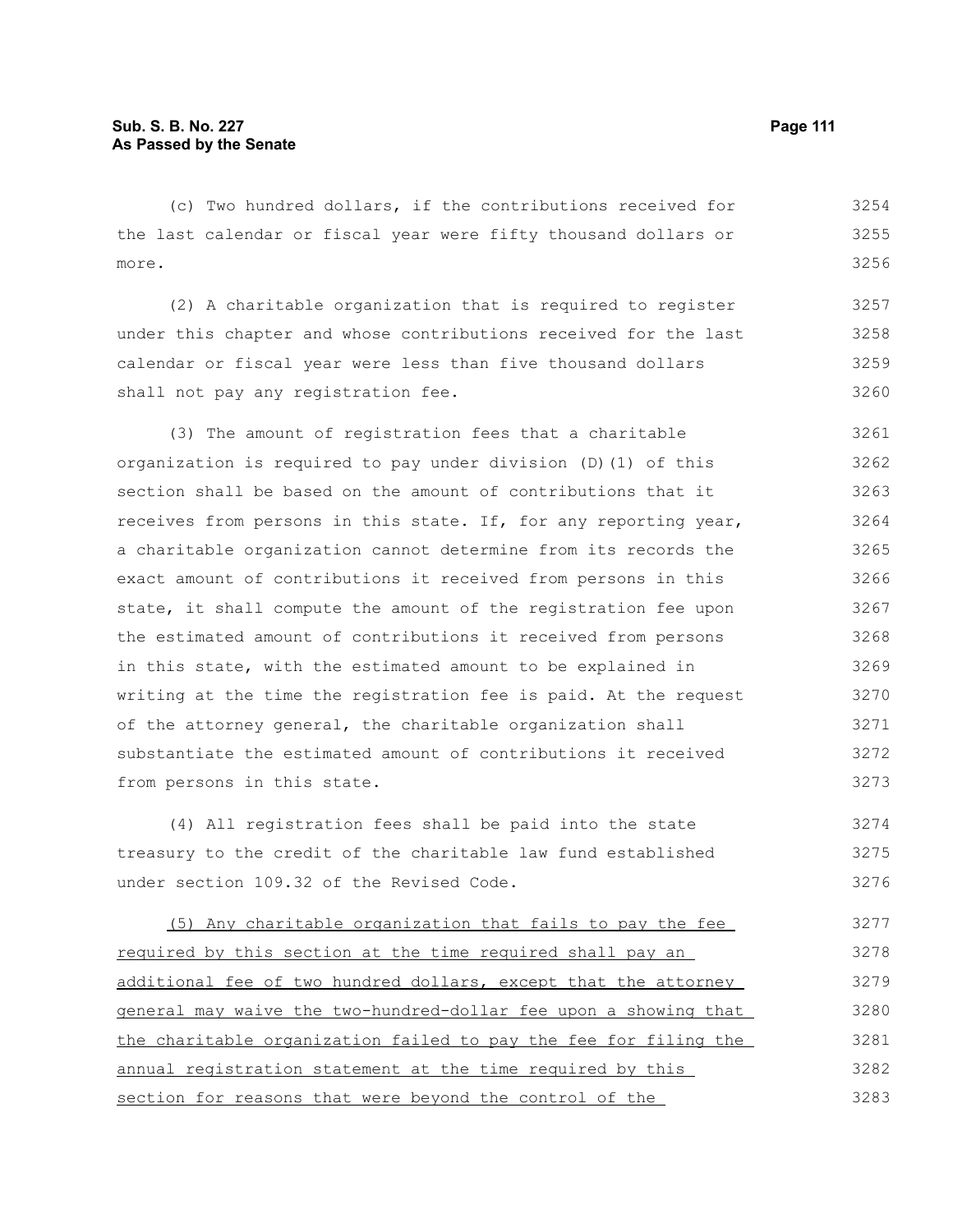| charitable organization. If the charitable organization is       | 3284 |
|------------------------------------------------------------------|------|
| required to pay an additional fee under section 109.31 of the    | 3285 |
| Revised Code, the charitable organization is exempt from paying  | 3286 |
| the additional fee in this section.                              | 3287 |
| Sec. 1716.05. (A) No person shall act as a fund-raising          | 3288 |
| counsel unless the person first has complied with the            | 3289 |
| requirements of this chapter and any rules adopted under this    | 3290 |
| chapter.                                                         | 3291 |
| (B) Any fund-raising counsel that at any time has custody        | 3292 |
| of contributions from a solicitation shall do all of the         | 3293 |
| following:                                                       | 3294 |
| (1) Register with the attorney general. Applications for         | 3295 |
| registration or renewal of registration shall be in writing,     | 3296 |
| under oath, and in the form prescribed by the attorney general,  | 3297 |
| and shall be accompanied by a fee in the amount of two hundred   | 3298 |
| dollars. Any corporation, partnership, association, or other     | 3299 |
| entity that intends to act as a fund-raising counsel may         | 3300 |
| register for and pay a single fee of two hundred dollars on      | 3301 |
| behalf of all its members, officers, employees, and agents. In   | 3302 |
| that case, the names and addresses of all the officers,          | 3303 |
| employees, and agents of the fund-raising counsel and all other  | 3304 |
| persons with whom the fund-raising counsel has contracted to     | 3305 |
| work under its direction shall be listed in the application. The | 3306 |
| application shall contain any other information that the         | 3307 |
| attorney general may require. The registration or renewal of     | 3308 |
| registration shall be for a period of one year or part of one    | 3309 |
| year and shall expire on the thirty-first day of March of each   | 3310 |
| year. All fees prescribed in this division shall be paid into    | 3311 |
| the state treasury to the credit of the charitable law fund      | 3312 |
| established under section 109.32 of the Revised Code.            | 3313 |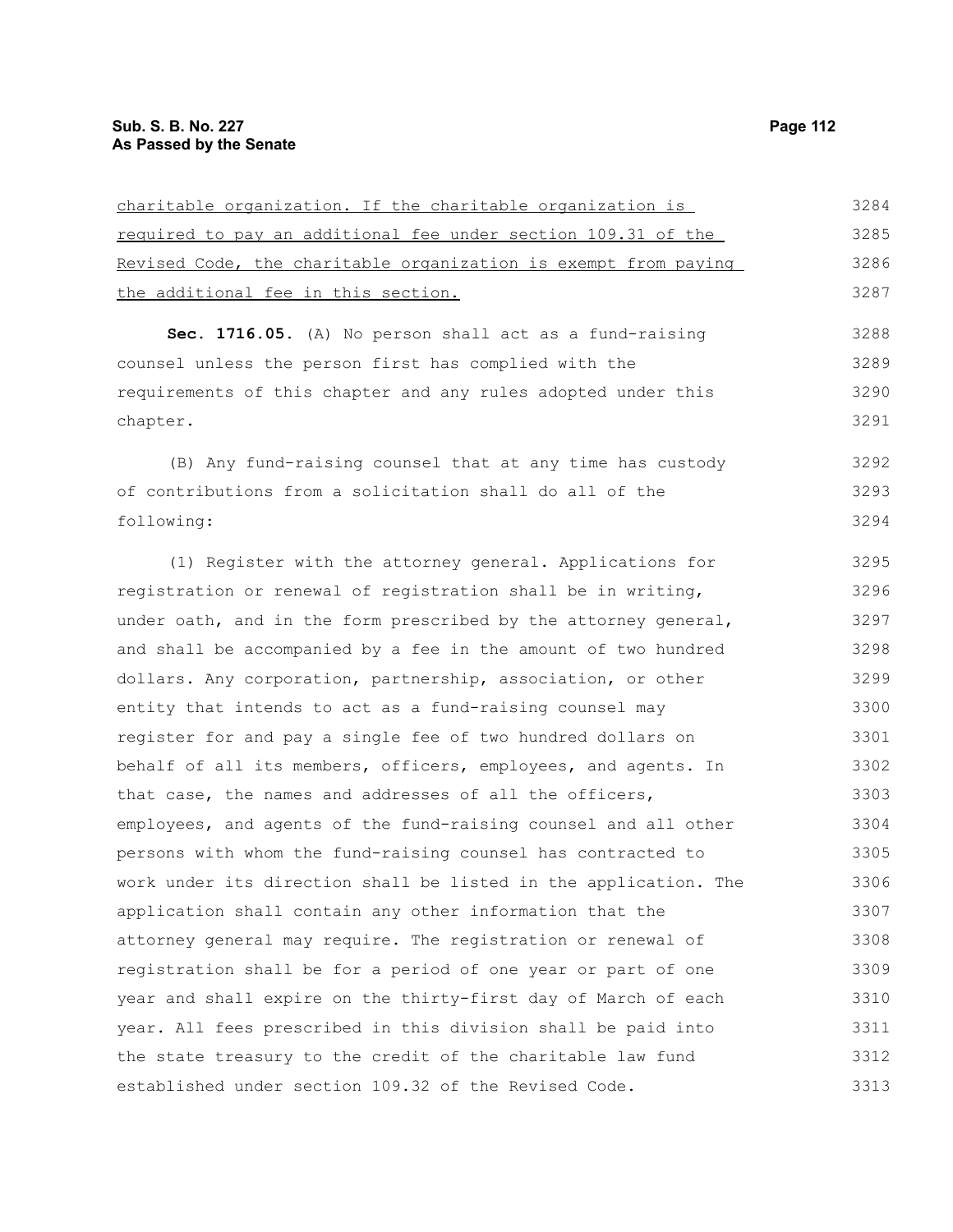# **Sub. S. B. No. 227 Page 113 As Passed by the Senate**

(2) At the time of making an application for registration or renewal of registration, file with and have approved by the attorney general a bond in which the fund-raising counsel shall be the principal obligor, in the sum of twenty-five thousand dollars, with one or more sureties authorized to do business in this state. The fund-raising counsel shall maintain the bond in effect as long as the registration is in effect; however, the liability of the surety under the bond shall not exceed an alltime aggregate liability of twenty-five thousand dollars. The bond, which may be in the form of a rider to a larger blanket liability bond, shall run to the state and to any person who may have a cause of action against the principal obligor of the bond for any liability arising out of a violation by the obligor of any provision of this chapter or any rule adopted pursuant to this chapter. 3314 3315 3316 3317 3318 3319 3320 3321 3322 3323 3324 3325 3326 3327 3328

(3) Not later than ninety days after a solicitation campaign has been completed and on the anniversary of the commencement of a solicitation campaign lasting more than one year, furnish an accounting of all contributions collected and expenses paid, to the charitable organization with which the fund-raising counsel has contracted. The accounting shall be in writing and shall be retained by the charitable organization for three years. The fund-raising counsel shall file a copy of the accounting with the attorney general not later than seven days after it is furnished to the charitable organization. 3329 3330 3331 3332 3333 3334 3335 3336 3337 3338

(4) Not later than two days after receipt of each contribution, deposit the entire amount of the contribution in an account at a bank or other federally insured financial institution which shall be in the name of the charitable organization with which the fund-raising counsel has contracted. Each contribution collected by the fund-raising counsel shall be 3339 3340 3341 3342 3343 3344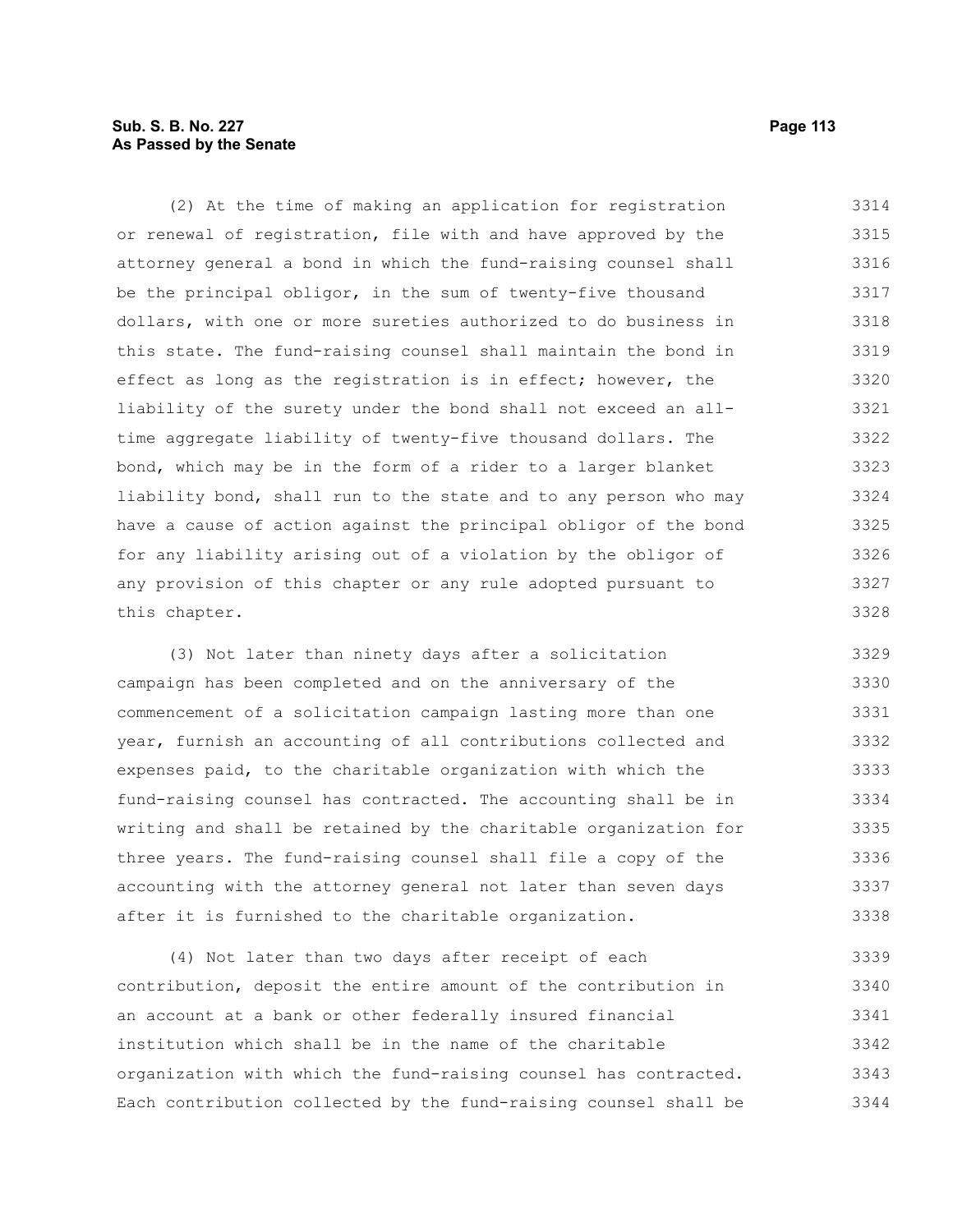# **Sub. S. B. No. 227 Page 114 As Passed by the Senate**

solely in the name of that charitable organization. The charitable organization shall have sole control of all withdrawals from the account and the fund-raising counsel shall not be given the authority to withdraw any deposited funds from the account. 3345 3346 3347 3348 3349

(5) During each solicitation campaign and for not less than three years after its completion, maintain the following records that shall be made available to the attorney general upon the attorney general's request: 3350 3351 3352 3353

(a) A record of each contribution that at any time is in the custody of the fund-raising counsel, including the name and address of each contributor and the date and amount of the contribution, provided that the attorney general shall not disclose that information except to the extent necessary for investigative or law enforcement purposes; 3354 3355 3356 3357 3358 3359

(b) The location of each bank or financial institution in which the fund-raising counsel has deposited revenue from the solicitation campaign and the account number of each account in which the deposits were made. 3360 3361 3362 3363

(C) Unless otherwise provided in this section, any change in any information filed with the attorney general pursuant to this section shall be reported in writing to the attorney general within seven days after the change occurs. 3364 3365 3366 3367

(D) No person shall serve as a fund-raising counsel, or be a member, officer, employee, or agent of any fund-raising counsel, who has been convicted in the last five years of either of the following: 3368 3369 3370 3371

(1) Any violation of this chapter or any rule adopted under this chapter, or of any charitable solicitation 3372 3373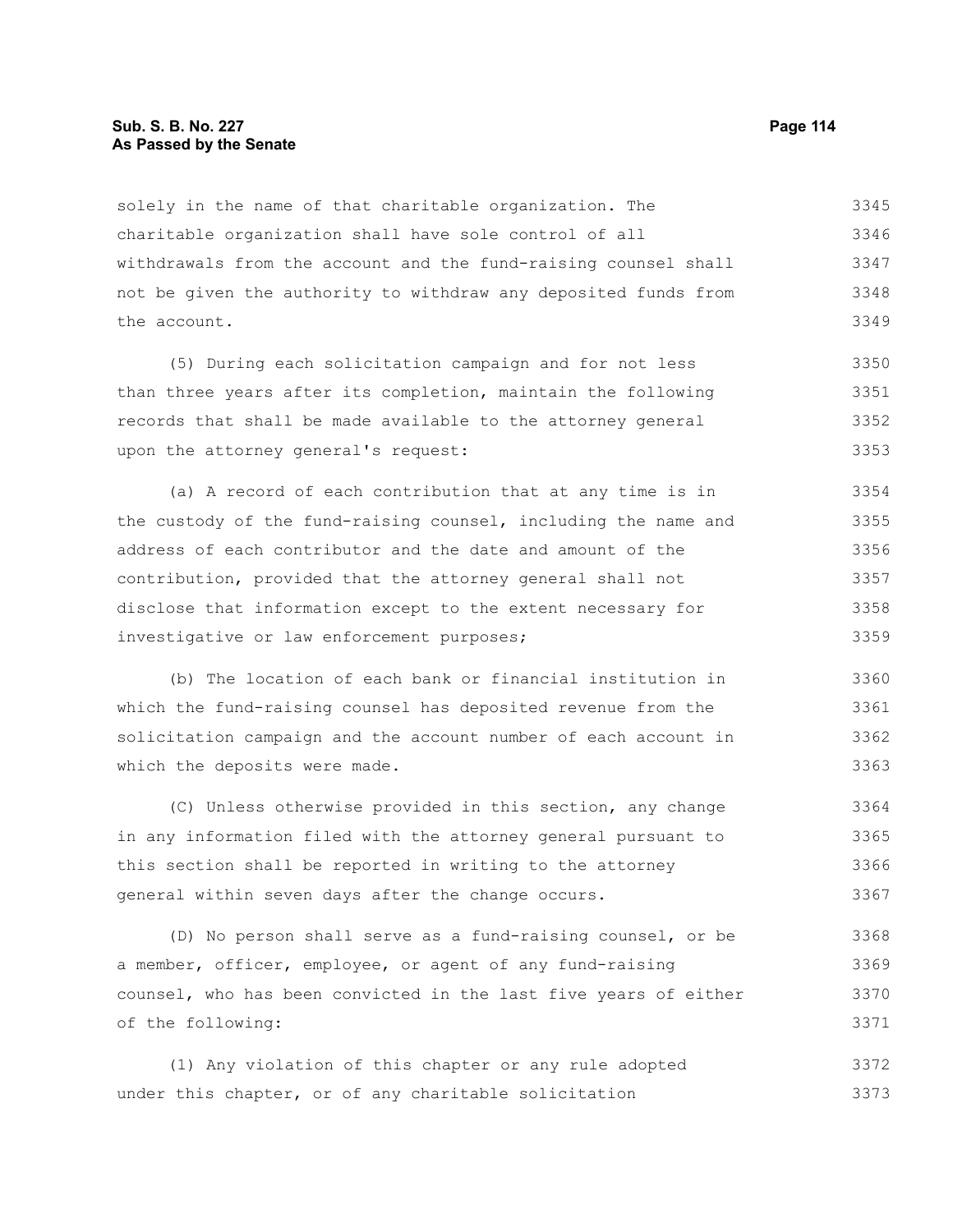legislation or regulation of a political subdivision of this state or charitable solicitation law of any other jurisdiction that is similar to this chapter; 3374 3375 3376

(2) A felony in this or another state.

(E) The information provided under this section to the attorney general by a fund-raising counsel shall be included in the reports and files required to be compiled and maintained by the attorney general pursuant to divisions (E) and (F) of section 1716.08 of the Revised Code. 3378 3379 3380 3381 3382

(F) If a fund-raising counsel fails to comply in a timely or complete manner with any of the requirements under this section, the fund-raising counsel is liable for and, in addition to any fee required in this section, shall pay two hundred dollars for each late filing. Each registration, renewal of registration, bond, or accounting shall be considered a separate filing for the purposes of this section. Any fees required by this section are in addition to, and not in place of, penalties prescribed in this chapter. 3383 3384 3385 3386 3387 3388 3389 3390 3391

**Sec. 1716.07.** (A) No professional solicitor shall engage in any solicitation unless it has complied with the requirements of this chapter and any rules adopted under this chapter.

(B) Every professional solicitor, before engaging in any solicitation, shall register with the attorney general. Applications for registration or renewal of registration shall be in writing, under oath, and in the form prescribed by the attorney general, and shall be accompanied by a fee in the amount of two hundred dollars. Any corporation, partnership, association, or other entity that intends to act as a professional solicitor may register for and pay a single fee of 3395 3396 3397 3398 3399 3400 3401 3402

3377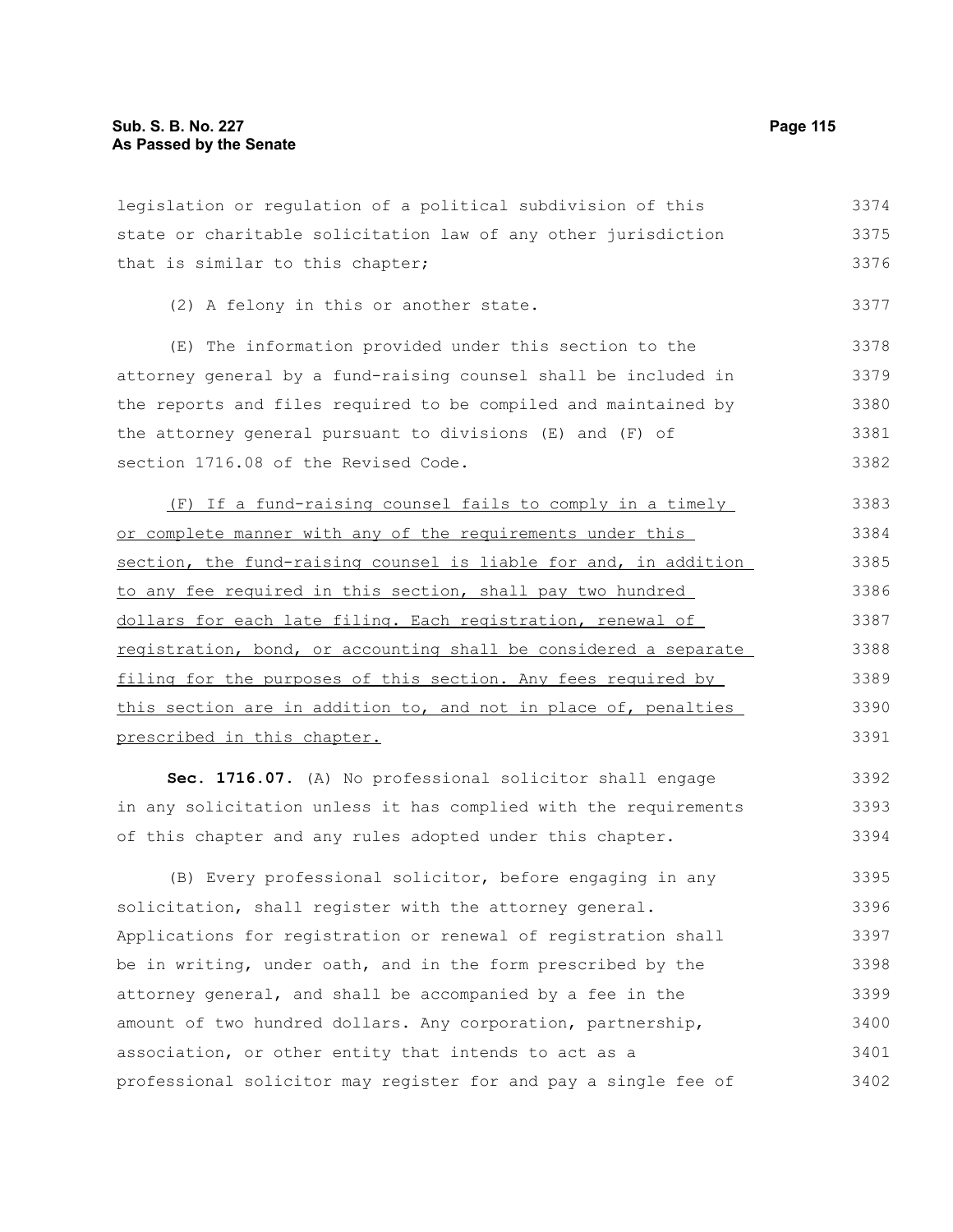# **Sub. S. B. No. 227 Page 116 As Passed by the Senate**

two hundred dollars on behalf of all its members, officers, employees, agents, and solicitors. In that case, the names and addresses of all the officers, employees, and agents of the professional solicitor and all other persons with whom the professional solicitor has contracted to work under its direction, including solicitors, shall be listed in the application or furnished to the attorney general within five days of the date of employment or contractual arrangement. The application shall contain any other information that the attorney general may require. The registration shall be for a period of one year or part of one year and shall expire on the thirty-first day of March of each year. Upon application and payment of the fee specified in this division and filing of the bond prescribed in division (C) of this section, the registration may be renewed for additional one-year periods. All fees prescribed in this division shall be paid into the state treasury to the credit of the charitable law fund established under section 109.32 of the Revised Code. 3403 3404 3405 3406 3407 3408 3409 3410 3411 3412 3413 3414 3415 3416 3417 3418 3419 3420

(C) At the time of making an application for registration or renewal of registration, the professional solicitor shall file with and have approved by the attorney general a bond in which the professional solicitor shall be the principal obligor, in the sum of twenty-five thousand dollars, with one or more sureties authorized to do business in this state. The professional solicitor shall maintain the bond in effect as long as the registration is in effect; however, the liability of the surety under the bond shall not exceed an all-time aggregate liability of twenty-five thousand dollars. The bond, which may be in the form of a rider to a larger blanket liability bond, shall run to the state and to any person who may have a cause of action against the principal obligor of the bond for any 3421 3422 3423 3424 3425 3426 3427 3428 3429 3430 3431 3432 3433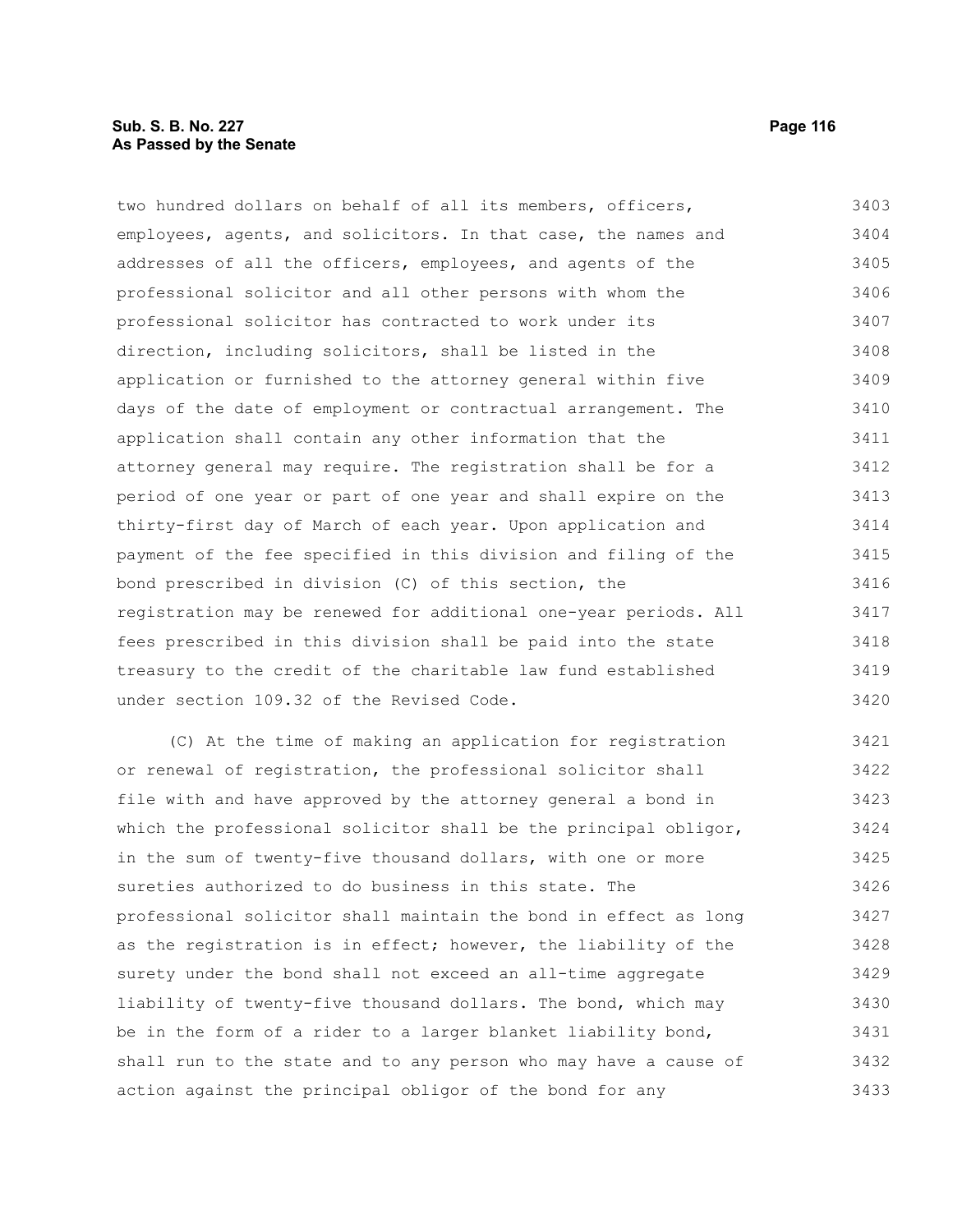| liability arising out of a violation by the obligor of any      | 3434 |
|-----------------------------------------------------------------|------|
| provision of this chapter or any rule adopted pursuant to this  | 3435 |
| chapter.                                                        | 3436 |
| (D)(1) Prior to the commencement of any solicitation, the       | 3437 |
| professional solicitor shall file all of the following with the | 3438 |
| attorney general:                                               | 3439 |
| (a) A completed document called "Solicitation Notice" upon      | 3440 |
| a form prescribed by the attorney general and containing all of | 3441 |
| the information specified in division $(D)(2)$ of this section; | 3442 |
| (b) A copy of the contract described in division (A) of         | 3443 |
| section 1716.08 of the Revised Code;                            | 3444 |
| (c) A sworn statement by the charitable organization on         | 3445 |
| whose behalf the professional solicitor is acting certifying    | 3446 |
| that the solicitation notice and any accompanying material are  | 3447 |
| true and correct to the best of its knowledge.                  | 3448 |
| (2) The solicitation notice shall include all of the            | 3449 |
| following:                                                      | 3450 |
| (a) The fund-raising methods to be used;                        | 3451 |
| (b) The projected dates when the solicitation will              | 3452 |
| commence and terminate;                                         | 3453 |
| (c) The location and telephone number from where the            | 3454 |
| solicitation will be conducted if it will be conducted by       | 3455 |
| telephone;                                                      | 3456 |
| (d) The name and residence address of each person               | 3457 |
| responsible for directing and supervising the conduct of the    | 3458 |
| solicitation campaign;                                          | 3459 |
| (e) A statement of whether the professional solicitor will      | 3460 |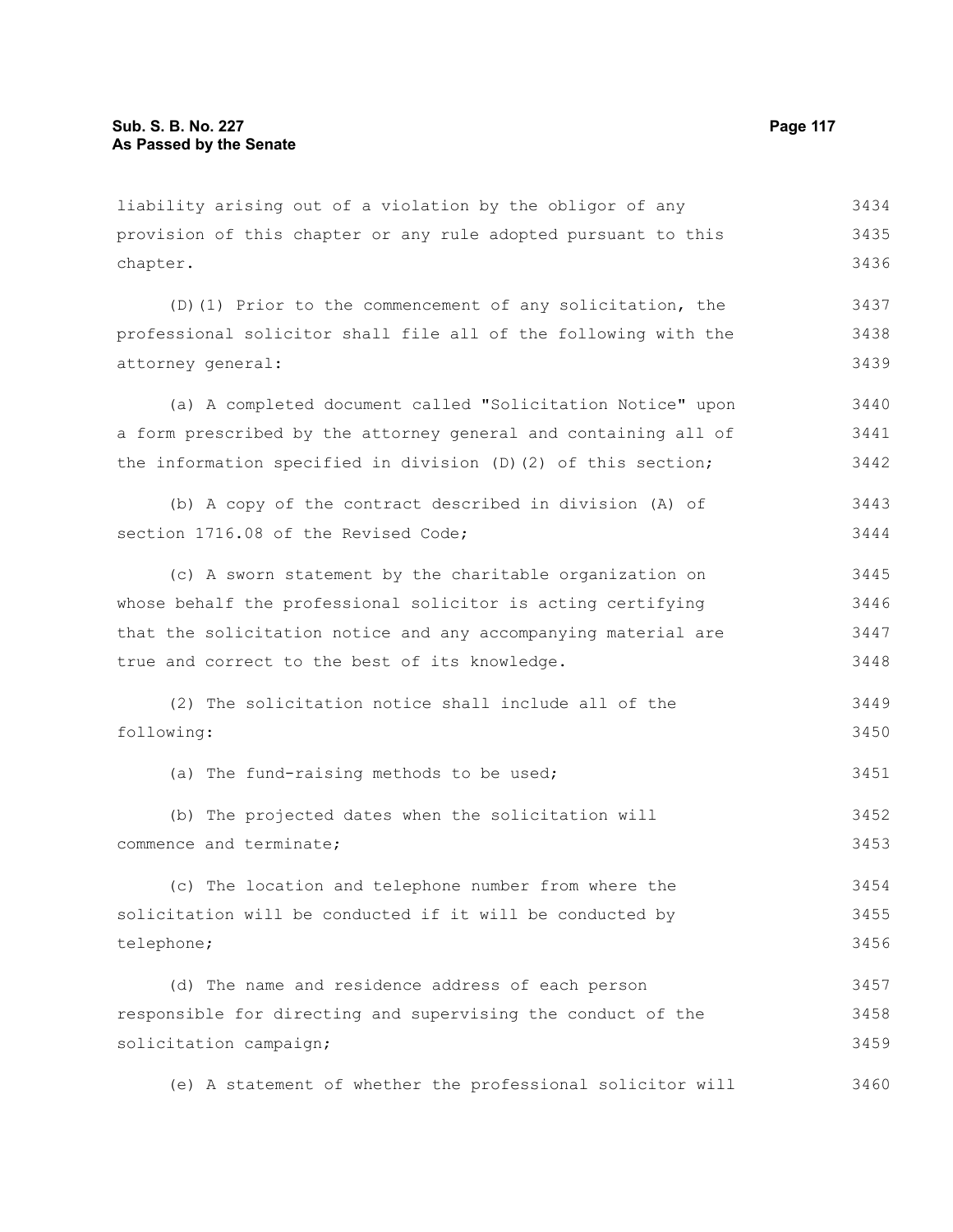| at any time have custody of any contributions;                   | 3461 |
|------------------------------------------------------------------|------|
| (f) A full and fair description of the charitable program        | 3462 |
| for which the solicitation campaign is being carried out;        | 3463 |
| (g) The written and signed consent of every charitable           | 3464 |
| organization on whose behalf the professional solicitor will be  | 3465 |
| soliciting contributions or whose name will be mentioned during  | 3466 |
| the solicitation.                                                | 3467 |
| (E) Not later than ninety days after a solicitation              | 3468 |
| campaign has been completed and on the anniversary of the        | 3469 |
| commencement of a solicitation campaign lasting more than one    | 3470 |
| year, the professional solicitor shall provide to the charitable | 3471 |
| organization and file with the attorney general a financial      | 3472 |
| report of the campaign, including the gross revenue received and | 3473 |
| an itemization of all expenses incurred. The report shall be     | 3474 |
| completed on a form prescribed by the attorney general and       | 3475 |
| signed by an authorized official of the professional solicitor   | 3476 |
| who shall certify under oath that the report is true and         | 3477 |
| correct.                                                         | 3478 |
| (F) Each contribution collected by or in the custody of          | 3479 |
| the professional solicitor shall be solely in the name of the    | 3480 |
| charitable organization on whose behalf the contribution was     | 3481 |
| solicited. Not later than two days after receipt of each         | 3482 |
| contribution, the professional solicitor shall deposit the       | 3483 |
| entire amount of the contribution in an account at a bank or     | 3484 |
| other federally insured financial institution, which shall be in | 3485 |

the name of that charitable organization. The charitable organization shall have sole control of all withdrawals from the account and the professional solicitor shall not be given the authority to withdraw any deposited funds from the account. 3486 3487 3488 3489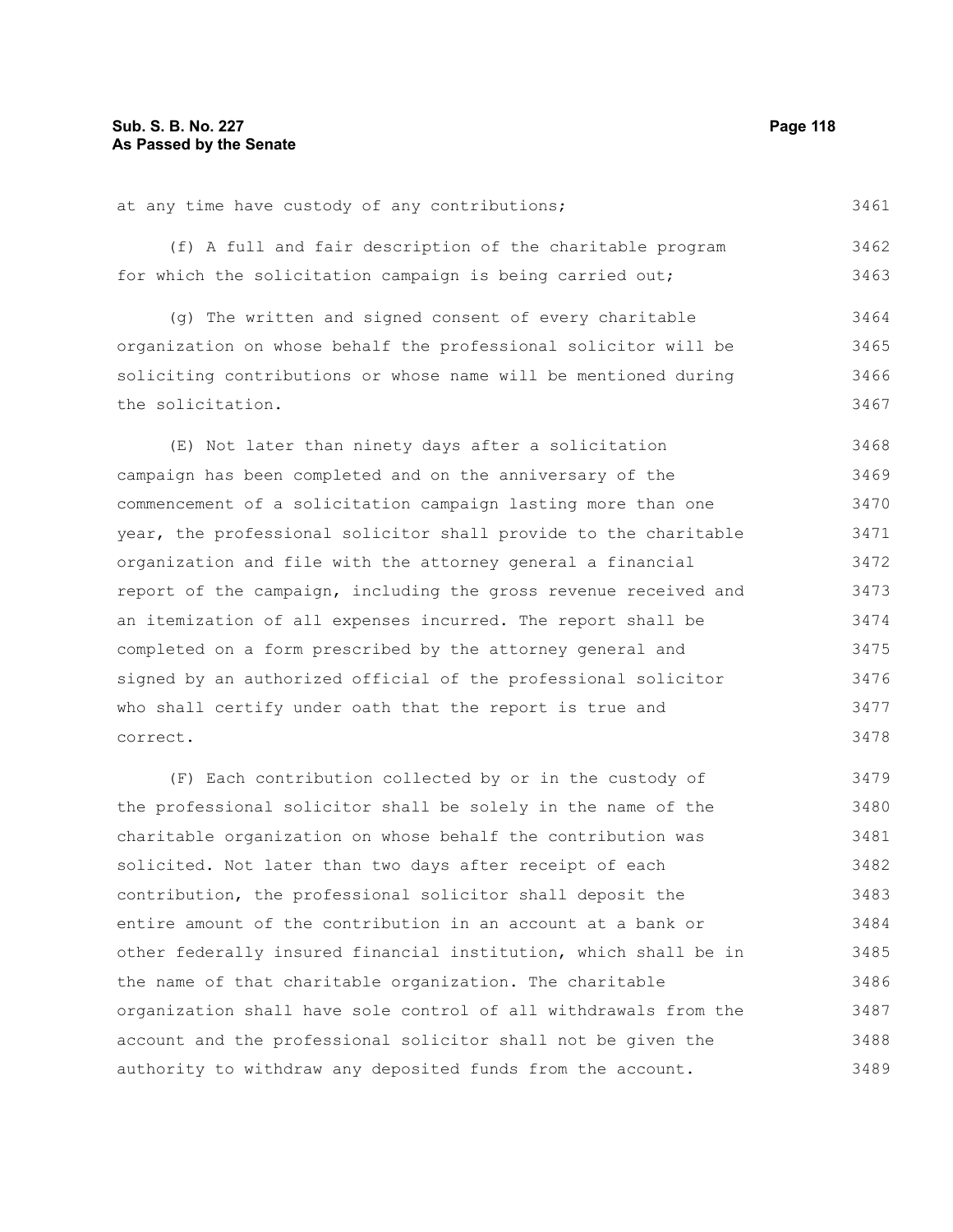# **Sub. S. B. No. 227 Page 119 As Passed by the Senate**

(G)(1) During each solicitation campaign and for not less than three years after its completion, the professional solicitor shall maintain the following records: (a) The name and, if known to the professional solicitor, the address and telephone number of each contributor and the date and amount of the contribution, provided that the attorney general shall not disclose that information except to the extent necessary for investigative or law enforcement purposes; (b) The name and residence address of each employee, agent, and any other person, however designated, who is involved in the solicitation, the amount of compensation paid to each, and the dates on which the payments were made; (c) A record of all contributions that at any time are in the custody of the professional solicitor; (d) A record of all expenses incurred by the professional solicitor for the payment of which the professional solicitor is liable; (e) A record of all expenses incurred by the professional solicitor for the payment of which the charitable organization is liable; (f) The location of each bank or financial institution in which the professional solicitor has deposited revenue from the solicitation campaign and the account number of each account in which the deposits were made; (g) A copy of each pitch sheet or solicitation script used during the solicitation campaign; 3490 3491 3492 3493 3494 3495 3496 3497 3498 3499 3500 3501 3502 3503 3504 3505 3506 3507 3508 3509 3510 3511 3512 3513 3514 3515

(h) If a refund of a contribution has been requested, the name and address of each person requesting the refund, and if a 3516 3517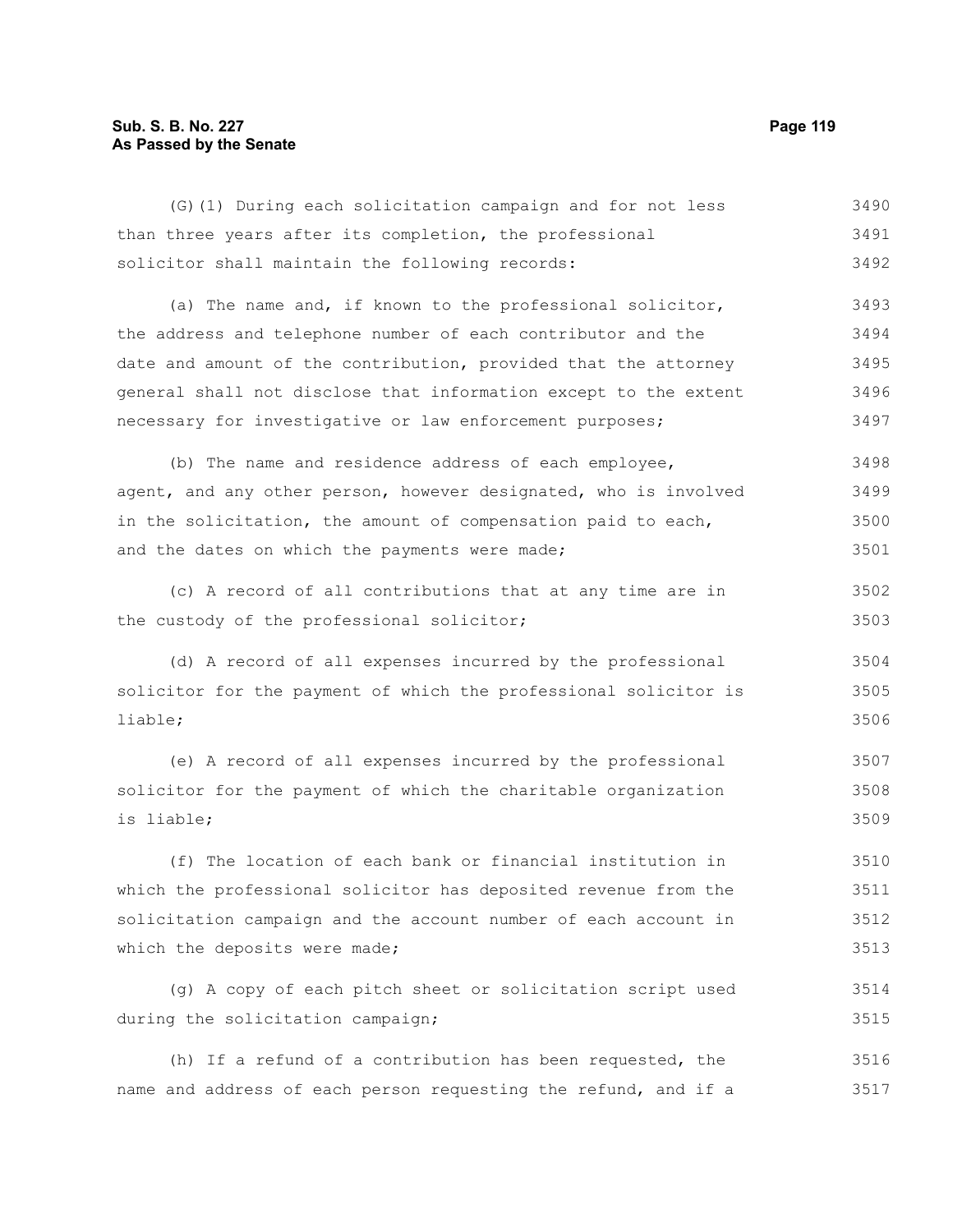| refund was made, its amount and the date it was made.            | 3518 |
|------------------------------------------------------------------|------|
| (i) Any other record of such information as the attorney         | 3519 |
| general may require.                                             | 3520 |
| (2) If the professional solicitor sells tickets to any           | 3521 |
| event and represents that the tickets will be donated for use by | 3522 |
| another person, the professional solicitor also shall maintain   | 3523 |
| for the same period as specified in division (G) (1) of this     | 3524 |
| section the following records:                                   | 3525 |
| (a) The name and address of each contributor that                | 3526 |
| purchases or donates tickets and the number of tickets purchased | 3527 |
| or donated by the contributor;                                   | 3528 |
| (b) The name and address of each organization that               | 3529 |
| receives the donated tickets for the use of others, and the      | 3530 |
| number of tickets received by the organization.                  | 3531 |
| (3) Any of the records described in divisions (G) (1) and        | 3532 |
| (2) of this section shall be made available to the attorney      | 3533 |
| general upon the attorney general's request and shall be         | 3534 |
| furnished to the attorney general within ten days of the         | 3535 |
| request.                                                         | 3536 |
| (H) Unless otherwise provided in this section or section         | 3537 |
| 1716.08 of the Revised Code, any change in any information filed | 3538 |
| with the attorney general pursuant to this section and section   | 3539 |
| 1716.08 of the Revised Code shall be reported in writing to the  | 3540 |
| attorney general within seven days after the change occurs.      | 3541 |
| (I) No person shall serve as a professional solicitor, or        | 3542 |
| be a member, officer, employee, or agent of any professional     | 3543 |
| solicitor, who has been convicted in the last five years of      | 3544 |
| either of the following:                                         | 3545 |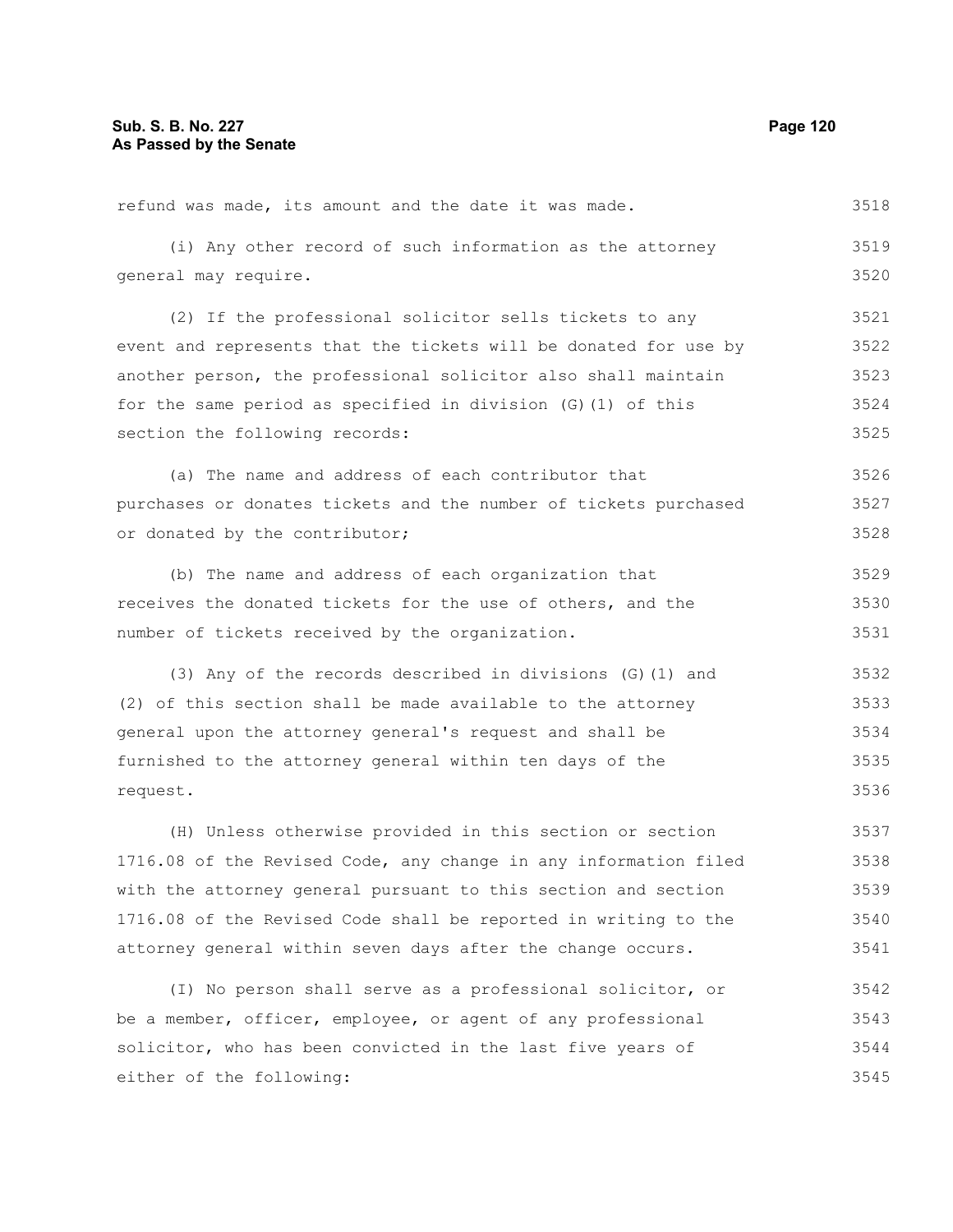# **Sub. S. B. No. 227 Page 121 As Passed by the Senate**

(1) Any violation of this chapter or any rule adopted under this chapter, or of any charitable solicitation legislation or regulation of a political subdivision of this state or charitable solicitation law of any other jurisdiction that is similar to this chapter; (2) A felony in this or another state. (J) If a professional solicitor fails to comply in a timely or complete manner with any of the requirements under this section, the professional solicitor is liable for and, in addition to any fee required in this section, shall pay two hundred dollars for each late filing. Each registration, renewal of registration, bond, solicitation notice, contract, sworn statement, or financial report shall be considered a separate filing for the purposes of this section. Any fees required by this section are in addition to, and not in place of, penalties prescribed in this chapter. **Sec. 2743.191.** (A)(1) There is hereby created in the state treasury the reparations fund, which shall be used only for the following purposes: (a) The payment of awards of reparations that are granted by the attorney general; (b) The compensation of any personnel needed by the attorney general to administer sections 2743.51 to 2743.72 of the Revised Code; (c) The compensation of witnesses as provided in division (J) of section 2743.65 of the Revised Code; (d) Other administrative costs of hearing and determining claims for an award of reparations by the attorney general; 3546 3547 3548 3549 3550 3551 3552 3553 3554 3555 3556 3557 3558 3559 3560 3561 3562 3563 3564 3565 3566 3567 3568 3569 3570 3571 3572 3573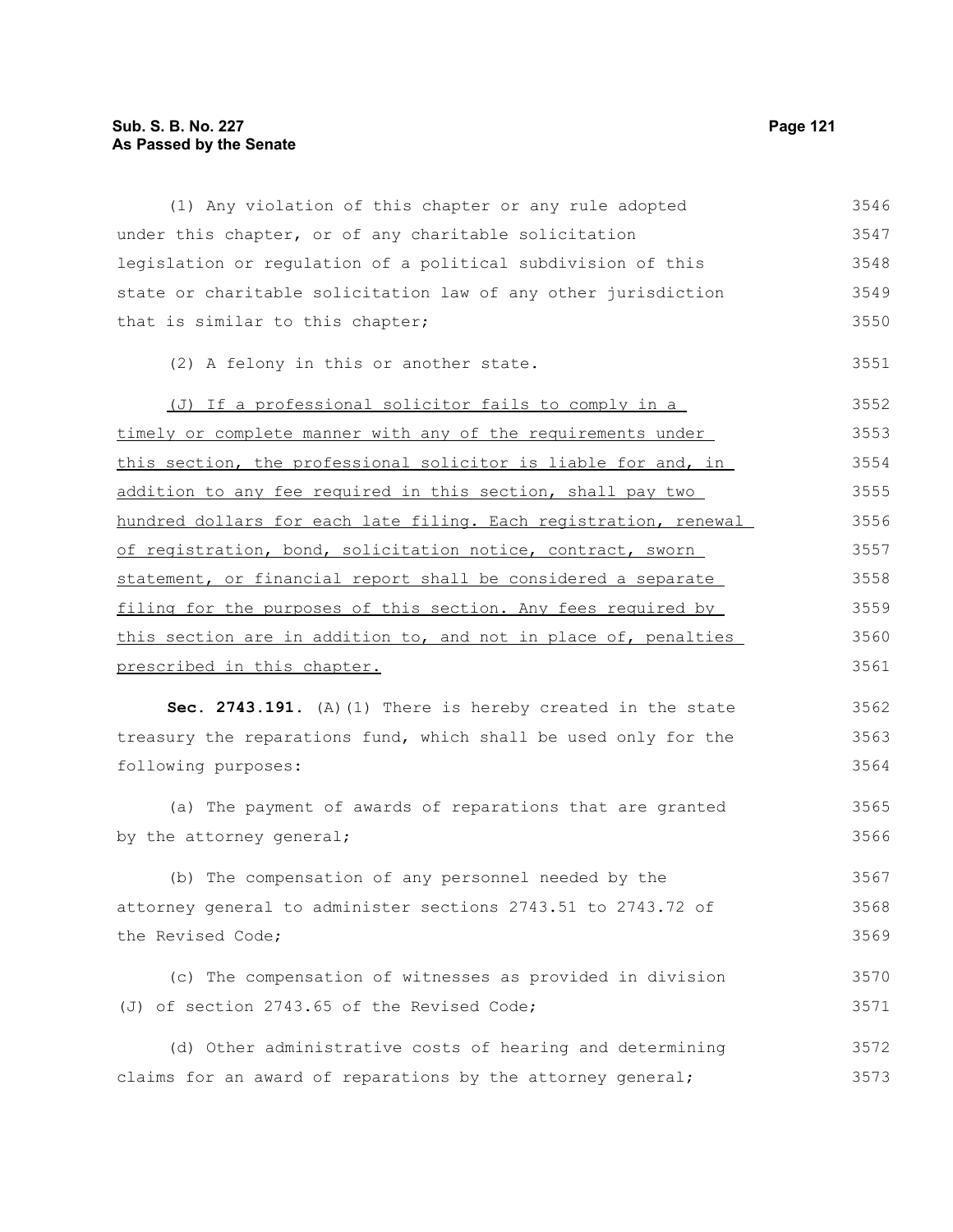(e) The costs of administering sections 2907.28 and 2969.01 to 2969.06 of the Revised Code; (f) The costs of investigation and decision-making as certified by the attorney general; (g) The provision of state financial assistance to victim assistance programs in accordance with sections 109.91 and 109.92 of the Revised Code; (h) The costs of paying the expenses of sex offense-3574 3575 3576 3577 3578 3579 3580 3581

related examinations, antibiotics, and HIV post-exposure prophylaxis pursuant to section 2907.28 of the Revised Code; 3582 3583

(i) The cost of printing and distributing the pamphlet prepared by the attorney general pursuant to section 109.42 of the Revised Code; 3584 3585 3586

(j) Subject to division (D) of section 2743.71 of the Revised Code, the costs associated with the printing and providing of information cards or other printed materials to law enforcement agencies and prosecuting authorities and with publicizing the availability of awards of reparations pursuant to section 2743.71 of the Revised Code; 3587 3588 3589 3590 3591 3592

(k) The payment of costs of administering a DNA specimen collection procedure pursuant to sections 2152.74 and 2901.07 of the Revised Code, of performing DNA analysis of those DNA specimens, and of entering the resulting DNA records regarding those analyses into the DNA database pursuant to section 109.573 of the Revised Code; 3593 3594 3595 3596 3597 3598

(l) The payment of actual costs associated with initiatives by the attorney general for the apprehension, prosecution, and accountability of offenders, and the enhancing of services to crime victims. The amount of payments made 3599 3600 3601 3602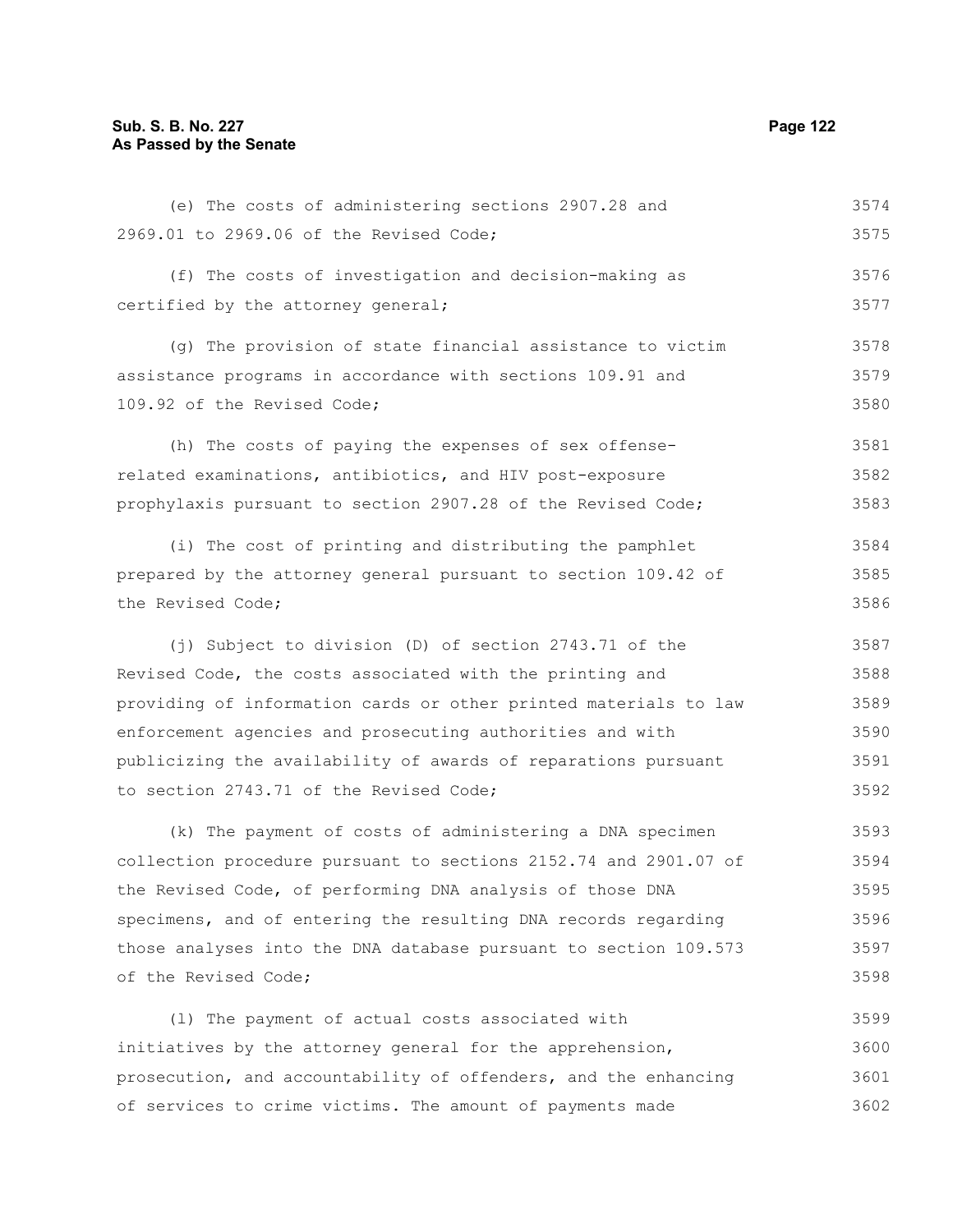pursuant to division (A)(1)(1) of this section during any given fiscal year shall not exceed five per cent of the balance of the reparations fund at the close of the immediately previous fiscal year; 3603 3604 3605 3606

(m) The costs of administering the adult parole authority's supervision pursuant to division (E) of section 2971.05 of the Revised Code of sexually violent predators who are sentenced to a prison term pursuant to division (A)(3) of section 2971.03 of the Revised Code and of offenders who are sentenced to a prison term pursuant to division  $(B)$   $(1)$   $(a)$ ,  $(b)$ , or (c),  $(B) (2) (a)$ ,  $(b)$ , or  $(c)$ , or  $(B) (3) (a)$ ,  $(b)$ ,  $(c)$ , or  $(d)$ of that section; 3607 3608 3609 3610 3611 3612 3613 3614

(n) Subject to the limit set forth in those sections, the costs of the installation and monitoring of an electronic monitoring device used in the monitoring of a respondent pursuant to an electronic monitoring order issued by a court under division  $(E)$  (1)(b) of section 2151.34 or division  $(E)$  (1) (b) of section 2903.214 of the Revised Code if the court determines that the respondent is indigent or used in the monitoring of an offender pursuant to an electronic monitoring order issued under division (B)(5) of section 2919.27 of the Revised Code if the court determines that the offender is indigent. 3615 3616 3617 3618 3619 3620 3621 3622 3623 3624 3625

(2) All costs paid pursuant to section 2743.70 of the Revised Code, the portions of license reinstatement fees mandated by division  $(F)(2)(b)$  of section 4511.191 of the Revised Code to be credited to the fund, the portions of the proceeds of the sale of a forfeited vehicle specified in division (C)(2) of section 4503.234 of the Revised Code, payments collected by the department of rehabilitation and 3626 3627 3628 3629 3630 3631 3632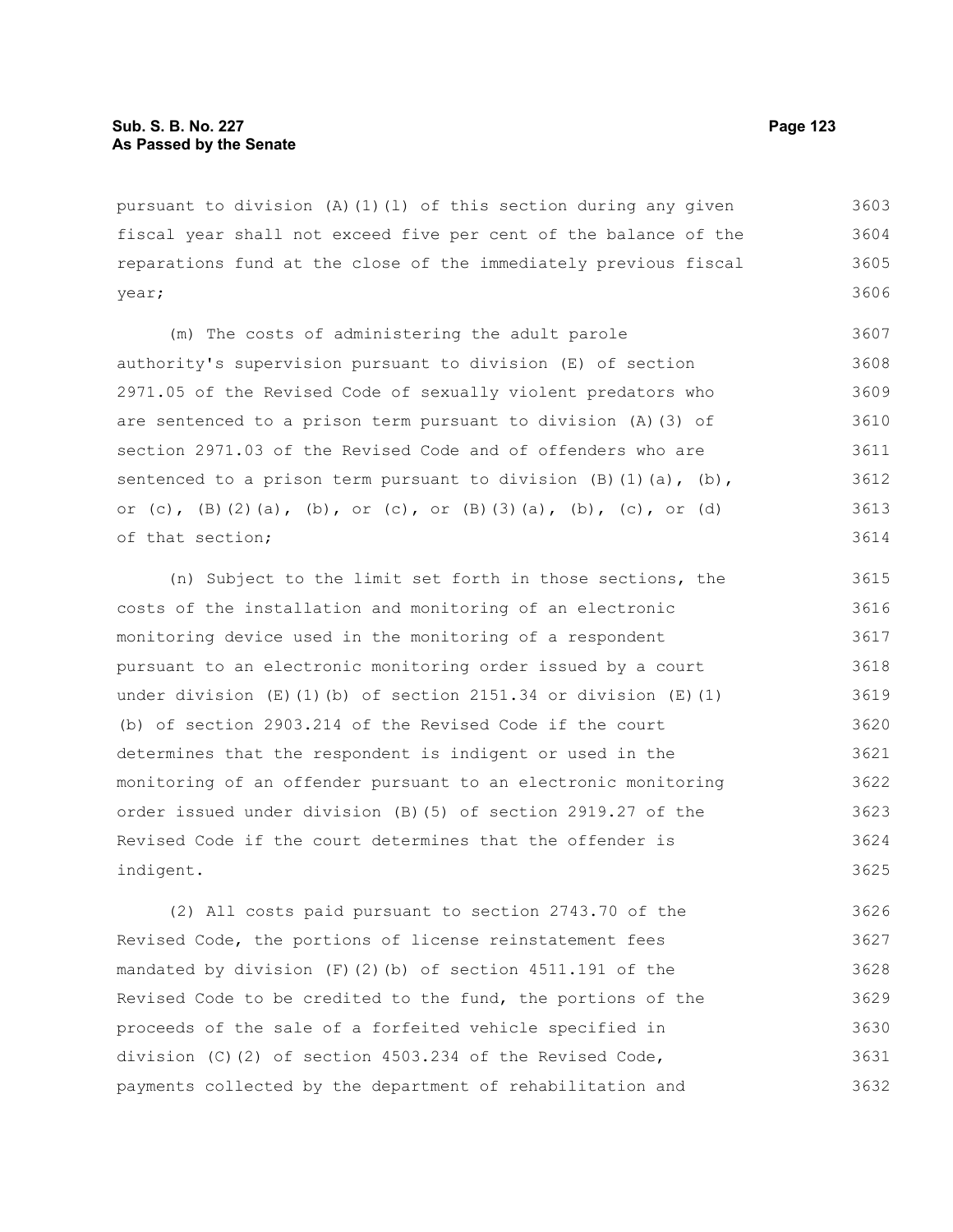# **Sub. S. B. No. 227 Page 124 As Passed by the Senate**

correction from prisoners who voluntarily participate in an approved work and training program pursuant to division (C)(8) (b)(ii) of section 5145.16 of the Revised Code, and all moneys collected by the state pursuant to its right of subrogation provided in section 2743.72 of the Revised Code shall be deposited in the fund. 3633 3634 3635 3636 3637 3638

(B) In making an award of reparations, the attorney general shall render the award against the state. The award shall be accomplished only through the following procedure, and the following procedure may be enforced by writ of mandamus directed to the appropriate official: 3639 3640 3641 3642 3643

(1) The attorney general shall provide for payment of the claimant or providers in the amount of the award only if the amount of the award is fifty dollars or more. 3644 3645 3646

(2) The expense shall be charged against all available unencumbered moneys in the fund. 3647 3648

(3) If sufficient unencumbered moneys do not exist in the fund, the attorney general shall make application for payment of the award out of the emergency purposes account or any other appropriation for emergencies or contingencies, and payment out of this account or other appropriation shall be authorized if there are sufficient moneys greater than the sum total of then pending emergency purposes account requests or requests for releases from the other appropriations. 3649 3650 3651 3652 3653 3654 3655 3656

(4) If sufficient moneys do not exist in the account or any other appropriation for emergencies or contingencies to pay the award, the attorney general shall request the general assembly to make an appropriation sufficient to pay the award, and no payment shall be made until the appropriation has been 3657 3658 3659 3660 3661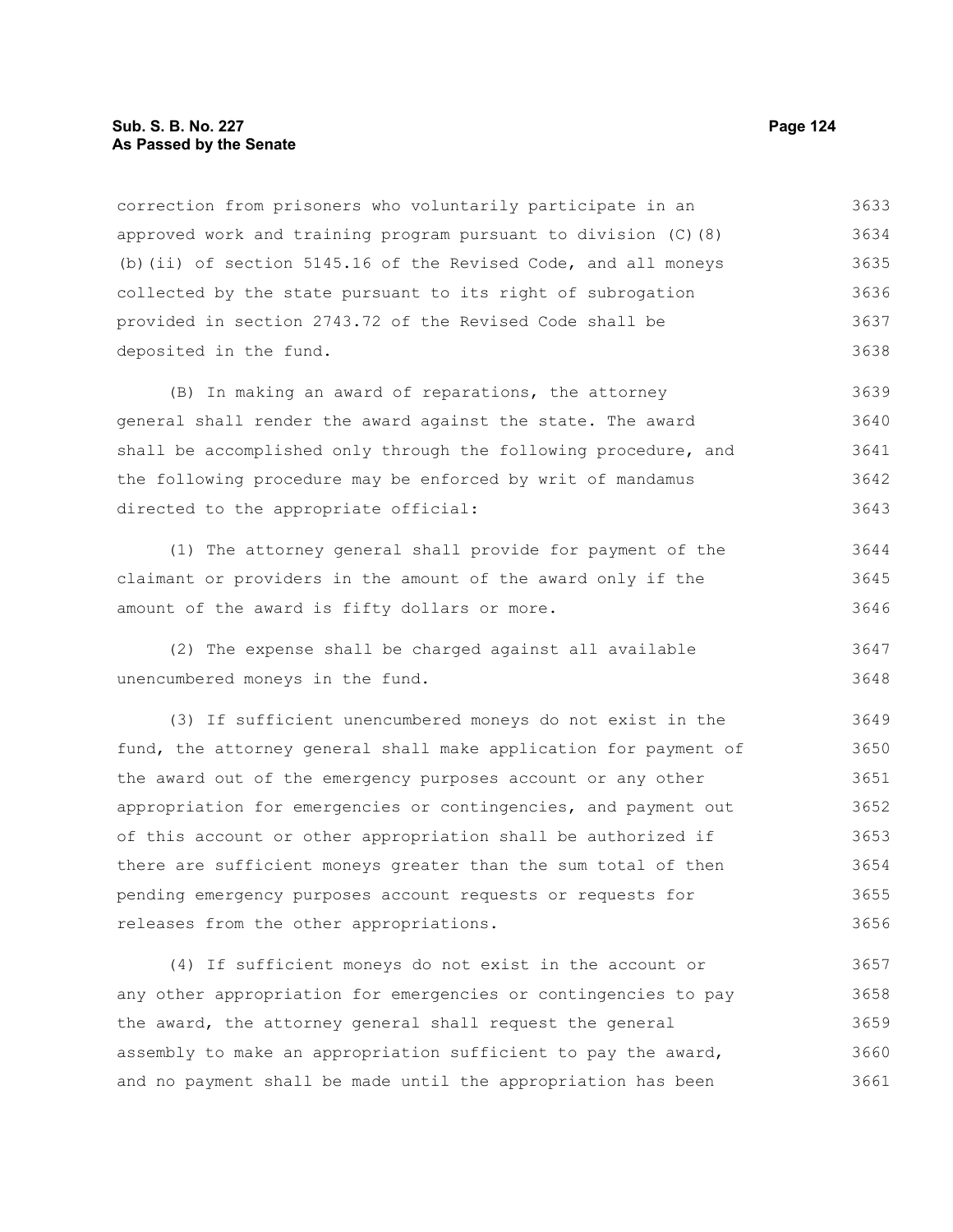# **Sub. S. B. No. 227 Page 125 As Passed by the Senate**

made. The attorney general shall make this appropriation request during the current biennium and during each succeeding biennium until a sufficient appropriation is made. If, prior to the time that an appropriation is made by the general assembly pursuant to this division, the fund has sufficient unencumbered funds to pay the award or part of the award, the available funds shall be used to pay the award or part of the award, and the appropriation request shall be amended to request only sufficient funds to pay that part of the award that is unpaid. 3662 3663 3664 3665 3666 3667 3668 3669 3670

(C) The attorney general shall not make payment on a decision or order granting an award until all appeals have been determined and all rights to appeal exhausted, except as otherwise provided in this section. If any party to a claim for an award of reparations appeals from only a portion of an award, and a remaining portion provides for the payment of money by the state, that part of the award calling for the payment of money by the state and not a subject of the appeal shall be processed for payment as described in this section. 3671 3672 3673 3674 3675 3676 3677 3678 3679

(D) The attorney general shall prepare itemized bills for the costs of printing and distributing the pamphlet the attorney general prepares pursuant to section 109.42 of the Revised Code. The itemized bills shall set forth the name and address of the persons owed the amounts set forth in them. 3680 3681 3682 3683 3684

(E) Interest earned on the moneys in the fund shall be credited to the fund. 3685 3686

(F) As used in this section, "DNA analysis" and "DNA specimen" have the same meanings as in section 109.573 of the Revised Code. 3687 3688 3689

**Sec. 2743.56.** (A) A claim for an award of reparations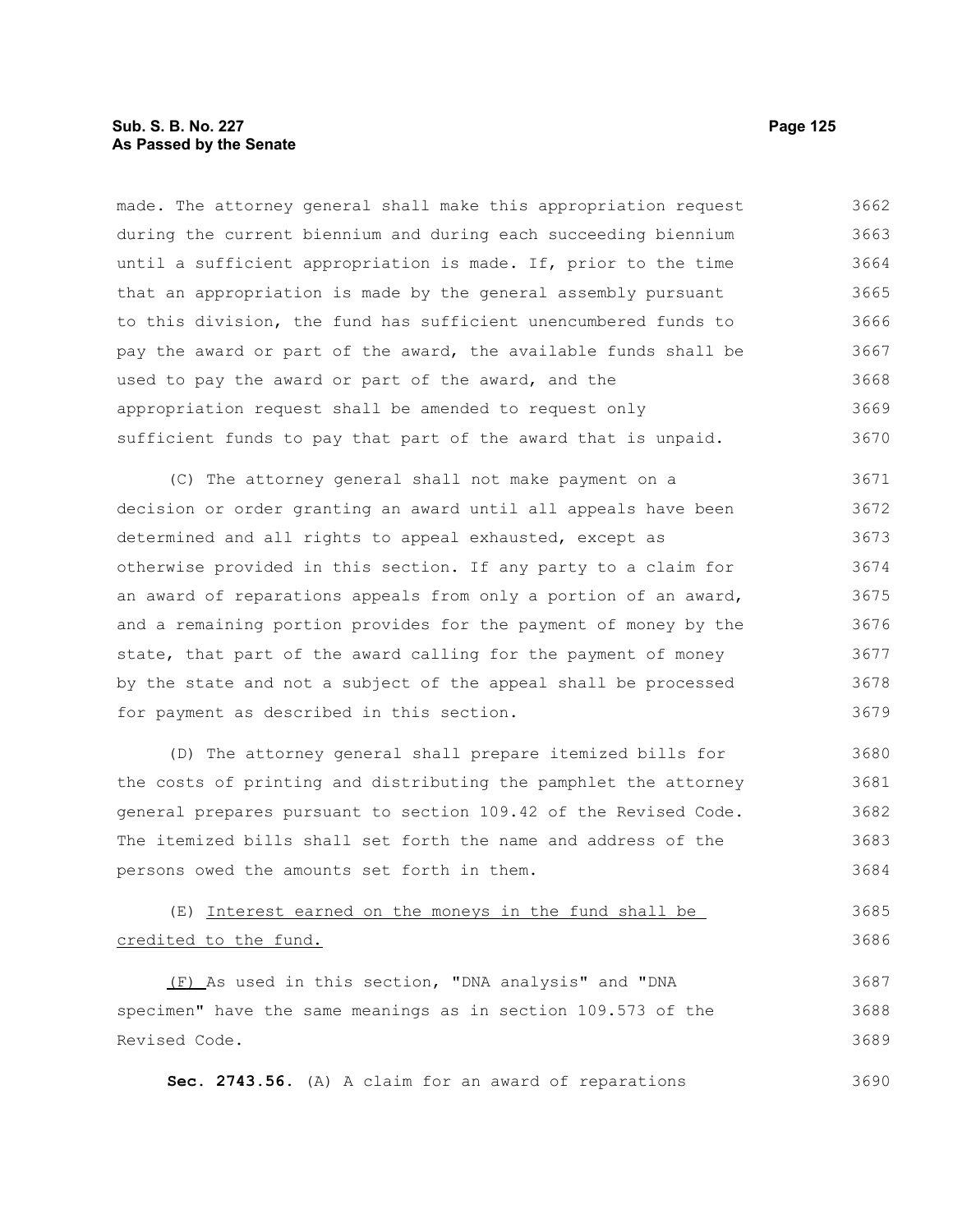# **Sub. S. B. No. 227 Page 126 As Passed by the Senate**

shall be commenced by filing an application for an award of reparations with the attorney general. The application may be filed by mail. If the application is filed by mail, the postmarked date of the application shall be considered the filing date of the application. The application shall be in a form prescribed by the attorney general and shall include a release authorizing the attorney general and the court of claims to obtain any report, document, or information that relates to the determination of the claim for an award of reparations that is requested in the application. (B) All applications for an award of reparations shall-may be filed as follows: (1) If the victim of the criminally injurious conduct was a minor, within two years of the victim's eighteenth birthday or within two years from the date a complaint, indictment, orinformation is filed against the alleged offender, whichever is later. This division does not require that a complaint, indictment, or information be filed against an alleged offender in order for an application for an award of reparations to be filed pertaining to a victim who was a minor if the application is filed within two years of the victim's eighteenth birthday, and does not affect the provisions of section 2743.64 of the Revised Code. (2) If the victim of the criminally injurious conduct was an adult, at any time after the occurrence of the criminally injurious conduct. **Sec. 2743.68.** A claimant may file a supplemental reparations application in a claim if the attorney general or the court of claims, within  $f$ ive six years prior to the filing 3691 3692 3693 3694 3695 3696 3697 3698 3699 3700 3701 3702 3703 3704 3705 3706 3707 3708 3709 3710 3711 3712 3713 3714 3715 3716 3717 3718 3719

of the supplemental application, has made any of the following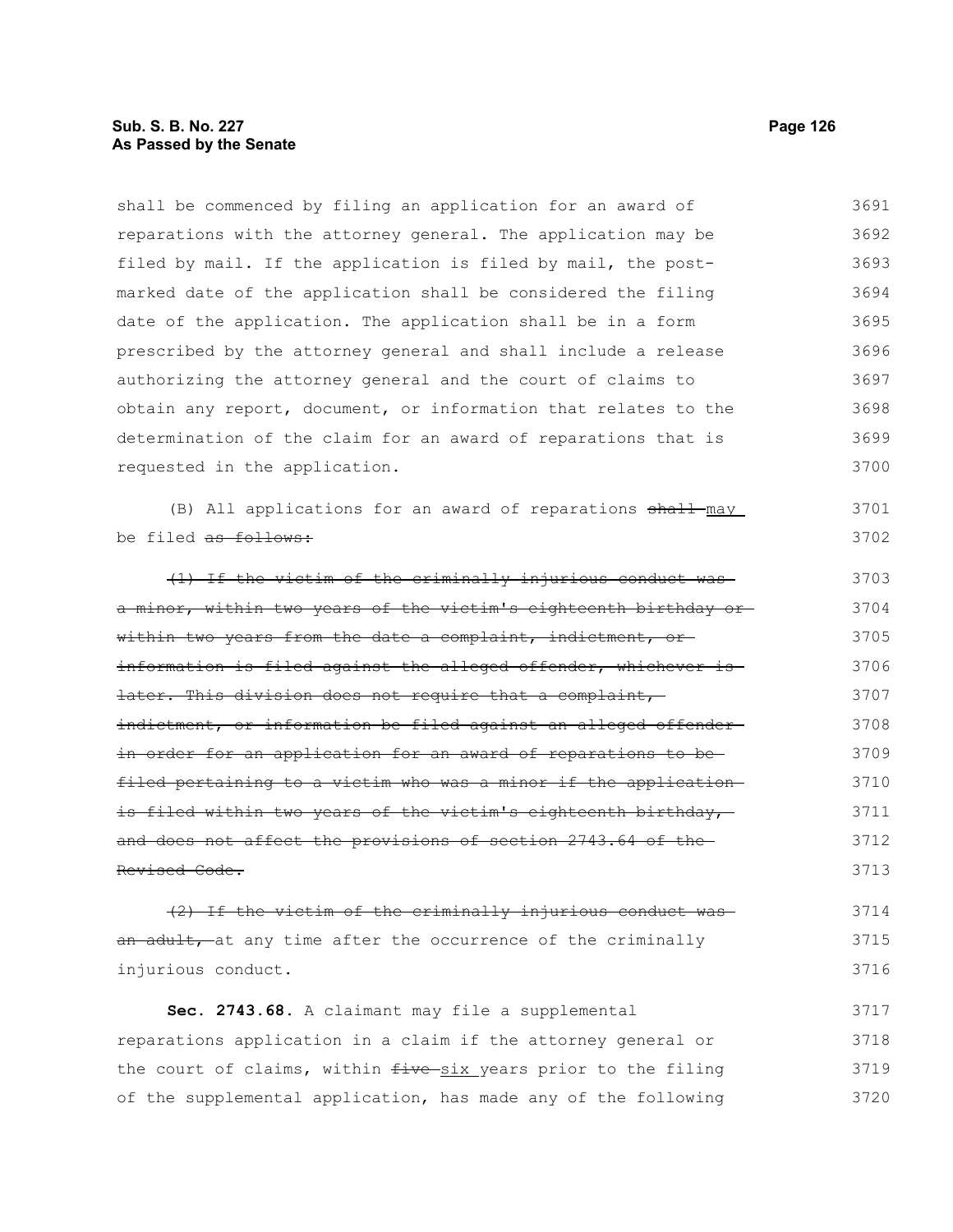determinations: (A) That an award, supplemental award, or installment award be granted; (B) That an award, supplemental award, or installment award be conditioned or denied because of actual or potential recovery from a collateral source; (C) That an award, supplemental award, or installment award be denied because the claimant had not incurred any economic loss at that time. **Sec. 2743.71.** (A) Any law enforcement agency that investigates, and any prosecuting attorney, city director of law, village solicitor, or similar prosecuting authority who prosecutes, an offense committed in this state shall, upon first contact with the victim or the victim's family or dependents, give the victim or the victim's family or dependents a copy of an information card or other printed material provided by the attorney general pursuant to division (B) of this section and explain, upon request, the information on the card or material to the victim or the victim's family or dependents. (B) The attorney general shall have printed, and shall 3721 3722 3723 3724 3725 3726 3727 3728 3729 3730 3731 3732 3733 3734 3735 3736 3737 3738 3739 3740

provide to law enforcement agencies, prosecuting attorneys, city directors of law, village solicitors, and similar prosecuting authorities, cards or other materials that contain information explaining awards of reparations. The information on the cards or other materials shall include, but shall not be limited to, the following statements: 3741 3742 3743 3744 3745 3746

(1) Awards of reparations are limited to losses that are caused by physical injury resulting from criminally injurious conduct; 3747 3748 3749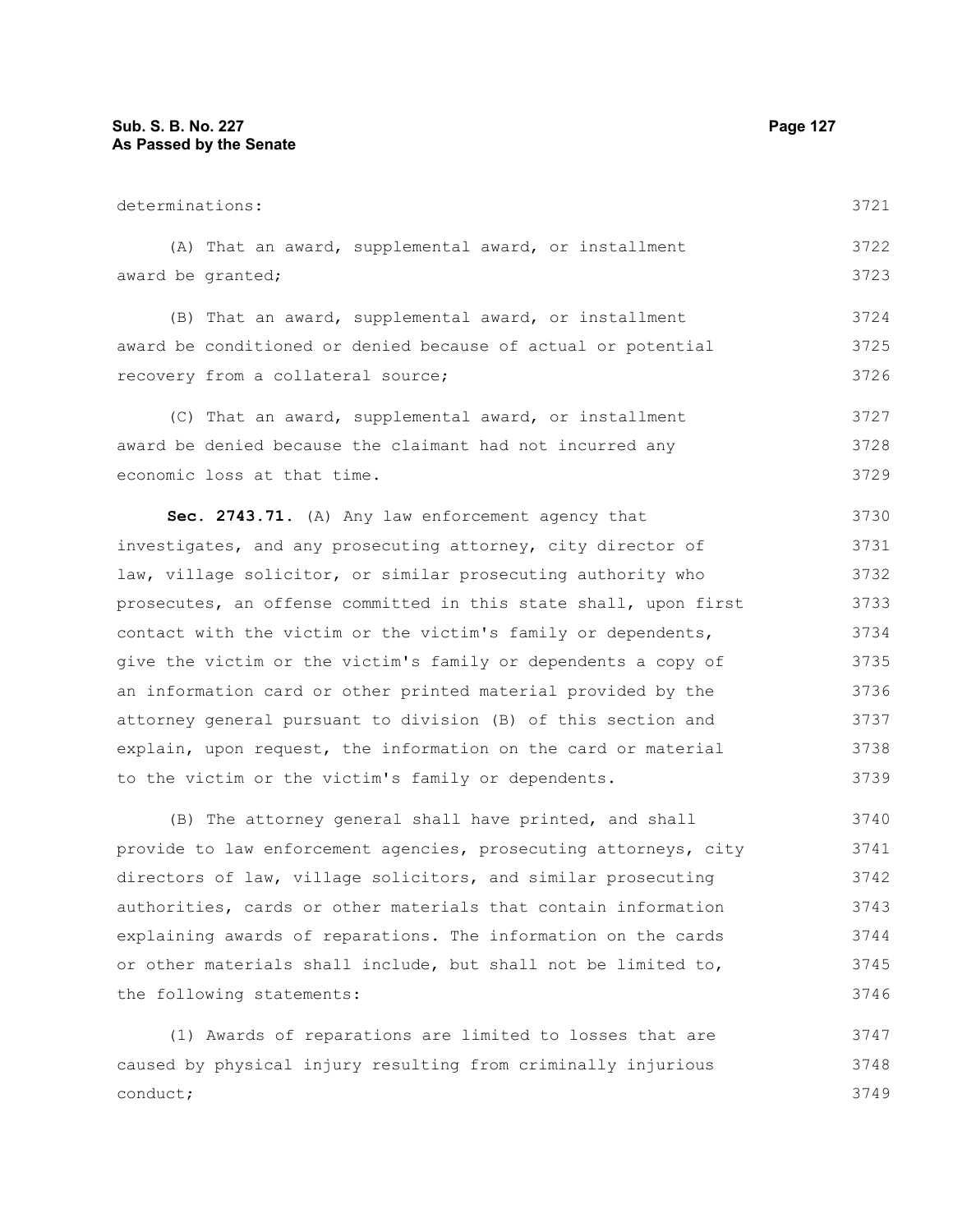# **Sub. S. B. No. 227 Page 128 As Passed by the Senate**

(2) Reparations applications are required to may be filed within the period provided by division (B)(1) of section 2743.56 of the Revised Code if the victim of at any time after the occurrence of the criminally injurious conduct-was a minor; (3) An attorney who represents an applicant for an award of reparations cannot charge the applicant for the services rendered in relation to that representation but is required to apply to the attorney general for payment for the representation; (4) Applications for awards of reparations may be obtained from the attorney general, law enforcement agencies, and victim assistance agencies and are to be filed with the attorney general. (C) The attorney general may order that a reasonable amount of money be paid out of the reparations fund, subject to the limitation imposed by division (D) of this section, for use by the attorney general to publicize the availability of awards of reparations. (D) During any fiscal year, the total expenditure for the printing and providing of information cards or other materials pursuant to division (B) of this section and for the publicizing of the availability of awards of reparations pursuant to division (C) of this section shall not exceed two per cent of the total of all court costs deposited, in accordance with section 2743.70 of the Revised Code, in the reparations fund during the immediately preceding fiscal year. 3750 3751 3752 3753 3754 3755 3756 3757 3758 3759 3760 3761 3762 3763 3764 3765 3766 3767 3768 3769 3770 3771 3772 3773 3774 3775

**Sec. 2746.02.** A court of record of this state shall tax as costs or otherwise require the payment of fees for the following services rendered, as compensation for the following persons, or 3776 3777 3778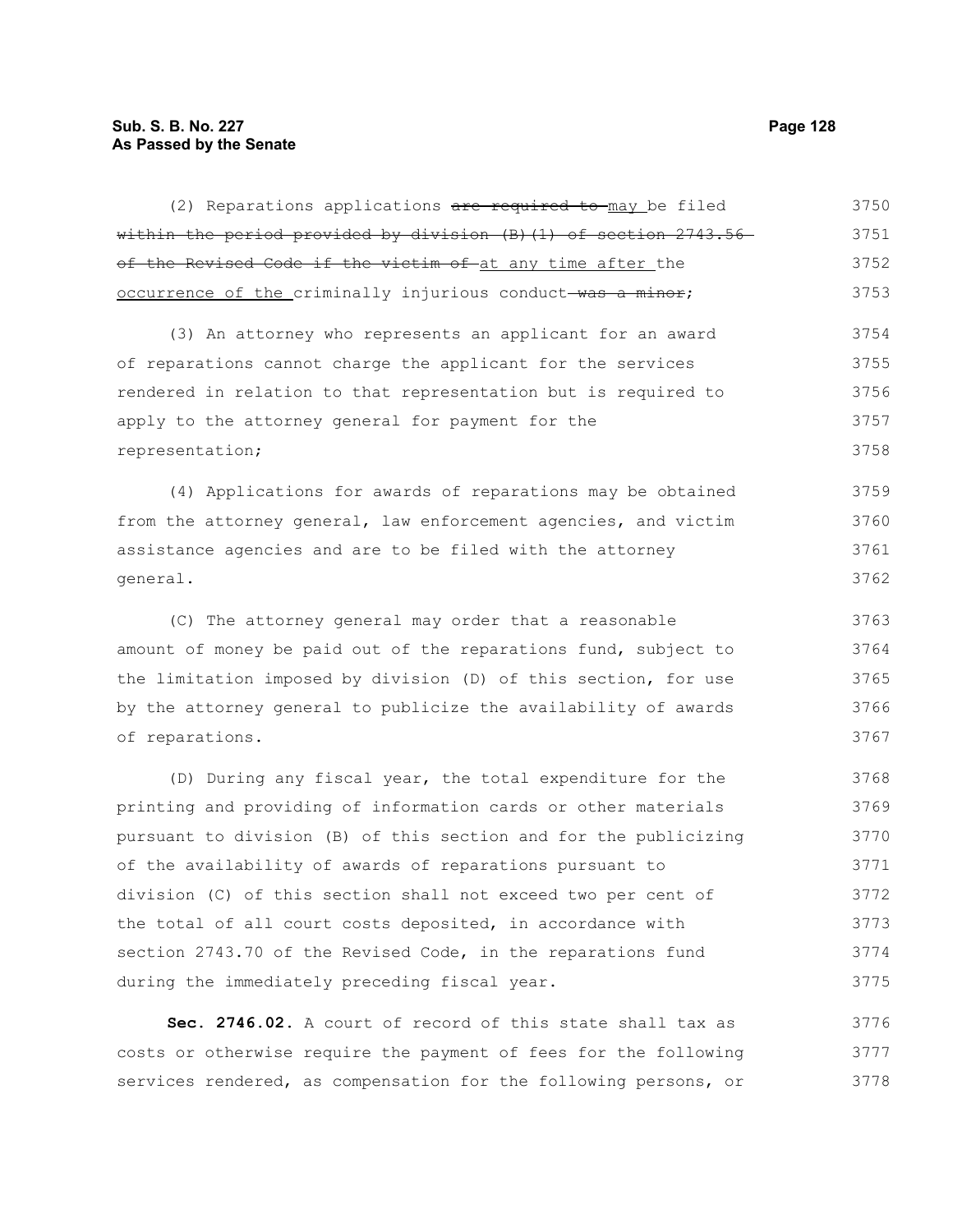as part of the sentence imposed by the court, or any other of the following fees that are applicable in a particular case: (A) In a felony case, financial sanctions, as provided in section 2929.18 of the Revised Code; (B) In any criminal case, the costs of prosecution, as provided in section 2947.23 of the Revised Code; (C) In a misdemeanor case in which the offender is sentenced to a jail term, the local detention facility is covered by a policy adopted by the facility's governing authority requiring reimbursement for the costs of confinement, and the offender is presented with an itemized bill pursuant to section 2929.37 of the Revised Code for such costs, the costs of confinement, as provided in section 2929.24 of the Revised Code; (D) In a case in which an offender is sentenced for endangering children in violation of section 2919.22 of the Revised Code, the costs of the offender's supervised community service work, as provided in section 2919.22 of the Revised Code; (E) In a case in which a defendant is charged with any of 3779 3780 3781 3782 3783 3784 3785 3786 3787 3788 3789 3790 3791 3792 3793 3794 3795 3796 3797

certain sexual assault or prostitution-related offenses and is found to be suffering from a venereal disease in an infectious stage, the cost of medical treatment, as provided in section 2907.27 of the Revised Code; 3798 3799 3800 3801

(F) In a case in which a defendant is charged with harassment with a bodily substance, the cost of medical testing, as provided in section 2921.38 of the Revised Code; 3802 3803 3804

(G) In a case in which a defendant is charged with violating a protection order in violation of section 2919.27 of the Revised Code or of a municipal ordinance that is 3805 3806 3807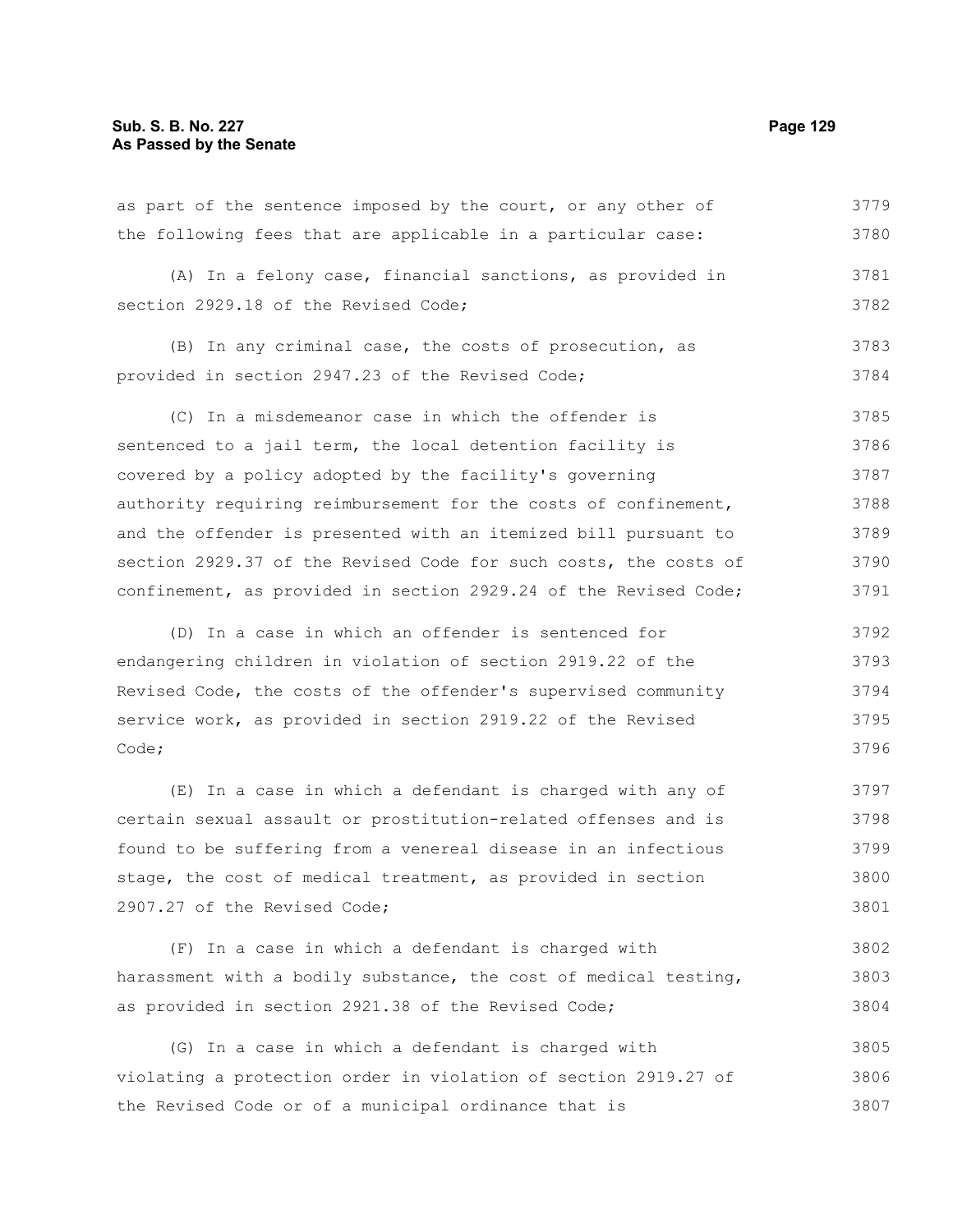substantially similar to that section, the costs of any evaluation and preceding examination of the defendant, as provided in section 2919.271 of the Revised Code; 3808 3809 3810

(H) Presentence psychological or psychiatric reports, as provided in section 2947.06 of the Revised Code; 3811 3812

(I) In a criminal proceeding, the taking of a deposition of a person who is imprisoned in a detention facility or state correctional institution within this state or who is in the custody of the department of youth services, as provided in section 2945.47 of the Revised Code; 3813 3814 3815 3816 3817

(J) In a case in which a person is convicted of or pleads guilty to any offense other than a parking violation or in which a child is found to be a delinquent child or a juvenile traffic offender for an act that, if committed by an adult, would be an offense other than a parking violation, additional costs and bail, if applicable, as provided in sections 2743.70 and 2949.091 of the Revised Code, but subject to waiver as provided in section 2949.092 of the Revised Code; 3818 3819 3820 3821 3822 3823 3824 3825

(K) In a case in which a person is convicted of or pleads guilty to a moving violation or in which a child is found to be a juvenile traffic offender for an act which, if committed by an adult, would be a moving violation, additional costs and bail, if applicable, as provided in sections 2949.093 and 2949.094 of the Revised Code, but subject to waiver as provided in section 2949.092 of the Revised Code; 3826 3827 3828 3829 3830 3831 3832

(L) In a case in which a defendant is convicted of abandoning a junk vessel or outboard motor without notifying the appropriate law enforcement officer, the cost incurred by the state or a political subdivision in disposing of the vessel or 3833 3834 3835 3836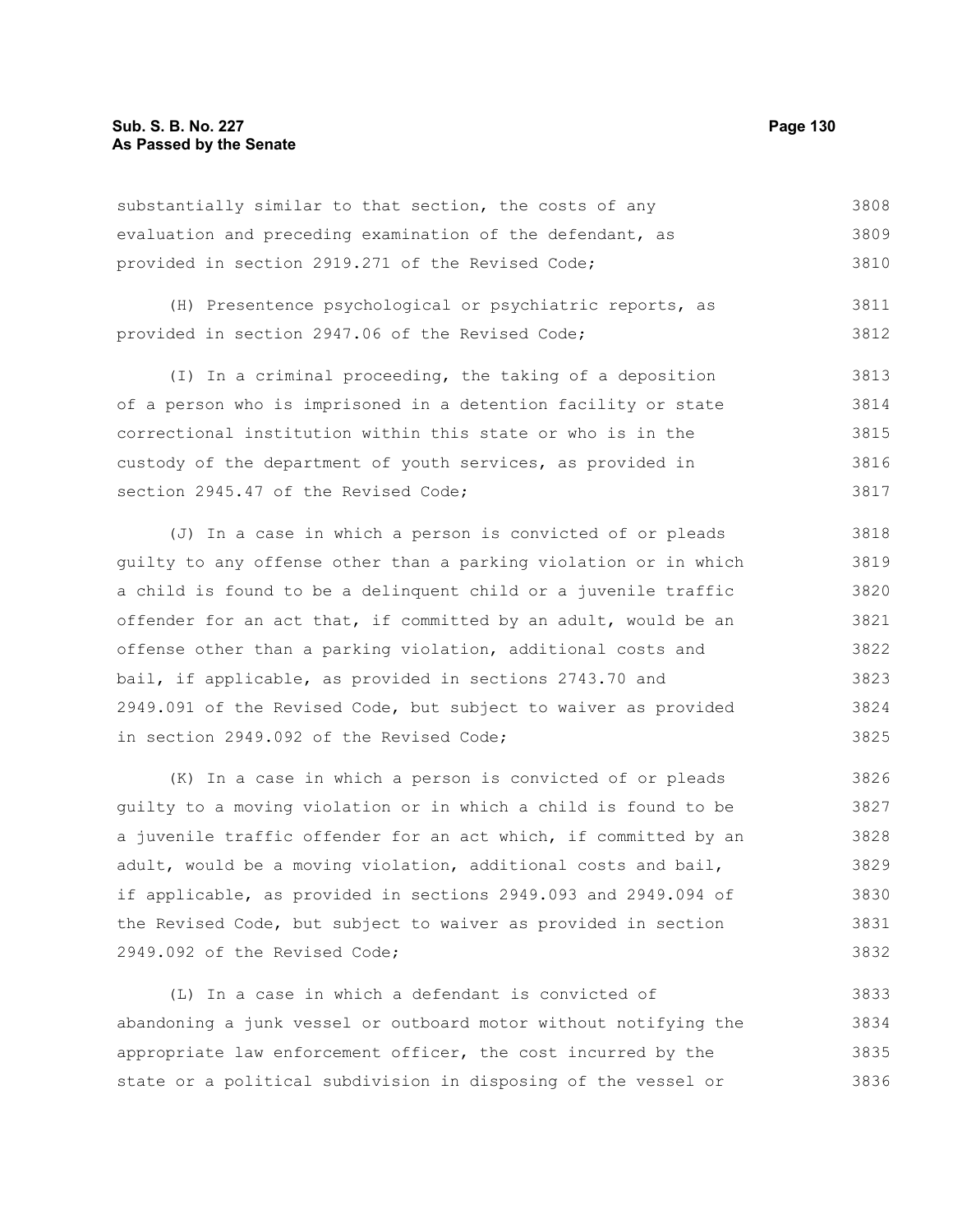| motor, as provided in section 1547.99 of the Revised Code;       | 3837 |
|------------------------------------------------------------------|------|
| (M) The costs of electronic monitoring in the following          | 3838 |
| cases:                                                           | 3839 |
| (1) In a misdemeanor case in which the offender is               | 3840 |
| convicted of any of certain prostitution-related offenses and a  | 3841 |
| specification under section 2941.1421 of the Revised Code, as    | 3842 |
| provided in section 2929.24 of the Revised Code;                 | 3843 |
| (2) In a case in which the court issues a criminal               | 3844 |
| protection order against a minor upon a petition alleging that   | 3845 |
| the respondent committed any of certain assault, menacing, or    | 3846 |
| trespass offenses, a sexually oriented offense, or an offense    | 3847 |
| under a municipal ordinance that is substantially equivalent to  | 3848 |
| any of those offenses, as provided in section 2151.34 of the     | 3849 |
| Revised Code:                                                    | 3850 |
| (3) In a case in which the court issues a protection order       | 3851 |
| against an adult upon a petition alleging that the respondent    | 3852 |
| committed menacing by stalking or a sexually oriented offense,   | 3853 |
| as provided in section 2903.214 of the Revised Code;             | 3854 |
| (4) In a case in which an offender is convicted of               | 3855 |
| violating a protection order, as provided in section 2919.27 of  | 3856 |
| the Revised Code;                                                | 3857 |
| (5) In a case in which the offender is convicted of any          | 3858 |
|                                                                  |      |
| sexually oriented offense and is a tier III sex offender/child-  | 3859 |
| victim offender relative to that offense, as provided in section | 3860 |
| 2929.13 of the Revised Code.                                     | 3861 |
| (N) In a proceeding for post-conviction relief, a                | 3862 |
| transcript, as provided in section 2953.21 of the Revised Code;  | 3863 |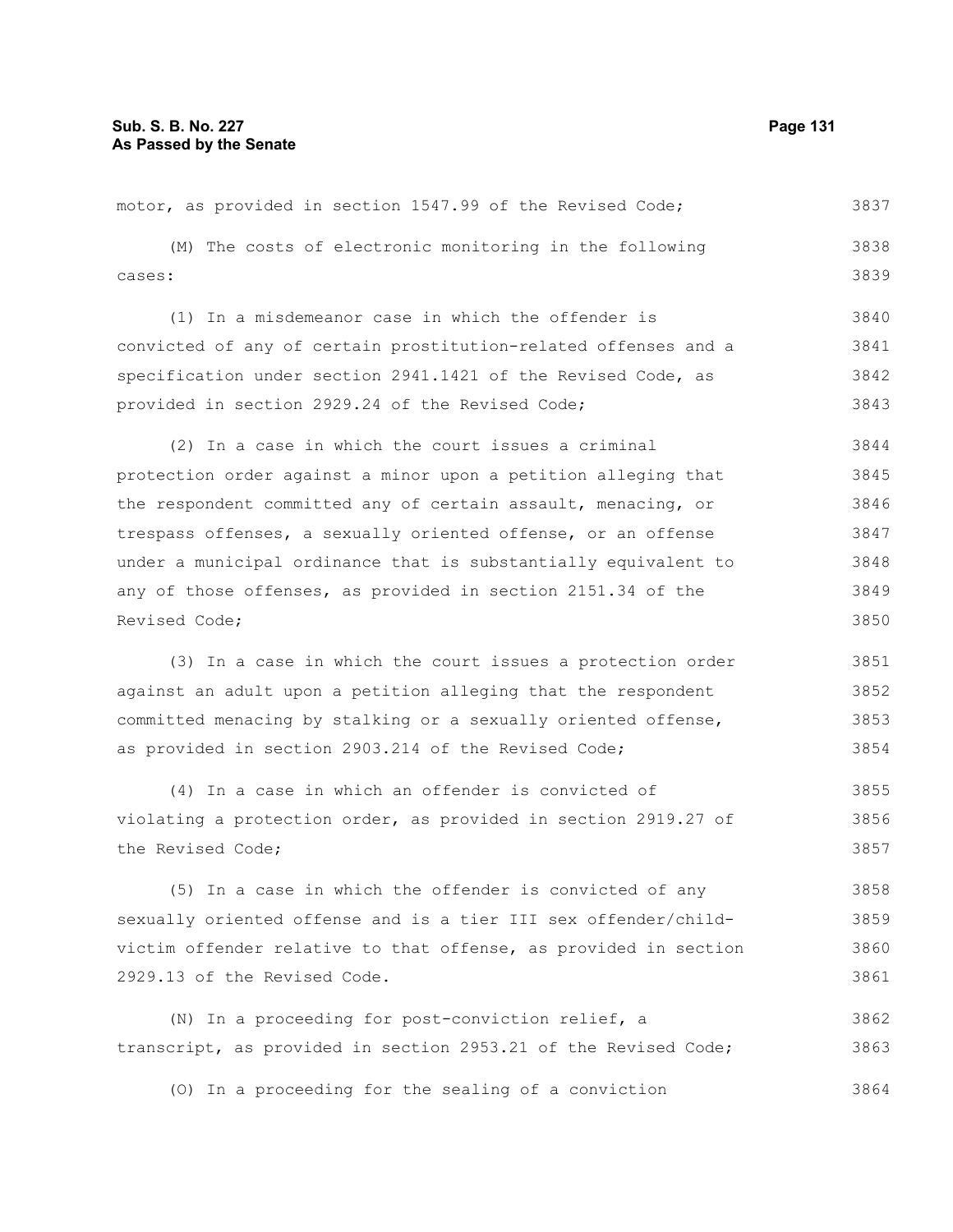| record, the fee fees provided for in section 2953.32 of the      | 3865 |
|------------------------------------------------------------------|------|
| Revised Code.                                                    | 3866 |
| Sec. 2901.01. (A) As used in the Revised Code:                   | 3867 |
| (1) "Force" means any violence, compulsion, or constraint        | 3868 |
| physically exerted by any means upon or against a person or      | 3869 |
| thing.                                                           | 3870 |
| (2) "Deadly force" means any force that carries a                | 3871 |
| substantial risk that it will proximately result in the death of | 3872 |
| any person.                                                      | 3873 |
| (3) "Physical harm to persons" means any injury, illness,        | 3874 |
| or other physiological impairment, regardless of its gravity or  | 3875 |
| duration.                                                        | 3876 |
| (4) "Physical harm to property" means any tangible or            | 3877 |
| intangible damage to property that, in any degree, results in    | 3878 |
| loss to its value or interferes with its use or enjoyment.       | 3879 |
| "Physical harm to property" does not include wear and tear       | 3880 |
| occasioned by normal use.                                        | 3881 |
| (5) "Serious physical harm to persons" means any of the          | 3882 |
| following:                                                       | 3883 |
| (a) Any mental illness or condition of such gravity as           | 3884 |
| would normally require hospitalization or prolonged psychiatric  | 3885 |
| treatment;                                                       | 3886 |
| (b) Any physical harm that carries a substantial risk of         | 3887 |
| death;                                                           | 3888 |
| (c) Any physical harm that involves some permanent               | 3889 |
| incapacity, whether partial or total, or that involves some      | 3890 |
| temporary, substantial incapacity;                               | 3891 |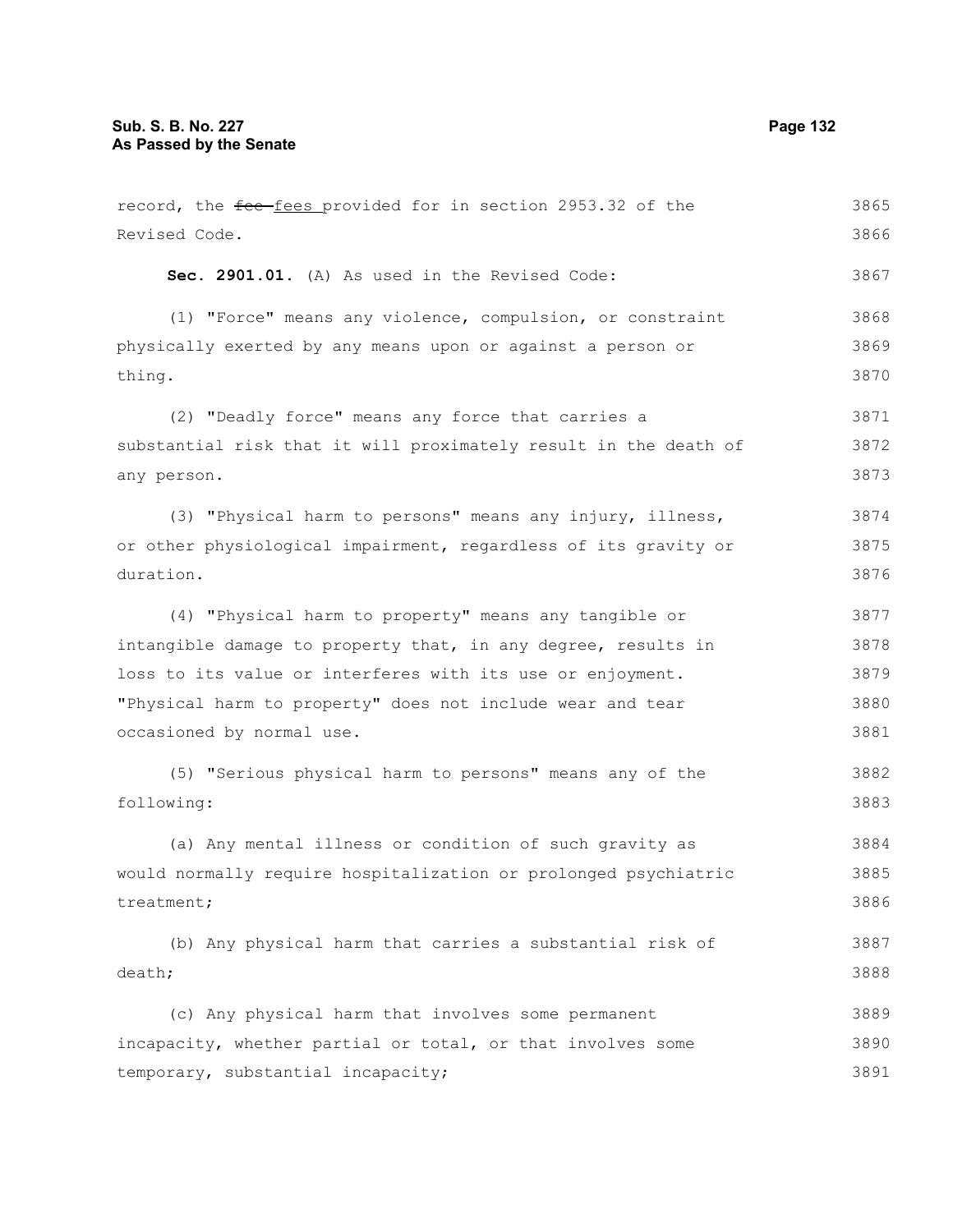(d) Any physical harm that involves some permanent disfigurement or that involves some temporary, serious disfigurement; (e) Any physical harm that involves acute pain of such duration as to result in substantial suffering or that involves any degree of prolonged or intractable pain. (6) "Serious physical harm to property" means any physical harm to property that does either of the following: (a) Results in substantial loss to the value of the property or requires a substantial amount of time, effort, or money to repair or replace; (b) Temporarily prevents the use or enjoyment of the property or substantially interferes with its use or enjoyment for an extended period of time. (7) "Risk" means a significant possibility, as contrasted with a remote possibility, that a certain result may occur or that certain circumstances may exist. (8) "Substantial risk" means a strong possibility, as contrasted with a remote or significant possibility, that a certain result may occur or that certain circumstances may exist. (9) "Offense of violence" means any of the following: (a) A violation of section 2903.01, 2903.02, 2903.03, 2903.04, 2903.11, 2903.12, 2903.13, 2903.15, 2903.21, 2903.211, 2903.22, 2905.01, 2905.02, 2905.11, 2905.32, 2907.02, 2907.03, 2907.05, 2909.02, 2909.03, 2909.24, 2911.01, 2911.02, 2911.11, 2917.01, 2917.02, 2917.03, 2917.31, 2919.25, 2921.03, 2921.04, 3892 3893 3894 3895 3896 3897 3898 3899 3900 3901 3902 3903 3904 3905 3906 3907 3908 3909 3910 3911 3912 3913 3914 3915 3916 3917 3918

2921.34, or 2923.161, of division (A)(1) of section 2903.34, of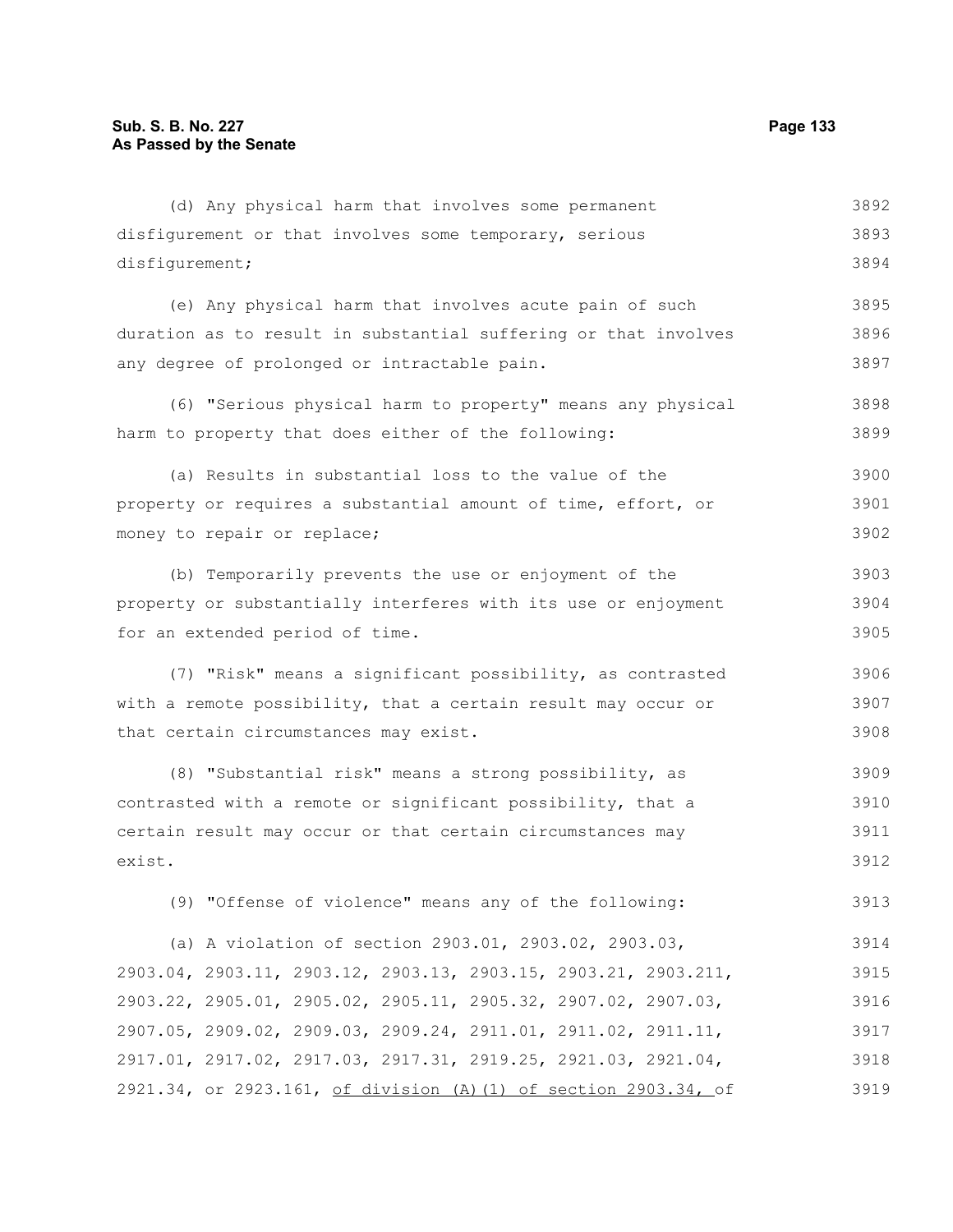division (A)(1), (2), or (3) of section 2911.12, or of division (B)(1), (2), (3), or (4) of section 2919.22 of the Revised Code or felonious sexual penetration in violation of former section 2907.12 of the Revised Code; 3920 3921 3922 3923

(b) A violation of an existing or former municipal ordinance or law of this or any other state or the United States, substantially equivalent to any section, division, or offense listed in division (A)(9)(a) of this section; 3924 3925 3926 3927

(c) An offense, other than a traffic offense, under an existing or former municipal ordinance or law of this or any other state or the United States, committed purposely or knowingly, and involving physical harm to persons or a risk of serious physical harm to persons; 3928 3929 3930 3931 3932

(d) A conspiracy or attempt to commit, or complicity in committing, any offense under division  $(A)$  (9)(a), (b), or (c) of this section. 3933 3934 3935

(10)(a) "Property" means any property, real or personal, tangible or intangible, and any interest or license in that property. "Property" includes, but is not limited to, cable television service, other telecommunications service, telecommunications devices, information service, computers, data, computer software, financial instruments associated with computers, other documents associated with computers, or copies of the documents, whether in machine or human readable form, trade secrets, trademarks, copyrights, patents, and property protected by a trademark, copyright, or patent. "Financial instruments associated with computers" include, but are not limited to, checks, drafts, warrants, money orders, notes of indebtedness, certificates of deposit, letters of credit, bills of credit or debit cards, financial transaction authorization 3936 3937 3938 3939 3940 3941 3942 3943 3944 3945 3946 3947 3948 3949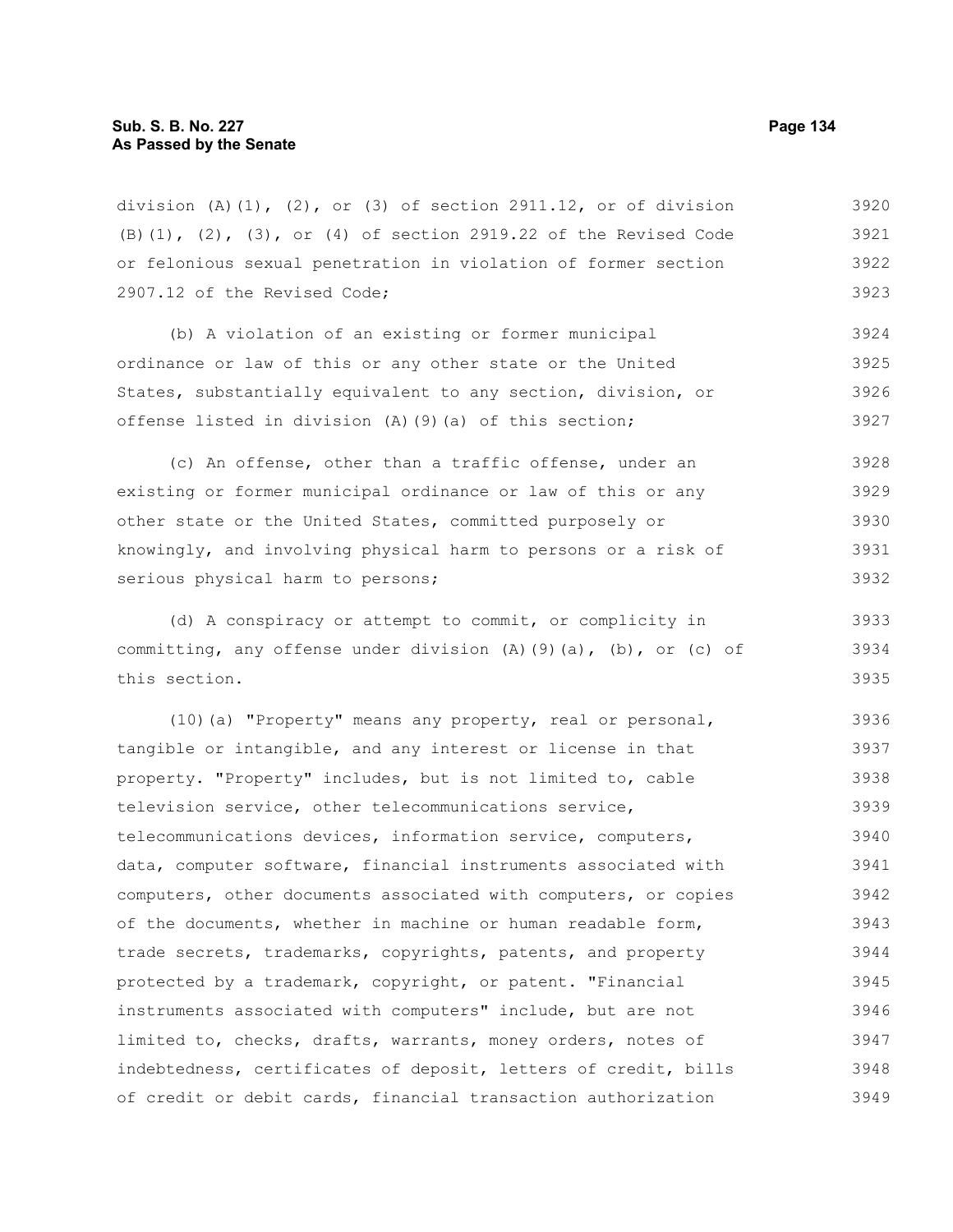mechanisms, marketable securities, or any computer system representations of any of them. (b) As used in division (A)(10) of this section, "trade secret" has the same meaning as in section 1333.61 of the Revised Code, and "telecommunications service" and "information service" have the same meanings as in section 2913.01 of the Revised Code. (c) As used in divisions (A)(10) and (13) of this section, "cable television service," "computer," "computer software," "computer system," "computer network," "data," and "telecommunications device" have the same meanings as in section 2913.01 of the Revised Code. (11) "Law enforcement officer" means any of the following: (a) A sheriff, deputy sheriff, constable, police officer of a township or joint police district, marshal, deputy marshal, municipal police officer, member of a police force employed by a metropolitan housing authority under division (D) of section 3735.31 of the Revised Code, or state highway patrol trooper; 3950 3951 3952 3953 3954 3955 3956 3957 3958 3959 3960 3961 3962 3963 3964 3965 3966 3967

(b) An officer, agent, or employee of the state or any of its agencies, instrumentalities, or political subdivisions, upon whom, by statute, a duty to conserve the peace or to enforce all or certain laws is imposed and the authority to arrest violators is conferred, within the limits of that statutory duty and authority; 3968 3969 3970 3971 3972 3973

(c) A mayor, in the mayor's capacity as chief conservator of the peace within the mayor's municipal corporation; 3974 3975

(d) A member of an auxiliary police force organized by county, township, or municipal law enforcement authorities, within the scope of the member's appointment or commission; 3976 3977 3978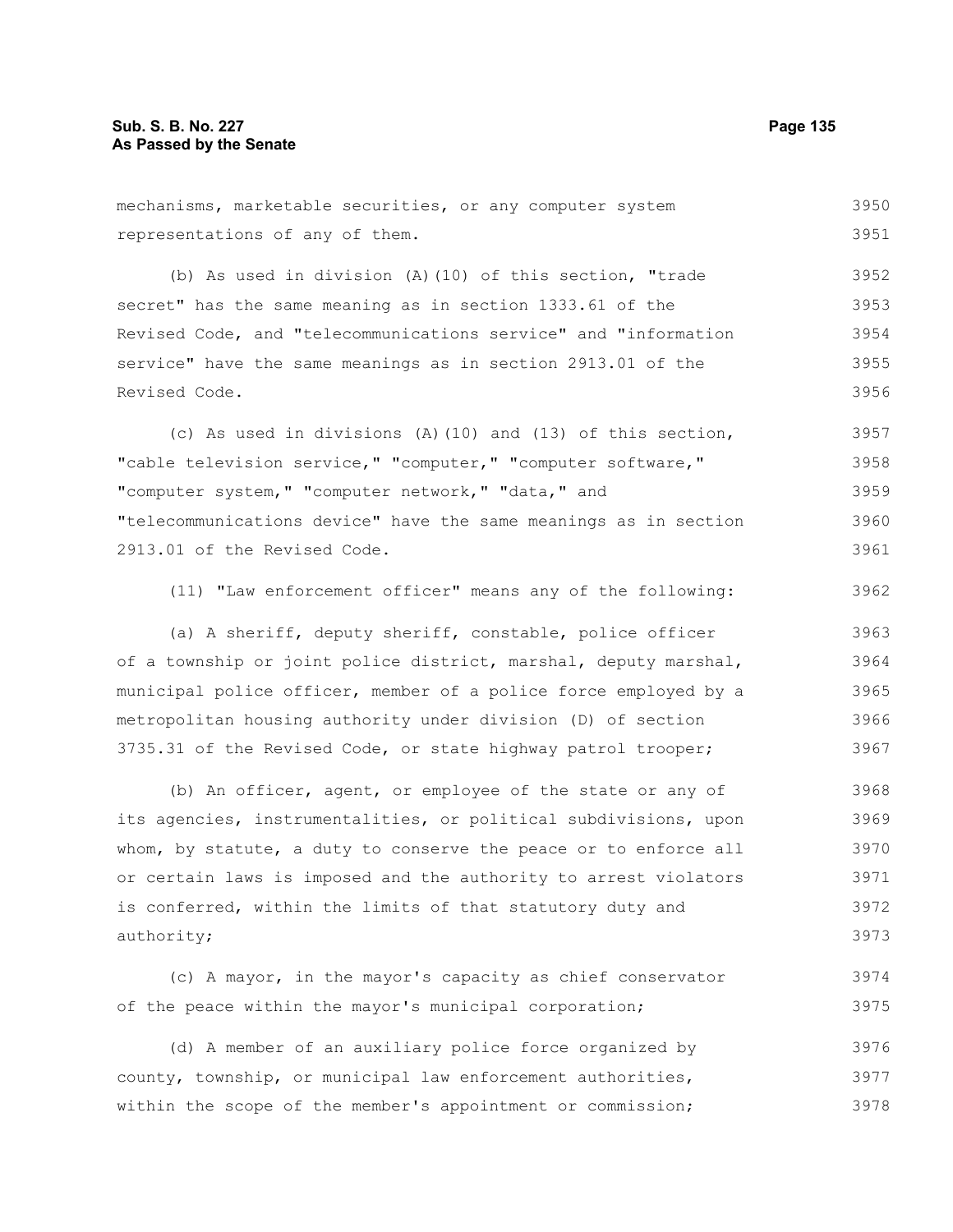# **Sub. S. B. No. 227 Page 136 As Passed by the Senate**

(e) A person lawfully called pursuant to section 311.07 of the Revised Code to aid a sheriff in keeping the peace, for the purposes and during the time when the person is called; (f) A person appointed by a mayor pursuant to section 737.01 of the Revised Code as a special patrolling officer during riot or emergency, for the purposes and during the time when the person is appointed; (g) A member of the organized militia of this state or the armed forces of the United States, lawfully called to duty to aid civil authorities in keeping the peace or protect against domestic violence; (h) A prosecuting attorney, assistant prosecuting attorney, secret service officer, or municipal prosecutor; (i) A veterans' home police officer appointed under section 5907.02 of the Revised Code; (j) A member of a police force employed by a regional transit authority under division (Y) of section 306.35 of the Revised Code; (k) A special police officer employed by a port authority under section 4582.04 or 4582.28 of the Revised Code; (l) The house of representatives sergeant at arms if the house of representatives sergeant at arms has arrest authority pursuant to division (E)(1) of section 101.311 of the Revised Code and an assistant house of representatives sergeant at arms; (m) The senate sergeant at arms and an assistant senate sergeant at arms; 3979 3980 3981 3982 3983 3984 3985 3986 3987 3988 3989 3990 3991 3992 3993 3994 3995 3996 3997 3998 3999 4000 4001 4002 4003 4004

(n) A special police officer employed by a municipal corporation at a municipal airport, or other municipal air 4005 4006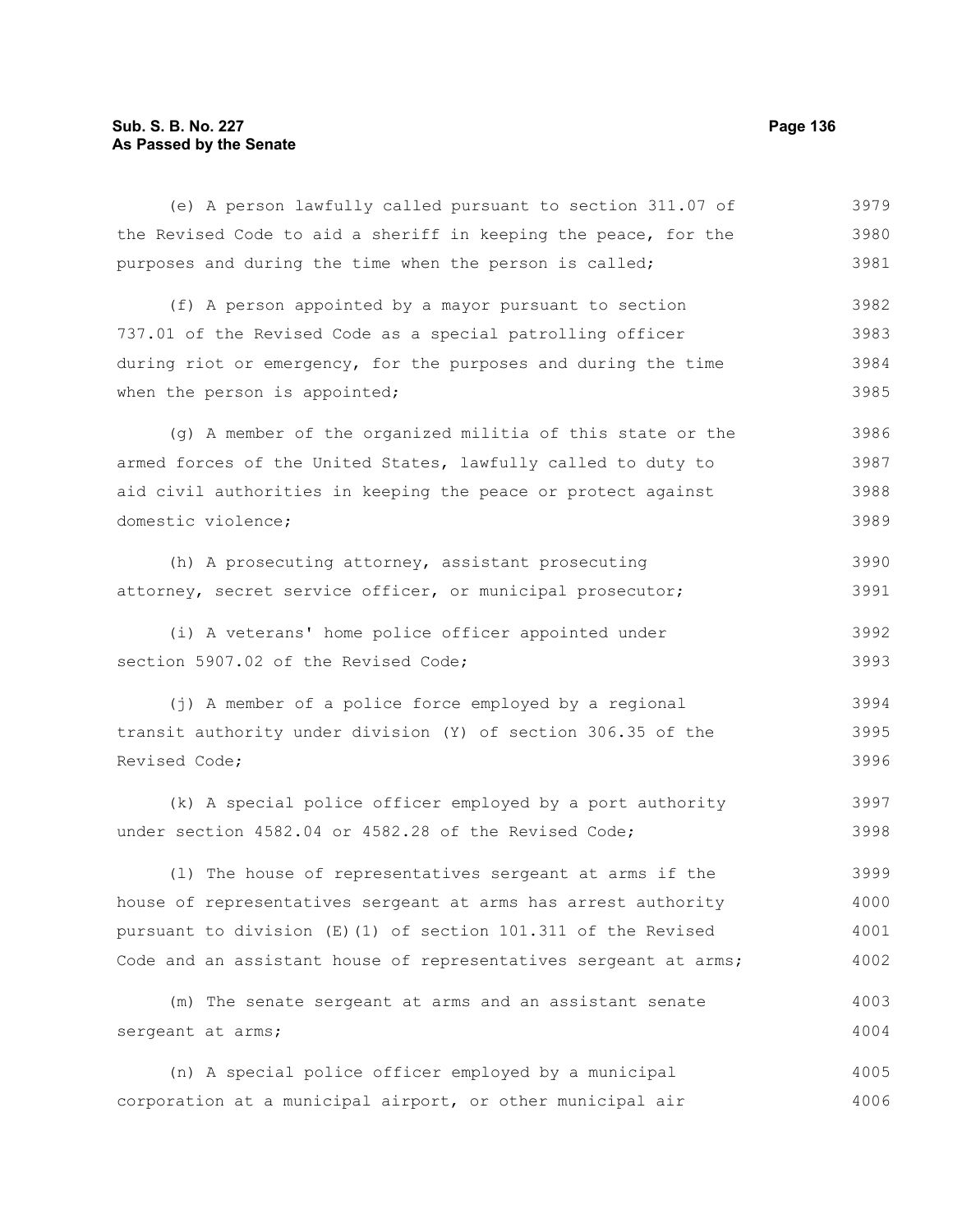# **Sub. S. B. No. 227 Page 137 As Passed by the Senate**

navigation facility, that has scheduled operations, as defined in section 119.3 of Title 14 of the Code of Federal Regulations, 14 C.F.R. 119.3, as amended, and that is required to be under a security program and is governed by aviation security rules of the transportation security administration of the United States department of transportation as provided in Parts 1542. and 1544. of Title 49 of the Code of Federal Regulations, as amended. 4007 4008 4009 4010 4011 4012 4013 4014

(12) "Privilege" means an immunity, license, or right conferred by law, bestowed by express or implied grant, arising out of status, position, office, or relationship, or growing out of necessity. 4015 4016 4017 4018

(13) "Contraband" means any property that is illegal for a person to acquire or possess under a statute, ordinance, or rule, or that a trier of fact lawfully determines to be illegal to possess by reason of the property's involvement in an offense. "Contraband" includes, but is not limited to, all of the following: 4019 4020 4021 4022 4023 4024

(a) Any controlled substance, as defined in section 3719.01 of the Revised Code, or any device or paraphernalia; 4025 4026

(b) Any unlawful gambling device or paraphernalia; 4027

(c) Any dangerous ordnance or obscene material.

(14) A person is "not guilty by reason of insanity" relative to a charge of an offense only if the person proves, in the manner specified in section 2901.05 of the Revised Code, that at the time of the commission of the offense, the person did not know, as a result of a severe mental disease or defect, the wrongfulness of the person's acts. 4029 4030 4031 4032 4033 4034

(B)(1)(a) Subject to division (B)(2) of this section, as 4035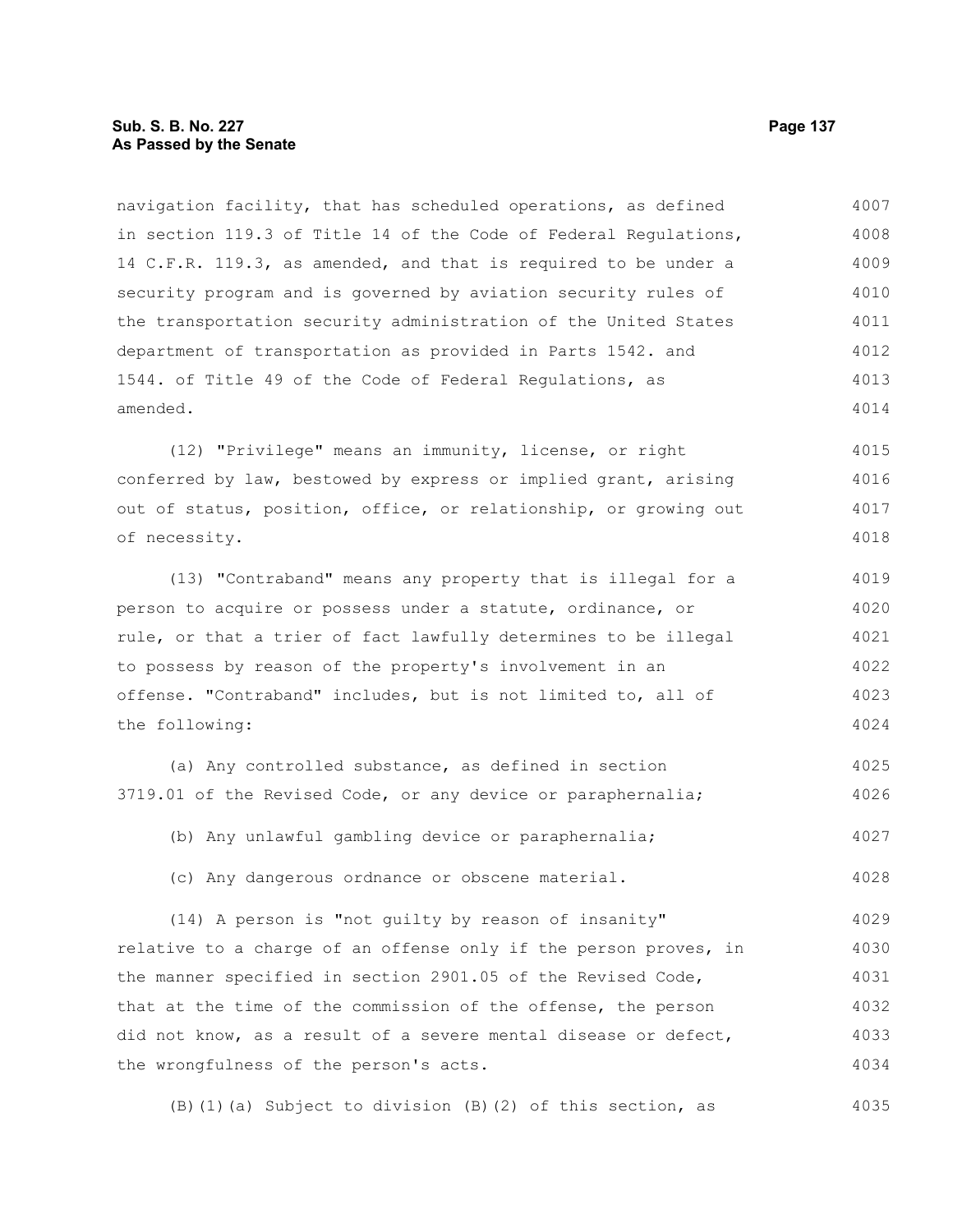the following manners:

that sets forth a criminal offense, "person" includes all of the following: (i) An individual, corporation, business trust, estate, trust, partnership, and association; (ii) An unborn human who is viable. (b) As used in any section contained in Title XXIX of the Revised Code that does not set forth a criminal offense, "person" includes an individual, corporation, business trust, estate, trust, partnership, and association. (c) As used in division (B)(1)(a) of this section: (i) "Unborn human" means an individual organism of the species Homo sapiens from fertilization until live birth. (ii) "Viable" means the stage of development of a human fetus at which there is a realistic possibility of maintaining and nourishing of a life outside the womb with or without temporary artificial life-sustaining support. (2) Notwithstanding division (B)(1)(a) of this section, in no case shall the portion of the definition of the term "person" that is set forth in division  $(B)$   $(1)$   $(a)$   $(i$ i) of this section be applied or construed in any section contained in Title XXIX of the Revised Code that sets forth a criminal offense in any of 4037 4038 4039 4040 4041 4042 4043 4044 4045 4046 4047 4048 4049 4050 4051 4052 4053 4054 4055 4056 4057

used in any section contained in Title XXIX of the Revised Code

(a) Except as otherwise provided in division (B)(2)(a) of this section, in a manner so that the offense prohibits or is construed as prohibiting any pregnant woman or her physician from performing an abortion with the consent of the pregnant woman, with the consent of the pregnant woman implied by law in 4059 4060 4061 4062 4063

4036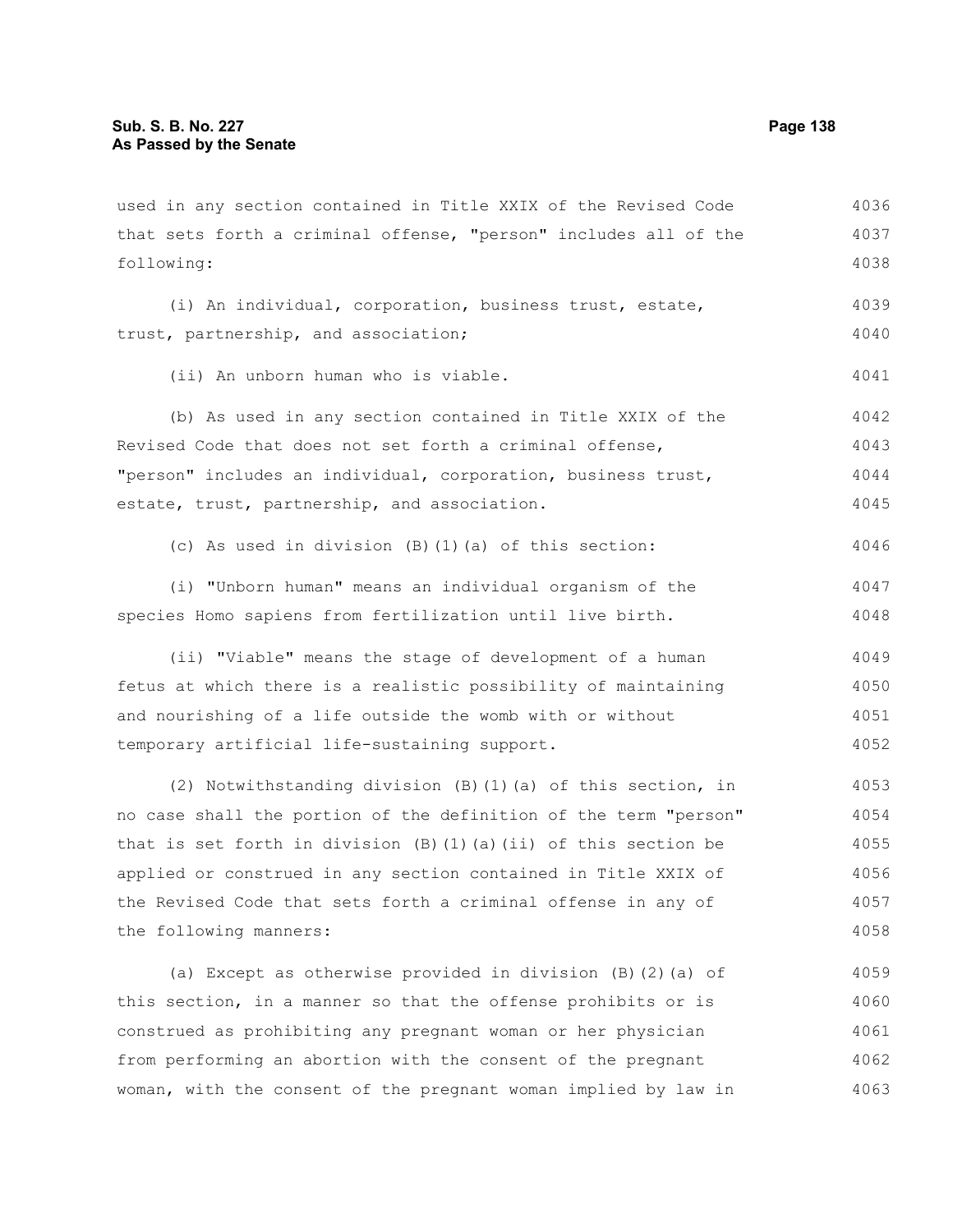# **Sub. S. B. No. 227 Page 139 As Passed by the Senate**

a medical emergency, or with the approval of one otherwise authorized by law to consent to medical treatment on behalf of the pregnant woman. An abortion that violates the conditions described in the immediately preceding sentence may be punished as a violation of section 2903.01, 2903.02, 2903.03, 2903.04, 2903.05, 2903.06, 2903.08, 2903.11, 2903.12, 2903.13, 2903.14, 2903.21, or 2903.22 of the Revised Code, as applicable. An abortion that does not violate the conditions described in the second immediately preceding sentence, but that does violate section 2919.12, division (B) of section 2919.13, or section 2919.151, 2919.17, or 2919.18 of the Revised Code, may be punished as a violation of section 2919.12, division (B) of section 2919.13, or section 2919.151, 2919.17, or 2919.18 of the Revised Code, as applicable. Consent is sufficient under this division if it is of the type otherwise adequate to permit medical treatment to the pregnant woman, even if it does not comply with section 2919.12 of the Revised Code. 4064 4065 4066 4067 4068 4069 4070 4071 4072 4073 4074 4075 4076 4077 4078 4079 4080

(b) In a manner so that the offense is applied or is construed as applying to a woman based on an act or omission of the woman that occurs while she is or was pregnant and that results in any of the following: 4081 4082 4083 4084

(i) Her delivery of a stillborn baby; 4085

(ii) Her causing, in any other manner, the death in utero of a viable, unborn human that she is carrying; 4086 4087

(iii) Her causing the death of her child who is born alive but who dies from one or more injuries that are sustained while the child is a viable, unborn human; 4088 4089 4090

(iv) Her causing her child who is born alive to sustain one or more injuries while the child is a viable, unborn human; 4091 4092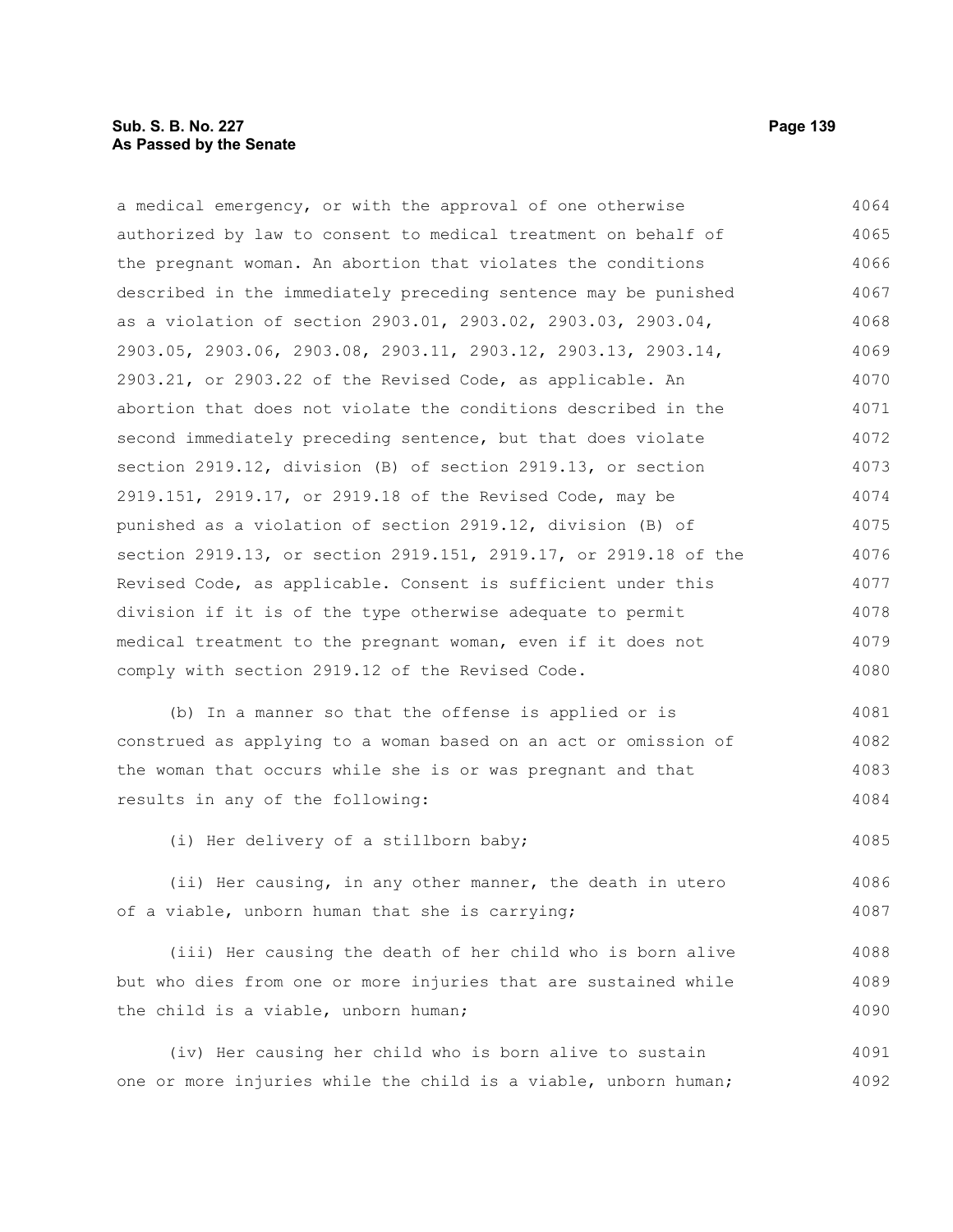# **Sub. S. B. No. 227 Page 140 As Passed by the Senate**

(v) Her causing, threatening to cause, or attempting to cause, in any other manner, an injury, illness, or other physiological impairment, regardless of its duration or gravity, or a mental illness or condition, regardless of its duration or gravity, to a viable, unborn human that she is carrying. 4093 4094 4095 4096 4097

(C) As used in Title XXIX of the Revised Code:

(1) "School safety zone" consists of a school, school building, school premises, school activity, and school bus. 4099 4100

(2) "School," "school building," and "school premises" have the same meanings as in section 2925.01 of the Revised Code. 4101 4102 4103

(3) "School activity" means any activity held under the auspices of a board of education of a city, local, exempted village, joint vocational, or cooperative education school district; a governing authority of a community school established under Chapter 3314. of the Revised Code; a governing board of an educational service center, or the governing body of a school for which the state board of education prescribes minimum standards under section 3301.07 of the Revised Code. 4104 4105 4106 4107 4108 4109 4110 4111

(4) "School bus" has the same meaning as in section 4511.01 of the Revised Code. 4112 4113

**Sec. 2923.02.** (A) No person, purposely or knowingly, and when purpose or knowledge is sufficient culpability for the commission of an offense, shall engage in conduct that, if successful, would constitute or result in the offense. 4114 4115 4116 4117

(B) It is no defense to a charge under this section that, in retrospect, commission of the offense that was the object of the attempt was either factually or legally impossible under the attendant circumstances, if that offense could have been 4118 4119 4120 4121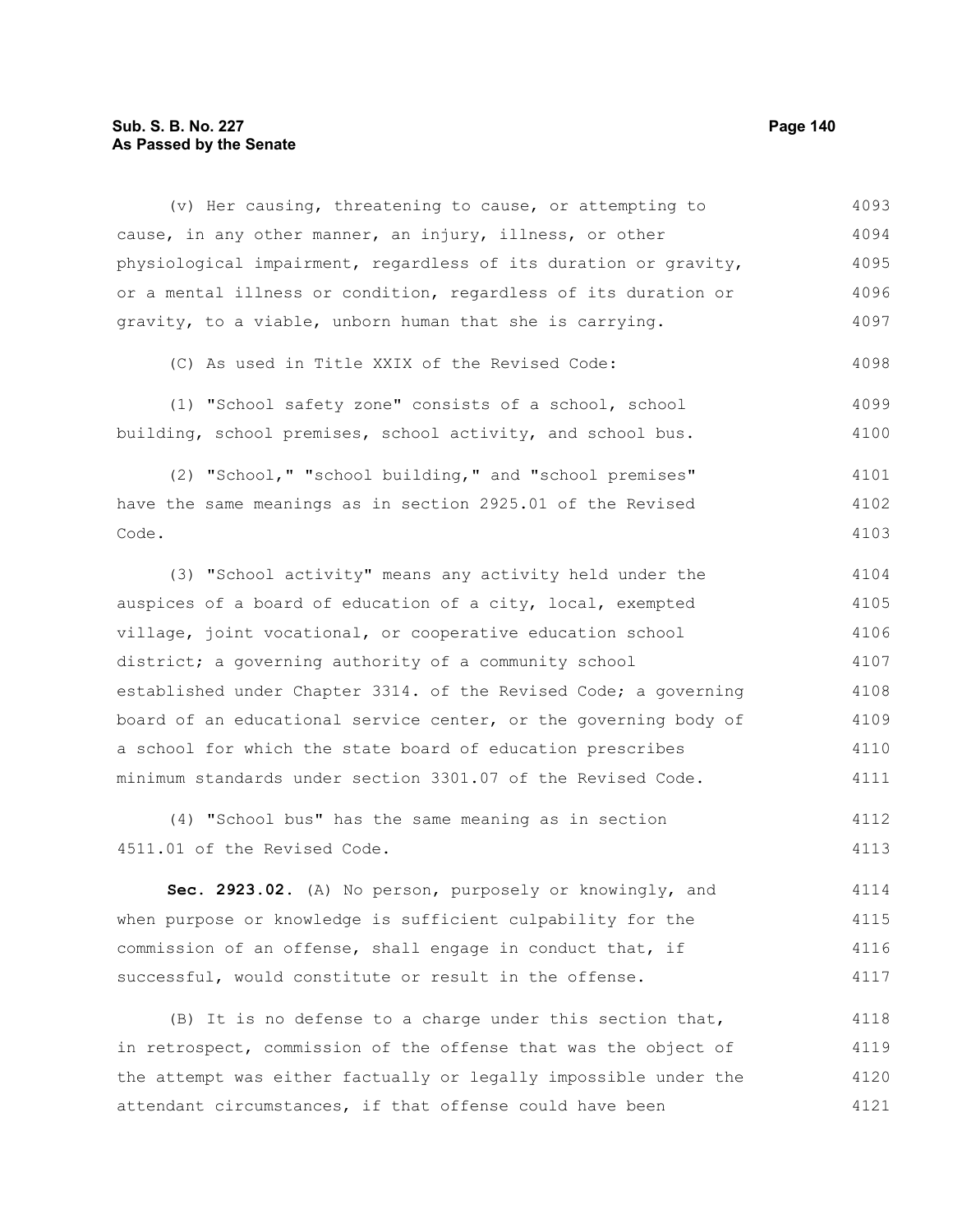4151

| committed had the attendant circumstances been as the actor      | 4122 |
|------------------------------------------------------------------|------|
| believed them to be.                                             | 4123 |
| (C) No person who is convicted of committing a specific          | 4124 |
| offense, of complicity in the commission of an offense, or of    | 4125 |
| conspiracy to commit an offense shall be convicted of an attempt | 4126 |
| to commit the same offense in violation of this section.         | 4127 |
| (D) It is an affirmative defense to a charge under this          | 4128 |
| section that the actor abandoned the actor's effort to commit    | 4129 |
| the offense or otherwise prevented its commission, under         | 4130 |
| circumstances manifesting a complete and voluntary renunciation  | 4131 |
| of the actor's criminal purpose.                                 | 4132 |
| (E) (1) Whoever violates this section is guilty of an            | 4133 |
| attempt to commit an offense. An attempt to commit aggravated    | 4134 |
| murder, murder, or an offense for which the maximum penalty is   | 4135 |
| imprisonment for life is a felony of the first degree. An        | 4136 |
| attempt to commit a drug abuse offense for which the penalty is  | 4137 |
| determined by the amount or number of unit doses of the          | 4138 |
| controlled substance involved in the drug abuse offense is an    | 4139 |
| offense of the same degree as the drug abuse offense attempted   | 4140 |
| would be if that drug abuse offense had been committed and had   | 4141 |
| involved an amount or number of unit doses of the controlled     | 4142 |
| substance that is within the next lower range of controlled      | 4143 |
| substance amounts than was involved in the attempt. An attempt   | 4144 |
| to commit any other offense is an offense of the next lesser     | 4145 |
| degree than the offense attempted. In the case of an attempt to  | 4146 |
| commit an offense other than a violation of Chapter 3734. of the | 4147 |
| Revised Code that is not specifically classified, an attempt is  | 4148 |
| a misdemeanor of the first degree if the offense attempted is a  | 4149 |
| felony, and a misdemeanor of the fourth degree if the offense    | 4150 |

attempted is a misdemeanor. In the case of an attempt to commit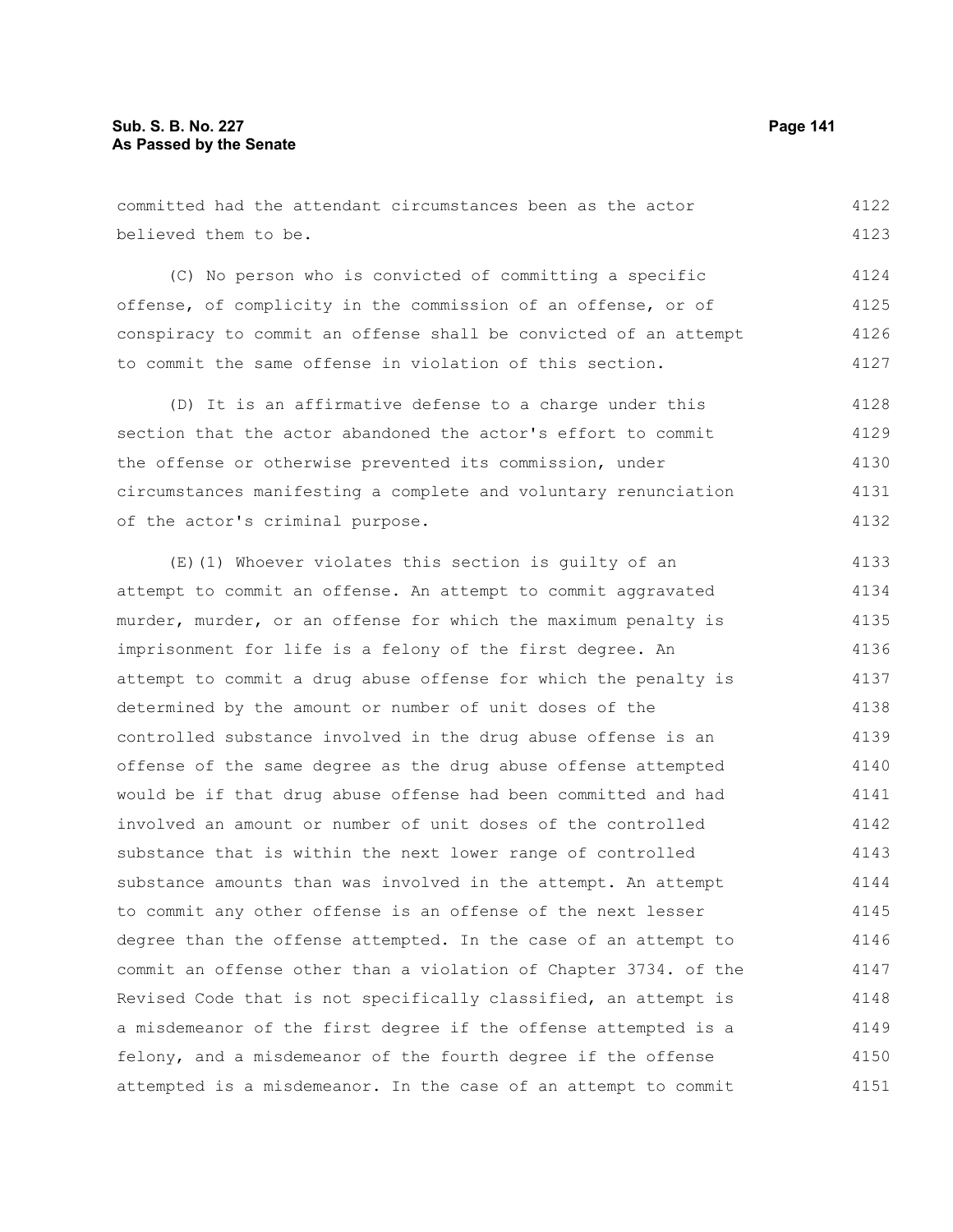# **Sub. S. B. No. 227 Page 142 As Passed by the Senate**

a violation of any provision of Chapter 3734. of the Revised Code, other than section  $3734.18$  of the Revised Code, that relates to hazardous wastes, an attempt is a felony punishable by a fine of not more than twenty-five thousand dollars or imprisonment for not more than eighteen months, or both. An attempt to commit a minor misdemeanor, or to engage in conspiracy, is not an offense under this section. 4152 4153 4154 4155 4156 4157 4158

(2) If a person is convicted of or pleads guilty to attempted rape and also is convicted of or pleads guilty to a specification of the type described in section 2941.1418, 2941.1419, or 2941.1420 of the Revised Code, the offender shall be sentenced to a prison term or term of life imprisonment pursuant to section 2971.03 of the Revised Code. 4159 4160 4161 4162 4163 4164

(3) In addition to any other sanctions imposed pursuant to division (E)(1) of this section for an attempt to commit aggravated murder or murder in violation of division (A) of this section, if the offender used a motor vehicle as the means to attempt to commit the offense, the court shall impose upon the offender a class two suspension of the offender's driver's license, commercial driver's license, temporary instruction permit, probationary license, or nonresident operating privilege as specified in division (A)(2) of section 4510.02 of the Revised Code. 4165 4166 4167 4168 4169 4170 4171 4172 4173 4174

(F) As used in this section:

(1) "Drug abuse offense" has the same meaning as in section 2925.01 of the Revised Code. 4176 4177

(2) "Motor vehicle" has the same meaning as in section 4501.01 of the Revised Code. 4178 4179

 **Sec. 2945.63.** (A) As used in this section: 4180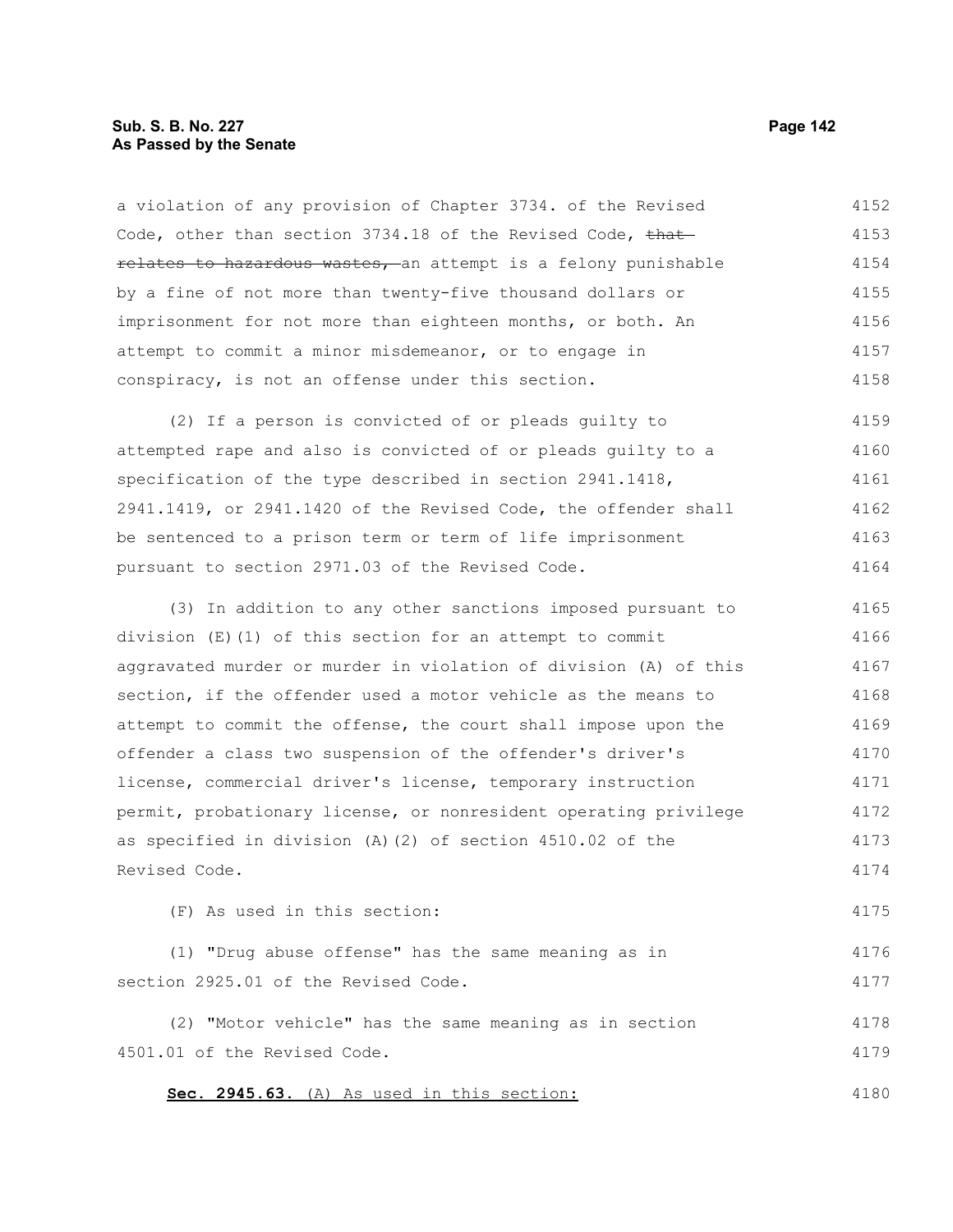| (1) "Child pornography" means any obscene material               | 4181 |
|------------------------------------------------------------------|------|
| involving a juvenile, any sexually oriented matter involving a   | 4182 |
| juvenile, or any material that is harmful to juveniles.          | 4183 |
| (2) "Juvenile," "harmful to juveniles," "material," and          | 4184 |
| "performance" have the same meanings as in section 2907.01 of    | 4185 |
| the Revised Code.                                                | 4186 |
|                                                                  |      |
| (3) "Sexually oriented matter" has the same meaning as in        | 4187 |
| section 2919.22 of the Revised Code.                             | 4188 |
| (B) Any child pornography that is offered as evidence or         | 4189 |
| that comes into the custody or control of the prosecutor or the  | 4190 |
| court shall remain in the custody or control of the prosecutor   | 4191 |
| or the court.                                                    | 4192 |
| (C) Notwithstanding Rule 16 of the Rules of Criminal             | 4193 |
| Procedure, the court in a criminal proceeding shall deny any     | 4194 |
| request by the defendant to photocopy, photograph, or otherwise  | 4195 |
| reproduce any child pornography if the prosecutor gives the      | 4196 |
| defendant, the defendant's attorney, and any individual the      | 4197 |
| defendant may seek to qualify to furnish expert testimony at     | 4198 |
| trial ample opportunity to examine the child pornography at the  | 4199 |
| place where the prosecutor or the court is holding the child     | 4200 |
| pornography.                                                     | 4201 |
| Sec. 2953.32. (A) (1) Except as provided in section 2953.61      | 4202 |
| of the Revised Code, an eligible offender may apply to the       | 4203 |
| sentencing court if convicted in this state, or to a court of    | 4204 |
| common pleas if convicted in another state or in a federal       | 4205 |
| court, for the sealing of the record of the case that pertains   | 4206 |
| to the conviction. Application may be made at the expiration of  | 4207 |
| three years after the offender's final discharge if convicted of | 4208 |

a felony, or at the expiration of one year after the offender's 4209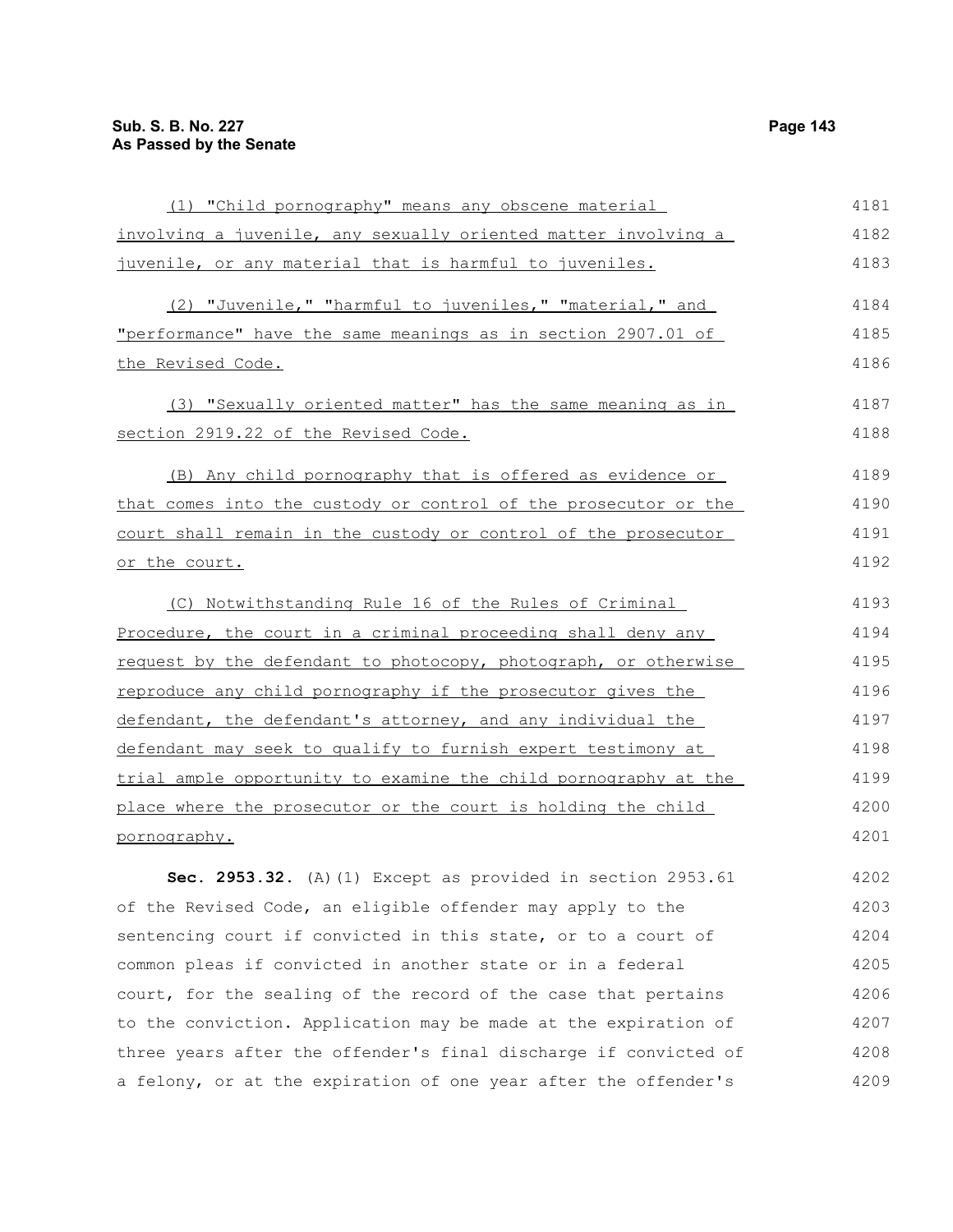4210

final discharge if convicted of a misdemeanor.

(2) Any person who has been arrested for any misdemeanor offense and who has effected a bail forfeiture for the offense charged may apply to the court in which the misdemeanor criminal case was pending when bail was forfeited for the sealing of the record of the case that pertains to the charge. Except as provided in section 2953.61 of the Revised Code, the application may be filed at any time after the expiration of one year from the date on which the bail forfeiture was entered upon the minutes of the court or the journal, whichever entry occurs first. 4211 4212 4213 4214 4215 4216 4217 4218 4219 4220

(B) Upon the filing of an application under this section, the court shall set a date for a hearing and shall notify the prosecutor for the case of the hearing on the application. The prosecutor may object to the granting of the application by filing an objection with the court prior to the date set for the hearing. The prosecutor shall specify in the objection the reasons for believing a denial of the application is justified. The court shall direct its regular probation officer, a state probation officer, or the department of probation of the county in which the applicant resides to make inquiries and written reports as the court requires concerning the applicant. If the applicant was convicted of or pleaded guilty to a violation of division (A)(2) or (B) of section 2919.21 of the Revised Code, the probation officer or county department of probation that the court directed to make inquiries concerning the applicant shall contact the child support enforcement agency enforcing the applicant's obligations under the child support order to inquire about the offender's compliance with the child support order. 4221 4222 4223 4224 4225 4226 4227 4228 4229 4230 4231 4232 4233 4234 4235 4236 4237 4238

(C)(1) The court shall do each of the following: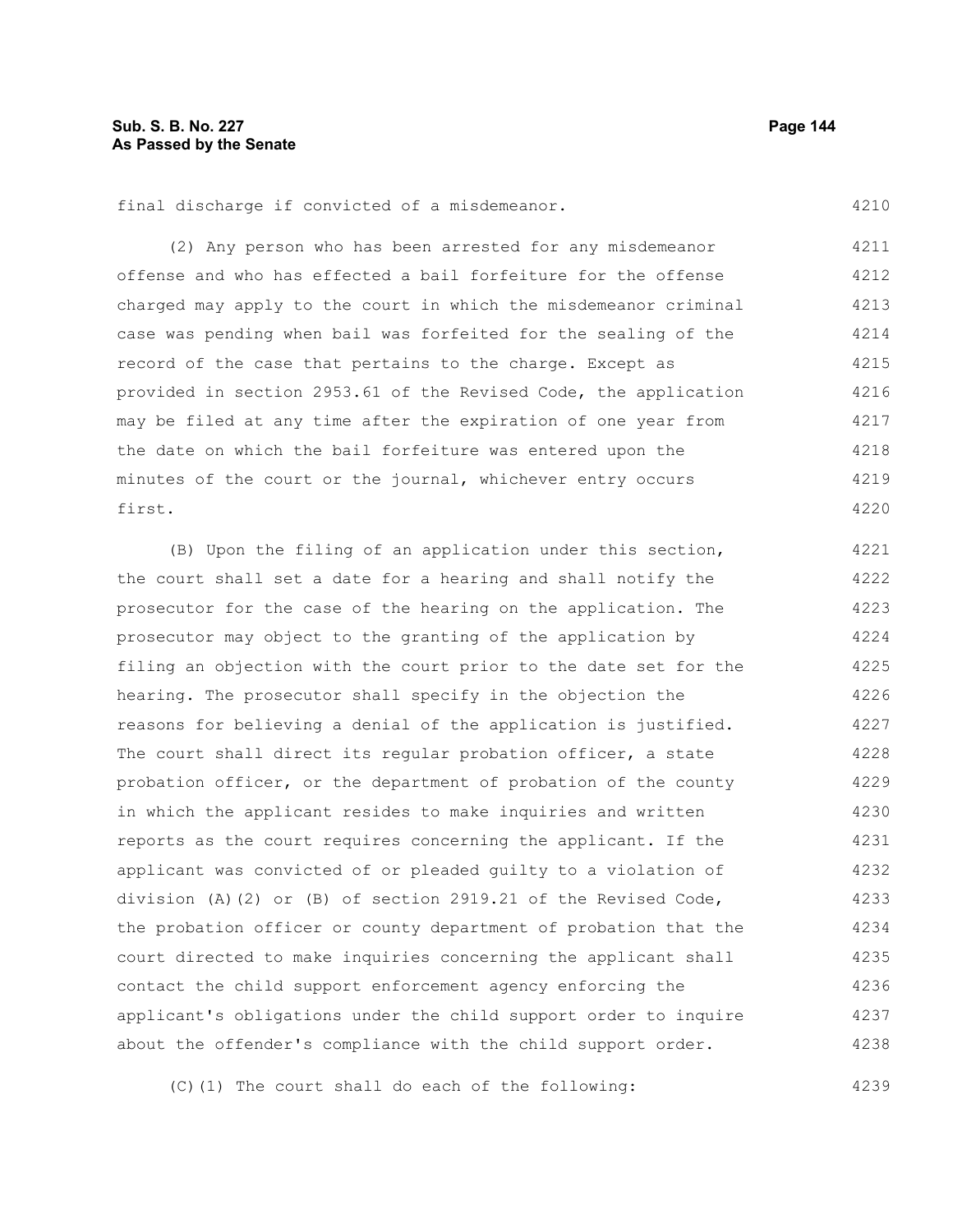## **Sub. S. B. No. 227 Page 145 As Passed by the Senate**

(a) Determine whether the applicant is an eligible offender or whether the forfeiture of bail was agreed to by the applicant and the prosecutor in the case. If the applicant applies as an eligible offender pursuant to division (A)(1) of this section and has two or three convictions that result from the same indictment, information, or complaint, from the same plea of guilty, or from the same official proceeding, and result from related criminal acts that were committed within a threemonth period but do not result from the same act or from offenses committed at the same time, in making its determination under this division, the court initially shall determine whether it is not in the public interest for the two or three convictions to be counted as one conviction. If the court determines that it is not in the public interest for the two or three convictions to be counted as one conviction, the court shall determine that the applicant is not an eligible offender; if the court does not make that determination, the court shall determine that the offender is an eligible offender. (b) Determine whether criminal proceedings are pending against the applicant; 4240 4241 4242 4243 4244 4245 4246 4247 4248 4249 4250 4251 4252 4253 4254 4255 4256 4257 4258 4259

(c) If the applicant is an eligible offender who applies pursuant to division (A)(1) of this section, determine whether the applicant has been rehabilitated to the satisfaction of the court; 4260 4261 4262 4263

(d) If the prosecutor has filed an objection in accordance with division (B) of this section, consider the reasons against granting the application specified by the prosecutor in the objection; 4264 4265 4266 4267

(e) Weigh the interests of the applicant in having the records pertaining to the applicant's conviction or bail 4268 4269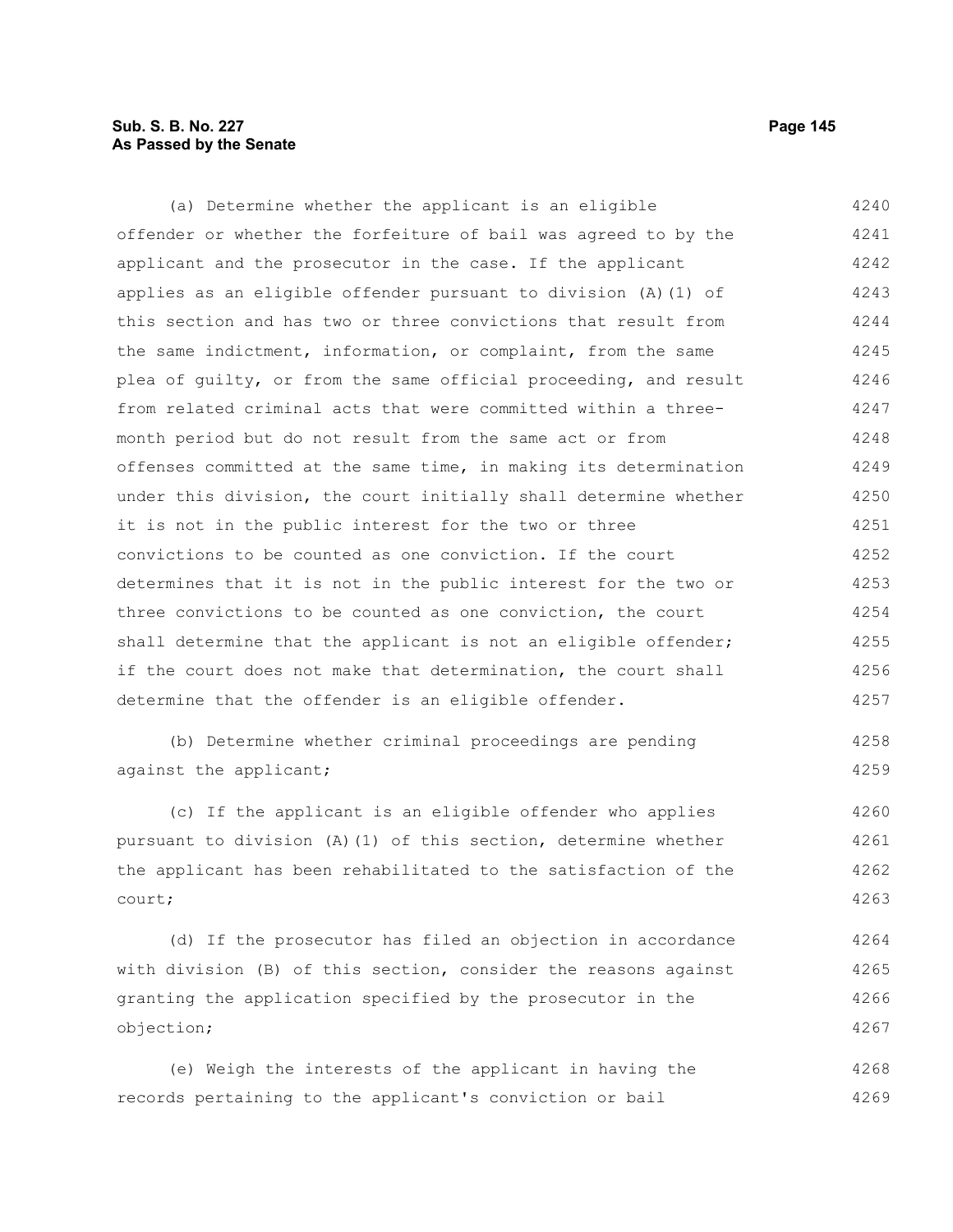forfeiture sealed against the legitimate needs, if any, of the government to maintain those records. (2) If the court determines, after complying with division (C)(1) of this section, that the applicant is an eligible offender or the subject of a bail forfeiture, that no criminal proceeding is pending against the applicant, and that the interests of the applicant in having the records pertaining to the applicant's conviction or bail forfeiture sealed are not outweighed by any legitimate governmental needs to maintain those records, and that the rehabilitation of an applicant who is an eligible offender applying pursuant to division (A)(1) of this section has been attained to the satisfaction of the court, the court, except as provided in divisions  $(G)$ ,  $(H)$ , or  $(I)$  of this section, shall order all official records of the case that pertain to the conviction or bail forfeiture sealed and, except as provided in division (F) of this section, all index references to the case that pertain to the conviction or bail forfeiture deleted and, in the case of bail forfeitures, shall dismiss the charges in the case. The proceedings in the case that pertain to the conviction or bail forfeiture shall be considered not to have occurred and the conviction or bail forfeiture of the person who is the subject of the proceedings shall be sealed, except that upon conviction of a subsequent offense, the sealed record of prior conviction or bail forfeiture may be considered by the court in determining the sentence or other appropriate disposition, including the relief provided for in sections 2953.31 to 2953.33 of the Revised Code. 4270 4271 4272 4273 4274 4275 4276 4277 4278 4279 4280 4281 4282 4283 4284 4285 4286 4287 4288 4289 4290 4291 4292 4293 4294 4295 4296

(3) An applicant may request the sealing of the records of more than one case in a single application under this section. Upon the filing of an application under this section, the applicant, unless indigent, shall pay a fee of fifty dollars, 4297 4298 4299 4300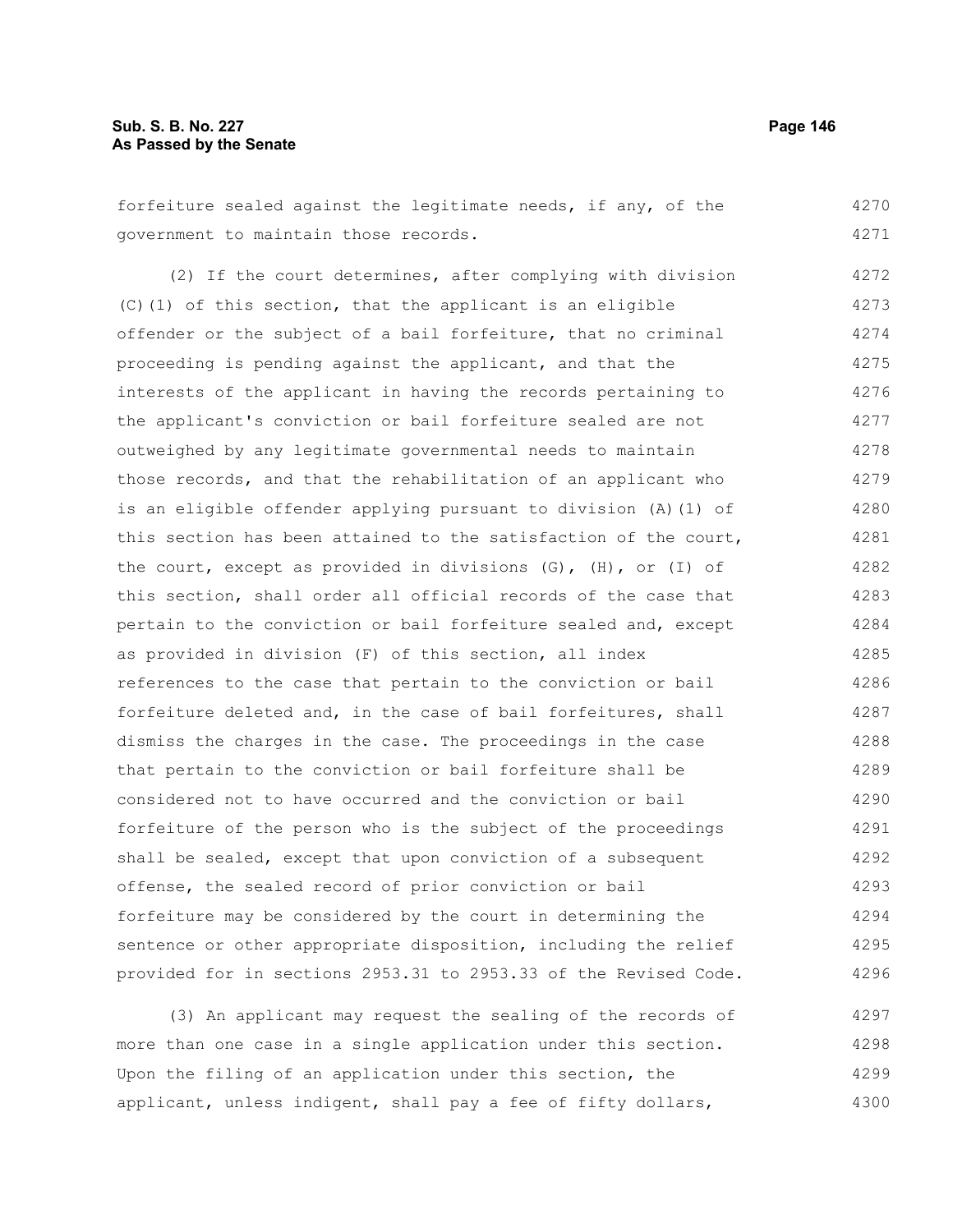## **Sub. S. B. No. 227 Page 147 As Passed by the Senate**

regardless of the number of records the application requests to have sealed. The court shall pay thirty dollars of the fee into the state treasury. It shall pay twenty dollars of the fee into the county general revenue fund if the sealed conviction or bail forfeiture was pursuant to a state statute, or into the general revenue fund of the municipal corporation involved if the sealed conviction or bail forfeiture was pursuant to a municipal ordinance. 4301 4302 4303 4304 4305 4306 4307 4308

 (4) If the court orders the official records pertaining to the case sealed, the court shall order the applicant to appear before a sheriff to have the applicant's fingerprints taken according to the fingerprint system of identification on the forms furnished by the superintendent of the bureau of criminal identification and investigation. The sheriff shall forward the applicant's fingerprints to the court. The court shall forward the applicant's fingerprints and a copy of the sealing order to the bureau of criminal identification and investigation. 4309 4310 4311 4312 4313 4314 4315 4316 4317

(D) Inspection of the sealed records included in the order may be made only by the following persons or for the following purposes: 4318 4319 4320

(1) By a law enforcement officer or prosecutor, or the assistants of either, to determine whether the nature and character of the offense with which a person is to be charged would be affected by virtue of the person's previously having been convicted of a crime; 4321 4322 4323 4324 4325

(2) By the parole or probation officer of the person who is the subject of the records, for the exclusive use of the officer in supervising the person while on parole or under a community control sanction or a post-release control sanction, and in making inquiries and written reports as requested by the 4326 4327 4328 4329 4330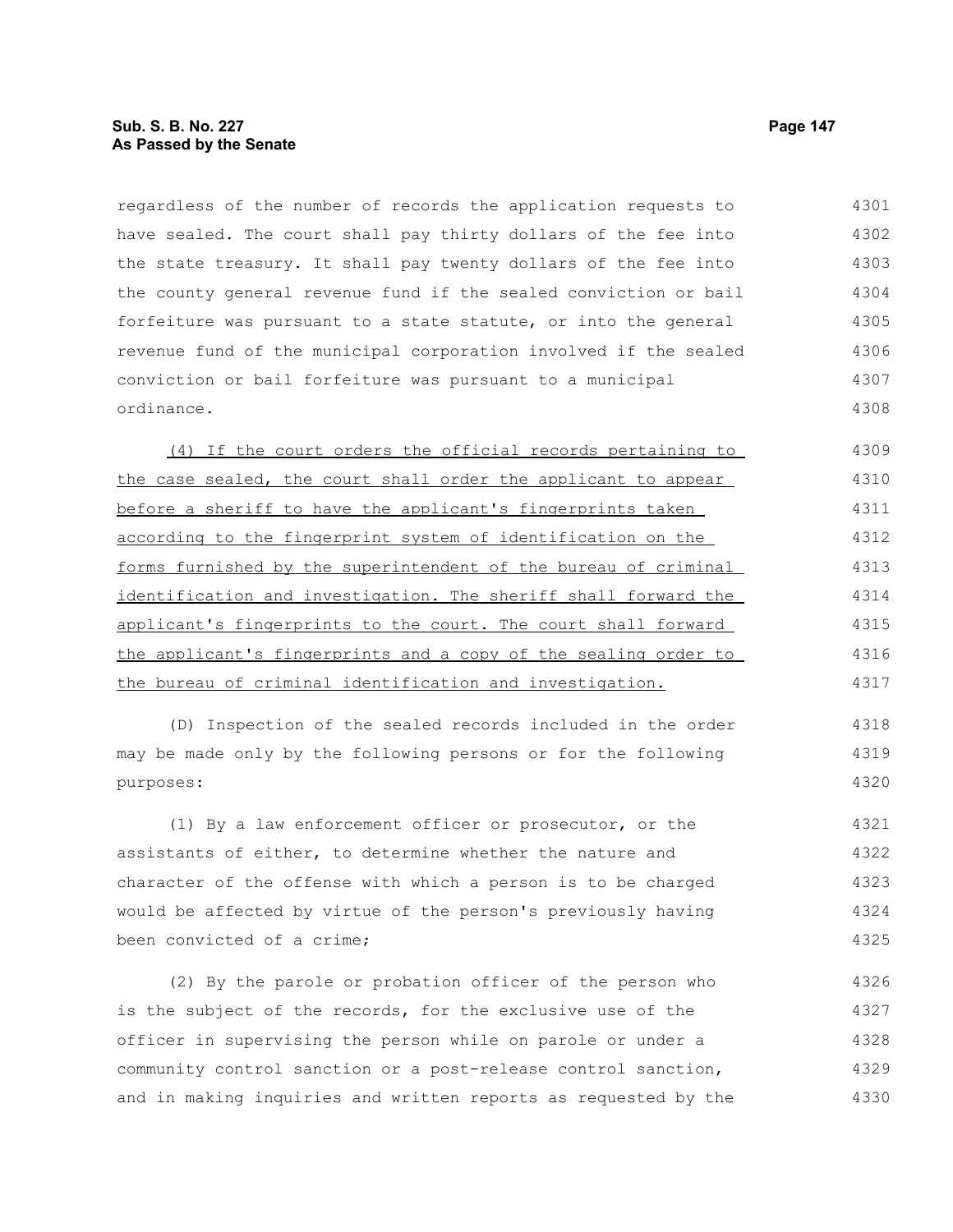## **Sub. S. B. No. 227 Page 148 As Passed by the Senate**

court or adult parole authority;

4331

|  | (3) Upon application by the person who is the subject of | 4332 |
|--|----------------------------------------------------------|------|
|  | the records, by the persons named in the application;    | 4333 |

(4) By a law enforcement officer who was involved in the case, for use in the officer's defense of a civil action arising out of the officer's involvement in that case; 4334 4335 4336

(5) By a prosecuting attorney or the prosecuting attorney's assistants, to determine a defendant's eligibility to enter a pre-trial diversion program established pursuant to section 2935.36 of the Revised Code; 4337 4338 4339 4340

(6) By any law enforcement agency or any authorized employee of a law enforcement agency or by the department of rehabilitation and correction or department of youth services as part of a background investigation of a person who applies for employment with the agency as a law enforcement officer or with the department-as a corrections officer; 4341 4342 4343 4344 4345 4346

(7) By any law enforcement agency or any authorized employee of a law enforcement agency, for the purposes set forth in, and in the manner provided in, section 2953.321 of the Revised Code; 4347 4348 4349 4350

(8) By the bureau of criminal identification and investigation or any authorized employee of the bureau for the purpose of providing information to a board or person pursuant to division (F) or (G) of section 109.57 of the Revised Code; 4351 4352 4353 4354

(9) By the bureau of criminal identification and investigation or any authorized employee of the bureau for the purpose of performing a criminal history records check on a person to whom a certificate as prescribed in section 109.77 of the Revised Code is to be awarded; 4355 4356 4357 4358 4359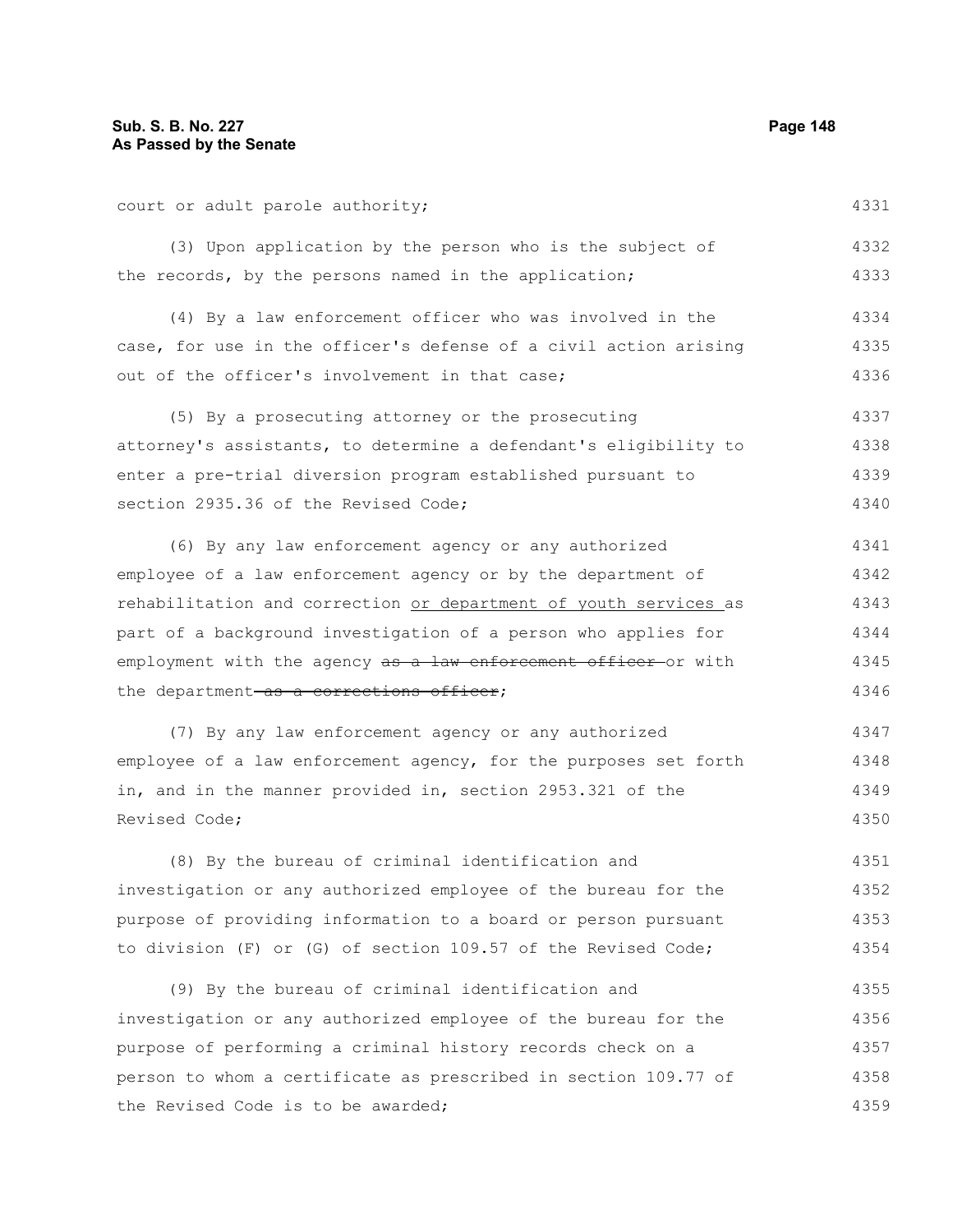### **Sub. S. B. No. 227 Page 149 As Passed by the Senate**

(10) By the bureau of criminal identification and investigation or any authorized employee of the bureau for the purpose of conducting a criminal records check of an individual pursuant to division (B) of section 109.572 of the Revised Code that was requested pursuant to any of the sections identified in division (B)(1) of that section; 4360 4361 4362 4363 4364 4365

(11) By the bureau of criminal identification and investigation, an authorized employee of the bureau, a sheriff, or an authorized employee of a sheriff in connection with a criminal records check described in section 311.41 of the Revised Code; 4366 4367 4368 4369 4370

(12) By the attorney general or an authorized employee of the attorney general or a court for purposes of determining a person's classification pursuant to Chapter 2950. of the Revised Code; 4371 4372 4373 4374

(13) By a court, the registrar of motor vehicles, a prosecuting attorney or the prosecuting attorney's assistants, or a law enforcement officer for the purpose of assessing points against a person under section 4510.036 of the Revised Code or for taking action with regard to points assessed. 4375 4376 4377 4378 4379

When the nature and character of the offense with which a person is to be charged would be affected by the information, it may be used for the purpose of charging the person with an offense. 4380 4381 4382 4383

(E) In any criminal proceeding, proof of any otherwise admissible prior conviction may be introduced and proved, notwithstanding the fact that for any such prior conviction an order of sealing previously was issued pursuant to sections 2953.31 to 2953.36 of the Revised Code. 4384 4385 4386 4387 4388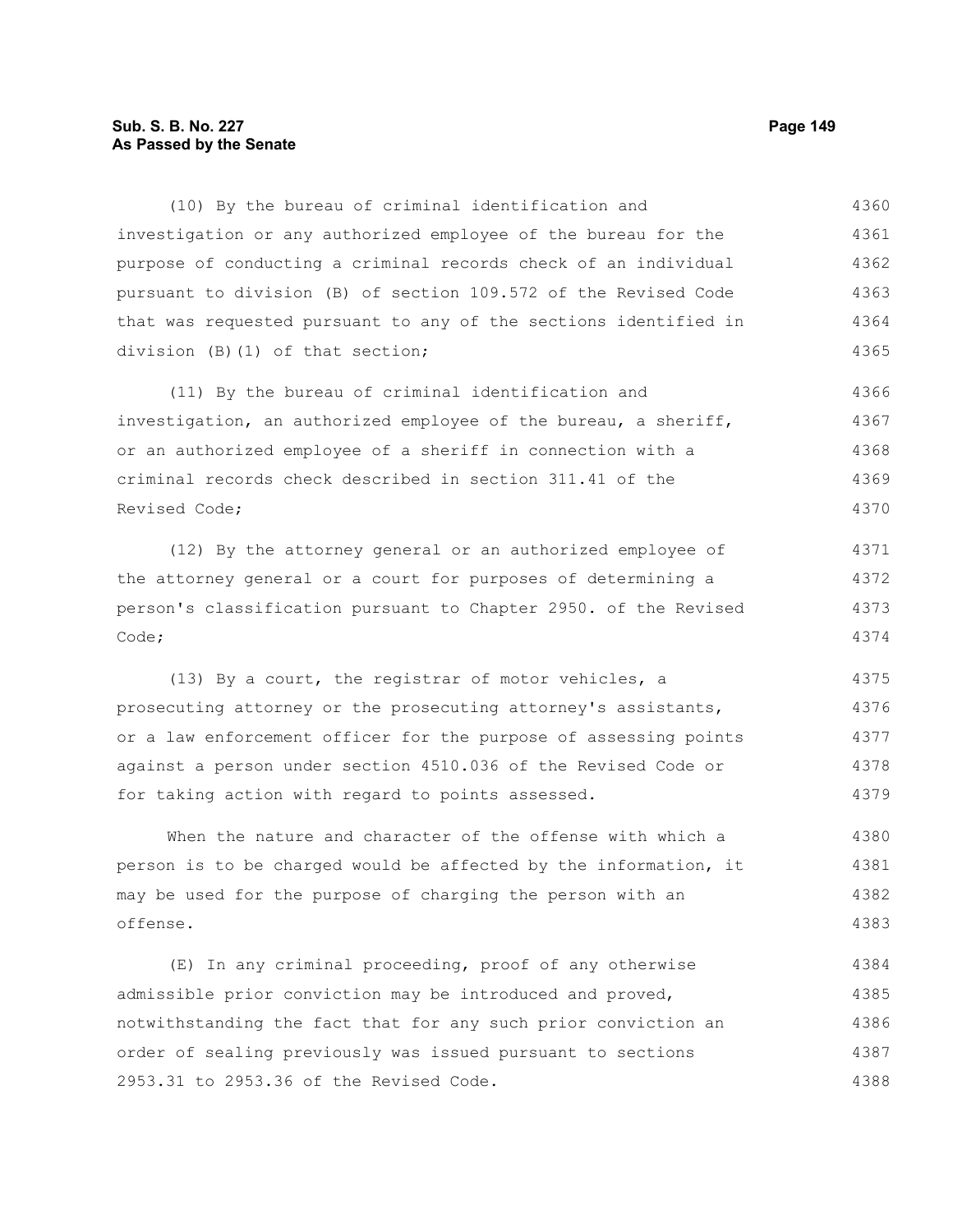## **Sub. S. B. No. 227 Page 150 As Passed by the Senate**

(F) The person or governmental agency, office, or department that maintains sealed records pertaining to convictions or bail forfeitures that have been sealed pursuant to this section may maintain a manual or computerized index to the sealed records. The index shall contain only the name of, and alphanumeric identifiers that relate to, the persons who are the subject of the sealed records, the word "sealed," and the name of the person, agency, office, or department that has custody of the sealed records, and shall not contain the name of the crime committed. The index shall be made available by the person who has custody of the sealed records only for the purposes set forth in divisions (C), (D), and (E) of this section. 4389 4390 4391 4392 4393 4394 4395 4396 4397 4398 4399 4400 4401

(G) Notwithstanding any provision of this section or section 2953.33 of the Revised Code that requires otherwise, a board of education of a city, local, exempted village, or joint vocational school district that maintains records of an individual who has been permanently excluded under sections 3301.121 and 3313.662 of the Revised Code is permitted to maintain records regarding a conviction that was used as the basis for the individual's permanent exclusion, regardless of a court order to seal the record. An order issued under this section to seal the record of a conviction does not revoke the adjudication order of the superintendent of public instruction to permanently exclude the individual who is the subject of the sealing order. An order issued under this section to seal the record of a conviction of an individual may be presented to a district superintendent as evidence to support the contention that the superintendent should recommend that the permanent exclusion of the individual who is the subject of the sealing order be revoked. Except as otherwise authorized by this 4402 4403 4404 4405 4406 4407 4408 4409 4410 4411 4412 4413 4414 4415 4416 4417 4418 4419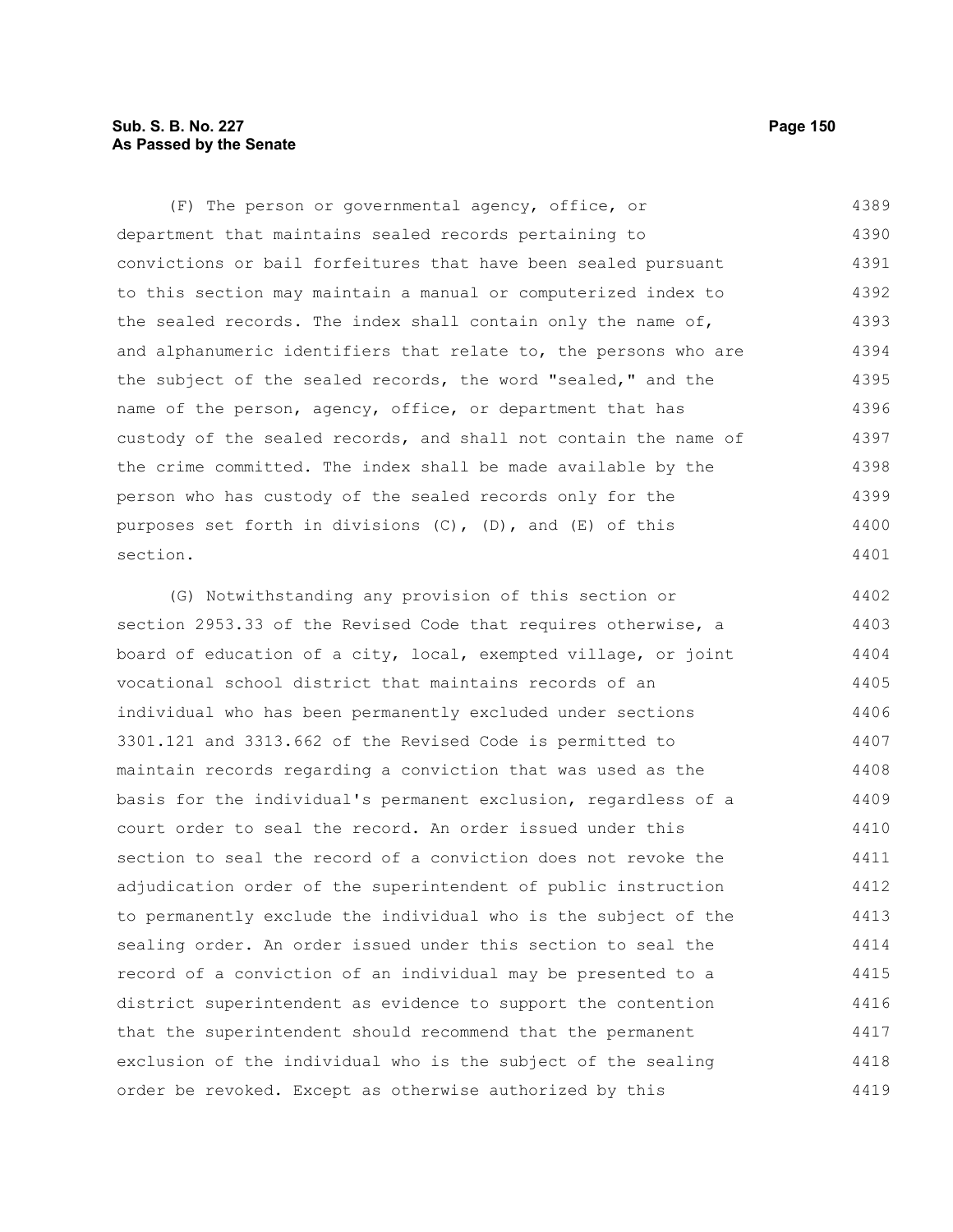#### **Sub. S. B. No. 227 Page 151 As Passed by the Senate**

division and sections 3301.121 and 3313.662 of the Revised Code, any school employee in possession of or having access to the sealed conviction records of an individual that were the basis of a permanent exclusion of the individual is subject to section 2953.35 of the Revised Code. 4420 4421 4422 4423 4424

(H) For purposes of sections 2953.31 to 2953.36 of the Revised Code, DNA records collected in the DNA database and fingerprints filed for record by the superintendent of the bureau of criminal identification and investigation shall not be sealed unless the superintendent receives a certified copy of a final court order establishing that the offender's conviction has been overturned. For purposes of this section, a court order is not "final" if time remains for an appeal or application for discretionary review with respect to the order. 4425 4426 4427 4428 4429 4430 4431 4432 4433

(I) The sealing of a record under this section does not affect the assessment of points under section 4510.036 of the Revised Code and does not erase points assessed against a person as a result of the sealed record. 4434 4435 4436 4437

**Sec. 2981.13.** (A) Except as otherwise provided in this section, property ordered forfeited as contraband, proceeds, or an instrumentality pursuant to this chapter shall be disposed of, used, or sold pursuant to section 2981.12 of the Revised Code. If the property is to be sold under that section, the prosecutor shall cause notice of the proposed sale to be given in accordance with law. 4438 4439 4440 4441 4442 4443 4444

(B) If the contraband or instrumentality forfeited under this chapter is sold, any moneys acquired from a sale and any proceeds forfeited under this chapter shall be applied in the following order: 4445 4446 4447 4448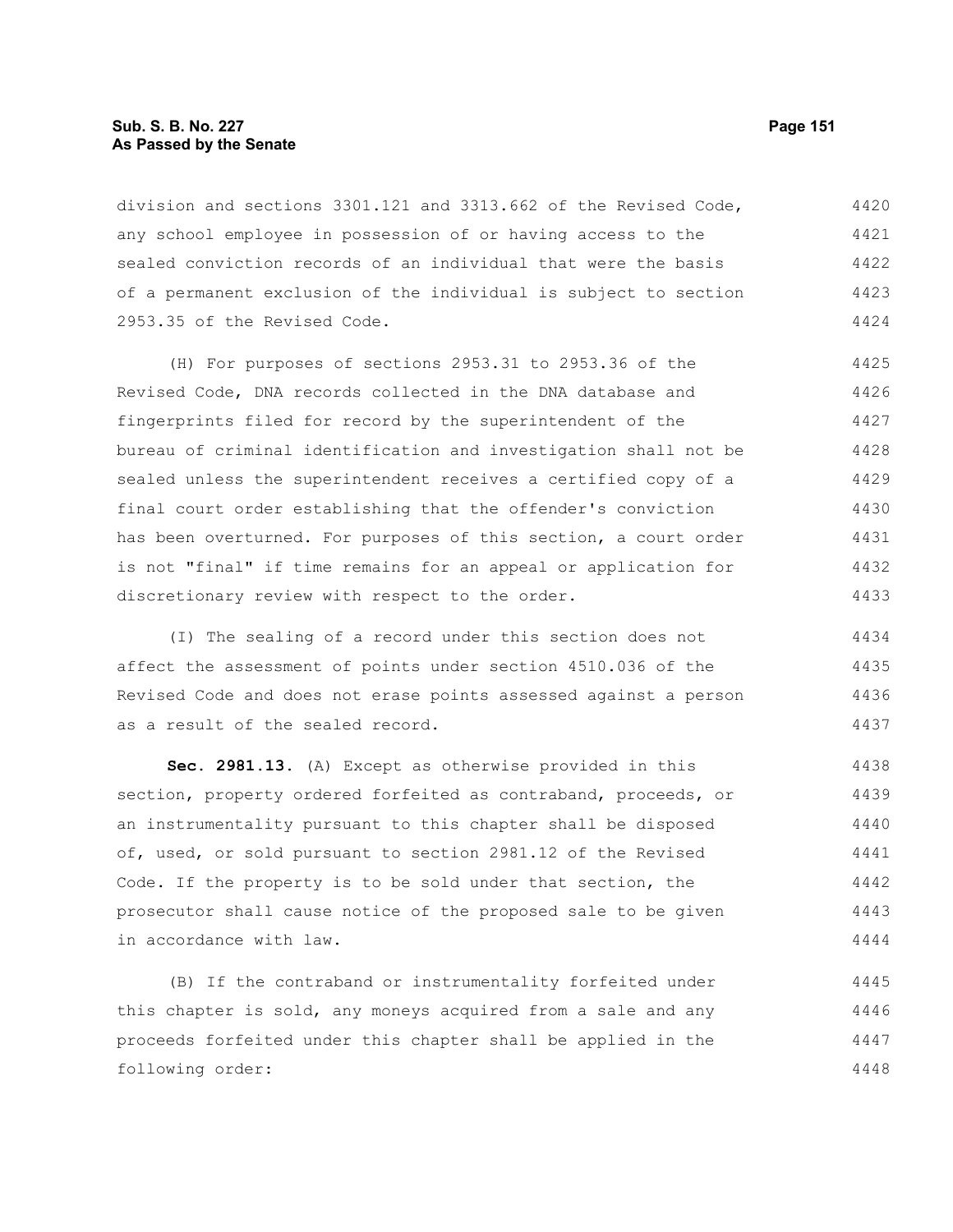| (1) First, to pay costs incurred in the seizure, storage,       | 4449 |  |
|-----------------------------------------------------------------|------|--|
| maintenance, security, and sale of the property and in the      | 4450 |  |
| forfeiture proceeding;                                          | 4451 |  |
| (2) Second, in a criminal forfeiture case, to satisfy any       | 4452 |  |
| restitution ordered to the victim of the offense or, in a civil | 4453 |  |
| forfeiture case, to satisfy any recovery ordered for the person | 4454 |  |
| harmed, unless paid from other assets;                          | 4455 |  |
| (3) Third, to pay the balance due on any security interest      | 4456 |  |
| preserved under this chapter;                                   |      |  |
| (4) Fourth, apply the remaining amounts as follows:             | 4458 |  |
| (a) If the forfeiture was ordered by a juvenile court, ten      | 4459 |  |
| per cent to one or more community addiction services providers  | 4460 |  |
| as specified in division (D) of section 2981.12 of the Revised  | 4461 |  |
| Code;                                                           | 4462 |  |
| (b) If the forfeiture was ordered in a juvenile court,          | 4463 |  |
| ninety per cent, and if the forfeiture was ordered in a court   |      |  |
| other than a juvenile court, one hundred per cent to the law    |      |  |
| enforcement trust fund of the prosecutor and to the following   |      |  |
| fund supporting the law enforcement agency that substantially   |      |  |
| conducted the investigation:                                    | 4468 |  |
| (i) The law enforcement trust fund of the county sheriff,       | 4469 |  |
| municipal corporation, township, or park district created under |      |  |
| section 511.18 or 1545.01 of the Revised Code;                  | 4471 |  |
| (ii) The state highway patrol contraband, forfeiture, and       | 4472 |  |
| other fund;                                                     | 4473 |  |
| (iii) The department of public safety investigative unit        | 4474 |  |
| contraband, forfeiture, and other fund;                         | 4475 |  |
| (iv) The department of taxation enforcement fund;               | 4476 |  |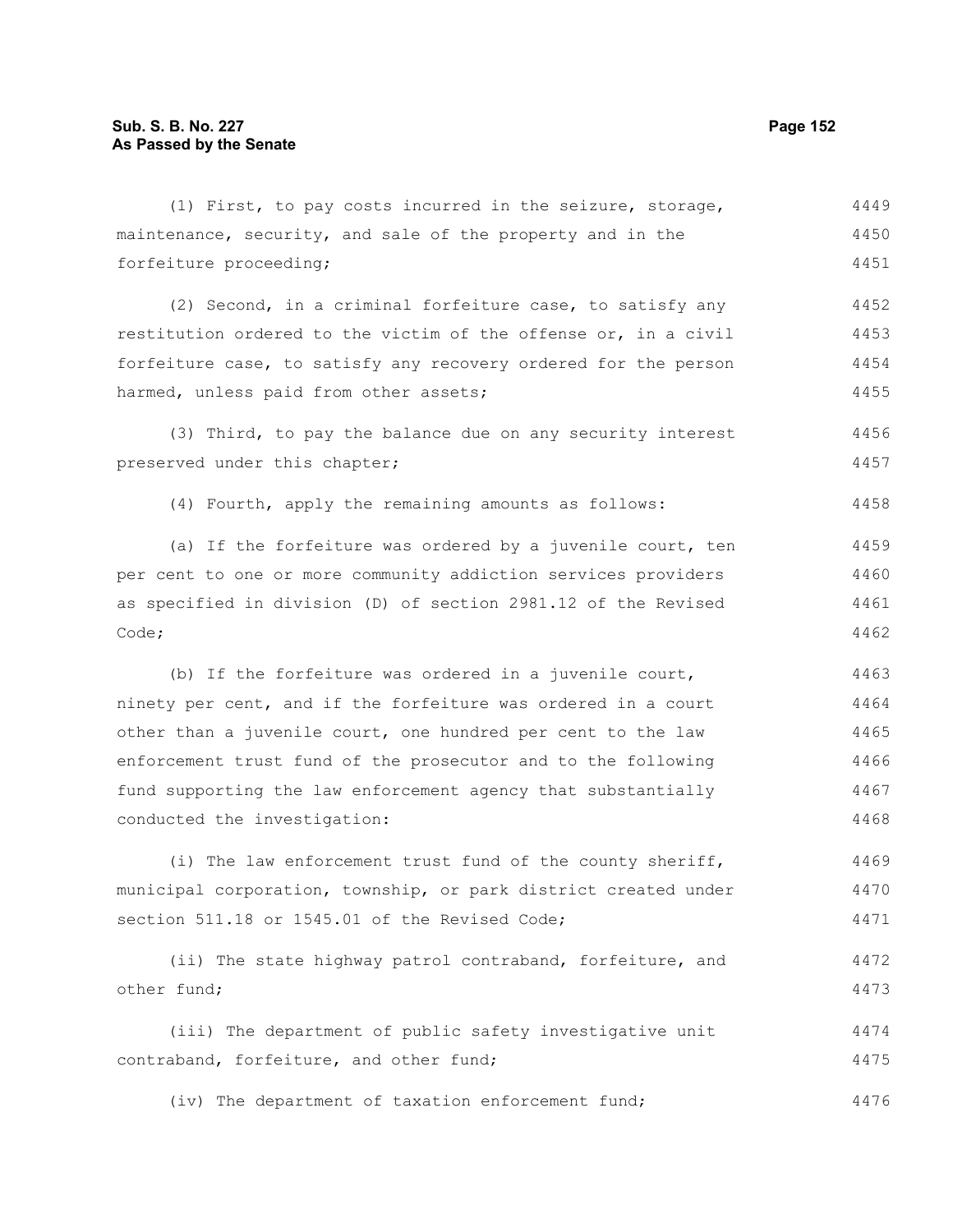| (v) The board of pharmacy drug law enforcement fund                   | 4477 |
|-----------------------------------------------------------------------|------|
| created by division (B) (1) of section 4729.65 of the Revised         | 4478 |
| Code;                                                                 | 4479 |
| (vi) The medicaid fraud investigation and prosecution                 | 4480 |
| fund;                                                                 | 4481 |
| (vii) The bureau of criminal identification and                       | 4482 |
| investigation asset forfeiture and cost reimbursement fund            | 4483 |
| created by section 109.521 of the Revised Code;                       | 4484 |
| (viii) The casino control commission enforcement fund                 | 4485 |
| created by section 3772.36 of the Revised Code;                       | 4486 |
| (viii)-(ix) The auditor of state investigation and                    | 4487 |
| forfeiture trust fund established under section 117.54 of the         | 4488 |
| Revised Code;                                                         | 4489 |
| $\frac{f(x)}{f(x)}$ The treasurer of state for deposit into the peace | 4490 |
| officer training commission fund if any other state law               | 4491 |
| enforcement agency substantially conducted the investigation.         | 4492 |
| In the case of property forfeited for medicaid fraud, any             | 4493 |
| remaining amount shall be used by the attorney general to             | 4494 |
| investigate and prosecute medicaid fraud offenses.                    | 4495 |
| If the prosecutor declines to accept any of the remaining             | 4496 |
| amounts, the amounts shall be applied to the fund of the agency       | 4497 |
| that substantially conducted the investigation.                       | 4498 |
| (c) If more than one law enforcement agency is                        | 4499 |
| substantially involved in the seizure of property forfeited           | 4500 |
| under this chapter, the court ordering the forfeiture shall           | 4501 |
| equitably divide the amounts, after calculating any distribution      | 4502 |
| to the law enforcement trust fund of the prosecutor pursuant to       | 4503 |
| division (B) (4) of this section, among the entities that the         | 4504 |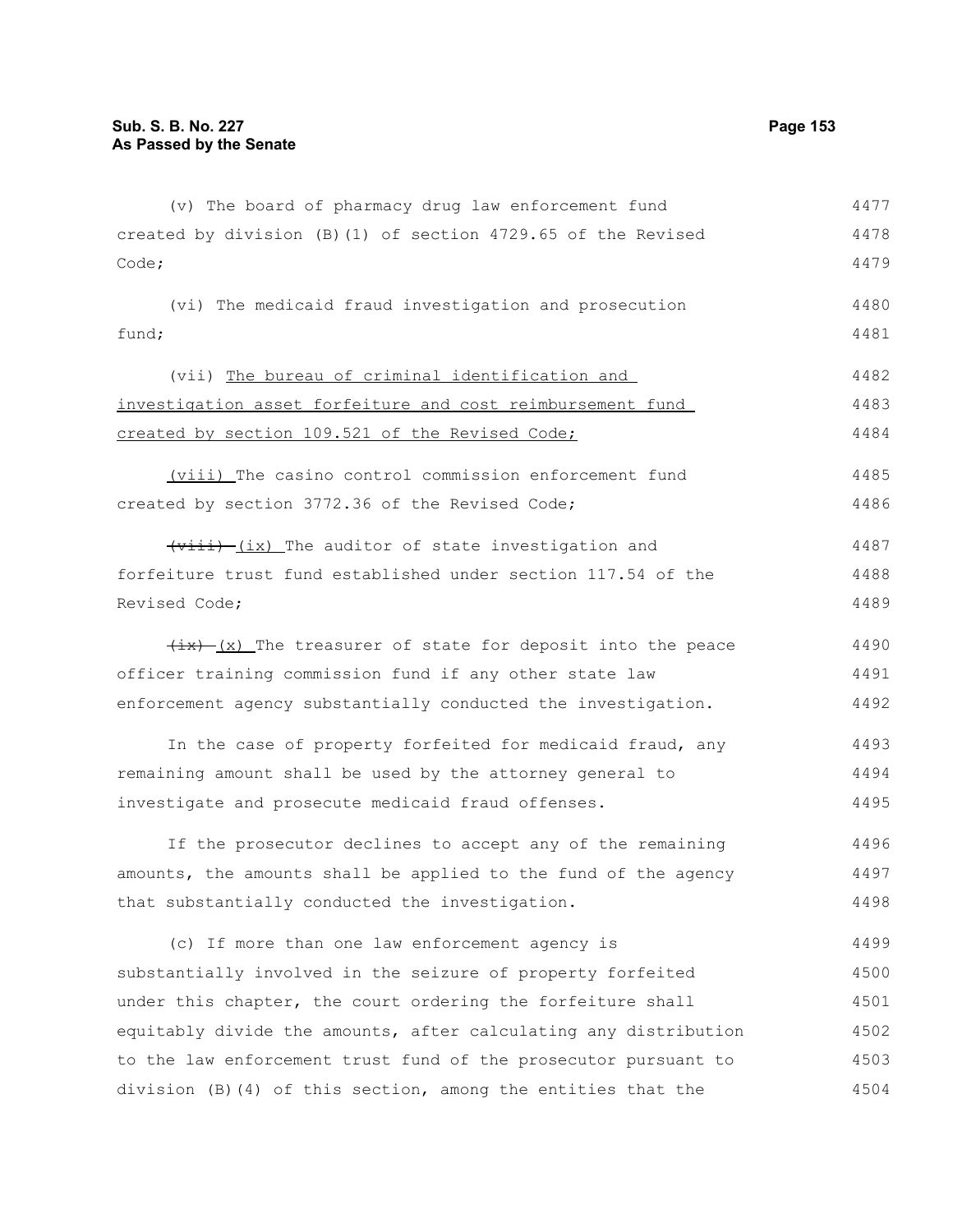court determines were substantially involved in the seizure. 4505

(C)(1) A law enforcement trust fund shall be established by the prosecutor of each county who intends to receive any remaining amounts pursuant to this section, by the sheriff of each county, by the legislative authority of each municipal corporation, by the board of township trustees of each township that has a township police department, township or joint police district police force, or office of the constable, and by the board of park commissioners of each park district created pursuant to section 511.18 or 1545.01 of the Revised Code that has a park district police force or law enforcement department, for the purposes of this section. 4506 4507 4508 4509 4510 4511 4512 4513 4514 4515 4516

There is hereby created in the state treasury the state highway patrol contraband, forfeiture, and other fund, the department of public safety investigative unit contraband, forfeiture, and other fund, the medicaid fraud investigation and prosecution fund, the department of taxation enforcement fund, and the peace officer training commission fund, for the purposes of this section. 4517 4518 4519 4520 4521 4522 4523

Amounts distributed to any municipal corporation, township, or park district law enforcement trust fund shall be allocated from the fund by the legislative authority only to the police department of the municipal corporation, by the board of township trustees only to the township police department, township police district police force, or office of the constable, by the joint police district board only to the joint police district, and by the board of park commissioners only to the park district police force or law enforcement department. 4524 4525 4526 4527 4528 4529 4530 4531 4532

(2)(a) No amounts shall be allocated to a fund under this section or used by an agency unless the agency has adopted a 4533 4534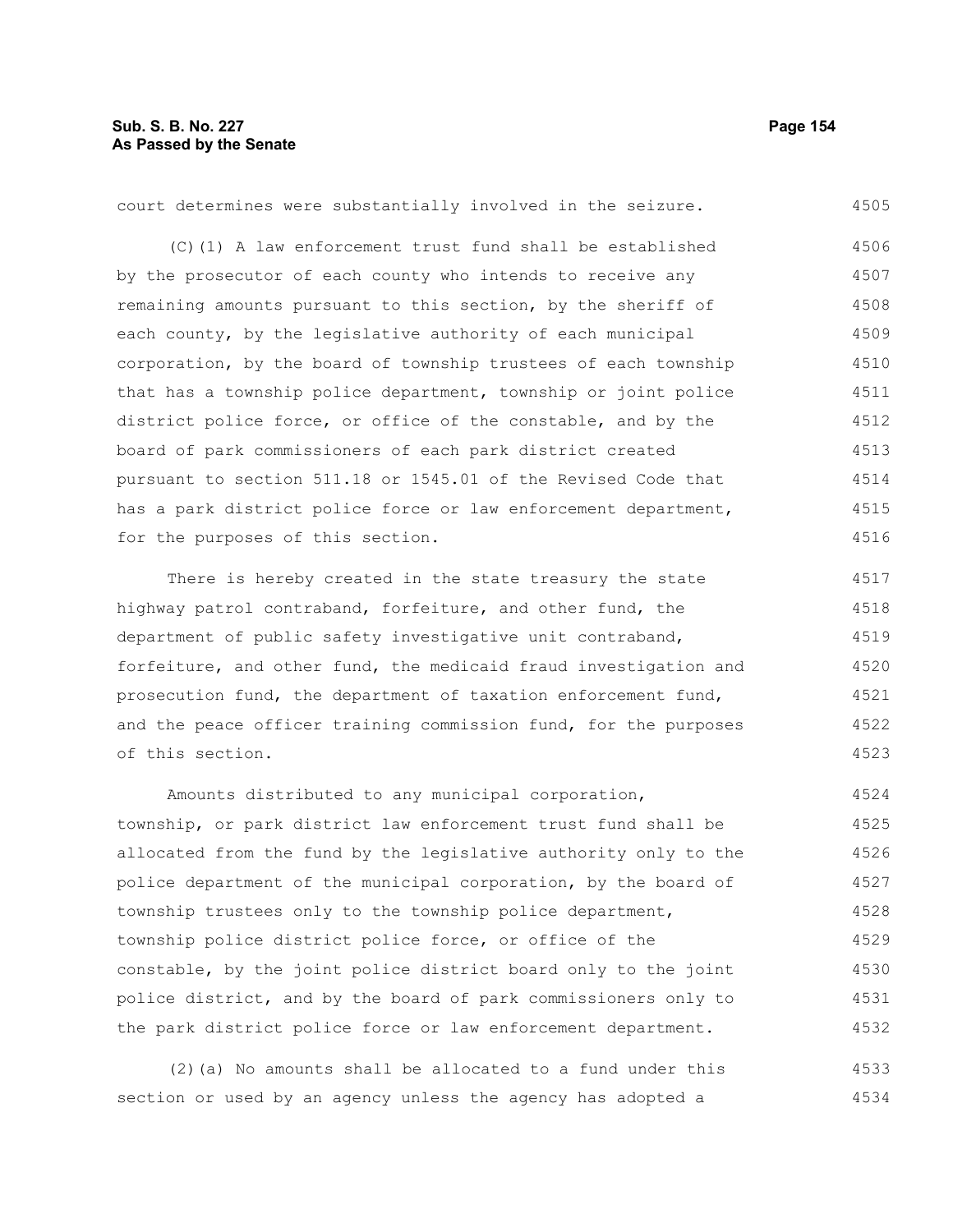received from the appropriate fund. The appropriate fund shall be expended only in accordance with that policy and, subject to the requirements specified in this section, only for the following purposes: (i) To pay the costs of protracted or complex investigations or prosecutions; (ii) To provide reasonable technical training or expertise; (iii) To provide matching funds to obtain federal grants to aid law enforcement, in the support of DARE programs or other programs designed to educate adults or children with respect to the dangers associated with the use of drugs of abuse; (iv) To pay the costs of emergency action taken under section 3745.13 of the Revised Code relative to the operation of an illegal methamphetamine laboratory if the forfeited property or money involved was that of a person responsible for the operation of the laboratory; (v) For other law enforcement purposes that the superintendent of the state highway patrol, department of public safety, attorney general, auditor of state, prosecutor, county sheriff, legislative authority, department of taxation, Ohio casino control commission, board of township trustees, or board 4536 4537 4538 4539 4540 4541 4542 4543 4544 4545 4546 4547 4548 4549 4550 4551 4552 4553 4554 4555 4556 4557

written internal control policy that addresses the use of moneys

(b) The board of pharmacy drug law enforcement fund shall be expended only in accordance with the written internal control policy so adopted by the board and only in accordance with section 4729.65 of the Revised Code, except that it also may be expended to pay the costs of emergency action taken under 4559 4560 4561 4562 4563

of park commissioners determines to be appropriate.

4535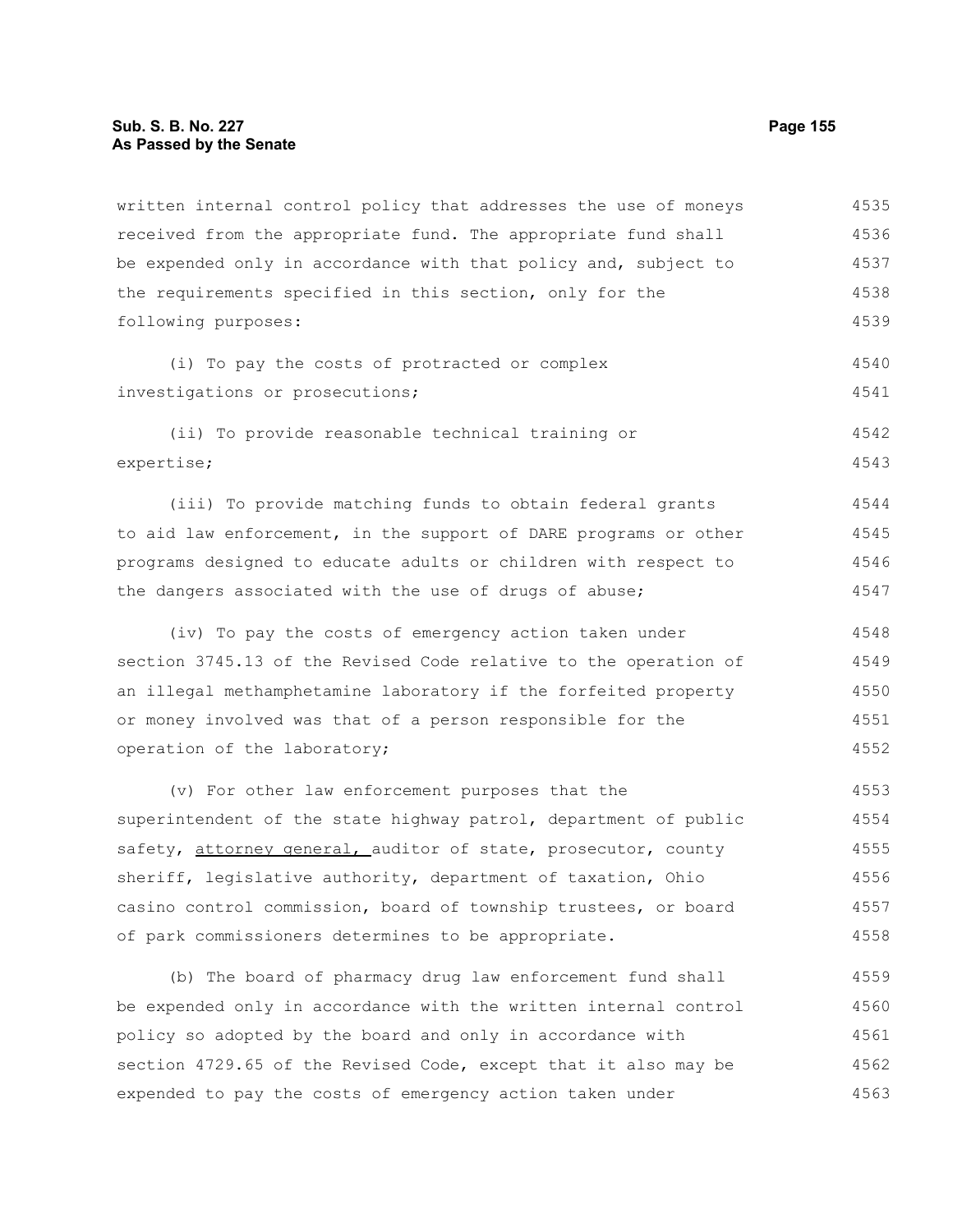section 3745.13 of the Revised Code relative to the operation of an illegal methamphetamine laboratory if the forfeited property or money involved was that of a person responsible for the operation of the laboratory. 4564 4565 4566 4567

(c) A fund listed in division (B)(4)(b) of this section, other than the Medicaid fraud investigation and prosecution fund, shall not be used to meet the operating costs of the agency, office, or political subdivision that are unrelated to law enforcement. 4568 4569 4570 4571 4572

(d) Forfeited moneys that are paid into the state treasury to be deposited into the peace officer training commission fund shall be used by the commission only to pay the costs of peace officer training. 4573 4574 4575 4576

(3) Any of the following offices or agencies that receive amounts under this section during any calendar year shall file a report with the specified entity, not later than the thirtyfirst day of January of the next calendar year, verifying that the moneys were expended only for the purposes authorized by this section or other relevant statute and specifying the amounts expended for each authorized purpose: 4577 4578 4579 4580 4581 4582 4583

(a) Any sheriff or prosecutor shall file the report with the county auditor. 4584 4585

(b) Any municipal corporation police department shall file the report with the legislative authority of the municipal corporation. 4586 4587 4588

(c) Any township police department, township or joint police district police force, or office of the constable shall file the report with the board of township trustees of the township. 4589 4590 4591 4592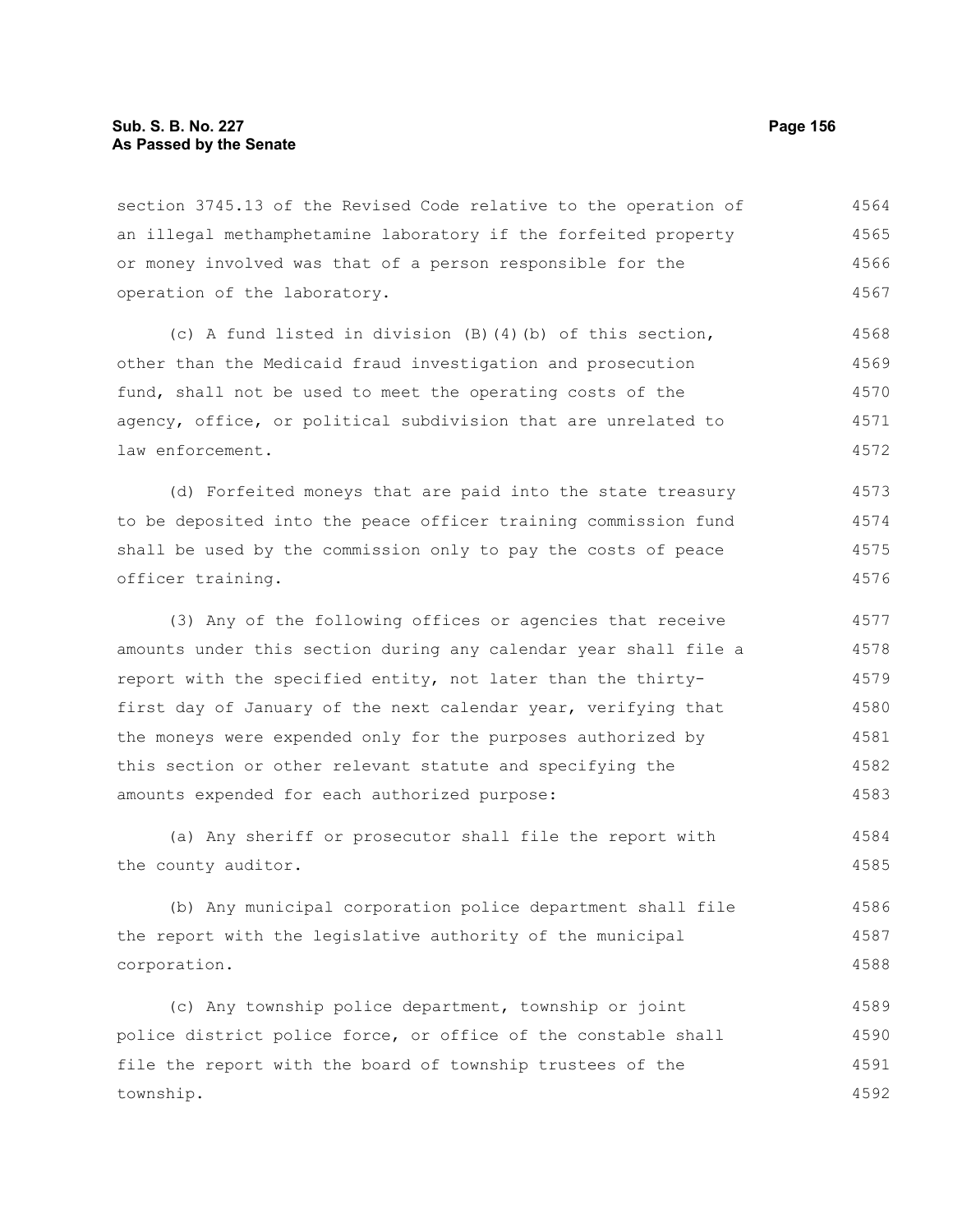### **Sub. S. B. No. 227 Page 157 As Passed by the Senate**

(d) Any park district police force or law enforcement department shall file the report with the board of park commissioners of the park district. 4593 4594 4595

(e) The superintendent of the state highway patrol, the auditor of state, and the tax commissioner shall file the report with the attorney general. 4596 4597 4598

(f) The executive director of the state board of pharmacy shall file the report with the attorney general, verifying that cash and forfeited proceeds paid into the board of pharmacy drug law enforcement fund were used only in accordance with section 4729.65 of the Revised Code. 4599 4600 4601 4602 4603

(g) The peace officer training commission shall file a report with the attorney general, verifying that cash and forfeited proceeds paid into the peace officer training commission fund pursuant to this section during the prior calendar year were used by the commission during the prior calendar year only to pay the costs of peace officer training. 4604 4605 4606 4607 4608 4609

(h) The executive director of the Ohio casino control commission shall file the report with the attorney general, verifying that cash and forfeited proceeds paid into the casino control commission enforcement fund were used only in accordance with section 3772.36 of the Revised Code. 4610 4611 4612 4613 4614

(D) The written internal control policy of a county sheriff, prosecutor, municipal corporation police department, township police department, township or joint police district police force, office of the constable, or park district police force or law enforcement department shall provide that at least ten per cent of the first one hundred thousand dollars of amounts deposited during each calendar year in the agency's law 4615 4616 4617 4618 4619 4620 4621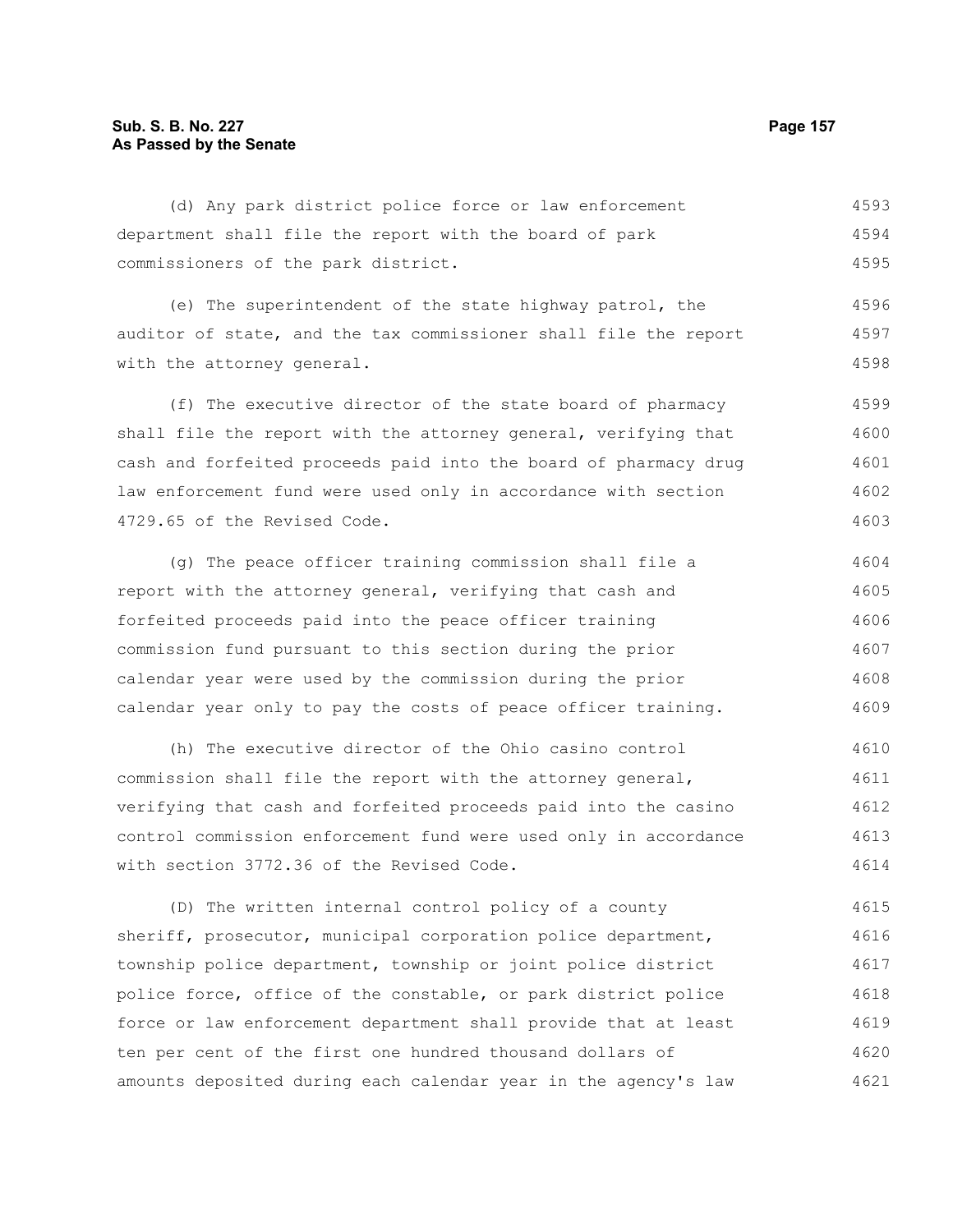### **Sub. S. B. No. 227 Page 158 As Passed by the Senate**

enforcement trust fund under this section, and at least twenty per cent of the amounts exceeding one hundred thousand dollars that are so deposited, shall be used in connection with community preventive education programs. The manner of use shall be determined by the sheriff, prosecutor, department, police force, or office of the constable after receiving and considering advice on appropriate community preventive education programs from the county's board of alcohol, drug addiction, and mental health services, from the county's alcohol and drug addiction services board, or through appropriate community dialogue. 4622 4623 4624 4625 4626 4627 4628 4629 4630 4631 4632

The financial records kept under the internal control policy shall specify the amount deposited during each calendar year in the portion of that amount that was used pursuant to this division, and the programs in connection with which the portion of that amount was so used. 4633 4634 4635 4636 4637

As used in this division, "community preventive education programs" include, but are not limited to, DARE programs and other programs designed to educate adults or children with respect to the dangers associated with using drugs of abuse. 4638 4639 4640 4641

(E) Upon the sale, under this section or section 2981.12 of the Revised Code, of any property that is required by law to be titled or registered, the state shall issue an appropriate certificate of title or registration to the purchaser. If the state is vested with title and elects to retain property that is required to be titled or registered under law, the state shall issue an appropriate certificate of title or registration. 4642 4643 4644 4645 4646 4647 4648

(F) Any failure of a law enforcement officer or agency, prosecutor, court, or the attorney general to comply with this section in relation to any property seized does not affect the 4649 4650 4651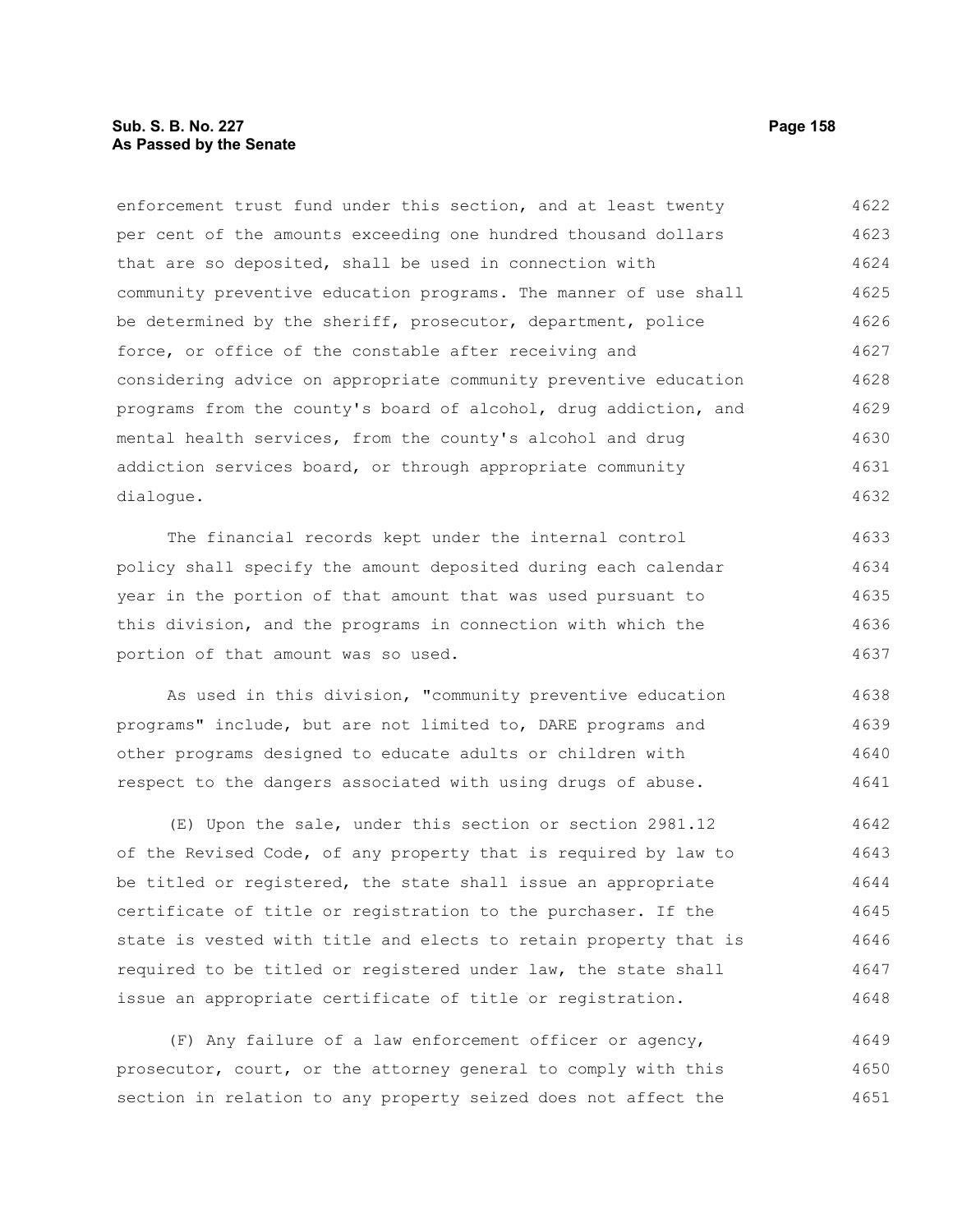validity of the seizure and shall not be considered to be the basis for suppressing any evidence resulting from the seizure, provided the seizure itself was lawful. Sec. 5302.221. (A) As used in this section÷ "Estate" has the same meaning as in section 5162.21 of the Revised Code. "Medicaid-, "medicaid estate recovery program" means the program instituted under section 5162.21 of the Revised Code. (B) The administrator of the medicaid estate recovery program shall prescribe a form on which a beneficiary of a transfer on death designation affidavit as provided in section 5302.22 of the Revised Code, who survives the deceased owner of the real property or an interest in the real property or that is in existence on the date of death of the deceased owner, or that beneficiary's representative is to indicate both of the following: (1) Whether Which of the following applies to the deceased owner was either of the following: (a) A decedent subject to the The deceased owner had been a medicaid estate recovery program; recipient. (b) The spouse of a decedent subject to the deceased owner had never been a medicaid estate recovery program recipient. (c) The beneficiary or representative does not know whether the deceased owner had ever been a medicaid recipient. (2) Whether the real property or interest in the real property was part of the estate of a decedent subject to the medicaid estate recovery program If the spouse of the deceased owner died before the owner died, which of the following applies 4652 4653 4654 4655 4656 4657 4658 4659 4660 4661 4662 4663 4664 4665 4666 4667 4668 4669 4670 4671 4672 4673 4674 4675 4676 4677 4678 4679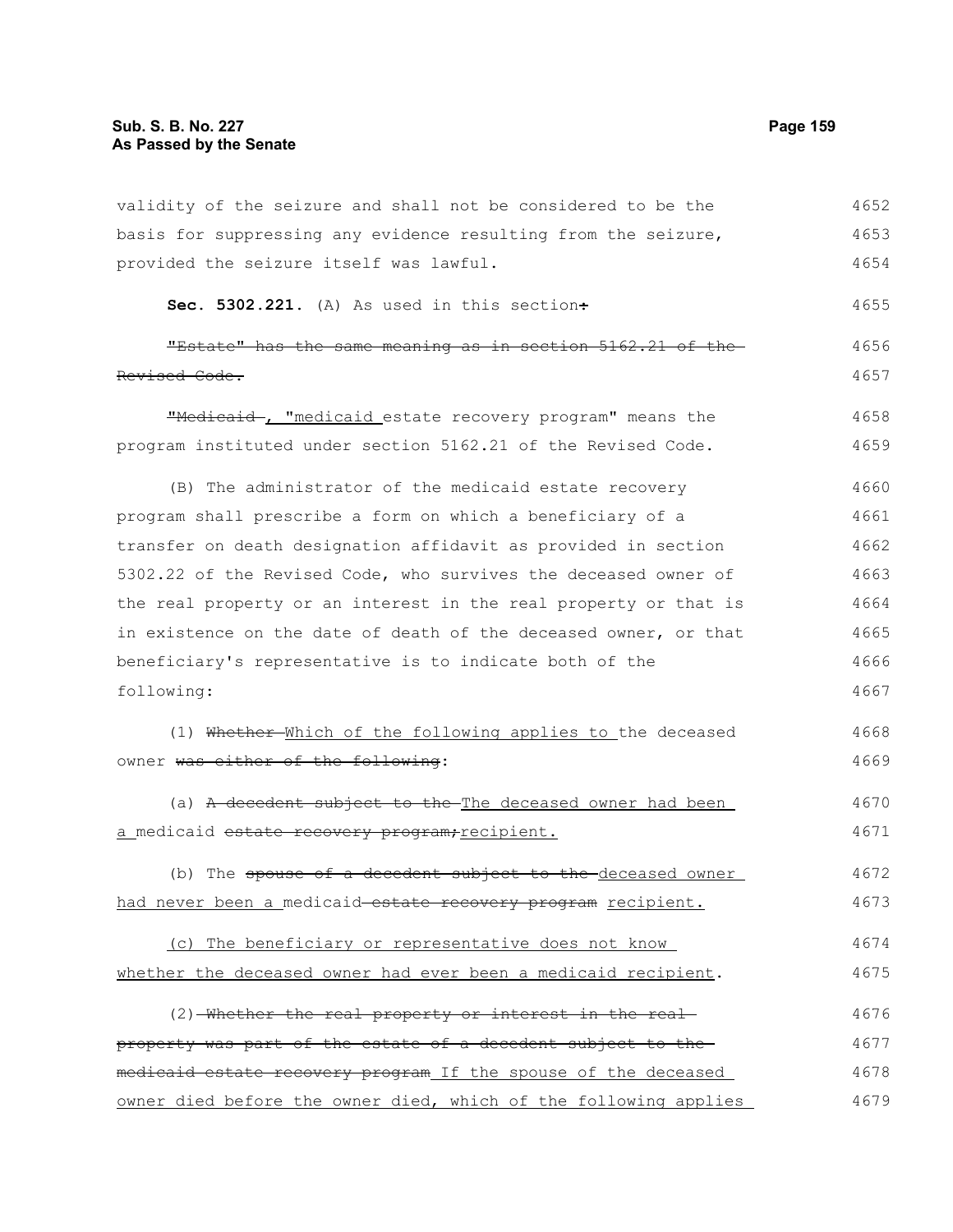to the predeceased spouse: (a) The predeceased spouse had been a medicaid recipient. (b) The predeceased spouse had never been a medicaid recipient. (c) The beneficiary or representative does not know whether the predeceased spouse had ever been a medicaid recipient. (C) The administrator of the medicaid estate recovery program shall make the form prescribed under division (B) of this section available to county recorders. A county recorder shall obtain a properly completed form prescribed under division-(B) of this section from the provide a copy of the form to a beneficiary of a transfer on death designation affidavit or the beneficiary's representative and send a copy of the form to theadministrator of the medicaid estate recovery program before recording the transfer of the real property or interest in the real property under section 5302.222 of the Revised Code. A beneficiary or beneficiary's representative shall submit a copy of the properly completed form to the administrator of the medicaid estate recovery program if the beneficiary or representative indicates any of the following on the form: (1) That the deceased owner had been a medicaid recipient or that the beneficiary or representative does not know whether the deceased owner had ever been a medicaid recipient; (2) That the predeceased spouse of the deceased owner had been a medicaid recipient or that the beneficiary or representative does not know whether the predeceased spouse had 4680 4681 4682 4683 4684 4685 4686 4687 4688 4689 4690 4691 4692 4693 4694 4695 4696 4697 4698 4699 4700 4701 4702 4703 4704 4705 4706

ever been a medicaid recipient.

**Section 2.** That existing sections 9.02, 109.08, 109.081,

4707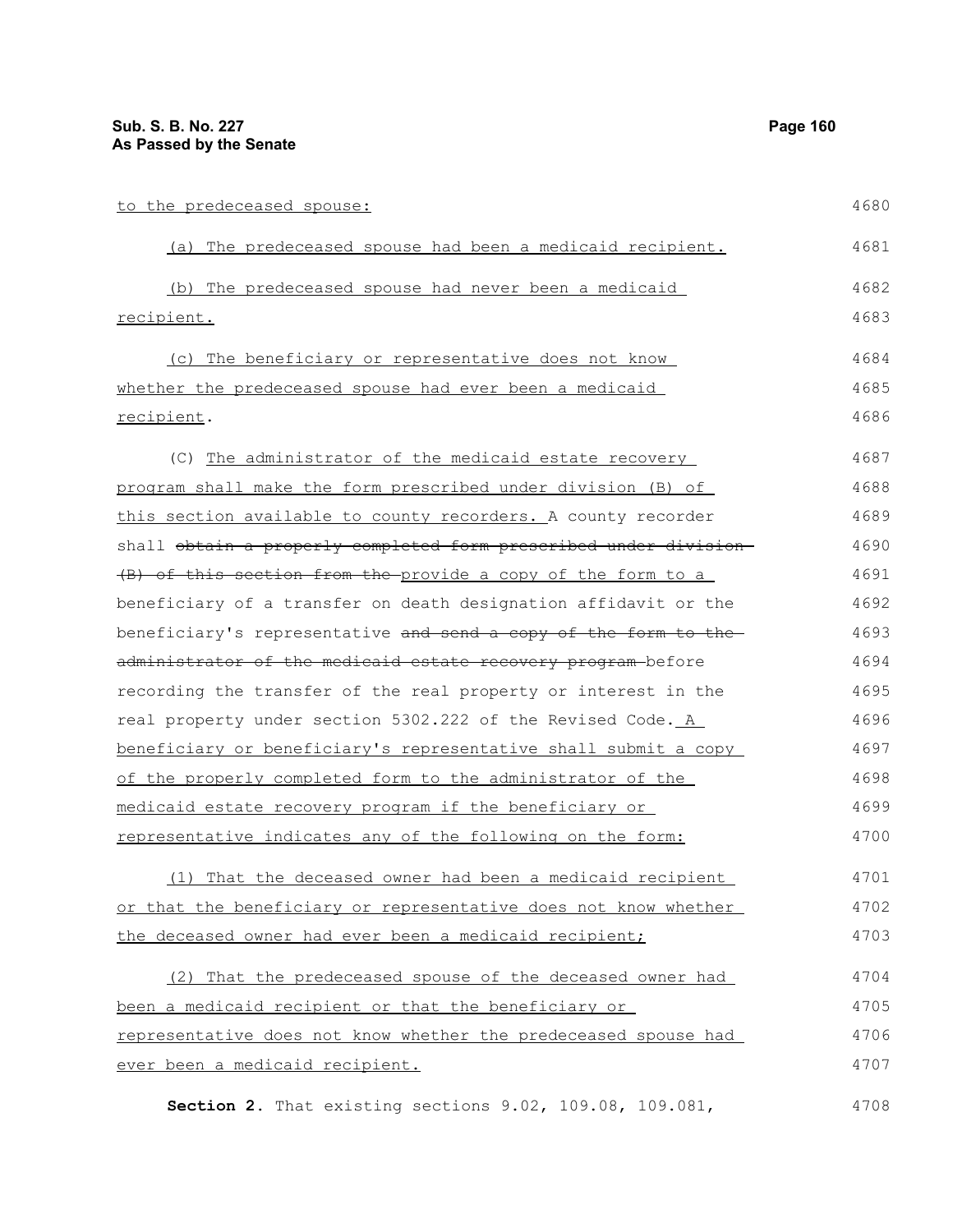#### **Sub. S. B. No. 227 Page 161 As Passed by the Senate**

and 5747. of the Revised Code.

109.43, 109.521, 109.57, 109.572, 109.578, 109.60, 149.43, 1331.01, 1331.04, 1331.99, 1345.02, 1345.03, 1345.031, 1345.07, 1345.21, 1345.23, 1345.24, 1345.43, 1345.44, 1349.43, 1716.02, 1716.05, 1716.07, 2743.191, 2743.56, 2743.68, 2743.71, 2746.02, 2901.01, 2923.02, 2953.32, 2981.13, and 5302.221 and section 1331.05 of the Revised Code are hereby repealed. **Section 3.** It is the intent of the General Assembly, by the amendment of this act to the third paragraph of section 109.08 of the Revised Code, to clarify that the paragraph permits and has always permitted the Attorney General to authorize special counsel to use the Attorney General's official letterhead stationary in connection with the collection of any certified claims even outside of Chapters 5733., 5739., 5741., 4709 4710 4711 4712 4713 4714 4715 4716 4717 4718 4719 4720 4721

**Section 4.** There is created the Study Committee on Restructuring Gaming Enforcement. The Committee shall evaluate the current gaming enforcement structure in Ohio and shall consider alternative structures for gaming enforcement in Ohio. The Committee shall consult with the Attorney General, the Ohio Casino Control Commission, the State Lottery Commission, and the State Racing Commission. 4723 4724 4725 4726 4727 4728 4729

Not later than six months after the effective date of this section, the Committee shall make a report of its findings and recommendations and shall deliver that report to the General Assembly and to the Governor. A majority of the Committee members shall be in agreement with the report's findings and recommendations. Upon delivery of the report, the Committee ceases to exist. 4730 4731 4732 4733 4734 4735 4736

The Committee shall consist of six members as follows: 4737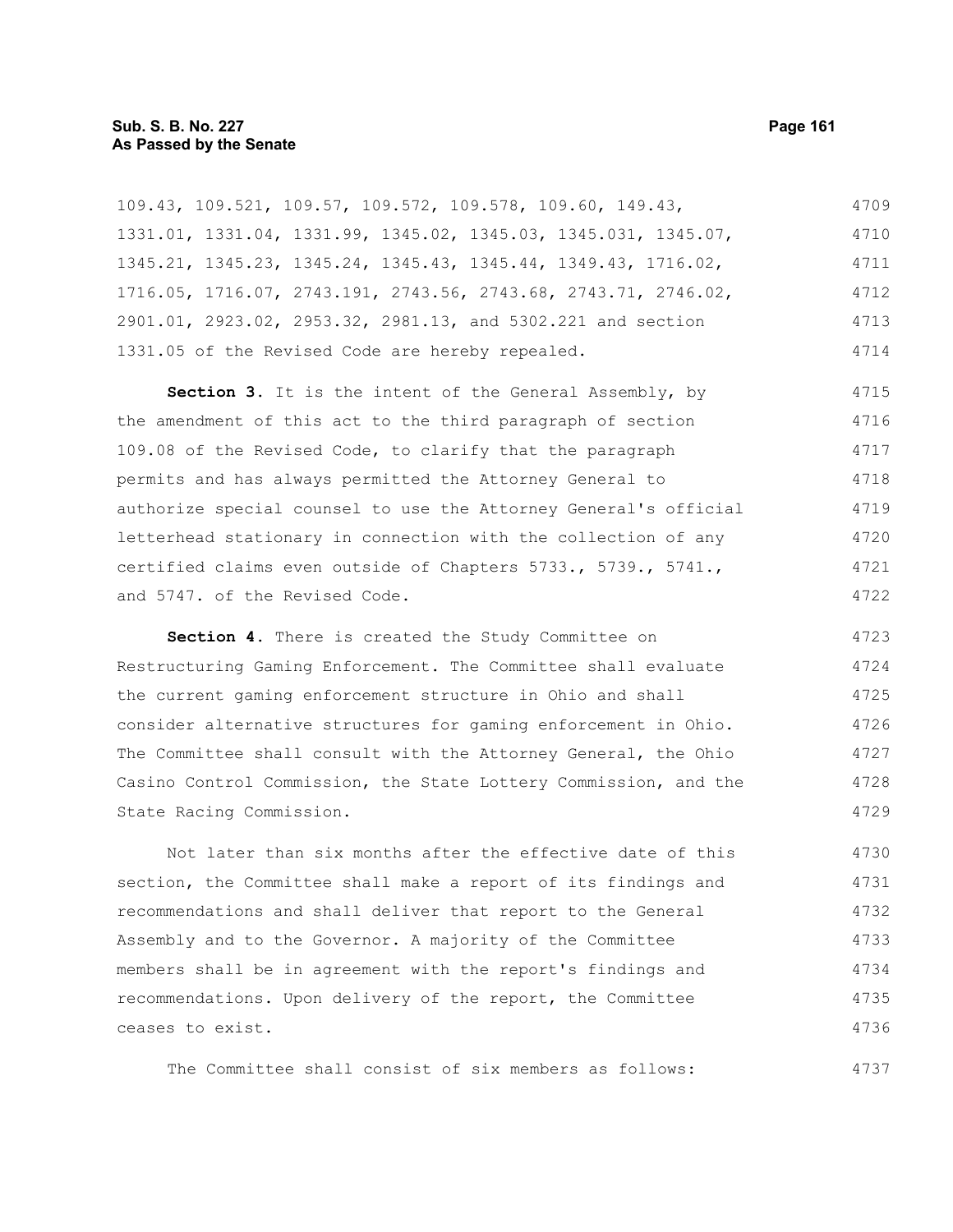## **Sub. S. B. No. 227 Page 162 As Passed by the Senate**

(A) Three members of the Senate, appointed by the President of the Senate. Two shall be members of the majority party, and one shall be a member of the minority party. The President of the Senate shall consult the Minority Leader of the Senate on the appointment of the member of the minority party. 4738 4739 4740 4741 4742

(B) Three members of the House of Representatives, appointed by the Speaker of the House of Representatives. Two shall be members of the majority party, and one shall be a member of the minority party. The Speaker shall consult the Minority Leader of the House of Representatives on the appointment of the member of the minority party. 4743 4744 4745 4746 4747 4748

Appointments shall be made not later than thirty days after the effective date of this section. If only the President of the Senate or the Speaker of the House of Representatives has made the appointments within sixty days after the effective date of this section, the Committee is reconstituted to consist of six members from the chamber whose leader has made the appointments, and that leader shall appoint to the Committee three additional members of that chamber. Two shall be members of the majority party and one shall be a member of the minority party. The chamber leader shall consult the Minority Leader on the appointment of the member of the minority party. 4749 4750 4751 4752 4753 4754 4755 4756 4757 4758 4759

A vacancy on the Committee shall be filled in the same manner as the original appointment. 4760 4761

Committee members shall receive no compensation for serving on the Committee, except to the extent that serving as a member is part of the member's regular duties of employment and except for reimbursement for actual and necessary expenses incurred in the performance of their official Committee duties. 4762 4763 4764 4765 4766